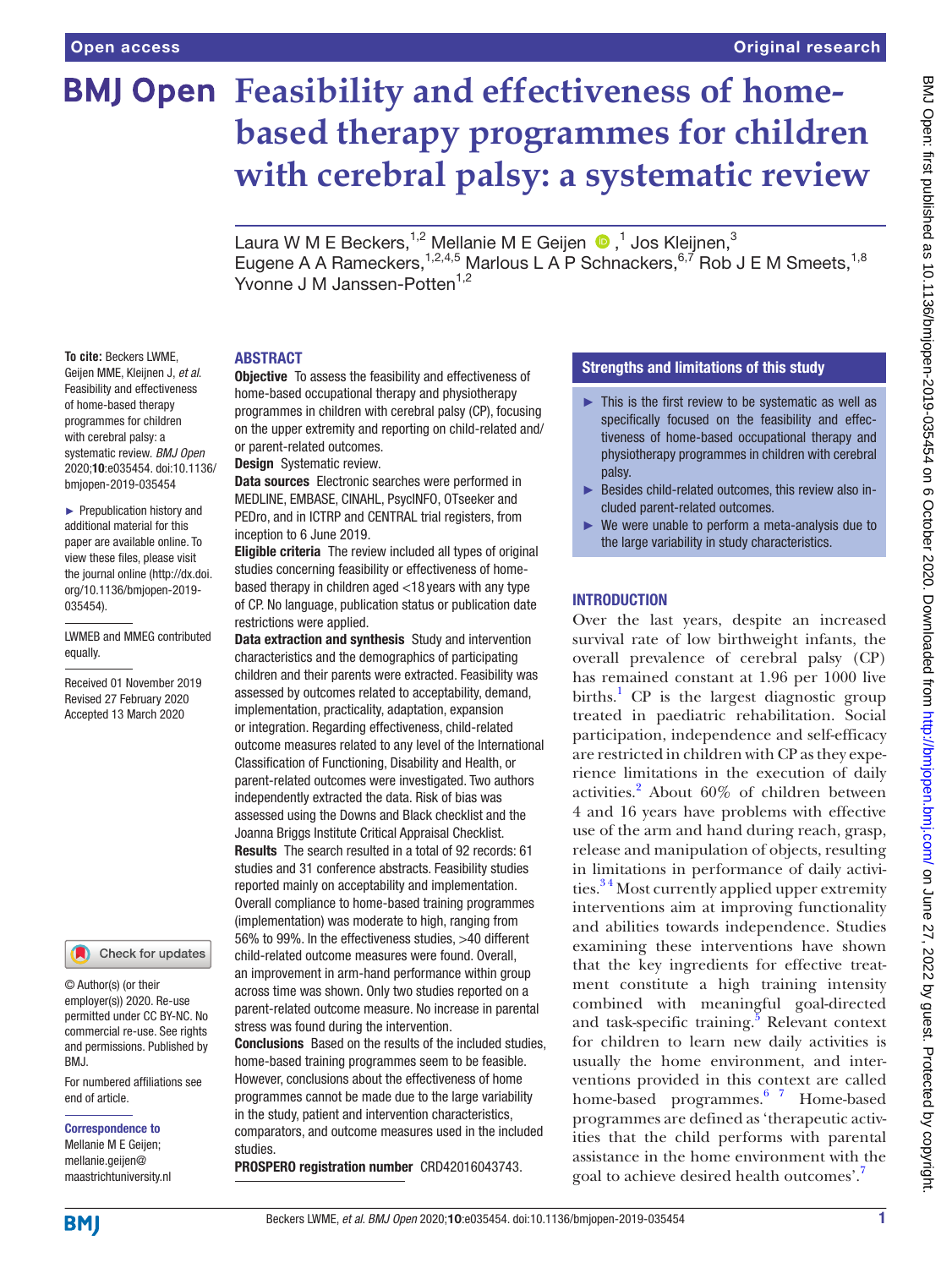Home-based programmes are thought to be a useful addition or even replacement of centre-based therapy in the rehabilitation of children with CP.<sup>5</sup> Home-based programmes provide a unique opportunity to train continuously, and specific tasks are trained in a relevant context. Furthermore, these programmes enable parents to incorporate training into their daily routine with the child, so no separate training moments are necessary, generalisation is fostered, and intensity and repetition of trained tasks can be high, which all enhance effective motor learning.<sup>8</sup> In addition, increased amount of training may facilitate retention of established intervention effects. Furthermore, it may also increase parental involvement and empowerment, in turn contributing to reciprocal partnerships between parents and health professionals[.9](#page-49-7)

Despite consensus on the importance of home-based programmes for children with CP, there is scarce information regarding programme characteristics that may influ-ence family participation.<sup>[10](#page-49-8)</sup> For example, parents can be either a therapy provider in collaboration with a health professional (partnership home programme) or supervised by a health professional (therapist-directed home programme).<sup>11</sup> When parents become therapy providers, the relationship between parents and the health professional changes: the health professional becomes the coach of the parents. Depending on the role of parents and their specific needs, the way and amount of coaching can vary from limited instruction only at the beginning of the programme, to extensive demonstration, feedback and coaching throughout the entire programme. Mode of coaching can vary from home visits by the therapist to remote coaching by email or telephone consultation.

Parents are of great importance in home-based programmes. Although a survey among parents has shown that they do not have an unfavourable opinion concerning home programmes, these programmes may induce or enhance stress in parents.<sup>11</sup> Parents may experience pressure to comply, especially when the programme is demanding. Furthermore, the altered parent–child interaction during training may cause additional tension.<sup>12</sup> As the role of parents changes to that of a therapy provider, this may cause a conflict between their parenting style and their approach as a therapy provider. Consequently, loss of motivation by parents and/or child to complete training activities may affect compliance and probably effectiveness of the intervention. Because of the aforementioned factors, home-based interventions need to be carefully developed and implemented.

Feasibility is an important aspect that needs to be considered when implementing home-based programmes. Feasibility studies are used to determine whether an intervention is relevant, sustainable and appropriate for further testing. $13$  Several studies have investigated the feasibility of home-based programmes for children with CP and indicated that the programmes were feasible in terms of compliance and adherence.<sup>14 15</sup> However, up until now no systematic overview is available of relevant

BMJ Open: first published as 10.1136/bmjopen-2019-035454 on 6 October 2020. Downloaded from http://bmjopen.bmj.com/ on June 27, 2022 by guest. Protected by copyright BMJ Open: first published as 10.1136/bmjopen-2019-030-454 on 6 October 2020. Downloaded from <http://bmjopen.bmj.com/> on June 27, 2022 by guest. Protected by copyright.

feasibility components, such as satisfaction, acceptability or practicality, and even when these treatments appear feasible they are not necessarily effective. So far, effectiveness of home-based programmes in children with CP has been reviewed by Novak and Berry.<sup>[7](#page-49-5)</sup> They concluded that home-based programmes using goal-directed training are effective in improving motor and functional outcomes.<sup>[7](#page-49-5)</sup> Another review by Sakzewski *et*  $a\bar{b}$  on non-surgical upper extremity therapies in children with unilateral CP concluded that home-based programmes are an effective supplement next to centre-based interventions.

Supplementary to these two reviews, this systematic review aims to provide a clear summary on both feasibility and effectiveness of currently available home-based programmes in children with CP (aged <18years), specifically focusing on the upper extremity. Effectiveness will be investigated on both child-related and parent-related outcomes, as parent involvement has received little research attention.

The following two objectives will be addressed:

- ► To assess the feasibility of home-based occupational therapy and physiotherapy programmes in children with CP.
- ► To assess the effectiveness of home-based occupational therapy and physiotherapy programmes that focus on the upper extremity in children with CP in child-related and parent-related outcomes.

#### **METHODS**

The objectives and methods of this review were prespecified and registered in the International Prospective Register of Systematic Reviews (PROSPERO), as well as published in a protocol.<sup>16</sup>

#### Eligibility criteria

- ► Types of studies: all types of original studies concerning feasibility or effectiveness of home-based therapy in children with CP. An intervention was considered to be home-based if treatment was performed in the home setting without a healthcare provider being physically present. Studies that only included therapy provided at a healthcare facility, (pre)school or day care were excluded. In case the intervention took place in different settings, studies were only included if treatment in the home setting was a fundamental, prespecified element of the intervention. The studies included in this systematic review were categorised using the scale published by the American Academy for Cerebral Palsy and Developmental Medicine to hierarchise studies based on research design types of either intervention (group) studies or single-subject design studies. $17$
- ► Types of participants: children aged <18years with any type of CP. In case of a more heterogeneous study population, results of the target population must have been reported separately.
- ► Types of intervention: home-based occupational therapy or physiotherapy intervention performed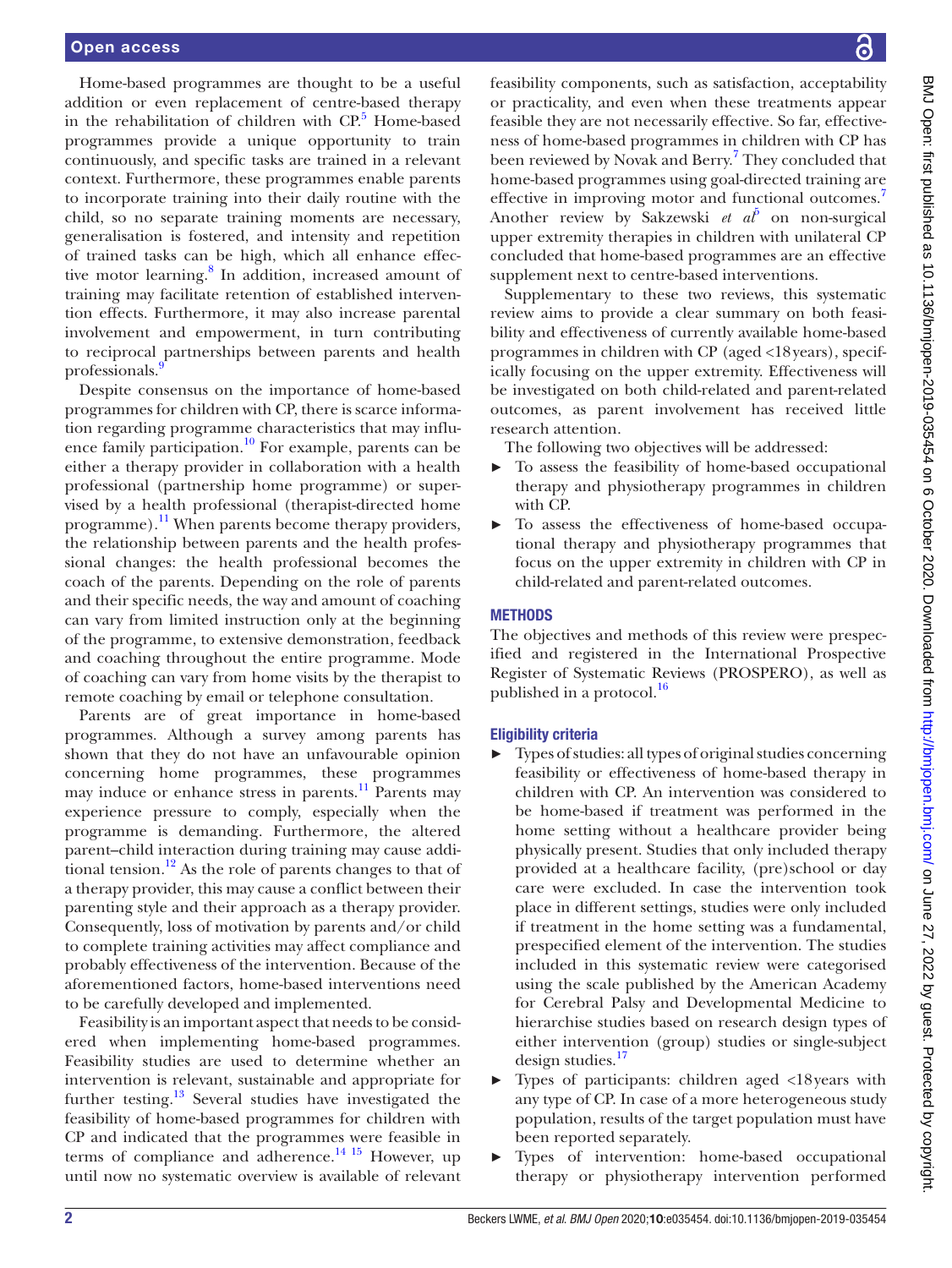in the home setting without (continuous) physical presence of a healthcare provider. To investigate *effectiveness*, only upper extremity interventions were included.

- ► Types of comparators: concerning *feasibility*, studies comprising all types of comparators or no control intervention were considered. In order to determine *effectiveness*, no therapy, care as usual, centrebased occupational therapy or physiotherapy, pharmacological intervention, and surgical procedure were considered. If a study comprised multiple distinct home-based programmes, the one of main interest was included as the experimental intervention and the other home-based programme(s) as comparator(s).
- ► Types of outcome measures: to review *feasibility*, studies reporting on key areas as proposed by Bowen *et al*<sup>13</sup> were considered: acceptability, demand, implementation, practicality, adaptation, expansion or integration. Regarding *effectiveness*, child-related outcome measures related to any level of the International Classification of Functioning, Disability and Health (ICF), or parent-related outcomes within the psychological and social domain including parenting, were investigated.<sup>[18](#page-49-15)</sup>
- Report criteria: no restrictions regarding language, publication status or publication date were applied. Conference abstracts that provided insufficient information to decide on selection were excluded, as well as records of which the full text could not be retrieved.

#### Information sources

Records were identified using electronic databases MEDLINE (Ovid interface; 1946–present), EMBASE (Ovid interface; 1974–present), Cumulative Index to Nursing and Allied Health Literature (CINAHL) (EBSCO interface; 1981–present), PsycINFO (EBSCO interface), OTseeker and PEDro. Trial protocols were also identified through International Clinical Trial Registry Platform (ICTRP) and Cochrane Controlled Trials Register (CENTRAL). Moreover, reference lists of included papers, excluded reviews and meta-analyses were scanned. Finally, a bibliography of included records was sent to all corresponding and last authors of included studies. They were asked to provide any related study by either their own research group or associates.

#### Search

Search terms for population and intervention were combined for Medical Subject Headings (MESH) terms and text words in titles and abstracts ([online supple](https://dx.doi.org/10.1136/bmjopen-2019-035454)[mentary appendix 1](https://dx.doi.org/10.1136/bmjopen-2019-035454)). Search strategies were created by LWMEB and revised after peer review by JK. A data search expert from Kleijnen Systematic Reviews conducted the search on 10 October 2016, and an update of this search was done on 6 June 2019.

#### Study selection

The software platform Covidence was used to complete eligibility assessment. LWMEB and MLAPS independently executed the screening of titles and abstracts as well as the unblinded evaluation of full-text publications in duplicate. Any disagreements between reviewers were resolved through consensus and arbitrated by YJMJ-P, when necessary. Inter-rater agreement and reliability were calculated using percentage of agreement and Cohen's kappa statistic to determine consistency between reviewers in assessing the eligibility of full-text publications.

#### Data collection process

LWMEB and MMEG collected data independently for each study. A data extraction form was developed a priori, pilot-tested on two records that were not eligible for this review, and refined accordingly. During data collection reviewers discussed any discrepancies and consulted YJMJ-P to mediate when necessary. Authors were contacted if essential information was missing from a study or if reports were inconsistent. Author names, intervention locations, intervention characteristics, sample sizes and outcomes were compared to identify duplicate publications. Multiple records reporting on different outcomes or time points of one study were combined. For records investigating the same outcomes and time points, only the record reporting the largest sample size was included.

#### Data items

General information was extracted from each included study: (1) study characteristics (author(s), publication year, study design, country, comparator, number of participants (in total and per study arm), outcomes, follow-up duration and measurement time points); (2) intervention characteristics (objective, therapy provider(s), coaching approach of parents, duration of programme, frequency and duration of sessions, treatment approach, and motor learning approach); (3) demographics of participating children (age, gender, diagnosis (type and topographical distribution of CP), Manual Ability Classification System (MACS) level, Gross Motor Function Classification System (GMFCS) level, Communication Function Classification System level); and (4) demographics of parents of participating children (age, gender and educational level).

*Feasibility* was assessed primarily by outcomes related to the feasibility area, whereas demand, implementation, practicality, adaptation, integration and expansion were of secondary interest. Definitions of these constructs are provided in the protocol[.16](#page-49-13) Concerning the *effectiveness* objective, child-related upper extremity outcomes within the ICF level activity were primary. Outcomes assessing body functions and structures, participation, and parentrelated outcomes were of secondary interest.

Home-based programmes are often complex interventions, formed by multiple interacting components. For that reason, if results were reported separately for particular components of the intervention, this was also recorded.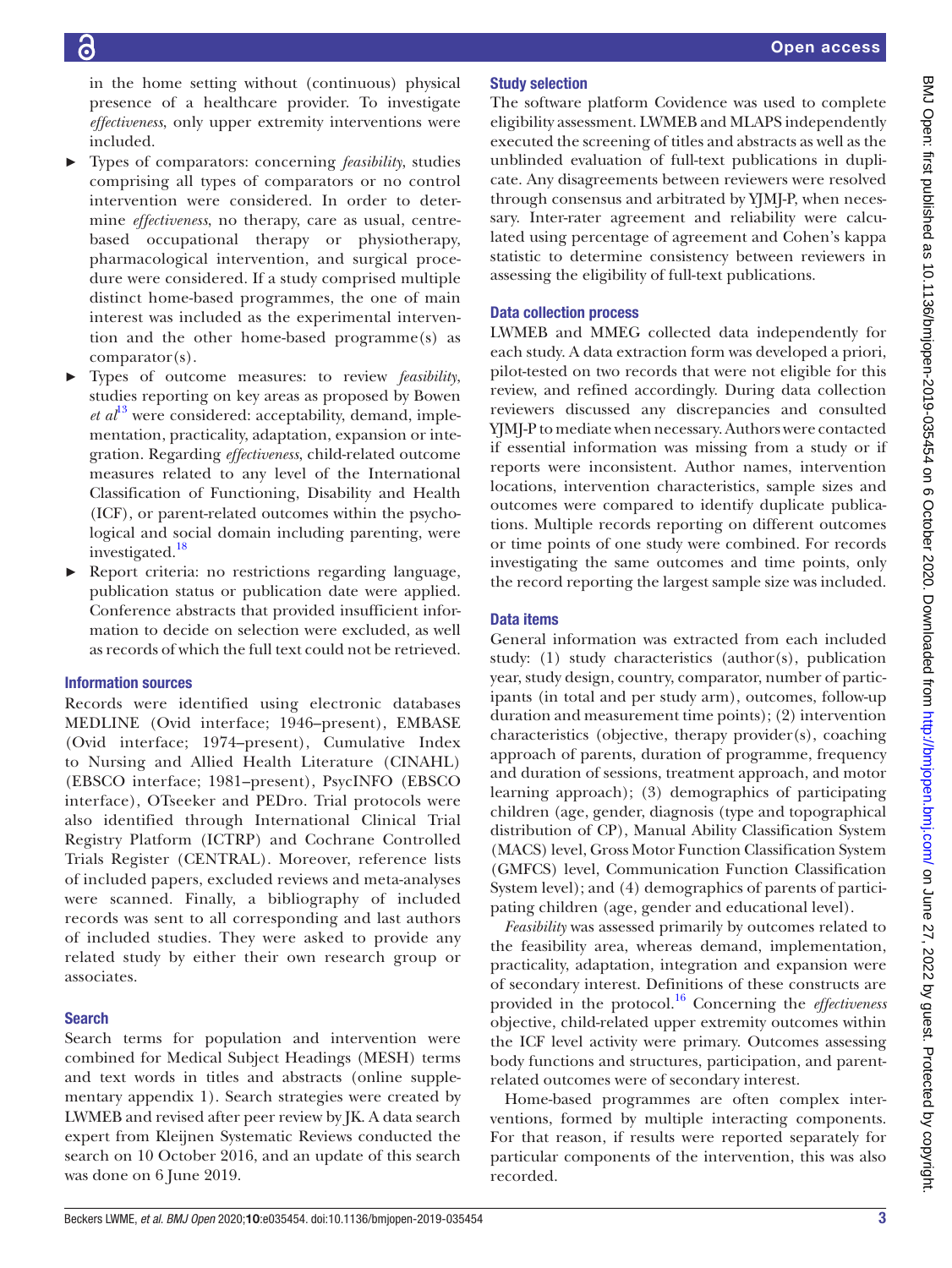#### Open access

#### Risk of bias in individual studies

The Joanna Briggs Institute (JBI) Critical Appraisal Checklist for Qualitative Research was used to determine risk of bias of qualitative studies.<sup>19</sup> Studies with primary focus on intervention effectiveness were assessed by the Checklist for Measuring Quality by Downs and Black.<sup>20</sup> Construct power was not included, since this item estimates precision rather than bias. Single items were summarised into overall scores, and each study was classified into excellent (24–28 points), good (19–23 points), fair (14–18 points) or poor  $\left($  <14 points).<sup>21</sup> All assessments were done at study level. LWMEB and MMEG performed the unblinded assessment independently. In case reviewers could not come to an agreement, YJMJ-P interceded.

For effectiveness studies included in the review, the risk of selective reporting was determined by comparing records on study results with previously published study protocols or registrations. Any discrepancies were listed.

#### Patient and public involvement

Patients and the public were not involved in our research.

#### **RESULTS**

The search resulted in 3077 records. After deduplication, a total of 2054 titles and abstracts were screened, resulting in 1779 irrelevant records. The remaining 275 records were full texts assessed for eligibility, of which 183 records did not meet the eligibility criteria. The search resulted in 92 records, some reporting on the same study. The flow chart is depicted in [figure](#page-3-0) 1.

There were 83 corresponding and last authors contacted to provide any related studies. Of these authors, 49 (59%) responded with either a suggestion or no additions at all, resulting in 22 additional records, which are already included in the 92 records.

Inter-rater agreement of full-text assessment was found to be 83.3%. Inter-rater reliability was substantial (Cohen's kappa 0.66).



<span id="page-3-0"></span>Figure 1 Flow chart. ICTRP, International Clinical Trial Registry Platform.

Of the 92 records, 31 records<sup>22–52</sup> were conference abstracts. Eight initial studies described in these abstracts<sup>22–24 31–34</sup> 44 developed into a full-text article  $(25.8\%)$ . The remaining  $\overline{61}$  studies<sup>11</sup> <sup>14</sup> <sup>15</sup> <sup>53-110</sup> were included in this review, 30 feasibility studies<sup>11 14 15 53–71 98 99 101 102 105–108</sup> (49.2%), 10 effectiveness studies<sup>87-96</sup> (16.4%), and 21 studies<sup>72-86 97</sup> 100 103 104 109 110 that reported on both feasibility and effectiveness (34.4%).

#### Study characteristics

Of the effectiveness studies, 2 studies<sup>76 95</sup> (6.5%) were large randomised controlled trials (RCTs), 24 studies[72–75 77–79 81–88 90 92 93 97 100 103 104 109 110](#page-51-1) (77.4%) smaller RCTs, 4 studies $899919496$  (12.9%) were single-subject designs, and 1 study<sup>[80](#page-51-4)</sup> (3.2%) used a pretest–post-test cohort design, with the participants serving as their own controls (see [table](#page-4-0) 1).

Methodological quality of studies with a primary focus on intervention effectiveness, assessed by the Downs and Black checklist, is depicted in [online](https://dx.doi.org/10.1136/bmjopen-2019-035454)  [supplementary appendix 2.](https://dx.doi.org/10.1136/bmjopen-2019-035454) According to this scale,  $5 \text{ studies}^{75-77/85} \text{ s}^{66}$  (16.1%) were rated as good, 15 studies<sup>73</sup> 74 78 79 81–83 87 88 92 95 97 100 103 110 (48.4%) were fair and 11 studies<sup>[72 80 84 89–91 93 94 96 104 109](#page-51-1)</sup> (35.5%) were poor. The 13 qualitative studies<sup>11 55 57–59 61–64 67</sup> 70 72 101 found were scored with the JBI Critical Appraisal Checklist to determine risk of bias. A positive answer to the first five questions of this checklist is crucial for the assessment of risk of bias. Scores are given in [online supplementary appendix](https://dx.doi.org/10.1136/bmjopen-2019-035454)  [3](https://dx.doi.org/10.1136/bmjopen-2019-035454). In only five qualitative studies<sup>59 62–64 101</sup> (38.5%), the first five questions of the JBI checklist could be answered. In other words, risk of bias in these five studies was clear, whereas in eight studies<sup>[11 55 57 58 61 67 70 72](#page-49-9)</sup> (61.5%) this risk could not be estimated from the data provided. Records on study results were compared with previously published study protocols or registrations. Chiu *et al*<sup>98</sup> stated that therapy sessions lasted 20min, while they stated in the trial registration that therapy sessions lasted 25min. Several other studies showed a discrepancy in the amount of outcome measures reported. They reported either less or more outcome measures in the trial registration than in actual study results.

#### Participant characteristics

Most studies targeted children with unilateral spastic CP, but there was a large variation in other child characteristics such as age, MACS and GMFCS classification. The vast majority of studies did not report any parent characteristics. Only two studies<sup> $54 101$ </sup> reported on age, gender and educational level of parents. Only 16% of the studies reported on gender characteristics, and only 7% reported on educational level. The number of study participants ranged from 1 to 147, with a maximum of 105 in an effectiveness study. All participant characteristics are shown in [table](#page-4-0) 1.

#### Intervention characteristics

In [table](#page-9-0) 2 intervention characteristics of the included studies are shown. One should note that all characteristics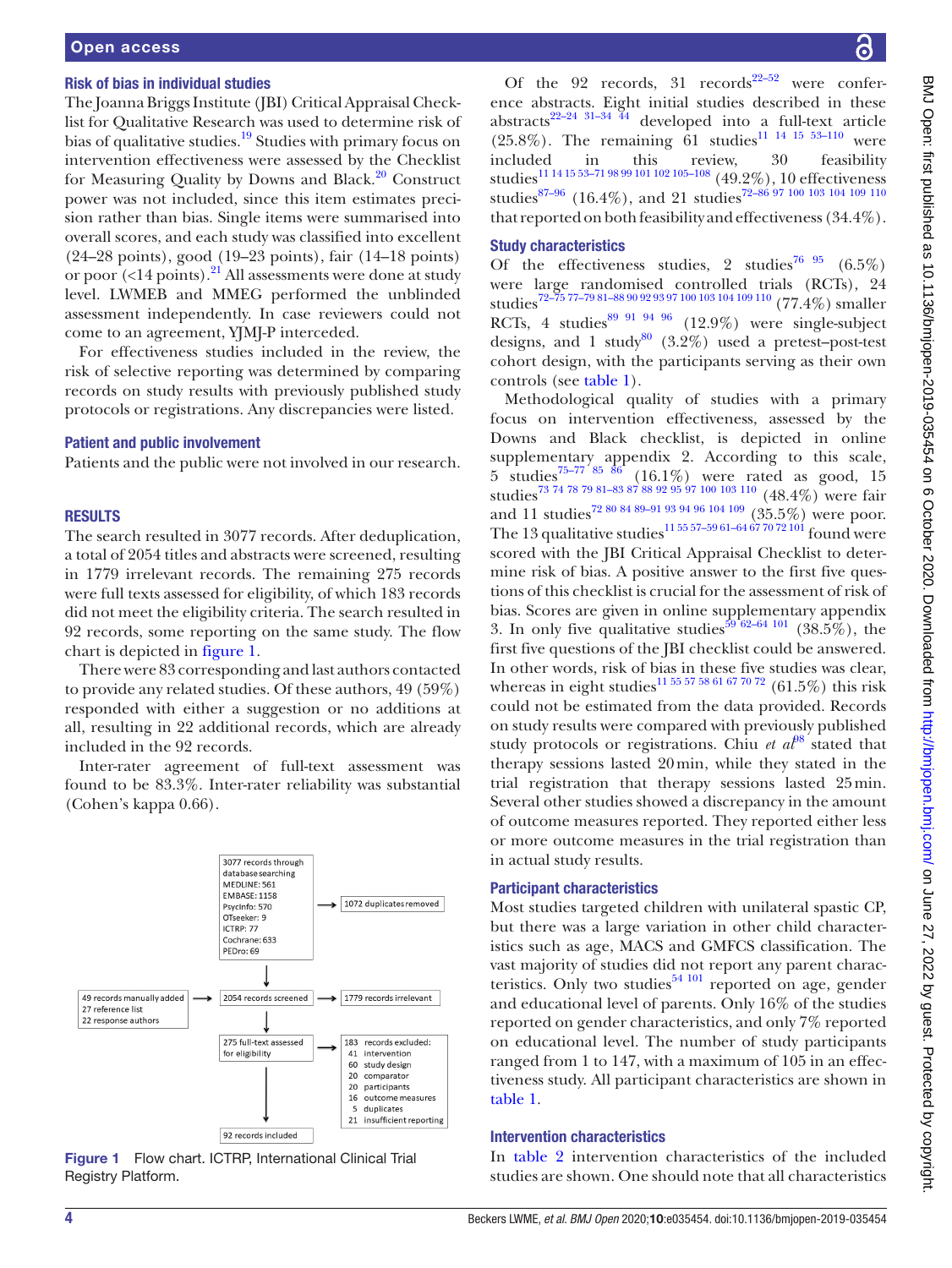<span id="page-4-0"></span>

| Table 1                                  |               |              | Study and participant characteristics                                                       |    |                                                                        |                         |                                                                                                                                                                                                               |                          |
|------------------------------------------|---------------|--------------|---------------------------------------------------------------------------------------------|----|------------------------------------------------------------------------|-------------------------|---------------------------------------------------------------------------------------------------------------------------------------------------------------------------------------------------------------|--------------------------|
| <b>Authors</b>                           | Study<br>type | Study design | Study design specified                                                                      | Ν  | Age                                                                    | Gender<br>(male), n (%) | Disease-specific<br>characteristics                                                                                                                                                                           | Parents' characteristics |
| James et $a^{23}$ (CA) <sup>, 59</sup> F |               |              | Generic qualitative research<br>design (part of large RCT).<br>Interview study.             | 10 | M: 11 years 4 months (SD 2 5 (50.0)<br>years 6 months)                 |                         | Spastic: 10 (100%)*<br>Hemiplegia: 10 (100%)<br>MACS:<br>$1: 3(30.0\%)$<br>II: 7 (70.0%)*                                                                                                                     | Gender: 1 male (10.0%)*  |
| McBurney et al <sup>61</sup>             | F             |              | Qualitative study (embedded<br>in an RCT).                                                  | 11 | M: 12 years 9 months (SD 2 4 (36.4)*<br>years 10 months)               |                         | Spastic: 11 (100%)*<br>Diplegia: 11 (100%)*<br>GMFCS:<br>1: 2(18.2%)<br>II: 2 (18.2%)<br>III: 7 (63.6%)*                                                                                                      | Gender: 3 male (23.1%)*  |
| Novak et al24<br>$(CA),$ <sup>11</sup>   | F             |              | Qualitative study (embedded<br>in an RCT).                                                  |    | 8 Mdn: 6.5 years (range 5<br>years 5 months-12 years 8<br>months)*     | $5(62.5)^*$             | Spastic: 6 (75.0%)<br>Ataxic: 1 (12.5%)<br>Athetosis: 1 (12.5%)*<br>Hemiplegia: 1 (12.5%)<br>Bilateral: 5 (62.5%)<br>Unknown: 2 (25.0%)*                                                                      | Gender: 2 male (20.0%)*  |
| Taylor et al <sup>70</sup>               | F             |              | Qualitative research design<br>using indepth interviews,<br>embedded in an RCT.             |    | 11 M: 12.7 years (SD 2.8 years) 4 (36.4)*                              |                         | Spastic: 11 (100%)*<br>Diplegia: 11 (100%)*<br>GMFCS:<br>1: 2(18.2%)<br>II: 2(18.2%)<br>III: 7 (63.6%)*                                                                                                       | Gender: 3 male (23.1%)*  |
| Law and King <sup>15</sup>               | F             |              | Feasibility study, embedded in<br>a clinical trial.                                         | 72 | Range 18 months-8 years                                                |                         | Spastic: 72 (100%)*                                                                                                                                                                                           |                          |
| Lorentzen et al <sup>60</sup>            | F             |              | Non-randomised controlled<br>clinical study, including a<br>feasibility component.          |    | 46 M: 11 years (SD 2.6 years)*                                         | $30(65.2)$ *            | Spastic: 42 (91.3%)<br>Ataxic: 4 (8.7%)*<br>Hemiplegia: 38 (82.6%)<br>Bilateral: 4 (8.7%)<br>Unknown: 4 (8.7%)*<br>MACS:<br>$I: 28(60.9\%)$<br>II: 18 (39.1%)*<br>GMFCS:<br>1: 44 (95.7%)<br>II: $2(4.3\%)^*$ |                          |
| Psychouli and<br>Kennedy <sup>65</sup>   | F             |              | Uncontrolled clinical trial, using<br>an A1-B-C-A2 design, with a<br>feasibility component. |    | 9 M: 6 years 9 months (range $6(66.7)^*$<br>5 years 1 months-11 years) |                         | Spastic: 9 (100%)*<br>Hemiplegia: 9 (100%)*                                                                                                                                                                   |                          |
| Ahl et al <sup>53</sup>                  | F             |              | Pilot study with feasibility<br>component.                                                  | 14 | Mdn: 3 years 8 months<br>(range 1 year 6 months-6<br>years)*           | 11 $(78.6)^*$           | Spastic: 14 (100%)<br>Diplegia: 12 (85.7%)<br>Quadriplegia: 2 (14.3%)*<br>GMFCS:<br>II: 1 (7.1%)<br>III: 8(57.1%)<br>IV: 3 (21.4%)<br>$V: 2(14.3\%)^*$                                                        |                          |
| Novak et al <sup>14</sup>                | F             |              | Pilot study (single-group,<br>pretest-post-test design) with<br>a feasibility component.    | 20 | M: 3.8 years (range 2-7<br>years)                                      | 16 (80)*                | Spastic: 20 (100%)*                                                                                                                                                                                           |                          |
| Bilde et al <sup>71</sup>                | F             |              | Pilot study including feasibility<br>components.                                            |    | 9 M: 10 years 3 months                                                 | $5(55.6)$ *             | Spastic: 9 (100%)*<br>MACS:<br>$1: 4(44.4\%)$<br>II: 5 (55.6%)*<br>GMFCS:<br>1: 8(88.9%)<br>II: 1 $(11.1\%)^*$                                                                                                |                          |
| Boyd et $al^{25}$ (CA)                   | F             |              | Pre-post pilot study including<br>a feasibility component.                                  |    | 9 Range 9-13 years                                                     |                         | Spastic: 9 (100%)*<br>Hemiplegia: 9 (100%)*                                                                                                                                                                   |                          |
| McCoy et $al^{29}$ (CA)                  | F             |              | Pilot project.                                                                              |    | 4 Range 9-14 years                                                     | $3(75)^{*}$             | Spastic: 4 (100%)*<br>Hemiplegia: 4 (100%)*<br>MACS:<br>I: 2(50%)<br>III: 2 (50%)*                                                                                                                            |                          |
| Farr et $a^{99}$                         | F             |              | Two-group, parallel feasibility<br>trial.                                                   | 30 |                                                                        |                         |                                                                                                                                                                                                               |                          |
| Shierk et al <sup>108</sup>              | F             |              | Evaluated through a trial.                                                                  | 65 |                                                                        |                         |                                                                                                                                                                                                               |                          |
| Liu et $a^{49}$ (CA)                     | F             |              | Single-group, pre-post<br>intervention trial.                                               | 15 | M: 94.2 months (SD 27.5)<br>months)                                    |                         | Hemiplegia: 15 (100%)*                                                                                                                                                                                        |                          |
| Ferre et $a^{22}$ (CA), $56$             | F             |              | Single-group design.                                                                        | 11 | Mdn: 45 months (range<br>29-54 months)*                                | 6(54.5)                 | Spastic: 11 (100%)<br>Hemiplegia: 11 (100%)<br>MACS:<br>1: 2(18.2%)<br>II: 5(45.5%)<br>III: 3 (27.3%)<br>IV: 1 (9.1%)*                                                                                        |                          |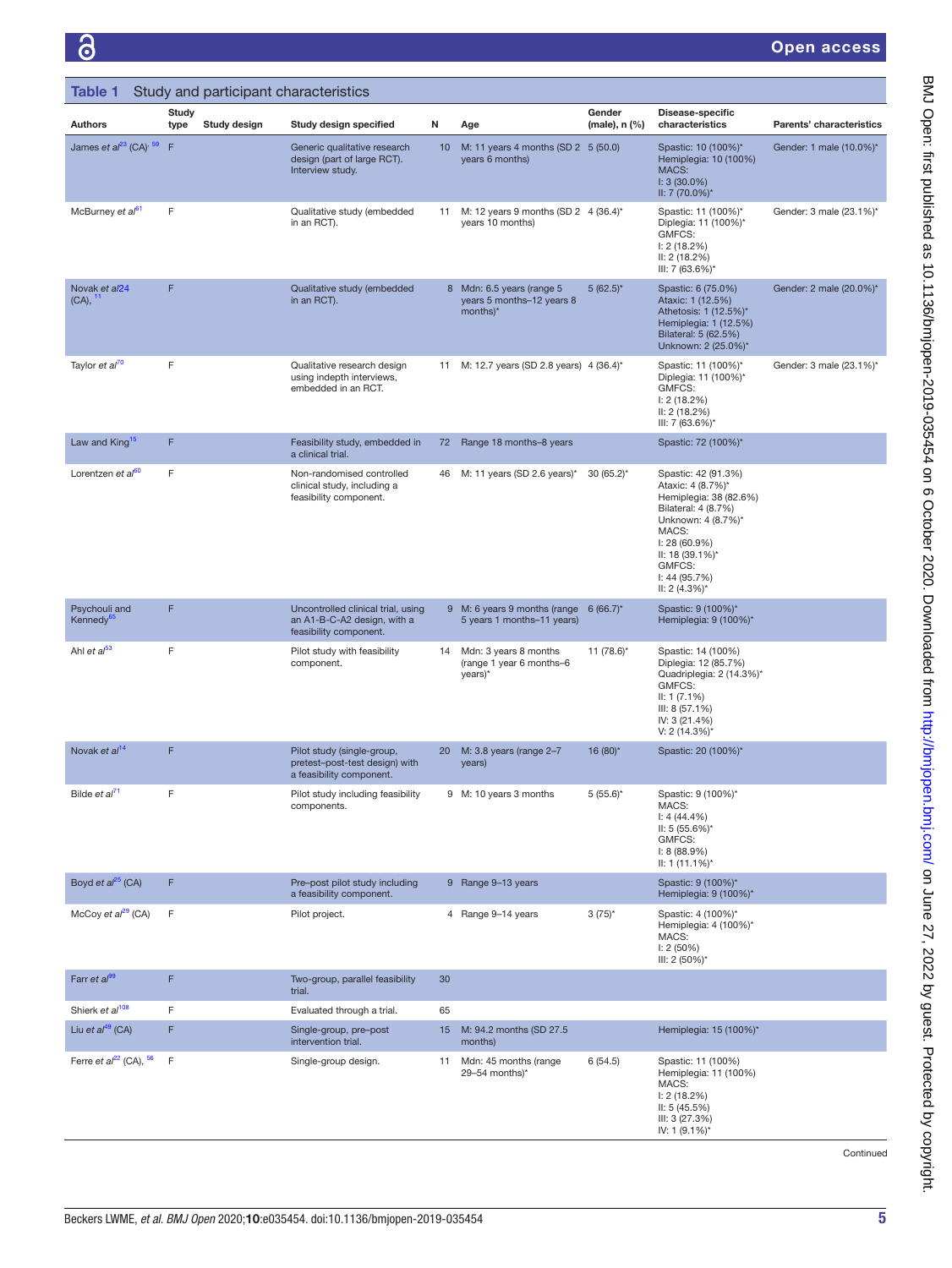| <b>Table 1</b> Continued               |                               |                                                                                               |     |                                                                             |                               |                                                                                                                                                                                                                                                                                                  |                                                                                                                                                                                                                                                    |
|----------------------------------------|-------------------------------|-----------------------------------------------------------------------------------------------|-----|-----------------------------------------------------------------------------|-------------------------------|--------------------------------------------------------------------------------------------------------------------------------------------------------------------------------------------------------------------------------------------------------------------------------------------------|----------------------------------------------------------------------------------------------------------------------------------------------------------------------------------------------------------------------------------------------------|
| <b>Authors</b>                         | Study<br>type<br>Study design | Study design specified                                                                        | N   | Age                                                                         | Gender<br>$(male)$ , n $(\%)$ | Disease-specific<br>characteristics                                                                                                                                                                                                                                                              | Parents' characteristics                                                                                                                                                                                                                           |
| Chiu et $al^{98}$                      | F                             | Single-group, pre-post<br>intervention group.                                                 | 20  | M: 8.7 years (SD 2.4 years)                                                 | 11 $(55)^*$                   | Hemiplegia: 8 (40%)<br>Diplegia: 10 (50%)<br>Quadriplegia: 2 (10%)*<br>MACS:<br>I and II: 17 (85%)<br>III: 3 (15%)*<br><b>GMFCS:</b><br>I and II: 17 (85%)<br>III: $3(15%)^*$                                                                                                                    |                                                                                                                                                                                                                                                    |
| Visser et al <sup>106</sup>            | F                             | Within-subjects, repeated-<br>measures design.                                                | 10  | Mdn: 14 years 3 months<br>(range 6 years 2 months-16<br>years 6 months)*    |                               | Spastic: 9 (90%)<br>Ataxic: 1 (10%)*<br>Diplegia: 5 (50%)<br>Triplegia: 3 (30%)<br>Quadriplegia: 1 (10%)<br>Unknown: 1 (10%)*<br>MACS:<br>1: 5(50%)<br>II: 4(40%)<br>III: 1 (10%)*<br>GMFCS:<br>II: 5(50%)<br>III: 5 (50%)*<br>CFCS:<br>I: 7(70%)<br>II: 1 (10%)<br>III: 1 (10%)<br>IV: 1 (10%)* |                                                                                                                                                                                                                                                    |
| Fehlings et $al^{27}$ (CA)             | F                             | Prospective intervention study<br>design (case series), including<br>a feasibility component. |     | 15 M: 8.8 years (SD 2.3 years)                                              |                               | Spastic: 15 (100%)*<br>Hemiplegia: 15 (100%)*                                                                                                                                                                                                                                                    |                                                                                                                                                                                                                                                    |
| Kenyon et al <sup>105</sup>            | F                             | Case series.                                                                                  |     | 3 Mdn: 5 years 11 months<br>(range 5 years 6 months-14<br>years 10 months)* | 3(100)                        | Spastic: 3 (100%)*<br>Diplegia: 1 (33.3%)<br>Triplegia: 1 (33.3%)<br>Quadriplegia: 1 (33.3%)*<br>MACS:<br>1: 1 (33.3%)<br>III: 1 (33.3%)<br>IV: 1 (33.3%)*<br>GMFCS:<br>III: 1 (33.3%)<br>IV: 2 (66.6%)*<br>CFCS:<br>1: 1 (33.3%)<br>IV: 2 (66.6%)*                                              |                                                                                                                                                                                                                                                    |
| Fergus et al <sup>55</sup>             | F                             | Case report with feasibility<br>component.                                                    |     | 1 13 months                                                                 | 1 female                      | Spastic: 1 (100%)*<br>Hemiplegia: 1 (100%)                                                                                                                                                                                                                                                       | <b>Educational level:</b><br>postgraduate                                                                                                                                                                                                          |
| Reifenberg et al <sup>107</sup>        | F                             | Case report.                                                                                  |     | 1 5 years                                                                   | 1(100)                        | Spastic: 1 (100%)<br>Hemiplegia: 1 (100%)                                                                                                                                                                                                                                                        | Gender: 1 female                                                                                                                                                                                                                                   |
| Hernandez<br>Alvarado <sup>102</sup>   | F                             | Prospective case study with a<br>single experimental group.                                   |     | 5 M: 15 years                                                               | $4(80)$ *                     | MACS:<br>1:3(60%)<br>II: 2 $(40\%)^*$<br><b>GMFCS:</b><br>III: 5 (100%)*                                                                                                                                                                                                                         |                                                                                                                                                                                                                                                    |
| Jaber et al <sup>47</sup> (CA)         | F                             | Mixed methods.                                                                                | 15  | $\mathsf{I}:$ Mdn: 100 months*                                              | 11 (73.3)                     |                                                                                                                                                                                                                                                                                                  |                                                                                                                                                                                                                                                    |
| Basaran et al <sup>54</sup>            | F                             | Adherence survey study<br>(cross-sectional).                                                  | 147 | Range 2.5-18.0 years                                                        | 83 (56.5)*                    | Spastic: 143 (97.3%)<br>Unspecified: 4 (2.7%)*<br>Hemiplegia: 39 (26.5%)<br>Diplegia: 54 (36.7%)<br>Quadriplegia: 50 (34%)<br>Unspecified: 4 (2.7%)*<br><b>GMFCS:</b><br>1:37(25.2%)<br>II: 21 (14.3%)<br>III: 32 (21.8%)<br>IV: 24 (16.3%)<br>V: 33 (22.4%)*                                    | Age: range 20-57 years<br>Gender: 3 male (2.1%)*<br><b>Educational level:</b><br>Illiterate: 8 (5.4%)<br>Literate: 3 (2.0%)<br>Primary school: 68<br>(58.5%)<br>Secondary school: 23<br>(15.6)<br>High school: 23 (15.6%)<br>University: 4 (2.7%)* |
| Halvarsson et al <sup>57</sup>         | F                             | Qualitative study.                                                                            | 15  | Range 3-19 years                                                            |                               | GMFCS:<br>$II: 3(30.0\%)$<br>III: 3 (30.0%)<br>IV: 4 (40.0%)                                                                                                                                                                                                                                     | Gender: 5 male (33.3%)*                                                                                                                                                                                                                            |
| Hinojosa and<br>Anderson <sup>58</sup> | F                             | Qualitative study.                                                                            |     | 9 Mdn: 3 years (range 2-5<br>years)*                                        | 5(55.6)                       | Spastic: 8 (88.9%)<br>Unspecified: 1 (11.1%)<br>Hemiplegia: 1 (11.1%)<br>Diplegia: 2 (22.2%)<br>Quadriplegia: 5 (55.6%)<br>Unspecified: 1 (11.1%)                                                                                                                                                | Gender: 8 female                                                                                                                                                                                                                                   |
| Peplow and<br>Carpenter <sup>62</sup>  | F                             | Qualitative research design<br>(with constructivist approach).                                | 4   |                                                                             |                               |                                                                                                                                                                                                                                                                                                  | Gender: 1 male (25%)*                                                                                                                                                                                                                              |
| Piggot et al <sup>63</sup>             | F                             | Qualitative research project.                                                                 |     | 7 Range 2-10 years                                                          |                               | Hemiplegia: 2 (28.6%)<br>Quadriplegia: 5 (71.4%)*                                                                                                                                                                                                                                                | Age: range mid-20s to<br>late 30s<br>Gender: 1 male (12.5%)*                                                                                                                                                                                       |

Continued

BMJ Open: first published as 10.1136/bmjopen-2019-030-454 on 6 October 2020. Downloaded from <http://bmjopen.bmj.com/> on June 27, 2022 by guest. Protected by copyright.

BMJ Open: first published as 10.1136/bmjopen-2019-035454 on 6 October 2020. Downloaded from http://bmjopen.bmj.com/ on June 27, 2022 by guest. Protected by copyright.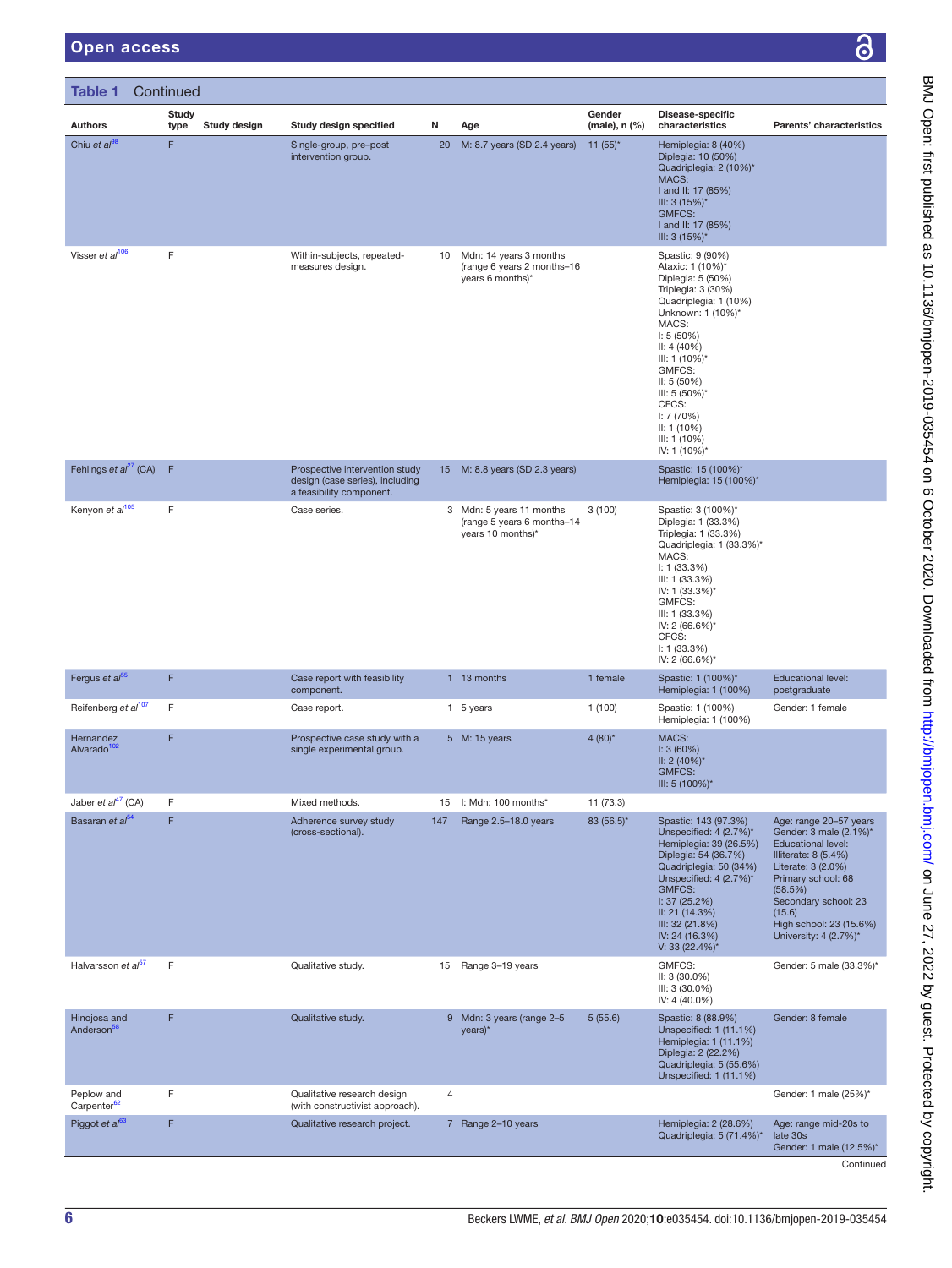| Table 1                                              | Continued     |                                          |                                                                                                   |     |                                                               |                         |                                                                                                                                                                                                                                                                                            |                                                                                                                                                                                                   |
|------------------------------------------------------|---------------|------------------------------------------|---------------------------------------------------------------------------------------------------|-----|---------------------------------------------------------------|-------------------------|--------------------------------------------------------------------------------------------------------------------------------------------------------------------------------------------------------------------------------------------------------------------------------------------|---------------------------------------------------------------------------------------------------------------------------------------------------------------------------------------------------|
| <b>Authors</b>                                       | Study<br>type | Study design                             | Study design specified                                                                            | N   | Age                                                           | Gender<br>(male), n (%) | Disease-specific<br>characteristics                                                                                                                                                                                                                                                        | Parents' characteristics                                                                                                                                                                          |
| Piggot et al <sup>64</sup>                           | F             |                                          | Grounded theory study.                                                                            |     |                                                               |                         |                                                                                                                                                                                                                                                                                            |                                                                                                                                                                                                   |
| Ross and Thomson <sup>66</sup>                       | $\mathsf F$   |                                          | Questionnaire study.                                                                              | 23  | M: 27.6 months                                                | 11 $(47.8)^*$           |                                                                                                                                                                                                                                                                                            |                                                                                                                                                                                                   |
| Sandlund et al <sup>67</sup>                         | F             |                                          | Qualitative study.                                                                                | 15  | M: 11 years (range 6-16<br>years)                             | $8(53.3)^{*}$           |                                                                                                                                                                                                                                                                                            | Gender: 6 male (31.6%)*                                                                                                                                                                           |
| Gerhardy and<br>Sandelance <sup>28</sup> (CA)        | F             |                                          | A needs analysis was<br>undertaken using<br>semistructured interviews.                            | 17  | Range 2-7 years                                               |                         |                                                                                                                                                                                                                                                                                            |                                                                                                                                                                                                   |
| Finet <sup>101</sup>                                 | F             |                                          | Qualitative, phenomenological<br>methodological design.                                           |     | 9 Range 1-12 years                                            |                         |                                                                                                                                                                                                                                                                                            | Age: range 32-53 years<br>Gender: 1 male (11.1%)*<br>Educational level:<br>Some college: 1 (11.1%)<br>High school: 2 (22.2%)<br>Bachelor's degree: 5<br>(55.5%) Associate's<br>degree: 1 (11.1%)* |
| Sel et $al^{50}$ (CA)                                | F             |                                          | Questionnaire study.                                                                              | 118 |                                                               |                         |                                                                                                                                                                                                                                                                                            |                                                                                                                                                                                                   |
| Sandlund et al <sup>68</sup>                         | F             |                                          |                                                                                                   | 14  | M: 10 years 11 months<br>(range 6-16 years)                   | $8(57.1)$ *             | Spastic: 12 (85.7%)<br>Dyskinetic: 1 (7.1%)<br>Ataxic: 1 (7.1%)*<br>Hemiplegia: 7 (50.0%)<br>Bilateral: 5 (35.7%)<br>Unknown: 2 (14.3%)*<br>MACS:<br>$I: 7(50.0\%)$<br>II: 5(35.7%)<br>III: 1 (7.1%)<br>IV: 1 $(7.1\%)^*$<br>GMFCS:<br>1: 10(71.4%)<br>II: 2(14.3%)<br>III: 2 $(14.3\%)^*$ |                                                                                                                                                                                                   |
| Sevick et al <sup>69</sup>                           | F             |                                          |                                                                                                   |     | 4 Mdn: 13.5 years (range<br>$8-17$ years)*                    | $2(50.0)^{*}$           | Spastic: 4 (100%)*<br>Hemiplegia: 4 (100%)*<br>MACS:<br>$II: 4 (100\%)^*$<br><b>GMFCS:</b><br>$1: 4(100\%)^*$                                                                                                                                                                              |                                                                                                                                                                                                   |
| Dizmek et al <sup>26</sup> (CA)                      | F             |                                          |                                                                                                   |     |                                                               |                         |                                                                                                                                                                                                                                                                                            |                                                                                                                                                                                                   |
| Pasquet et al <sup>30</sup> (CA)                     | F             |                                          |                                                                                                   | 28  | M: 11.9 years (SD 2.7 years)                                  |                         | Spastic: 28 (100%)*<br>Hemiplegia: 28 (100%)*                                                                                                                                                                                                                                              |                                                                                                                                                                                                   |
| Sisman Isik et al <sup>51</sup><br>(CA)              | F             |                                          |                                                                                                   | 63  |                                                               | $36(57)$ *              | GMFCS:<br>I-III: 61.9%<br>IV-V: 38.1%                                                                                                                                                                                                                                                      |                                                                                                                                                                                                   |
| James et $a^{31}$ (CA), $32$<br>$(CA), \frac{76}{ }$ | <b>BEF</b>    | Large RCT (with<br>narrow CI level I).   | Matched-pairs waitlist control<br>RCT.                                                            | 102 | I: M: 11 years 8 months (SD $51$ (50.5)*<br>2 years 4 months) |                         | Spastic: 102 (100%)<br>Hemiplegia: 102 (100%)<br>MACS:<br>1: 24 (23.8%)<br>II: 76 (75.2%)<br>III: 1 $(1.0\%)^*$<br><b>GMFCS:</b><br>1: 45(44.6%)<br>II: 56 $(55.4\%)^*$                                                                                                                    |                                                                                                                                                                                                   |
| Hoare et al <sup>75</sup>                            | <b>BEF</b>    | Smaller RCT (with<br>wider CI level II). | Randomised, controlled,<br>evaluator-blinded trial.                                               |     | 35 M: 35.8 months (SD 15.8<br>months)                         | $20(58.8)$ *            | Spastic: 35 (100%)<br>Hemiplegia: 35 (100%)                                                                                                                                                                                                                                                |                                                                                                                                                                                                   |
| Kirkpatrick et al <sup>77</sup>                      | <b>BEF</b>    | Smaller RCT (with<br>wider CI level II). | Single-centre, single-blinded<br>(outcomes assessor), parallel-<br>group RCT with 1:1 allocation. | 70  | M: 5.6 years (SD 2.1 years)                                   | $39(55.7)^*$            | Spastic: 70 (100%)*<br>Hemiplegia: 70 (100%)                                                                                                                                                                                                                                               |                                                                                                                                                                                                   |
| Gordon et al <sup>85</sup>                           | <b>BEF</b>    | Smaller RCT (with<br>wider CI level II). | RCT including a feasibility<br>component.                                                         | 44  | I: M: 6 years 3 months (SD<br>2 years 2 months)               | $20(47.6)$ *            | Spastic: 44 (100%)*<br>Hemiplegia: 44 (100%)<br>MACS:<br>1: 5(11.9%)<br>II: 35 (83.3%)<br>III: 2 $(4.8\%)^*$                                                                                                                                                                               |                                                                                                                                                                                                   |
| Wallen et al <sup>33</sup><br>$(CA), \frac{86}{3}$   | <b>BEF</b>    | Smaller RCT (with<br>wider CI level II). | Pragmatic, randomised,<br>assessor-blinded trial,<br>including a feasibility<br>component.        | 50  | M: 48.6 months (SD 21.0<br>months)                            | 27 (54.0)*              | Spastic: 50 (100%)*<br>Hemiplegia: 50 (100%)<br>MACS:<br>1: 2(4%)<br>II: 37 (77%)<br>III: 8 (17%)<br>IV: 1 $(2%)$<br>GMFCS:<br>1:33(67%)<br>II: 15 (31%)<br>III: 1 (2%)                                                                                                                    |                                                                                                                                                                                                   |
| Al-Oraibi and<br>Eliasson <sup>72</sup>              | <b>BEF</b>    | Smaller RCT (with<br>wider CI level II). |                                                                                                   | 20  | I: M: 47 months (SD 19<br>months)                             | $10(71.4)$ *            | Spastic: 14 (100%)*<br>Hemiplegia: 14 (100%)                                                                                                                                                                                                                                               | Educational level:<br>Diploma: 3 (21.4%)<br>Below high school: 3<br>(21.4%)<br>High school: 7 (50.0%)<br>Bachelor: 1 (7.1%)*                                                                      |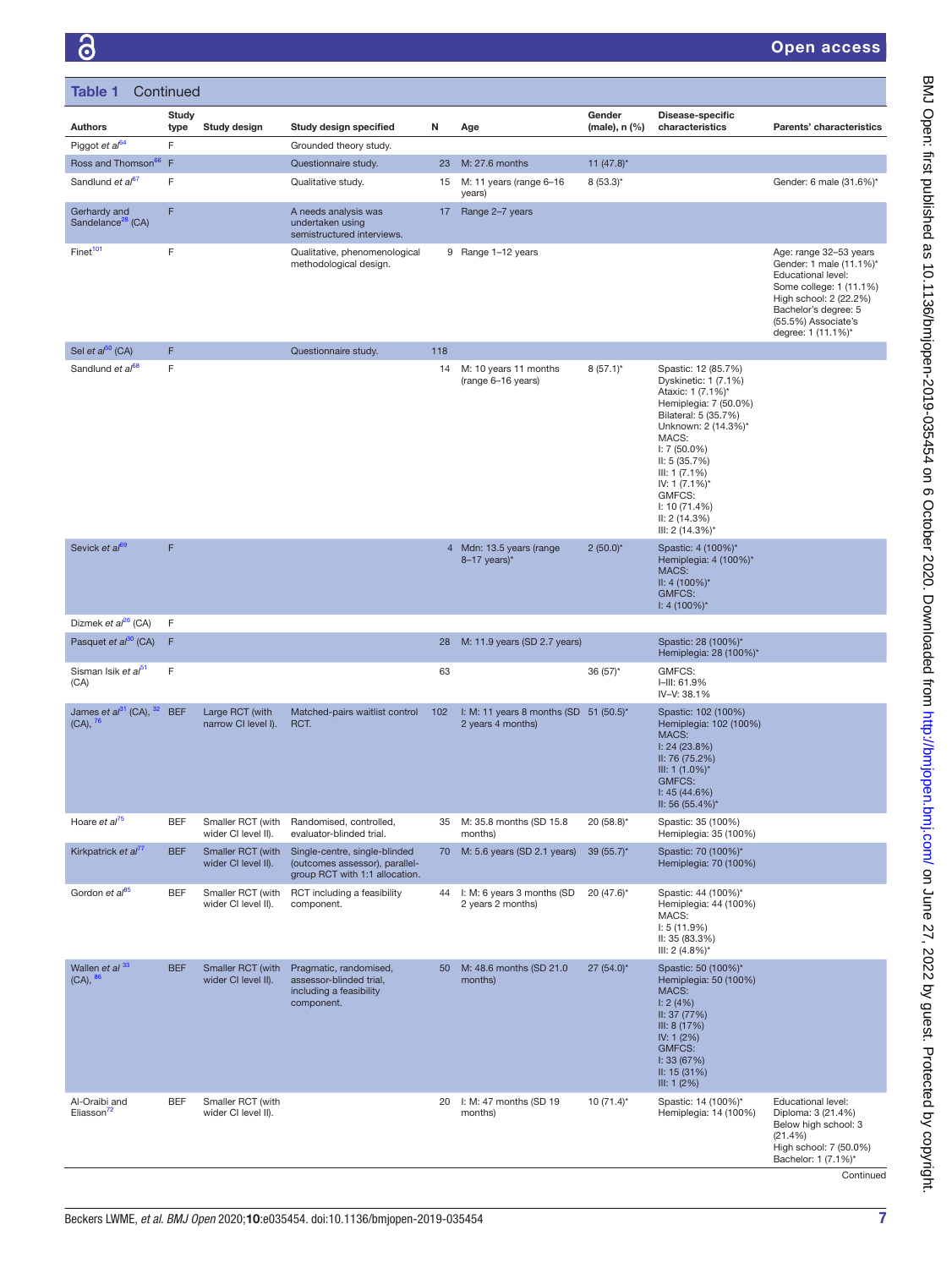| Table 1                                              | Continued            |                                          |                                                                                                    |    |                                                           |                         |                                                                                                                                                                                                                                                                                                                                                                                             |                                                               |
|------------------------------------------------------|----------------------|------------------------------------------|----------------------------------------------------------------------------------------------------|----|-----------------------------------------------------------|-------------------------|---------------------------------------------------------------------------------------------------------------------------------------------------------------------------------------------------------------------------------------------------------------------------------------------------------------------------------------------------------------------------------------------|---------------------------------------------------------------|
| <b>Authors</b>                                       | <b>Study</b><br>type | Study design                             | Study design specified                                                                             | N  | Age                                                       | Gender<br>(male), n (%) | Disease-specific<br>characteristics                                                                                                                                                                                                                                                                                                                                                         | Parents' characteristics                                      |
| Eugster-Buesch<br>et al <sup>73</sup>                | <b>BEF</b>           | Smaller RCT (with<br>wider CI level II). | Randomised, controlled,<br>single-blinded pilot<br>study including feasibility<br>components.      | 23 | I: M: 9.8 years (SD 3.5<br>years)                         | 12 (52.2)*              | Spastic: 23 (100%)*<br>Hemiplegia: 23 (100%)<br>GMFCS:<br>I: 20 (87.0%)<br>II: $3(13.0\%)^*$                                                                                                                                                                                                                                                                                                |                                                               |
| Hsin et $al^{74}$                                    | BEF                  | Smaller RCT (with<br>wider CI level II). |                                                                                                    |    | 12 I: M: 6.9 years (SD 0.6<br>years)                      | $10(45.5)^{*}$          | Spastic: 23 (100%)<br>Hemiplegia: 23 (100%)                                                                                                                                                                                                                                                                                                                                                 |                                                               |
| Klingels et al <sup>78</sup>                         | <b>BEF</b>           | Smaller RCT (with<br>wider CI level II). | Randomised, controlled and<br>evaluator-blinded trial including<br>a feasibility component.        | 51 | M: 8 years 9 months (SD 2<br>years 2 months)              | 28 (54.9)*              | Spastic: 51 (100%)*<br>Hemiplegia: 51 (100%)*<br>MACS:<br>1: 4(7.8%)<br>II: 38 (74.5%)<br>III: 9 $(17.6%)^*$                                                                                                                                                                                                                                                                                |                                                               |
| Lin et $al^{79}$                                     | <b>BEF</b>           | Smaller RCT (with<br>wider CI level II). | RCT with feasibility<br>component.                                                                 |    | 22 I: M: 76.7 months (SD 26.2 12 (57.1)*<br>months)       |                         | Hemiplegia: 11 (52.4%)<br>Quadriplegia: 10<br>$(47.6\%)^*$                                                                                                                                                                                                                                                                                                                                  |                                                               |
| Novak et al <sup>81</sup>                            | <b>BEF</b>           | Smaller RCT (with<br>wider CI level II). | Double-blind RCT with a<br>feasibility component.                                                  | 36 | M: 7.75 years (SD 2.02<br>years)                          | 25 (69.4)*              | Spastic: 30 (83.3%)<br>Dyskinetic: 3 (8.3%)<br>Ataxic: 1 (2.8%)<br>Athetosis: 2 (5.6%)*<br>Hemiplegia: 14 (38.9%)<br>Diplegia: 14 (38.9%)<br>Quadriplegia: 2 (5.6%)<br>Unknown: 6 (16.7%)*<br>MACS:<br>1: 17(47.2%)<br>II: 9(25.0%)<br>III: 2(5.6%)<br>IV: 5 (13.9%)<br>$V: 3(8.3%)^*$<br><b>GMFCS:</b><br>1: 17(47.2%)<br>II: 5(13.9%)<br>III: 6 (16.7%)<br>IV: 2 (5.6%)<br>$V: 6(16.7%)*$ |                                                               |
| Preston et $a^{82}$                                  | <b>BEF</b>           | Smaller RCT (with<br>wider CI level II). | Pilot, single-blind, multicentre<br>RCT, with a feasibility<br>component.                          |    | 16 M: 9 years 2 months (SD 2 9 (60.0)*<br>years 5 months) |                         | Hemiplegia: 14 (93.3%)<br>Bilateral: 1 (6.7%)*<br>MACS:<br>$II: 3(20.0\%)$<br>III: 5 (33.3%)<br>IV: 7 (46.7%)*                                                                                                                                                                                                                                                                              |                                                               |
| Sakzewski et al                                      | <b>BEF</b>           | Smaller RCT (with<br>wider CI level II). | Pragmatic, single-blind,<br>matched-pairs RCT.                                                     | 53 | M: 7 years 10 months (SD 2 32 (68.1)*<br>years 4 months)  |                         | Spastic: 53 (100%)*<br>Hemiplegia: 46 (97.9%)<br>Unknown: 1 (2.1%)*<br>MACS:<br>1: 24(51.1%)<br>II: 23 (48.9%)*<br><b>GMFCS:</b><br>1: 34 (72.3%)<br>II: 13 (27.7%)*                                                                                                                                                                                                                        |                                                               |
| Charles et $al^{84}$                                 | <b>BEF</b>           | wider CI level II).                      | Smaller RCT (with Single-blinded RCT, including<br>a feasibility component.                        |    | 33 M: 6 years 8 months (SD 1<br>year 4 months)            | 14 (63.6)*              | Spastic: 33 (100%)*<br>Hemiplegia: 33 (100%)                                                                                                                                                                                                                                                                                                                                                |                                                               |
| Chamudot et al <sup>44</sup><br>$(CA), \frac{97}{2}$ | <b>BEF</b>           | Smaller RCT (with<br>wider CI level II). | RCT including a feasibility<br>component.                                                          | 36 | M corrected age 11.1<br>months (SD 2.2 months)            | 19 (58)*                | Spastic: 33 (100%)*<br>Hemiplegia: 33 (100%)*                                                                                                                                                                                                                                                                                                                                               |                                                               |
| Ferre et al <sup>100 110</sup>                       | <b>BEF</b>           | Smaller RCT (with<br>wider CI level II). | Randomised trial including a<br>feasibility component.                                             | 40 | I: M: 5.2 years (SD 2.7<br>years)                         | $10(41.7)$ *            | Spastic: 24 (100%)*<br>Hemiplegia: 24 (100%)*<br>MACS:<br>1: 5(20.8%)<br>II: 19 (79.2%)*                                                                                                                                                                                                                                                                                                    |                                                               |
| Fischer et $al^{45}$ (CA)                            | <b>BEF</b>           | wider CI level II).                      | Smaller RCT (with Multisite RCT using a factorial<br>design, including a feasibility<br>component. | 55 |                                                           |                         |                                                                                                                                                                                                                                                                                                                                                                                             |                                                               |
| Hobbs et $al^{46}$ (CA)                              | BEF                  | Smaller RCT (with<br>wider CI level II). | Pilot RCT.                                                                                         | 18 | M: 10 years 8 months (SD 3 12 (66.7)*<br>years 4 months)  |                         | Hemiplegia: 13 (72.2%)<br>Diplegia: 5 (27.8%)*<br>MACS:<br>$1: 2(11.1\%)$<br>II: 10 (55.6%)<br>III: 3 (16.7%)<br>IV: 3 (16.7%)*                                                                                                                                                                                                                                                             |                                                               |
| Hughes et $al^{103}$                                 | <b>BEF</b>           | Smaller RCT (with<br>wider CI level II). | Non-blinded, randomised<br>intervention study.                                                     | 28 | Range 18-68 months                                        | 17 (60.7)*              |                                                                                                                                                                                                                                                                                                                                                                                             | <b>Educational level:</b><br>12 years of schooling<br>or less |
| Kassee et al <sup>104</sup>                          | <b>BEF</b>           | Smaller RCT (with<br>wider CI level II). | Pilot study employing pretest,<br>post-test experimental design.                                   |    | 6 Mdn: 9 years (range 7-12<br>years)*                     | $6(100)^{*}$            | Spastic: 6 (100%)*<br>Hemiplegia: 6 (100%)*<br>MACS:<br>1: 2(33.3%)<br>II: 4 $(66.7%)^*$                                                                                                                                                                                                                                                                                                    |                                                               |
| Law et $al^{109}$                                    | <b>BEF</b>           | wider CI level II).                      | Smaller RCT (with Two-by-two factorial design.                                                     | 79 |                                                           | 28 (39)*                | Spastic: 72 (100%)*<br>Hemiplegia: 28 (39%)<br>Quadriplegia: 44 (61%)*                                                                                                                                                                                                                                                                                                                      |                                                               |
|                                                      |                      |                                          |                                                                                                    |    |                                                           |                         |                                                                                                                                                                                                                                                                                                                                                                                             | Continued                                                     |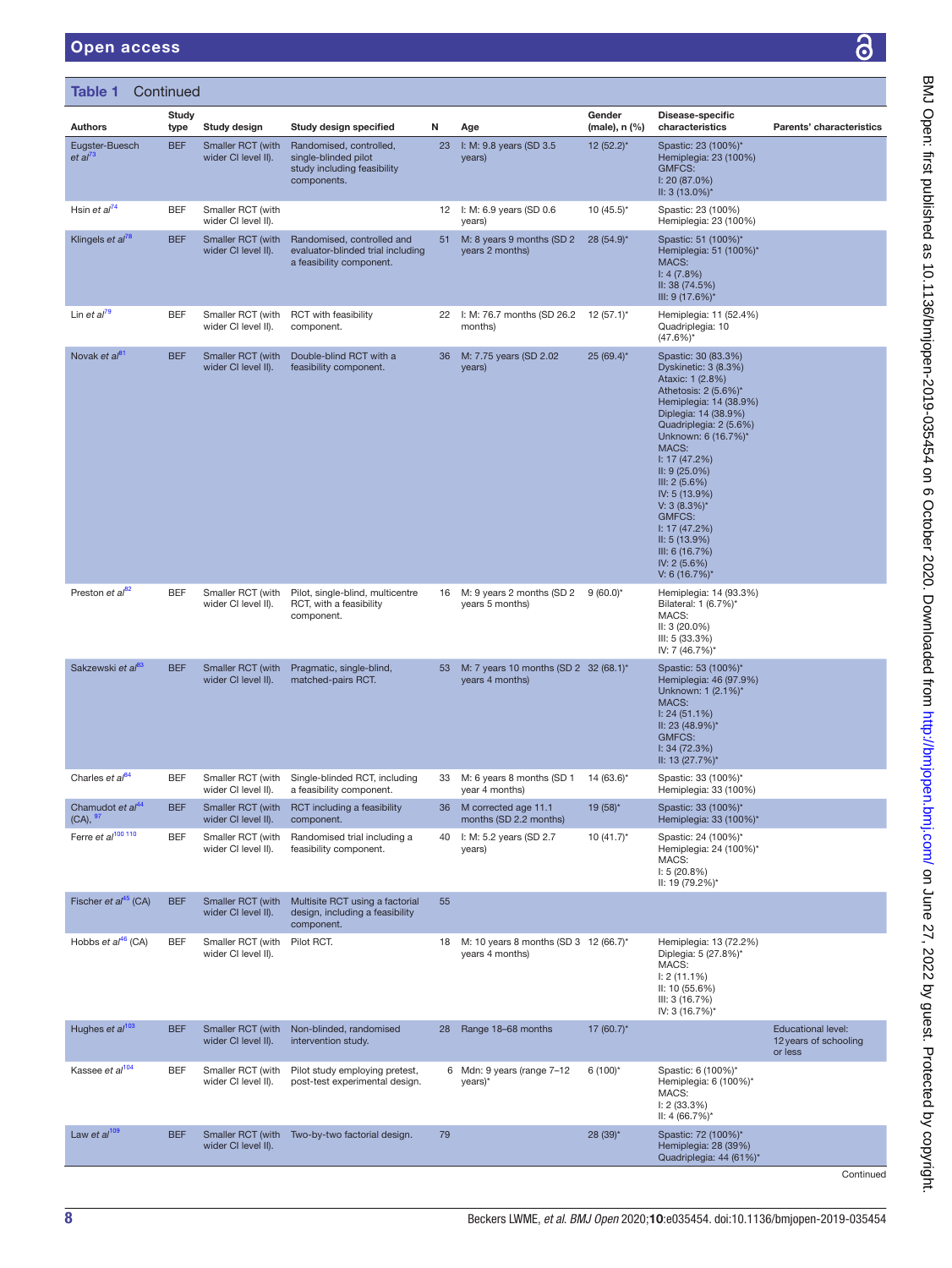င်္ဂ

#### Open access

| Table 1                                    | Continued     |                                                |                                                                                                                                      |     |                                                                          |                         |                                                                                                                                                               |                          |
|--------------------------------------------|---------------|------------------------------------------------|--------------------------------------------------------------------------------------------------------------------------------------|-----|--------------------------------------------------------------------------|-------------------------|---------------------------------------------------------------------------------------------------------------------------------------------------------------|--------------------------|
| <b>Authors</b>                             | Study<br>type | Study design                                   | Study design specified                                                                                                               | N   | Age                                                                      | Gender<br>(male), n (%) | Disease-specific<br>characteristics                                                                                                                           | Parents' characteristics |
| Liang et $a^{48}$ (CA)                     | <b>BEF</b>    | Smaller RCT (with<br>wider CI level II).       | Randomised trial.                                                                                                                    | 30  |                                                                          |                         |                                                                                                                                                               |                          |
| Hobbs et $a^{52}$ (CA)                     | <b>BEF</b>    | Smaller RCT (with<br>wider CI level II).       | RCT.                                                                                                                                 | 18  | M: 10 years 8 months (SD 3 12 (66.7)<br>years 4 months)                  |                         | Hemiplegia: 13 (72.2%)<br>Diplegia: 5 (27.8%)*<br>MACS:<br>$1: 2(11.1\%)$<br>II: 10 (55.6%)<br>III: 3(16.7%)<br>IV: 3 (16.7%)*                                |                          |
| Lowes et al <sup>80</sup>                  | <b>BEF</b>    |                                                | Pretest-post-test cohort<br>design, with the participants<br>serving as their own controls,<br>including a feasibility<br>component. |     | 7 Mdn: 11.4 months (range<br>7.1-16.1 months)*                           | $3(42.9)$ *             | Spastic: 7 (100%)*<br>Hemiplegia: 7 (100%)*                                                                                                                   |                          |
| Facchin et $a^{95}$                        | E             | Large RCT (with<br>narrow CI level I).         | Multicentre, prospective,<br>cluster-randomised controlled<br>clinical trial.                                                        | 105 |                                                                          | 53 (50.5)*              | Spastic: 105 (100%)*<br>Hemiplegia: 105 (100%)                                                                                                                |                          |
| Chen et al <sup>87</sup>                   | Ε             | Smaller RCT (with<br>wider CI level II).       | Single-blinded RCT.                                                                                                                  | 48  | I: M: 8.73 years (SD 1.9<br>years)                                       | $21 (46.7)^*$           | Spastic: 45 (100%)<br>Hemiplegia: 45 (100%)                                                                                                                   |                          |
| Chiu et $a^{34}$ (CA), $^{88}$             | E.            | Smaller RCT (with<br>wider CI level II).       | Prospective, single-blind,<br>randomised trial.                                                                                      |     | 62 I: M: 9.4 years (SD 1.9<br>years)                                     | 28 (45.2)*              | Spastic: 62 (100%)<br>Hemiplegia: 62 (100%)<br>MACS:<br>$I=III: 42 (67.7%)$<br>IV-V: 20 (32.3%)*<br><b>GMFCS:</b><br>$I=III: 52 (83.9%)$<br>IV-V: 10 (16.1%)* |                          |
| Kim et $al^{90}$                           | Ε             | Smaller RCT (with<br>wider CI level II).       |                                                                                                                                      |     | 19 I: M: 9.1 years (SD 1.8<br>years)                                     | $10(52.6)$ <sup>*</sup> | Hemiplegia: 10 (52.6%)<br>Quadriplegia: 9 (47.4%)*                                                                                                            |                          |
| Xu et al $^{92}$                           | E.            | Smaller RCT (with<br>wider CI level II).       | Single-blinded RCT.                                                                                                                  |     | 75 I: M: 56.8 months (SD 34.0<br>months)                                 | E: 25 (36.8)*           | Spastic: 75 (100%)*<br>Hemiplegia: 75 (100%)*<br>MACS:<br>1: 10(14.7%)<br>II: 49 (72.1%)<br>III: 9 (13.2%)<br><b>GMFCS:</b><br>1:60(88.2%)<br>II: 8(11.8%)    |                          |
| Abd El-Kafy et al <sup>93</sup>            | Ε             | Smaller RCT (with<br>wider CI level II).       |                                                                                                                                      | 30  | I: M: 6.0 years (SD 1.7<br>years)                                        | $12(44.4)^*$            | Spastic: 30 (100%)*<br>Hemiplegia: 30 (100%)<br>MACS:<br>II: 11 (40.7%)<br>III: 9(33.3%)<br>IV: 7 (25.9%)*                                                    |                          |
| Bagley et al <sup>35</sup> (CA)            | E.            | Smaller RCT (with<br>wider CI level II).       | Prospective RCT with patient<br>preference.                                                                                          | 38  | Range 5-15 years                                                         |                         | Spastic: 38 (100%)*<br>Hemiplegia: 38 (100%)*                                                                                                                 |                          |
| Hoare et al <sup>36 37</sup> (CA)          | Ε             | Smaller RCT (with<br>wider CI level II).       | Randomised, controlled,<br>assessor-blinded trial.                                                                                   | 34  | M: 3 years (SD 1 year 4<br>months)                                       | 20 (58.8)*              | Spastic: 34 (100%)*<br>Hemiplegia: 34 (100%)*                                                                                                                 |                          |
| Klingels et al <sup>38</sup> (CA)          | Ε             | Smaller RCT (with<br>wider CI level II).       |                                                                                                                                      |     | 51 M: 8 years 9 months                                                   |                         | Spastic: 51 (100%)*<br>Hemiplegia: 51 (100%)*                                                                                                                 |                          |
| Koseotlu et $a^{39}$ (CA) E                |               | Smaller RCT (with<br>wider CI level II).       |                                                                                                                                      | 32  |                                                                          |                         | Spastic: 32 (100%)*<br>Hemiplegia: 32 (100%)*                                                                                                                 |                          |
| Novak et $al^{4041}$ (CA)                  | E             | Smaller RCT (with<br>wider CI level II).       | Double-blind RCT.                                                                                                                    | 36  |                                                                          |                         |                                                                                                                                                               |                          |
| Sakzewski et al <sup>42</sup><br>$43$ (CA) | E             | Smaller RCT (with<br>wider CI level II).       | Single-blind, matched-pairs,<br>randomised comparison trial.                                                                         |     | 48 M: 7.9 years (SD 2.3 years)                                           | $33(68.8)$ *            | Spastic: 48 (100%)*<br>Hemiplegia: 48 (100%)*<br>MACS:<br>1: 25(52.1%)<br>II: 23 (47.9%)*                                                                     |                          |
| Crocker et al <sup>89</sup>                | E.            | Single-subject<br>design study<br>(level IV).  | Single-subject, ABA<br>experimental design.                                                                                          |     | 2 2 years and 3 years                                                    | 1 male and 1<br>female  | Spastic: 2 (100%)*<br>Hemiplegia: 2 (100%)                                                                                                                    |                          |
| Naylor and Bower <sup>91</sup>             | Ε             | Single-subject<br>design study<br>(level IV).  | Single-case, A-B-A<br>experimental design.                                                                                           |     | 9 Mdn: 31 months (range<br>$21-61$ months)*                              | $6(66.7)^{*}$           | Spastic: 9 (100%)*<br>Hemiplegia: 9 (100%)*                                                                                                                   |                          |
| Coker et al <sup>94</sup>                  | E             | Single-subject<br>design study<br>(level IV).  | Single-subject ABAB design<br>with a 6-month follow-up<br>evaluation.                                                                |     | 1 5 months                                                               | 1(100)                  | Spastic: 1 (100%)*<br>Hemiplegia: 1 (100%)                                                                                                                    |                          |
| Gross et al <sup>96</sup>                  | E             | Single-subject<br>design study<br>(level III). | Multiple-baseline, across-<br>subjects design (A-B +<br>follow up).                                                                  |     | 3 Mdn: 3 years 8 months<br>(range 2 years 9 months-3<br>years 8 months)* | 2(66.7)                 | Spastic: 2 (66.7%)<br>Mixed: 1 (33.0%)*<br>Hemiplegia: 1 (33.3%)<br>Quadriplegia: 1 (33.3%)<br>Unspecified: 1 (33.3%)*                                        |                          |

\*Numbersand percentages were calculated by the authors of this review.<br>BEF, both efficacy/effectiveness; CA, conference abstract; CFCS, Communication Function Classification System; E, efficacy/effectiveness study; F, feas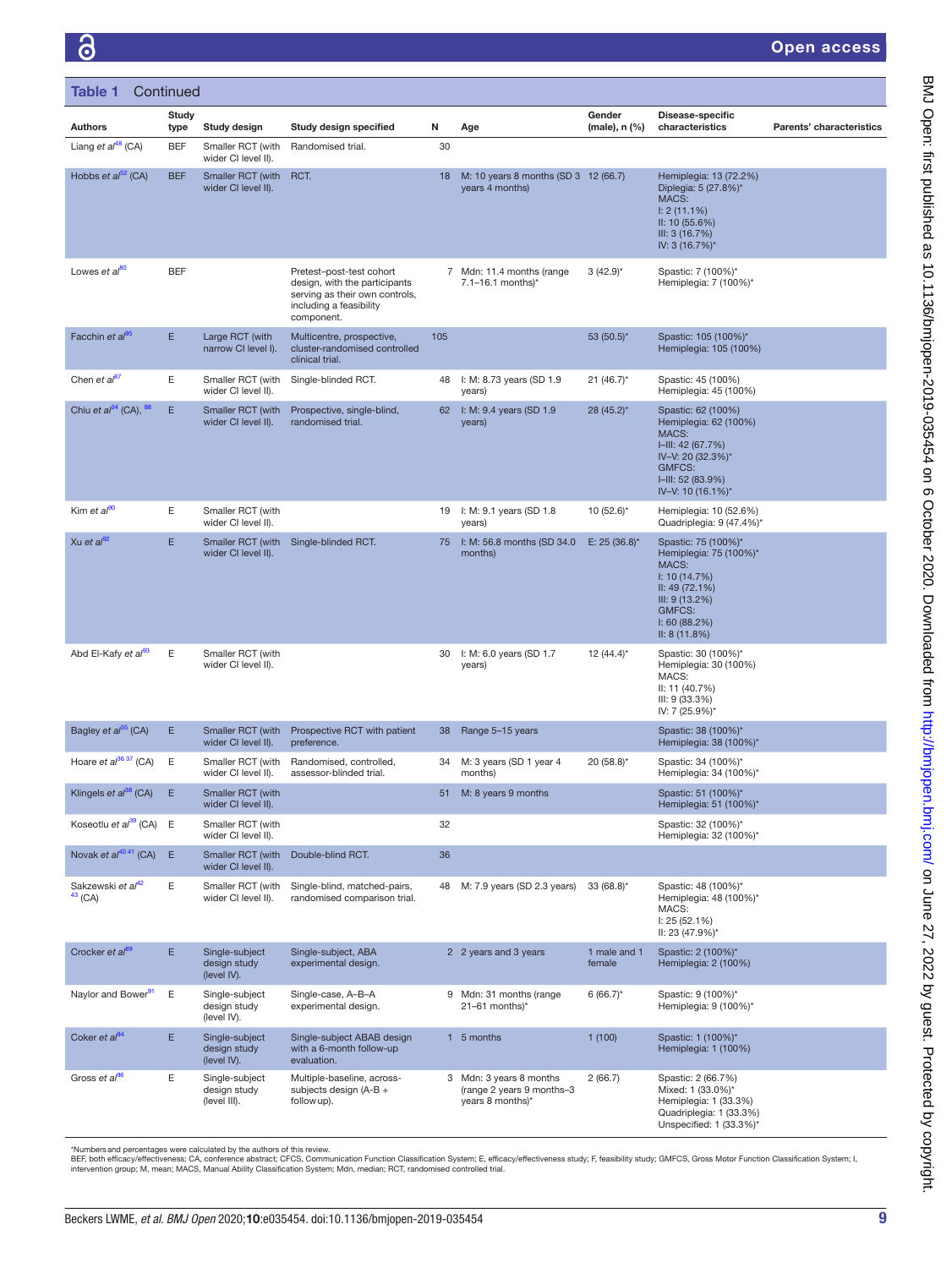<span id="page-9-0"></span>

| $\mathbf{\Omega}$<br>Table :                  |                        | Intervention characteristics                                                              |                                                                                                              |                            |                           |                                                      |                                                |                        |                           |                           |
|-----------------------------------------------|------------------------|-------------------------------------------------------------------------------------------|--------------------------------------------------------------------------------------------------------------|----------------------------|---------------------------|------------------------------------------------------|------------------------------------------------|------------------------|---------------------------|---------------------------|
| <b>Authors</b>                                | Study<br>type          | Intervention                                                                              | Intensity of programme                                                                                       | Follow-up                  | providers<br>Therapy      | Motor learning                                       | Comparator (1)                                 | Intensity of programme | Comparator <sub>(2)</sub> | programme<br>Intensity of |
| James et $a^{23}$<br>$(A), 59$                | Щ                      |                                                                                           | Duration of programme: ns.<br>Frequency of sessions: ns.<br>Duration of sessions: ns.                        | $\frac{1}{2}$              | Parents and<br>therapists |                                                      |                                                |                        |                           |                           |
| McBurney<br>et al <sup>61</sup>               | щ                      | Strength training<br>(resistance).                                                        | Frequency of sessions: 3 days/week.<br>Duration of programme: 6 weeks.<br>Duration of sessions: 20-45 min.   | å                          | Parents and<br>therapists |                                                      |                                                |                        |                           |                           |
| Novak et $a^{24}$ (CA), 11                    | Щ                      | Partnership home<br>programme.                                                            | Duration of programme: ns.<br>Frequency of sessions: ns.<br>Duration of sessions: ns.                        | $\frac{1}{2}$              | Parents and<br>therapists |                                                      |                                                |                        |                           |                           |
| Taylor et al <sup>70</sup>                    | Щ                      | Strength training<br>(resistance).                                                        | Frequency of sessions: 3 days/week.<br>Duration of programme: 6 weeks.<br>Duration of sessions: ns.          | $\frac{1}{2}$              | Parents and<br>therapists |                                                      |                                                |                        |                           |                           |
| Law and King <sup>15</sup>                    | щ                      | neurodevelopmental<br>therapy and upper-<br>extremity inhibitive<br>Intensive<br>casting. | Duration of programme: 6 months.<br>Frequency of sessions: daily.<br>Duration of sessions: ns.               | SU                         | Parents                   |                                                      |                                                |                        |                           |                           |
| Lorentzen et al <sup>60</sup>                 | щ                      | rehabilitation and virtual<br>Computer-based<br>reality.                                  | Duration of programme: 20 weeks.<br>Frequency of sessions: daily.<br>Duration of sessions: 30 min.           | $\frac{1}{2}$              | Parents and<br>therapists |                                                      | No therapy (n=12).                             |                        |                           |                           |
| Psychouli and<br>Kennedy <sup>65</sup>        | $\mathrel{\sqcup}$     | Modified CIMT.                                                                            | Duration of sessions: 2 hours + 20 min.<br>Duration of programme: 8 weeks.<br>Frequency of sessions: daily.  | $\frac{1}{2}$              | Parents                   |                                                      |                                                |                        |                           |                           |
| Ahl et a <sup>p3</sup>                        | $\mathrel{\sqcup}$     | Goal-directed training/<br>functional training.                                           | Duration of programme: 5 months.<br>Frequency of sessions: ns.<br>Duration of sessions: ns.                  | $\frac{1}{2}$              | Parents and<br>therapists |                                                      |                                                |                        |                           |                           |
| Novak et a/ <sup>14</sup>                     | $\mathsf{L}\mathsf{L}$ |                                                                                           | Duration of programme: ns.<br>Frequency of sessions: ns.<br>Duration of sessions: ns.                        | $\frac{1}{2}$              | Parents and<br>therapists |                                                      |                                                |                        |                           |                           |
| Bilde et al <sup>71</sup>                     | Щ                      | Virtual reality.                                                                          | Duration of programme: 20 weeks.<br>Frequency of sessions: daily.<br>Duration of sessions: 30 min.           | $\frac{1}{2}$              | Parents                   |                                                      |                                                |                        |                           |                           |
| Boyd et al <sup>25 (CA)</sup>                 | $\mathsf{L}\mathsf{L}$ | Computer-based<br>rehabilitation.                                                         | Duration of programme: 20 weeks.<br>Frequency of sessions: daily.<br>Duration of sessions: 30 min.           | $\frac{1}{2}$              | <b>SU</b>                 |                                                      |                                                |                        |                           |                           |
| a/ <sup>29</sup><br>McCoy et a                | Щ                      | Task-specific practice.                                                                   | Duration of programme: 4 weeks.<br>Frequency of sessions: ns.<br>Duration of sessions: ns.                   | ςū                         | ςū                        | and motor learning<br>Neuroplasticity<br>principles. |                                                |                        |                           |                           |
| Farr et al <sup>99</sup>                      | Щ                      | Virtual reality (n=15).                                                                   | Frequency of sessions: 3 days/week.<br>Duration of programme: 12 weeks.<br>Duration of sessions: 30 min.     | $\frac{1}{2}$              | Parents                   |                                                      | Other home-based training<br>programme (n=15). |                        |                           |                           |
| Shierk et al <sup>108</sup>                   | щ                      | Strengthening exercises<br>and functional activities.                                     | Frequency of sessions: 5 days/week.<br>Duration of sessions: 15 min.<br>Duration of programme: ns.           | $\frac{1}{2}$              | Parents                   |                                                      |                                                |                        |                           |                           |
| Liu et al <sup>49</sup> (CA)                  | Щ                      | Bimanual training.                                                                        | Frequency of sessions: 2 days/week.<br>Duration of sessions: 2-2.5 hours.<br>Duration of programme: 8 weeks. | $\frac{1}{2}$              | <b>SU</b>                 |                                                      |                                                |                        |                           |                           |
| Ferre et al $\frac{22}{(CA)}$ , $\frac{56}{}$ | Щ                      | Bimanual training.                                                                        | Frequency of sessions: 5 days/week.<br>Duration of programme: 9 weeks.<br>Duration of sessions: 2 hours.     | $\frac{\circ}{\mathsf{Z}}$ | Parents                   | Motor-learning-based<br>training.                    |                                                |                        |                           |                           |
| Chiu et a <sup>pe</sup>                       | $\mathsf{L}\mathsf{L}$ | Virtual reality.                                                                          | Duration of programme: 8 weeks.<br>Frequency of sessions: 3 days/week.<br>Duration of sessions: 20 min.      | $\frac{1}{2}$              | Parents and<br>therapists |                                                      |                                                |                        |                           |                           |
|                                               |                        |                                                                                           |                                                                                                              |                            |                           |                                                      |                                                |                        |                           | Continued                 |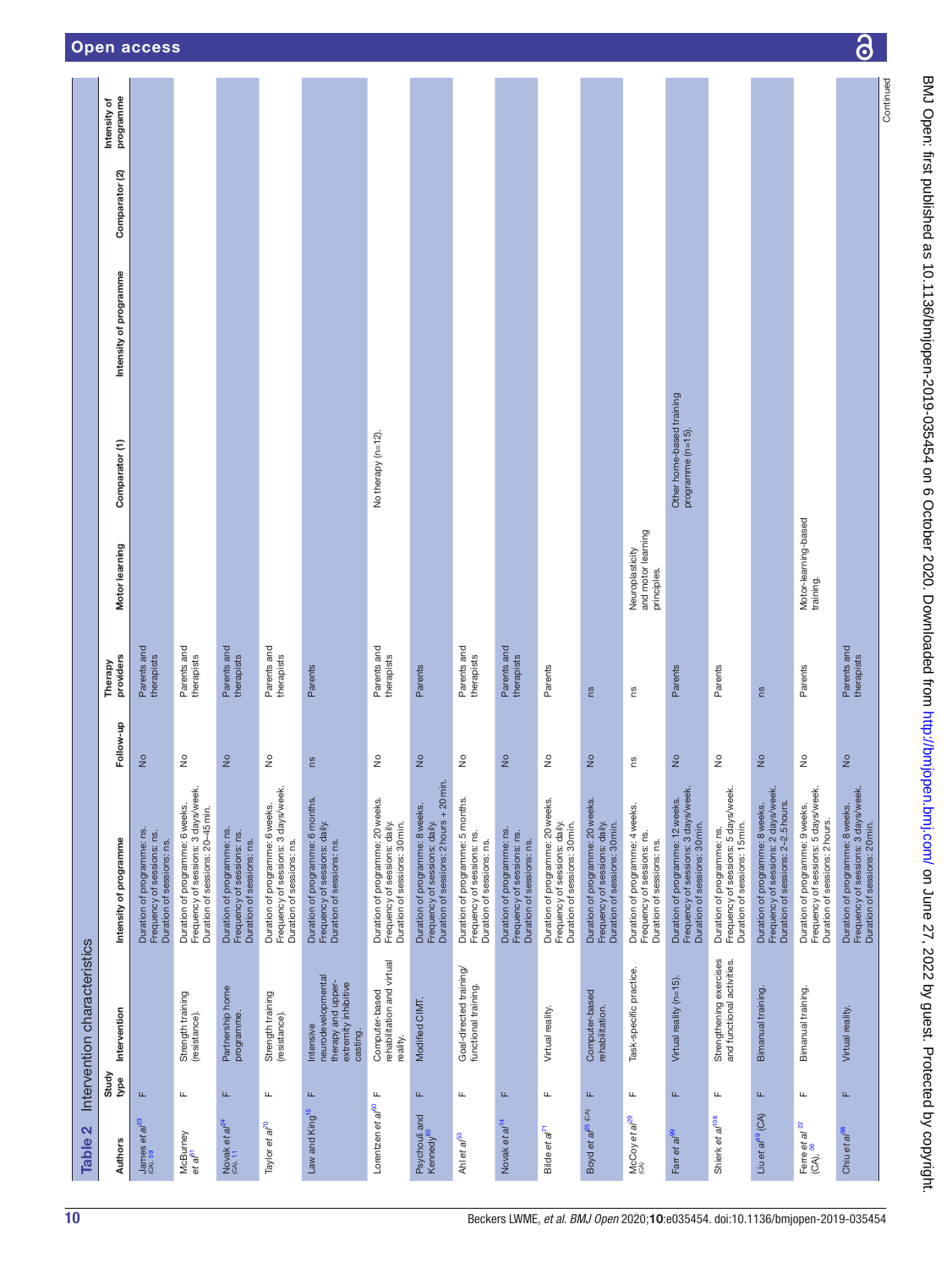| Table 2                                  | Continued          |                                         |                                                                                                                        |                            |                           |                                           |                                               |                        |                |                           | $\ddot{\mathbf{c}}$ |
|------------------------------------------|--------------------|-----------------------------------------|------------------------------------------------------------------------------------------------------------------------|----------------------------|---------------------------|-------------------------------------------|-----------------------------------------------|------------------------|----------------|---------------------------|---------------------|
| <b>Authors</b>                           | Study<br>type      | Intervention                            | Intensity of programme                                                                                                 | Follow-up                  | providers<br>Therapy      | Motor learning                            | Comparator (1)                                | Intensity of programme | Comparator (2) | programme<br>Intensity of |                     |
| Visser et al <sup>106</sup>              | Щ                  | Treadmill training.                     | Frequency of sessions: 3-4 days/week.<br>Duration of sessions: maximal 20 min.<br>Duration of programme: 12 weeks.     | $\frac{1}{2}$              | Parents                   |                                           |                                               |                        |                |                           |                     |
| Fehlings et<br>al <sup>27 (CA)</sup>     | Щ                  | Virtual reality.                        | Duration of sessions: at least 30 min.<br>Duration of programme: 2 months.<br>Frequency of sessions: daily.            | ី                          | ns                        |                                           |                                               |                        |                |                           |                     |
| Kenyon et al <sup>105</sup>              | $\mathrel{\sqcup}$ | Treadmill training.                     | Duration of programme: 12 weeks.<br>Frequency of sessions: 2–3 days/week.<br>Duration of sessions: 15-20 min.          | ş                          | Parents                   |                                           |                                               |                        |                |                           |                     |
| Fergus et al <sup>65</sup>               | Щ                  | Modified CIMT.                          | Duration of programme: ns.<br>Frequency of sessions: daily.<br>Duration of sessions: variable.                         | $\frac{1}{2}$              | Parents                   | Guidelines for shaping<br>the behaviours. |                                               |                        |                |                           |                     |
| Reifenberg et<br>al <sup>107</sup>       | щ                  | Virtual reality.                        | Duration of programme: 8 weeks.<br>Duration of sessions: 7 hours/week.                                                 | $\stackrel{\circ}{\simeq}$ | Parents                   |                                           |                                               |                        |                |                           |                     |
| Alvarado <sup>102</sup>                  | Щ                  | Virtual reality.                        | Duration of programme: 8 weeks.<br>Frequency of sessions: minimal 3 days/<br>Duration of sessions: 30-40 min.<br>week. | $\frac{1}{2}$              | Parents and<br>therapists |                                           |                                               |                        |                |                           |                     |
| Jaber et al <sup>47</sup><br>(CA)        | щ                  | Virtual reality (n=9).                  | Duration of programme: 12 weeks.<br>Frequency of sessions: ns.<br>Duration of sessions: ns.                            | å                          | SU                        |                                           | Other home-based training<br>programme (n=6). |                        |                |                           |                     |
| Basaran et al <sup>54</sup>              | $\mathbf{L}$       | Daily home programme.                   | Duration of programme: ns.<br>Frequency of sessions: daily.<br>Duration of sessions: ns.                               | $\frac{1}{2}$              | Parents                   |                                           |                                               |                        |                |                           |                     |
| Halvarsson<br>et al <sup>57</sup>        | Щ                  | Stretching.                             | Duration of programme: ns.<br>Frequency of sessions: ns.<br>Duration of sessions: ns.                                  | ş                          | Parents                   |                                           |                                               |                        |                |                           |                     |
| Hinojosa and<br>Anderson <sup>58</sup>   | Щ                  |                                         | Duration of programme: ns.<br>Frequency of sessions: ns.<br>Duration of sessions: ns.                                  | $\frac{1}{2}$              | Parents                   |                                           |                                               |                        |                |                           |                     |
| Peplow and<br>Carpenter <sup>62</sup>    | Щ                  | Prescribed exercise<br>programme.       | Duration of programme: ns.<br>Frequency of sessions: ns.<br>Duration of sessions: ns.                                  | $\frac{1}{2}$              | Parents                   |                                           |                                               |                        |                |                           |                     |
| Piggot et al <sup>63</sup>               | Щ                  | Home programme.                         | Duration of programme: ns.<br>Frequency of sessions: ns.<br>Duration of sessions: ns.                                  | $\frac{1}{2}$              | Parents                   |                                           |                                               |                        |                |                           |                     |
| Piggot et al <sup>64</sup>               | Щ                  |                                         | Duration of programme: ns.<br>Frequency of sessions: ns.<br>Duration of sessions: ns.                                  | $\frac{1}{2}$              | SU                        |                                           |                                               |                        |                |                           |                     |
| Ross and<br>Thomson <sup>66</sup>        | L.                 | Home-based intervention<br>programme.   | Duration of programme: ns.<br>Frequency of sessions: ns.<br>Duration of sessions: ns.                                  | $\frac{1}{2}$              | ns                        |                                           |                                               |                        |                |                           |                     |
| Sandlund et al <sup>67</sup>             | щ                  | Virtual reality.                        | Duration of sessions: at least 20 min.<br>Duration of programme: 4 weeks.<br>Frequency of sessions: daily.             | ş                          | Parents                   |                                           |                                               |                        |                |                           |                     |
| Gerhardy and<br>Sandelance <sup>28</sup> | Щ                  | rs.                                     | Duration of programme: ns.<br>Frequency of sessions: ns.<br>Duration of sessions: ns.                                  | es                         | Su                        |                                           |                                               |                        |                |                           | <b>Open access</b>  |
| Finet <sup>101</sup>                     | Щ                  | Occupational therapy<br>home programme. | Duration of programme: ns.<br>Frequency of sessions: ns.<br>Duration of sessions: ns.                                  | $\frac{1}{2}$              | SU                        |                                           |                                               |                        |                |                           |                     |
|                                          |                    |                                         |                                                                                                                        |                            |                           |                                           |                                               |                        |                | Continued                 |                     |

BMJ Open: first published as 10.1136/bmjopen-2019-035454 on 6 October 2020. Downloaded from http://bmjopen.bmj.com/ on June 27, 2022 by guest. Protected by copyright. BMJ Open: first published as 10.1136/bmjopen-2019-030-454 on 6 October 2020. Downloaded from <http://bmjopen.bmj.com/> on June 27, 2022 by guest. Protected by copyright.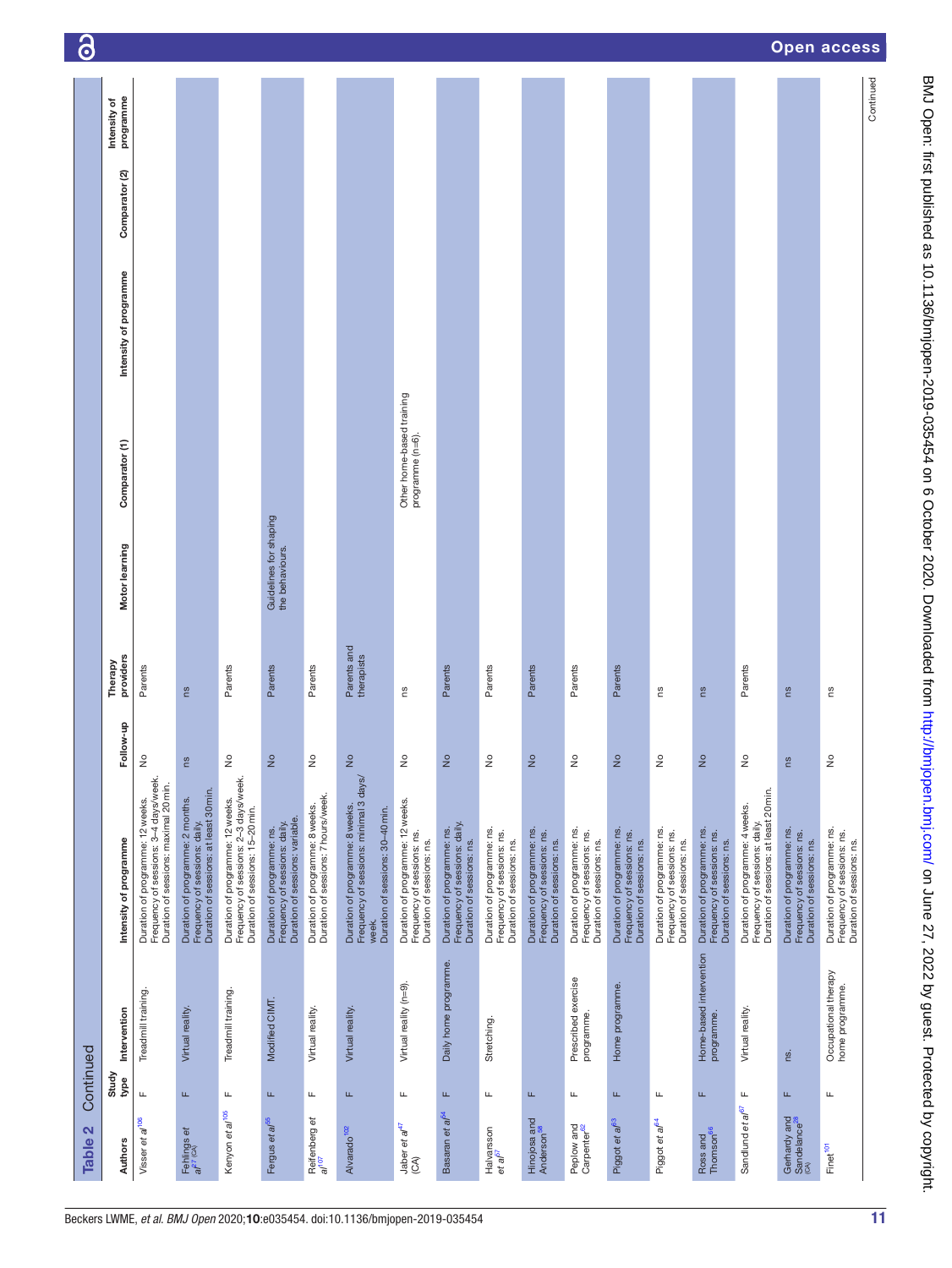| $\mathbf{N}$<br><b>Table</b>                          | Continued     |                                                                   |                                                                                                                                |               |                           |                                                                                  |                                                |                                                                                                                 |                |                           |
|-------------------------------------------------------|---------------|-------------------------------------------------------------------|--------------------------------------------------------------------------------------------------------------------------------|---------------|---------------------------|----------------------------------------------------------------------------------|------------------------------------------------|-----------------------------------------------------------------------------------------------------------------|----------------|---------------------------|
| <b>Authors</b>                                        | Study<br>type | Intervention                                                      | Intensity of programme                                                                                                         | Follow-up     | providers<br>Therapy      | Motor learning                                                                   | Comparator (1)                                 | Intensity of programme                                                                                          | Comparator (2) | programme<br>Intensity of |
| (CA)<br>Sel et al <sup>b</sup>                        | Щ             | rs.                                                               | ns.                                                                                                                            | $\frac{1}{2}$ | ms                        |                                                                                  |                                                |                                                                                                                 |                |                           |
| Sandlund et al <sup>68</sup>                          | Щ             | Virtual reality.                                                  | Duration of sessions: at least 20 min.<br>Duration of programme: 4 weeks.<br>Frequency of sessions: daily.                     | $\frac{1}{2}$ | Parents                   |                                                                                  |                                                |                                                                                                                 |                |                           |
| Sevick et al <sup>69</sup>                            | Щ             | Virtual reality                                                   | Frequency of sessions: 3 days/week.<br>Duration of sessions: 1 hour.<br>Duration of programme: 9 weeks.                        | $\frac{1}{2}$ | Parents                   |                                                                                  |                                                |                                                                                                                 |                |                           |
| Dizmek et<br>a/ <sup>26 (CA)</sup>                    | щ             | g                                                                 | Duration of programme: ns.<br>Frequency of sessions: ns.<br>Duration of sessions: ns.                                          | ns            | m                         |                                                                                  |                                                |                                                                                                                 |                |                           |
| Pasquet et<br>al <sup>30 (CA)</sup>                   | 匡             | Mirror therapy.                                                   | Duration of programme: 4 weeks.<br>Frequency of sessions: 5 days/week.<br>Duration of sessions: 15 min.                        | SU            | SU                        |                                                                                  |                                                |                                                                                                                 |                |                           |
| Sisman et al <sup>51</sup><br>$(A)$                   | щ             | g                                                                 | ns.                                                                                                                            | $\frac{1}{2}$ | SU                        |                                                                                  |                                                |                                                                                                                 |                |                           |
| James <i>et al</i> <sup>31</sup><br>(CA), 32 (CA), 76 | BEF           | rehabilitation and virtual<br>Computer-based<br>reality (n=51).   | Duration of programme: 20 weeks.<br>Frequency of sessions: 6 days/week.<br>Duration of sessions: 20–30 min.                    | $\frac{1}{2}$ | Parents                   | Principles of motor<br>learning.                                                 | Care as usual (n=51).                          | Frequency of sessions: ns.<br>Duration of sessions: ns.<br>Duration of programme:<br>20 weeks.                  |                |                           |
| Hoare et al <sup>75</sup>                             | BEF           | Modified CIMT (n=17).                                             | Duration of programme: 8 weeks.<br>Frequency of sessions: daily.<br>Duration of sessions: 3 hours (including<br>therapy time). | 3 months      | Parents                   | Principles of motor<br>learning theory.                                          | Other home-based training<br>programme (n=18). | Frequency of sessions: ns.<br>Duration of sessions: ns.<br>Duration of programme:<br>8 weeks.                   |                |                           |
| Kirkpatrick<br>et al <sup>77</sup>                    | BEF           | observation with repeated<br>Play-based action<br>practice (n=35) | Duration of programme: 3 months.<br>Frequency of sessions: 5 days/week.<br>Duration of sessions: 15min.                        | 3 months      | Parents                   | Repeated movement<br>practice.                                                   | Other home-based training<br>programme (n=35). | Duration of sessions: 15 min.<br>Duration of programme: 3<br>Frequency of sessions: 5<br>days/week.<br>months.  |                |                           |
| Gordon et al <sup>85</sup>                            | ₩             | Modified CIMT (n=22).                                             | Duration of programme: 6 months +<br>Frequency of sessions: daily.<br>Duration of sessions: 1 hour.<br>15 days.                | $\frac{1}{2}$ | Parents and<br>therapists | Intensive progressive<br>task practice based<br>on motor learning<br>approaches. | Other home-based training<br>programme (n=22). | Frequency of sessions: daily.<br>Duration of sessions: 1 hour.<br>Duration of programme: 6<br>months + 15 days. |                |                           |
| Wallen et al <sup>33</sup><br>(CA), 86                | BEF           | Modified CIMT (n=25).                                             | Duration of programme: 8 weeks.<br>Frequency of sessions: daily.<br>Duration of sessions: 2 hours.                             | 3.5 months*   | Parents and<br>therapists | Motor learning<br>principles.                                                    | Other home-based training<br>programme (n=25). | Frequency of sessions: daily.<br>Duration of sessions: 20 min.<br>Duration of programme:<br>8 weeks.            |                |                           |
| Al-Oraibi and<br>Eliasson <sup>72</sup>               | BEF           | Modified CIMT (n=7).                                              | Frequency of sessions: 6 days/week<br>Duration of programme: 8 weeks.<br>Duration of sessions: 2 hours.                        | $\frac{1}{2}$ | Parents                   | Principles of motor<br>learning.                                                 | NDT $(n=7)$ .                                  | Frequency of sessions: ns.<br>Duration of programme:<br>Duration of sessions:<br>1-2 hours.<br>8 weeks.         |                |                           |
| Eugster-Buesch<br>et al <sup>73</sup>                 | BEF           | Forced use therapy<br>$(n=12)$ .                                  | Duration of programme: 2 weeks.<br>Frequency of sessions: daily.<br>Duration of sessions: 6 hours.                             | 12 months     | Parents                   | Task-orientated<br>practice.                                                     | Care as usual (n=11).                          | Duration of programme: ns.<br>Frequency of sessions: ns.<br>Duration of sessions: ns.                           |                |                           |
| Hsin et al <sup>74</sup>                              | 出<br>BEF      | Modified CIMT (n=11).                                             | Duration of programme: 4 weeks.<br>Frequency of sessions: daily.<br>Duration of sessions: ns.                                  | 3 months      | Parents and<br>therapists | shaping and repetitive<br>The principles of<br>task practice.                    | Other home-based training<br>programme (n=12). | Frequency of sessions: daily.<br>Duration of sessions: ns.<br>Duration of programme:<br>4 weeks.                |                |                           |
|                                                       |               |                                                                   |                                                                                                                                |               |                           |                                                                                  |                                                |                                                                                                                 |                | Continued                 |

12 Beckers LWME, *et al*. *BMJ Open* 2020;10:e035454. doi:10.1136/bmjopen-2019-035454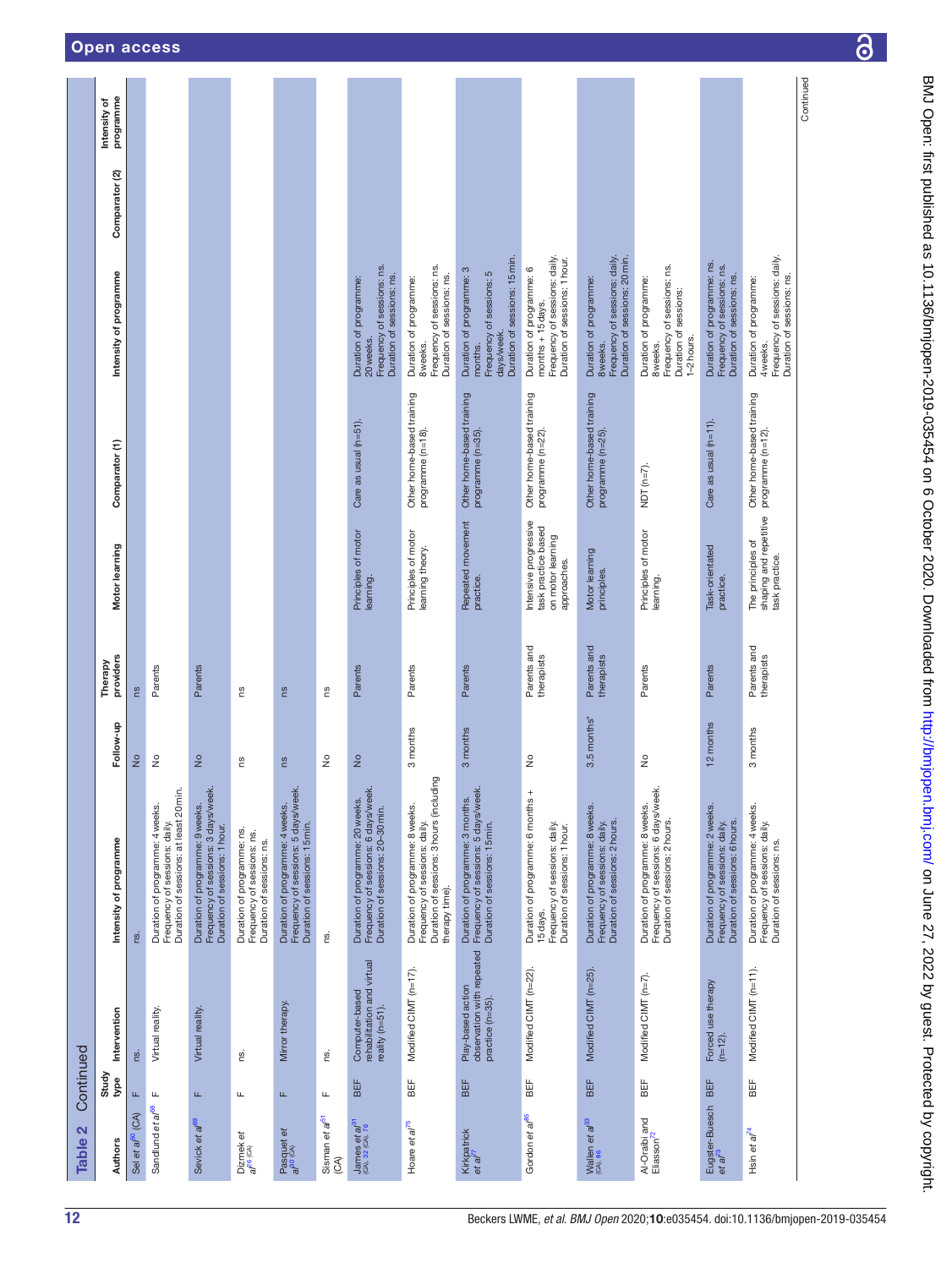| $\mathbf{N}$<br><b>Table</b>                        | Continued     |                                                                     |                                                                                                                   |                |                           |                                                                                                                                                                                                         |                                                                                                        |                                                                                                                   |                                                                                                                   |                                                                                                                          |
|-----------------------------------------------------|---------------|---------------------------------------------------------------------|-------------------------------------------------------------------------------------------------------------------|----------------|---------------------------|---------------------------------------------------------------------------------------------------------------------------------------------------------------------------------------------------------|--------------------------------------------------------------------------------------------------------|-------------------------------------------------------------------------------------------------------------------|-------------------------------------------------------------------------------------------------------------------|--------------------------------------------------------------------------------------------------------------------------|
| <b>Authors</b>                                      | Study<br>type | Intervention                                                        | Intensity of programme                                                                                            | Follow-up      | providers<br>Therapy      | Motor learning                                                                                                                                                                                          | Comparator (1)                                                                                         | Intensity of programme                                                                                            | Comparator (2)                                                                                                    | programme<br>Intensity of                                                                                                |
| Klingels et al <sup>78</sup>                        | BEF           | Modified CIMT (n=25).                                               | Duration of programme: 10 weeks.<br>Frequency of sessions: 5 days/week.<br>Duration of sessions: 1 hour.          | 10 weeks       | Parents and<br>therapists | repetitive whole-task<br>specificity, feedback,<br>principles, included<br>grading of difficulty<br>practice, practice<br>adaptation and<br>Motor learning<br>environmental<br>task analysis,<br>level. | Other home-based training<br>programme (n=26).                                                         | Duration of sessions: 1 hour.<br>S<br>Duration of programme:<br>Frequency of sessions:<br>days/week.<br>10 weeks. |                                                                                                                   |                                                                                                                          |
| Lin et al <sup>79</sup>                             | 出<br>BEF      | Modified CIMT (n=11).                                               | Frequency of sessions: daily.<br>Duration of sessions: 3.5–4 hours.<br>Duration of programme: 4 weeks.            | 6 months       | Parents and<br>therapists | Principles of shaping<br>and repetitive task<br>practice.                                                                                                                                               | Other home-based training<br>programme (n=11).                                                         | Frequency of sessions: daily.<br>Duration of sessions: 3.5-<br>Duration of programme:<br>4 weeks.<br>4 hours.     |                                                                                                                   |                                                                                                                          |
| Novak et al <sup>81</sup>                           | BEF           | OTHP $(n=12)$ .                                                     | Duration of programme: 8 weeks.<br>Frequency of sessions: variable.<br>Duration of sessions: variable.            | $\frac{1}{2}$  | Parents                   |                                                                                                                                                                                                         | No therapy (n=12).                                                                                     |                                                                                                                   | programme $(n=12)$ .<br>based training<br>Other home-                                                             | programme:<br>of sessions:<br>Duration of<br>Duration of<br>Frequency<br>sessions:<br>variable.<br>4 weeks.<br>variable. |
| Preston et al <sup>82</sup>                         | BEF           | Computer-assisted arm<br>rehabilitation gaming<br>technology (n=9). | Duration of programme: 6 weeks.<br>Frequency of sessions: daily.<br>Duration of sessions: 30 min.                 | <b>6</b> weeks | Parents                   |                                                                                                                                                                                                         | usual follow-up rehabilitation<br>Botulinum toxin treatment<br>to reduce arm spasticity +<br>$(n=7)$ . | Duration of programme: ns.<br>Frequency of sessions: ns.<br>Duration of sessions: ns.                             |                                                                                                                   |                                                                                                                          |
| Sakzewski<br>et al <sup>83</sup>                    | BEF           | Goal-directed training/<br>functional training (n=25).              | Duration of programme: 12 weeks.<br>Frequency of sessions: 6 days/week.<br>Duration of sessions: 30 min.          | ns             | Parents and<br>therapists | Principles of motor<br>learning.                                                                                                                                                                        | Centre-based occupational<br>therapy or physiotherapy<br>intervention (n=28).                          | Duration of sessions: 6 hours<br>Frequency of sessions: daily.<br>Duration of programme:<br>10 days.              |                                                                                                                   |                                                                                                                          |
| Charles et al <sup>84</sup>                         | BEF           | Modified CIMT (n=19).                                               | Duration of programme: 6 months +<br>Frequency of sessions: daily.<br>Duration of sessions: variable.<br>12 days. | $\frac{1}{2}$  | Parents and<br>therapists | task practice.                                                                                                                                                                                          | Shaping and repetitive Care as usual (n=14).                                                           | Duration of programme: ns.<br>Frequency of sessions: ns.<br>Duration of sessions: ns.                             | treatment (n=10).<br>Control after                                                                                |                                                                                                                          |
| Chamudot et<br>al <sup>44</sup> (CA), <sup>97</sup> | BEF           | Modified CIMT (n=18)                                                | Duration of programme: 8 weeks.<br>Frequency of sessions: daily.<br>Duration of sessions: 1 hour.                 | $\frac{1}{2}$  | Parents                   | Motor learning<br>principles                                                                                                                                                                            | Other home-based training<br>programme (n=18).                                                         | Frequency of sessions: daily.<br>Duration of sessions: 1 hour.<br>Duration of programme:<br>8 weeks.              |                                                                                                                   |                                                                                                                          |
| Ferre et a/ <sup>100 110</sup>                      | ВË            | Bimanual training (n=20).                                           | Duration of programme: 9 weeks.<br>Frequency of sessions: 5 days/week.<br>Duration of sessions: 2 hours.          | 6 months       | Parents                   | Motor learning<br>principles.                                                                                                                                                                           | Other home-based training<br>programme (n=20).                                                         | Duration of sessions: 2 hours.<br>Frequency of sessions: 5<br>Duration of programme:<br>days/week.<br>9 weeks.    |                                                                                                                   |                                                                                                                          |
| Fischer et al <sup>45</sup><br>(CA)                 | BEF           | Modified CIMT.                                                      | Duration of programme: 4 weeks.<br>Total duration of sessions: 60 hours.                                          | 6 months       | Parents                   | ns.                                                                                                                                                                                                     | Other home-based training<br>programmes: 2 dosage<br>levels.                                           | Total duration of sessions:<br>Duration of programme:<br>30 hours.<br>4 weeks.                                    | types of constraint<br>(part-time splint vs<br>full-time cast).<br>programmes: 2<br>based training<br>Other home- | Total duration of<br>sessions: 30 or<br>programme:<br>Duration of<br>60 hours.<br>4 weeks.                               |
| Hobbs et al <sup>46</sup><br>(CA)                   | BË⊧           | Computer-based<br>rehabilitation (n=10).                            | Duration of programme: 6 weeks.<br>Frequency of sessions: ns.<br>Duration of sessions: ns.                        | 4 weeks        | Parents                   |                                                                                                                                                                                                         | Other home-based training<br>programme (n=8).                                                          | Frequency of sessions: ns.<br>Duration of sessions: ns.<br>Duration of programme:<br>6 weeks.                     |                                                                                                                   |                                                                                                                          |
|                                                     |               |                                                                     |                                                                                                                   |                |                           |                                                                                                                                                                                                         |                                                                                                        |                                                                                                                   |                                                                                                                   | Continued                                                                                                                |

<u> ခြ</u>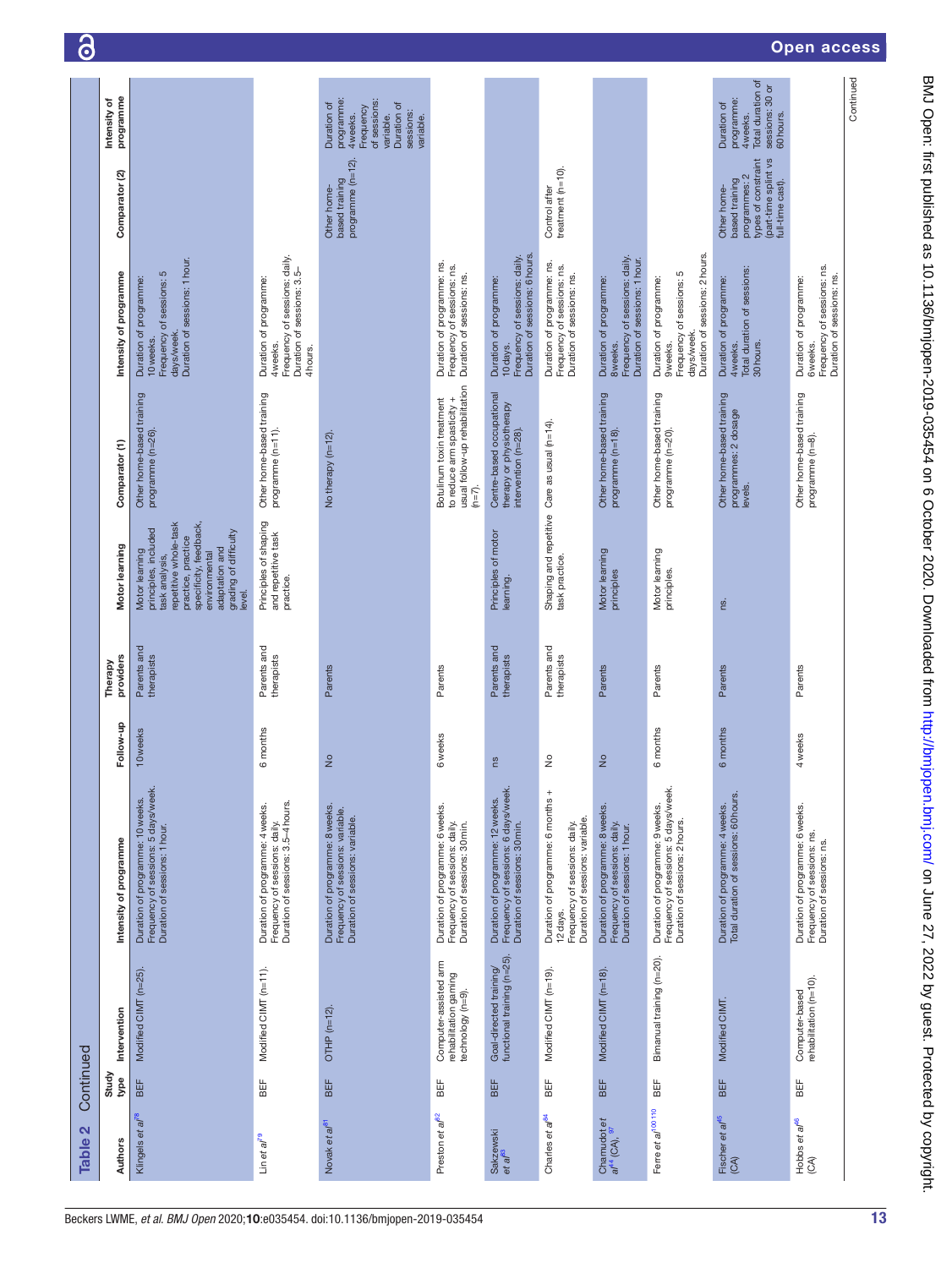| N<br><b>Table</b>                               | Continued     |                                                                 |                                                                                                                            |                |                           |                                                                                                      |                                                                                                  |                                                                                                                               |                                                                            |                                                                                                                                         |
|-------------------------------------------------|---------------|-----------------------------------------------------------------|----------------------------------------------------------------------------------------------------------------------------|----------------|---------------------------|------------------------------------------------------------------------------------------------------|--------------------------------------------------------------------------------------------------|-------------------------------------------------------------------------------------------------------------------------------|----------------------------------------------------------------------------|-----------------------------------------------------------------------------------------------------------------------------------------|
| <b>Authors</b>                                  | Study<br>type | Intervention                                                    | Intensity of programme                                                                                                     | Follow-up      | providers<br>Therapy      | Motor learning                                                                                       | Comparator (1)                                                                                   | Intensity of programme                                                                                                        | Comparator (2)                                                             | programme<br>Intensity of                                                                                                               |
| Hughes et al <sup>103</sup>                     | BEF           | NDT + ADL activities.                                           | Duration of programme: 3 months.<br>Frequency of sessions: daily three<br>Duration of sessions: ns<br>times.               | $\frac{1}{2}$  | Parents                   | ns.                                                                                                  | Other home-based training<br>programme.                                                          | Frequency of sessions: daily<br>Duration of programme: 3<br>Duration of sessions: ns.<br>three times.<br>months.              |                                                                            |                                                                                                                                         |
| Kassee et al <sup>104</sup>                     | <b>BEF</b>    | Virtual reality (n=3).                                          | Duration of programme: 6 weeks.<br>Frequency of sessions: 5 days/week.<br>Duration of sessions: 40 min.                    | 4 weeks        | Parents                   | ns.                                                                                                  | Other home-based training<br>programme (n=3).                                                    | Frequency of sessions: 5<br>Duration of programme:<br>Duration of sessions:<br>days/week.<br>36-48 min.<br>6 weeks.           |                                                                            |                                                                                                                                         |
| Law et al <sup>109</sup>                        | BEF           | Intensive NDT plus cast<br>(n=19).                              | Duration of programme: 6 months.<br>Frequency of sessions: daily.<br>Duration of sessions: 30 min.                         | 3 months       | Parents                   | ns.                                                                                                  | regular NDT plus cast (n=17),<br>regular NDT (n=18).<br>Other home-based training<br>programmes: | Duration of sessions: 15 min.<br>Duration of programme: 6<br>Frequency of sessions: 3<br>days/week.<br>months.                | based training<br>intensive NDT<br>Other home-<br>programme:<br>$(n=18)$ . | sessions: 30 min.<br>sessions: daily.<br>programme: 6<br>Frequency of<br>Duration of<br>Duration of<br>months.                          |
| Liang et al <sup>48</sup><br>$\mathfrak{S}$     | BË⊧           | Modified CIMT.                                                  | Total duration of sessions: 36 hours.<br>Duration of programme: ns.<br>Frequency of sessions: ns.                          | $\frac{1}{2}$  | ΓS                        |                                                                                                      | Other home-based training<br>programme.                                                          | Duration of programme: ns.<br>Frequency of sessions: ns.<br>Total duration of sessions:<br>36 hours.                          |                                                                            |                                                                                                                                         |
| Hobbs et a <sup>f52</sup><br>(CA)               | BEF           | Computer-based<br>rehabilitation (n=10).                        | Duration of programme: 6 weeks.<br>Frequency of sessions: ns.<br>Duration of sessions: ns.                                 | 4 weeks        | Parents                   |                                                                                                      | Other home-based training<br>programme (n=8).                                                    | Frequency of sessions: ns.<br>Duration of sessions: ns.<br>Duration of programme:<br>6 weeks.                                 |                                                                            |                                                                                                                                         |
| Lowes et al <sup>60</sup>                       | BEF           | Modified CIMT (n=7).                                            | Duration of programme: 4 weeks.<br>Frequency of sessions: daily.<br>Duration of sessions: 1 hour.                          | 1 month        | Parents and<br>therapists | Repeated movement<br>learning and shaping<br>and motor patterns<br>according to motor<br>procedures. | Traditional occupational<br>therapy services in an<br>outpatient clinic (n=7).                   | Frequency of sessions: daily.<br>Duration of sessions: 1 hour.<br>Duration of programme:<br>4 weeks                           |                                                                            |                                                                                                                                         |
| Facchin et al <sup>95</sup>                     | ш             | Modified CIMT (n=39).                                           | Frequency of sessions: 4 days/week.<br>Duration of programme: 10 weeks.<br>Duration of sessions: 3 hours.                  | $\frac{1}{2}$  | Parents and<br>therapists |                                                                                                      | Other home-based training<br>programme (n=33).                                                   | Duration of sessions: 3 hours.<br>Frequency of sessions: 4<br>Duration of programme:<br>days/week.<br>10 weeks.               | Care as usual<br>$(n=33)$ .                                                | programme:<br>of sessions:<br>Duration of<br>Duration of<br>Frequency<br>10 weeks<br>sessions:<br>variable.<br>variable.                |
| Chen et al <sup>B7</sup>                        | ш             | Modified CIMT (n=24).                                           | Duration of programme: 4 weeks.<br>Frequency of sessions: daily.<br>Duration of sessions: ns.                              | 6 months       | Parents and<br>therapists | Principles of shaping<br>and used repetitive<br>task practice.                                       | Other home-based training<br>programme (n=24).                                                   | Frequency of sessions: daily.<br>Duration of sessions: ns.<br>Duration of programme:<br>4 weeks.                              |                                                                            |                                                                                                                                         |
| Chiu et al <sup>94</sup><br>(CA), <sup>88</sup> | ш             | Virtual reality (n=32).                                         | Duration of programme: 6weeks.<br>Frequency of sessions: 3 days/week.<br>Duration of sessions: 40 min.                     | <b>6</b> weeks | Parents and<br>therapists |                                                                                                      | Care as usual (n=30).                                                                            | Duration of programme: ns.<br>Frequency of sessions: ns.<br>Duration of sessions: ns.                                         |                                                                            |                                                                                                                                         |
| Kim et al <sup>90</sup>                         | ш             | Strength training<br>(resistance) (n=9)                         | Frequency of sessions: 3 days/week.<br>Duration of programme: 10 weeks.<br>Duration of sessions: 1 hour.                   | $\frac{1}{2}$  | Parents                   |                                                                                                      | Centre-based occupational<br>therapy or physiotherapy<br>intervention (n=10).                    | Duration of sessions: 1 hour.<br>Frequency of sessions: 3<br>Duration of programme:<br>days/week.<br>10 weeks.                |                                                                            |                                                                                                                                         |
| Xu et al <sup>92</sup>                          | ш             | Constraint therapy plus<br>electrical stimulation<br>$(n=25)$ . | Duration of sessions: 1 hour, extended<br>Duration of programme: 6 months.<br>Frequency of sessions: daily.<br>to 2 hours. | $\frac{1}{2}$  | Parents and<br>therapists |                                                                                                      | Other home-based training<br>programme (n=24).                                                   | Frequency of sessions: daily.<br>Duration of sessions: 1 hour,<br>Duration of programme: 6<br>extended to 2 hours.<br>months. | programme (n=26).<br>based training<br>Other home-                         | sessions: 1 hour<br>sessions: daily.<br>programme: 6<br>Frequency of<br>extended to<br>Duration of<br>Duration of<br>months.<br>2hours. |
|                                                 |               |                                                                 |                                                                                                                            |                |                           |                                                                                                      |                                                                                                  |                                                                                                                               |                                                                            | Continued                                                                                                                               |

 $\overline{\partial}$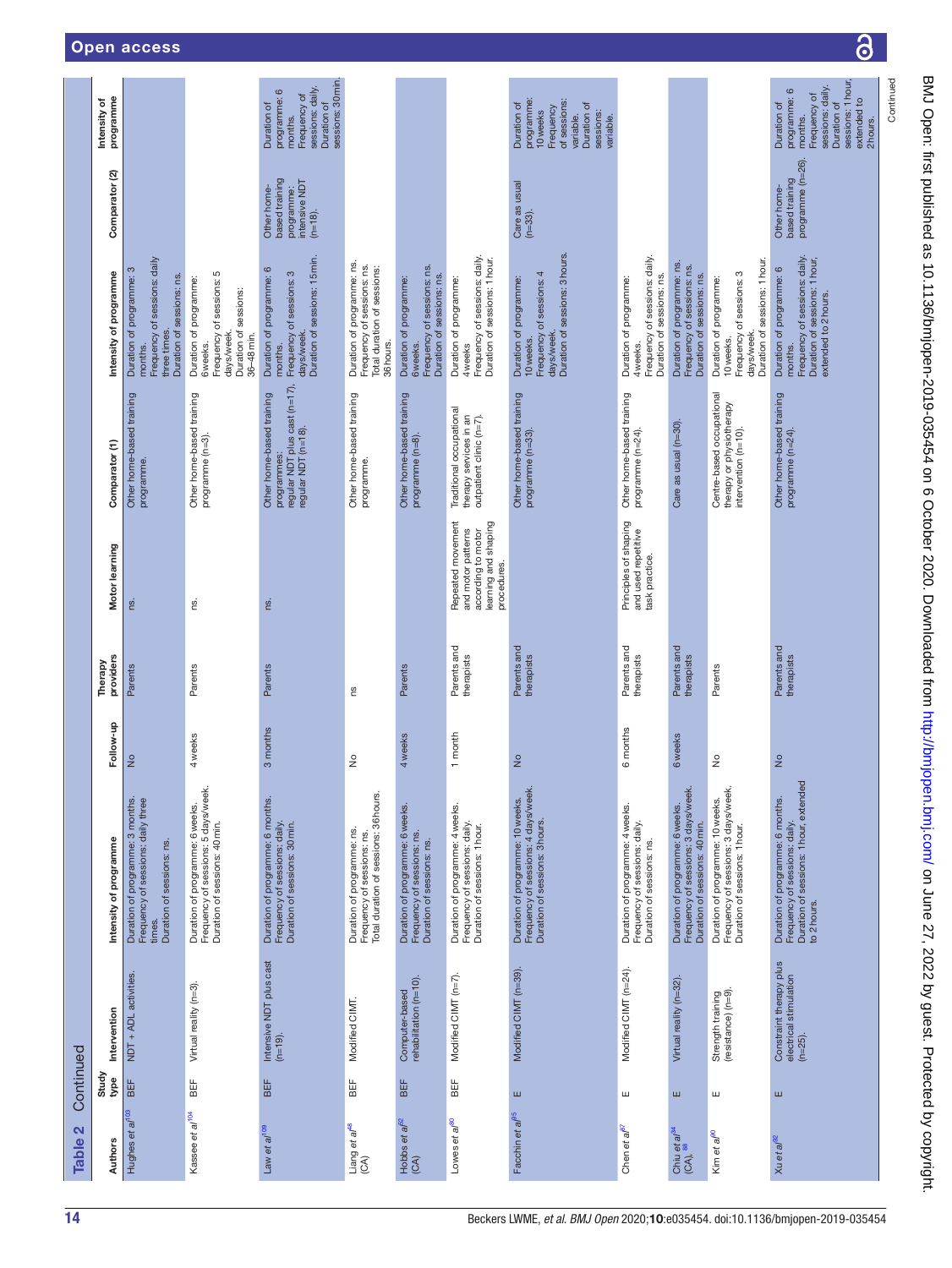| $\mathbf{\Omega}$<br><b>Table</b>              | Continued     |                                                          |                                                                                                                                                                                                                                |                       |                           |                |                                                                               |                                                                                                                |                                                                            |                                                                                                         |
|------------------------------------------------|---------------|----------------------------------------------------------|--------------------------------------------------------------------------------------------------------------------------------------------------------------------------------------------------------------------------------|-----------------------|---------------------------|----------------|-------------------------------------------------------------------------------|----------------------------------------------------------------------------------------------------------------|----------------------------------------------------------------------------|---------------------------------------------------------------------------------------------------------|
| <b>Authors</b>                                 | Study<br>type | Intervention                                             | Intensity of programme                                                                                                                                                                                                         | Follow-up             | providers<br>Therapy      | Motor learning | Comparator (1)                                                                | Intensity of programme                                                                                         | Comparator <sub>(2)</sub>                                                  | programme<br>Intensity of                                                                               |
| Abd El-Kafy<br>et al <sup>93</sup>             | Ш             | Modified CIMT (n=15).                                    | Frequency of sessions: 5 days/week.<br>Duration of sessions: 2 hours.<br>Duration of programme: 4 weeks.                                                                                                                       | 3 months              | Parents and<br>therapists | task practice. | Shaping and repetitive Other home-based training<br>programme (n=15).         | Duration of sessions: 2 hours.<br>Frequency of sessions: 5<br>Duration of programme:<br>days/week.<br>4 weeks. |                                                                            |                                                                                                         |
| Bagley et al <sup>35</sup><br>(CA)             | ш             | Home therapy<br>programme.                               | Duration of programme: ns.<br>Frequency of sessions: ns.<br>Duration of sessions: ns.                                                                                                                                          | Su                    | <b>SU</b>                 |                | Surgical intervention.                                                        | Duration of programme: ns.<br>Frequency of sessions: ns.<br>Duration of sessions: ns.                          | Drug intervention.                                                         | programme: 6<br>Frequency of<br>sessions: ns.<br>sessions: ns.<br>Duration of<br>Duration of<br>months. |
| Hoare et a $^{36}$<br>$^{37}$ (CA)             | Ш             | Modified CIMT.                                           | Duration of programme: 6 months.<br>Frequency of sessions: ns.<br>Duration of sessions: ns.                                                                                                                                    | ns                    | Parents and<br>therapists |                | Other home-based<br>programme (n=17).                                         | Frequency of sessions: ns.<br>Duration of programme: 6<br>Duration of sessions: ns.<br>months.                 |                                                                            |                                                                                                         |
| Klingels et al <sup>38</sup><br>(CA)           | ш             | Modified CIMT.                                           | Duration of programme: 10 weeks.<br>Frequency of sessions: 5 days/week.<br>Duration of sessions: 1 hour.                                                                                                                       | 10 weeks              | ns                        |                | Other home-based<br>programme.                                                | Duration of sessions: 1 hour.<br>Frequency of sessions: 5<br>Duration of programme:<br>days/week.<br>10 weeks. |                                                                            |                                                                                                         |
| Koseotlu et al <sup>39</sup><br>$\mathfrak{S}$ | ш             | bimanual training.<br>Modified CIMT +                    | Frequency of sessions: 3 days/week.<br>Duration of programme: 6 weeks.<br>Duration of sessions: 3 hours.                                                                                                                       | Su                    | Parents                   |                | Modified CIMT.                                                                | Duration of sessions: 3 hours.<br>Frequency of sessions: 3<br>Duration of programme:<br>days/week.<br>6 weeks. |                                                                            |                                                                                                         |
| Novak et a $t^{40}$<br>$41$ (CA)               | ш             | Home programme<br>intervention (n=12)                    | Duration of programme: 8 weeks.<br>Frequency of sessions: ns.<br>Duration of sessions: ns.                                                                                                                                     |                       |                           |                | Other home-based<br>programme (n=12).                                         | Frequency of sessions: ns.<br>Duration of sessions: ns.<br>Duration of programme:<br>4 weeks.                  | Control group, who<br>programme (n=12).<br>did not receive<br>a home-based | programme: ns.<br>Frequency of<br>sessions: ns.<br>sessions: ns.<br>Duration of<br>Duration of          |
| Sakzewski et<br>al <sup>4243</sup> (CA)        | ш             | individualised therapy<br>Distributed standard<br>(n=4). | Frequency of sessions: 6 days/week.<br>Duration of programme: 12 weeks.<br>Duration of sessions: 30 min.                                                                                                                       | 2n                    | ΓS                        |                | Centre-based occupational<br>therapy or physiotherapy<br>intervention (n=24). | Duration of programme: ns.<br>Frequency of sessions: ns.<br>Duration of sessions: ns.                          |                                                                            |                                                                                                         |
| Crocker et al <sup>89</sup>                    | ш             | Forced use therapy.                                      | Duration of programme: 3 weeks.<br>Frequency of sessions: daily.<br>Duration of sessions: 8 hours minimal.                                                                                                                     | 17 weeks <sup>*</sup> | Parents                   |                | Care as usual                                                                 | Frequency of sessions: ns.<br>Duration of sessions: ns.<br>Duration of programme:<br>7 weeks.                  |                                                                            |                                                                                                         |
| Naylor and<br>Bower <sup>91</sup>              | Ш             | Modified CIMT.                                           | Frequency of sessions: 5 days/week.<br>Duration of programme: 4 weeks.<br>Duration of sessions: 1 hour.                                                                                                                        | 4 weeks               | Parents and<br>therapists |                | No therapy.                                                                   |                                                                                                                |                                                                            |                                                                                                         |
| Coker et al <sup>e</sup>                       | Ш             | Modified CIMT.                                           | Frequency of sessions: 3 days/week.<br>Duration of programme: 30 days.<br>Duration of sessions: 1 hour.                                                                                                                        | 6 months              | Parents and<br>therapists |                | Other home-based training<br>programme.                                       | Duration of programme: ns.<br>Frequency of sessions: ns.<br>Duration of sessions: ns.                          |                                                                            |                                                                                                         |
| Gross et al <sup>96</sup>                      | ш             | Target joint movements.                                  | Frequency of sessions: daily.<br>Duration of sessions: 10 min.<br>Duration of programme: ns.                                                                                                                                   | 4 weeks               | Parents                   |                | Centre-based occupational<br>therapy or physiotherapy<br>intervention.        | Duration of sessions: 20 min.<br>Duration of programme: ns.<br>Frequency of sessions: 3<br>days/week.          |                                                                            |                                                                                                         |
|                                                |               |                                                          | ADL, activities of daily life; BEF, both efficacy/effectiveness and feasibility study; CA, conference abstract; CIMT, Constraint-Induced Movement Therapy; E, efficacy/effectiveness study; F, feasibility study; NDT, neurode |                       |                           |                |                                                                               |                                                                                                                |                                                                            |                                                                                                         |

ි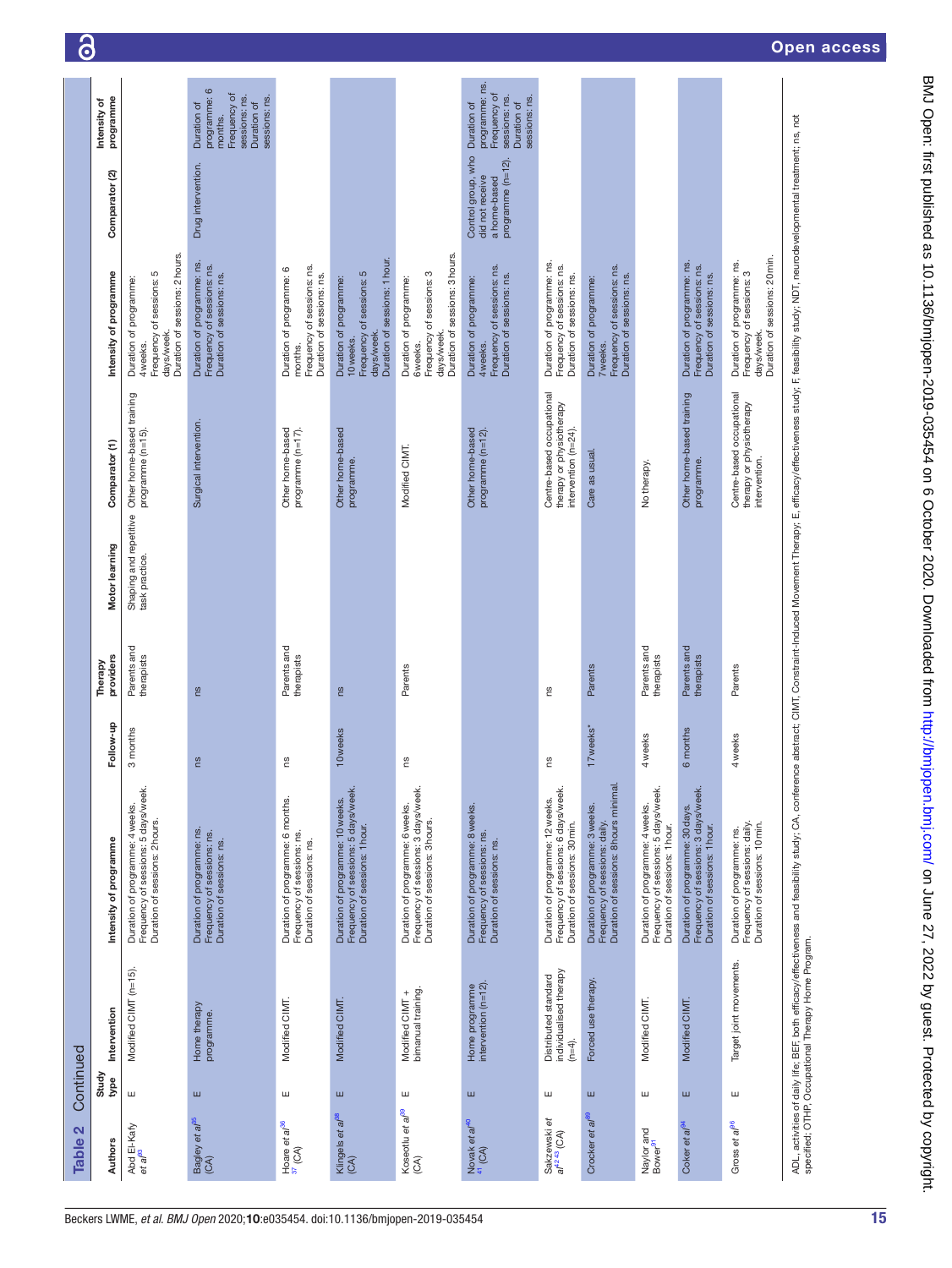described in the tables and the results apply to the parentdelivered part of the intervention only. A more detailed description of the intervention is provided in [online](https://dx.doi.org/10.1136/bmjopen-2019-035454) [supplementary appendix 4.](https://dx.doi.org/10.1136/bmjopen-2019-035454)

The treatment approach used in the studies was predominantly (modified) Constraint-Induced Movement Therapy (CIMT) (32.8%),<sup>55 65</sup> 72-75 78-80 84-87 89 91-95 97 and several studies<sup>60 67–69 71 76 82</sup> 88 98 99 102 104 107 also used computer-based rehabilitation (eg, virtual reality, 22.9%). Very few studies used goal-directed  $(n=2)^{5383}$  or bimanual  $(n=3)$ <sup>[56 100 110](#page-50-10)</sup> training. Comparators used were none (feasibility studies), other home-based programmes, care as usual, centre-based occupational therapy or physiotherapy interventions. The objectives of the intervention were mostly unspecified, but when specified the focus was mainly on ICF activity level. The use of motor learning principles was often not mentioned; only 20 studies<sup>55</sup> <sup>56</sup> <sup>72-80</sup> <sup>83-87</sup> <sup>93</sup> <sup>97</sup> <sup>100</sup> <sup>110</sup> (32.8%) reported that their intervention was based on motor learning principles. Training duration of home-based programmes varied from 2weeks to 6months (all parent-delivered), and intensity ranged from 70min to 56hours a week (all parent-delivered). Therapy was mostly provided by parents (55.7%), but there were also programmes combining parent-delivered and therapist-delivered sessions (41%). In the latter, the main part of sessions were delivered by parents. Coaching of parents was often unspecified (49.2%). Some studies mentioned different modes that were used by therapists to coach parents, such as course/ training, manual or other form of written instructions, DVD, reviewing of logbooks, email, telephone or Skype calls, home visits, computer feedback, and mutual discussion of goals and therapeutic activities.

#### **Outcomes**

Feasibility studies mainly reported on the key areas of acceptability and implementation, and some on demand and practicality. None of the studies reported on the areas of adaptation, integration or expansion. Overall compliance to home-based programmes (implementation) was moderate to high, ranging from 56% to 99%.[14 54 56 60 61 70 71 98 99 106 108](#page-49-12) Majority of studies reported that parents found it easy to carry out the programme and enjoyed seeing their children improve (acceptability). Some studies reported on the demand and mainly on the recruitment rate, which ranged between 45% and 83%.<sup>98 106</sup> One study reported on the safety (practicality) of the programme. During the programme no serious injuries occurred; children only experienced muscle sore-ness and were more fatigued.<sup>[98](#page-51-7)</sup>

In the effectiveness studies, more than 40 different child-related outcome measures were found. Child-related outcome measures on ICF activity level were considered to be primary outcome measures in this review. There were 15 different primary outcome measures found, that is, Quality of Upper Extremity Skills Test (17×), Assisting Hand Assessment (15×), Canadian Occupational Performance Measure (10×), Melbourne Assessment

of Unilateral Upper Limb Function (7×), Goal Attainment Scaling (4×), Pediatric Motor Activity Log (4×), ABILHAND-Kids (4×), video observation (3×), Shriners Hospital for Children Upper Extremity Evaluation (1×), Assessment of Motor and Process Skills (1×), Functional Inventory  $(1\times)$ , Box and Blocks Test  $(1\times)$ , Jebsen-Taylor Hand Function Test  $(1\times)$ , test of sensation  $(1\times)$  and Children's Hand-use Experience Questionnaire (1×). The vast majority of these outcome measures showed an improvement in arm-hand performance within group, across time, that is, before and after intervention. However, in case of effectiveness, this improvement (within group) was not always sufficient to identify a difference between the interventions investigated (between groups).

Except for Hsin *et al*<sup>[74](#page-51-18)</sup> and Novak *et al*,<sup>[81](#page-51-21)</sup> who reported on the results of Cerebral Palsy-Specific Quality of Life (parent-proxy version) and Children's Assessment of Participation and Enjoyment, respectively, none of the studies included outcome measures on ICF participation level. Both studies reported gains in health-related quality of life. All other outcome measures were on ICF function level. Again, majority of studies showed a positive change in hand function, within group, before and after intervention, but a difference in effectiveness between interventions could not always be confirmed.

In contrast to the large amount of child-related outcome measures, only two studies $56\frac{79}{12}$  reported on a parent-related outcome measure, that is, Parenting Stress Index-Short Form. Lin *et al*<sup> $79$ </sup> and Ferre *et al*<sup> $56$ </sup> found no increase in parental stress during the intervention.

A detailed description of the results of feasibility studies, effectiveness studies and studies that reported on both feasibility and effectiveness is given in [tables](#page-16-0) 3–5. Furthermore, the completed data extraction form can be obtained from the authors.

#### **DISCUSSION**

This systematic review aimed to assess both the feasibility and effectiveness of home-based occupational therapy and physiotherapy programmes in children with CP, specially focusing on upper extremity. The objective was to investigate all relevant feasibility components according to Bowen *et al*, [13](#page-49-11) not only whether home programmes were feasible in terms of compliance and adherence, as is most commonly reported. However, only a few studies mentioned the feasibility outcomes demand and practicality. None of the included studies reported on the other aspects. Based on the implementation and acceptability results of the included studies, home-based programmes seem to be feasible. Overall compliance to home-based programmes was moderate to high, ranging from 56% to 99%. Farr *et*   $a^{p9}$  and Lorentzen *et al*,<sup>60</sup> who found the lowest compliance (56% and 62%, respectively), reported that technical problems and the fact that children were sometimes too tired or upset to complete the virtual reality training were the main reasons for the difference between the actual amount and intended amount of training. The high compliance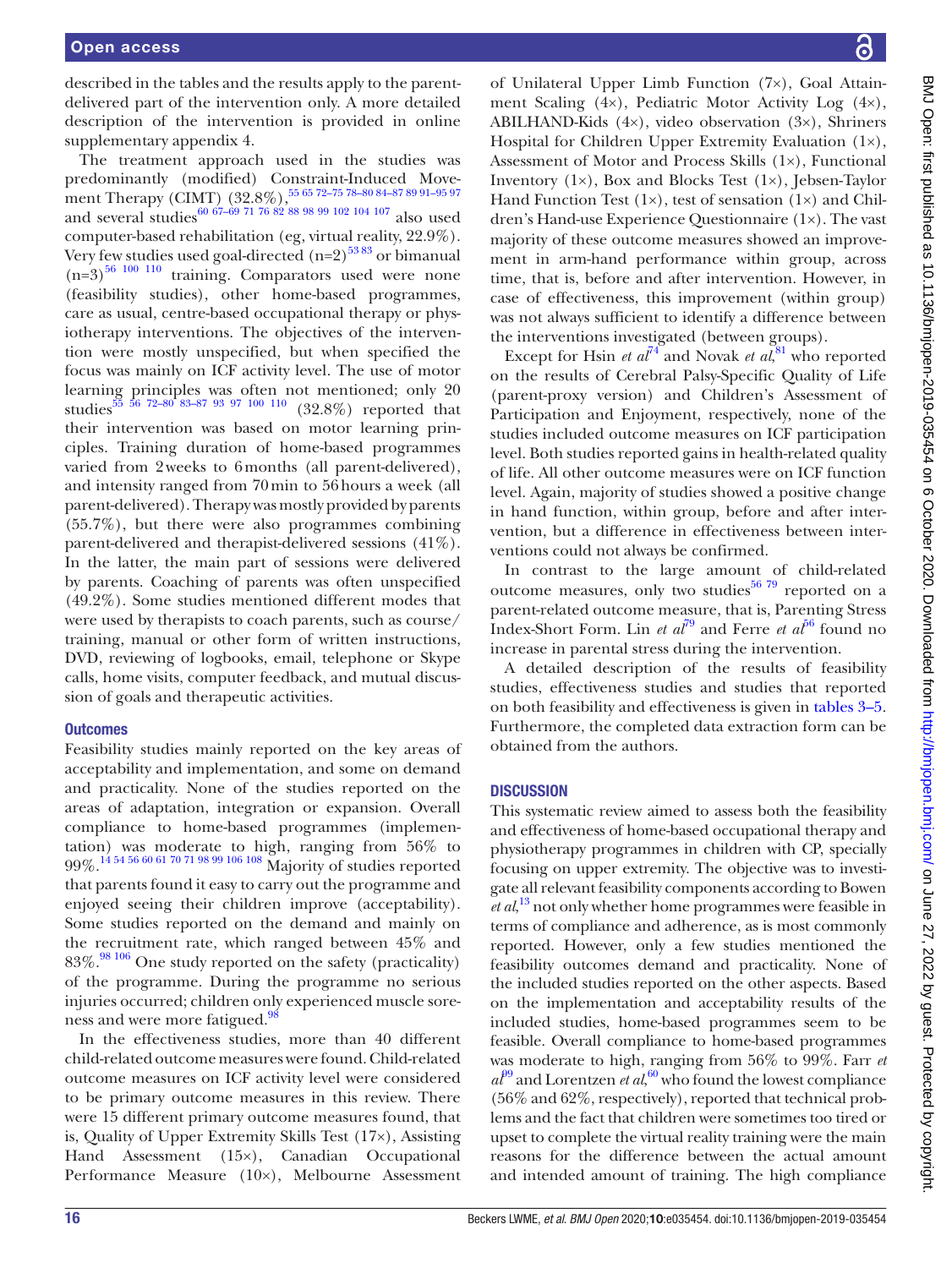<span id="page-16-0"></span>

| Table 3 Results of feasibility studies |                        |                                                                                                                                                                                               |                                                                                       |                                                                                                                                                                                                                                                                                                                                                                                                                                                                                                                                                                                                                                                                                                                                                                                                                                                                                                                                                                            |
|----------------------------------------|------------------------|-----------------------------------------------------------------------------------------------------------------------------------------------------------------------------------------------|---------------------------------------------------------------------------------------|----------------------------------------------------------------------------------------------------------------------------------------------------------------------------------------------------------------------------------------------------------------------------------------------------------------------------------------------------------------------------------------------------------------------------------------------------------------------------------------------------------------------------------------------------------------------------------------------------------------------------------------------------------------------------------------------------------------------------------------------------------------------------------------------------------------------------------------------------------------------------------------------------------------------------------------------------------------------------|
| <b>Authors</b>                         | Feasibility<br>outcome | <b>Measurements</b>                                                                                                                                                                           | <b>Measurement time points</b>                                                        | <b>Results</b>                                                                                                                                                                                                                                                                                                                                                                                                                                                                                                                                                                                                                                                                                                                                                                                                                                                                                                                                                             |
| James et al $^{23}$ (CA), $^{59}$ A    |                        | Engagement of children participating in One interview.<br>Mitii from the perspectives of children<br>and their caregivers.                                                                    |                                                                                       | Child/family characteristics.<br>Enhancers: initial novelty of Mitii, technology-based, individual needs can<br>be targeted, strong family support, children's increasing confidence.<br>Barriers: novelty wears off, too broad for some children, lack of family<br>support.                                                                                                                                                                                                                                                                                                                                                                                                                                                                                                                                                                                                                                                                                              |
| McBurney et al <sup>61</sup>           |                        | Exercise logbook to record the weights<br>used and the number of sets and<br>repetitions completed at each exercise<br>session.                                                               | During intervention period.                                                           | Participants adhered to their prescribed programme, completing a mean<br>of 16.9 (SD 2.3) of the 18 scheduled training sessions. The logbooks also<br>showed that the training load increased over the 6 weeks, with the average<br>load added for each exercise more than doubling in that time. Each<br>exercise session took between 20 and 45 min.                                                                                                                                                                                                                                                                                                                                                                                                                                                                                                                                                                                                                     |
|                                        | Α                      | Indepth semistructured interviews with<br>the participating children and their<br>parent(s).                                                                                                  | 3 months after the end of the<br>training programme.                                  | The young people and their parents unanimously reported that<br>participation in the strength training programme had been beneficial. There<br>was no negative outcome in terms of impairments of body function and<br>structure, limitations of activities, or restrictions of participation reported<br>by the young people or their parents. There were a few minor negative<br>comments about contextual factors, such as equipment and the need<br>for parental involvement. Parents perceived that their involvement in<br>the programme in terms of time management and assistance was very<br>important to its success.                                                                                                                                                                                                                                                                                                                                            |
|                                        | Α                      | Rating overall how worthwhile the<br>strength training programme was on a<br>10cm horizontal Visual Analogue Scale.                                                                           | Not specified.                                                                        | Responses to the Visual Analogue Scale were all towards the 'extremely<br>worthwhile' end of the scale, with parents giving a mean rating of 8.9<br>(range 7.1–10, SD 1.0) and young people a mean rating of 7.9 (range<br>5.5-10, SD 1.7) out of 10.                                                                                                                                                                                                                                                                                                                                                                                                                                                                                                                                                                                                                                                                                                                      |
| Novak et $al^{24}$ (CA), $11$          | $\overline{A}$         | Semistructured parental interviews<br>to describe the experiences and<br>views of parents who participated<br>in the randomised controlled trial on<br>partnership home programmes.           | One interview after the clinical trial<br>was completed, and follow-up<br>interviews. | Implementation of the partnership home programme provided both<br>parents and the child with perceived advantages over therapist-<br>directed 'rigidly prescribed' home programmes. Factors and processes<br>characterising the partnership home programme implementation<br>experience and comparisons with therapist-directed home programmes<br>(benefits) are support that sustains, realistic expectations, flexibility, goals<br>that are motivating, translates to real life, reminder to practise, progress<br>updates and role identity-parent not a therapist.                                                                                                                                                                                                                                                                                                                                                                                                   |
| Taylor et al <sup>70</sup>             | $\mathbf{I}$           | Adherence by a logbook.                                                                                                                                                                       | During intervention period.                                                           | Participants were adherent to their prescribed programme, completing<br>an average of 16.9 (SD 2.3) of the scheduled 18 training sessions. The<br>logbooks also showed that training load progressed, with the average load<br>added for each exercise more than doubling in that time.                                                                                                                                                                                                                                                                                                                                                                                                                                                                                                                                                                                                                                                                                    |
|                                        | Α                      | Each participant's evaluation of<br>the benefits of the programme was<br>recorded on a 10 cm Visual Analogue<br>Scale with the anchors 'not worthwhile'<br>and 'extremely worthwhile'.        | 3 months after completing a<br>strength training programme.                           | Responses were all towards the 'extremely worthwhile' end of the scale,<br>with parents giving a mean rating of 8.9 (range 7.1-10.0, SD 1.0) and<br>young people a mean rating of 7.9 (range 5.5–10.0, SD 1.7) out of 10.                                                                                                                                                                                                                                                                                                                                                                                                                                                                                                                                                                                                                                                                                                                                                  |
|                                        | Α                      | The factors that affected the ability<br>to participate in a strength training<br>programme were explored by indepth<br>interviews with the participating young<br>persons and their parents. |                                                                                       | The role of physiotherapist as coach was a factor that promoted<br>adherence to the strength training programme. This role included<br>progressing exercise dosage and monitoring exercise technique, as well<br>as providing emotional support and encouragement. Other important<br>factors for adherence were facilitating and maintaining the young person's<br>motivation throughout the duration of the programme, autonomy about<br>whether to participate in the programme, encouraging and facilitating<br>parental support, and providing appropriate exercise equipment suitable<br>for use in the home environment.                                                                                                                                                                                                                                                                                                                                            |
| Law and King <sup>15</sup>             |                        | Parental self-rating of compliance with<br>the home programme with a short<br>questionnaire.                                                                                                  | During intervention period and at<br>the end of the intervention.                     | All subjects: mean 15.7, SD 2.3, range 10-20 (n=59).<br>Regular: mean 15.6, SD 2.2, range 11-20 (n=27).<br>Intensive: mean 15.8, SD 2.5, range 10-19 (n=32).                                                                                                                                                                                                                                                                                                                                                                                                                                                                                                                                                                                                                                                                                                                                                                                                               |
|                                        |                        | Therapist's rating of parental<br>compliance with the home programme<br>with a short questionnaire.                                                                                           |                                                                                       | All subjects: mean 13.4, SD 3.4, range 5-20 (n=57).<br>Regular: mean 14.1, SD 2.9, range 9-20 (n=29).<br>Intensive: mean 12.7, SD 3.8, range 5-20 (n=28).                                                                                                                                                                                                                                                                                                                                                                                                                                                                                                                                                                                                                                                                                                                                                                                                                  |
|                                        |                        | The number of therapy attendances<br>by the child collected from therapist<br>records.                                                                                                        |                                                                                       | All subjects: mean 20.0, SD 11.6, range 3-45 (n=54).<br>Regular: mean 10.2, SD 5.1, range 3-22 (n=25).<br>Intensive: mean 28.4, SD 8.7, range 10-45 (n=29).                                                                                                                                                                                                                                                                                                                                                                                                                                                                                                                                                                                                                                                                                                                                                                                                                |
|                                        |                        | The mean time of cast-wear per day<br>reported by the parent in a logbook.                                                                                                                    |                                                                                       | All subjects: mean 3.1, SD 1.3, range 0.4-7.3 (n=30).<br>Regular: mean 3.3, SD 1.4, range 1.4-7.3 (n=14).<br>Intensive: mean 2.9, SD 1.2, range 0.4-3.9 (n=16).                                                                                                                                                                                                                                                                                                                                                                                                                                                                                                                                                                                                                                                                                                                                                                                                            |
|                                        |                        | The number of days the parent<br>completed the logbook.                                                                                                                                       |                                                                                       | All subjects: mean 100.7, SD 46.5, range 6-174 (n=51).<br>Regular: mean 100.4, SD 48.6, range 9-174 (n=23).<br>Intensive: mean 101.0, SD 45.6, range 6-173 (n=28).                                                                                                                                                                                                                                                                                                                                                                                                                                                                                                                                                                                                                                                                                                                                                                                                         |
| Lorentzen et al <sup>60</sup>          |                        | Training duration.                                                                                                                                                                            | During intervention period.                                                           | The 34 children in the training group on average completed the daily<br>30 min training programme on 78.0±36.3 days (range: 17-134 days) out<br>of the scheduled 140 days. This corresponds to an average of 56% in<br>the 20-week period. However, on $128.0 \pm 12.8$ days (range: 91-140 days),<br>the training was started, but not completed. This corresponds to 91% of<br>possible days of training. On average the children thus trained 17 min per<br>day for the 20-week period. This corresponds to 40 hours of total training<br>time. Among the main reasons for the difference between the actual<br>amount of training and the aim of 140 full days were technical problems<br>and in some cases that the child was to too tired or upset, which made<br>it difficult for the children to complete the training of the day. We found<br>no relation between the number of days of training and the extent of<br>improvement in any of the functional tests. |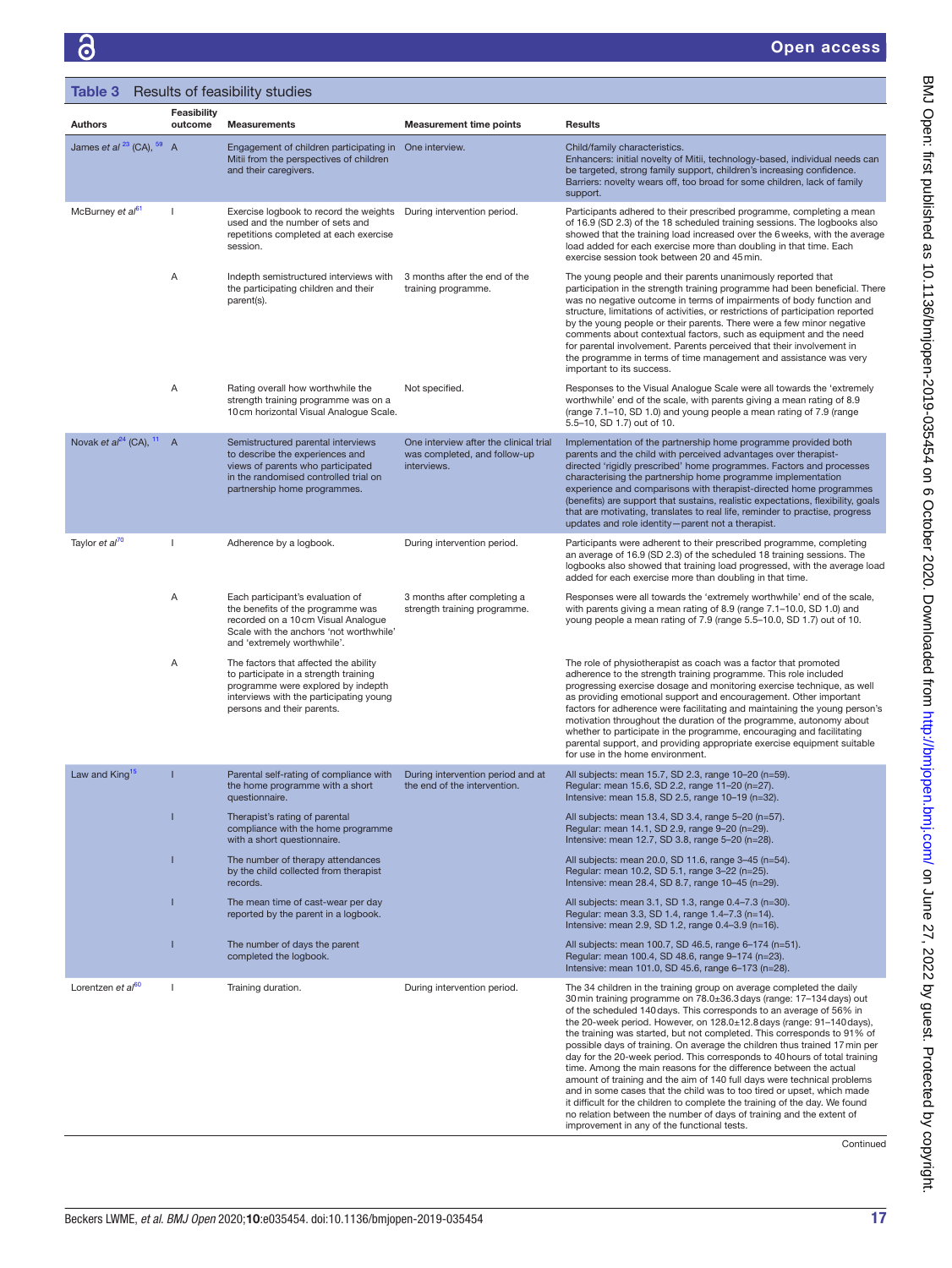|                                        | Feasibility  |                                                                                                                                                                                                                                    |                                                                        |                                                                                                                                                                                                                                                                                                                                                                                                                                                                                                                                                                                                                                                                                                                                                                                                                                                                                                                                                                                                                                                                                                                                                                                                                                                                                                                                                                                                                                                                                                                                                                                              |
|----------------------------------------|--------------|------------------------------------------------------------------------------------------------------------------------------------------------------------------------------------------------------------------------------------|------------------------------------------------------------------------|----------------------------------------------------------------------------------------------------------------------------------------------------------------------------------------------------------------------------------------------------------------------------------------------------------------------------------------------------------------------------------------------------------------------------------------------------------------------------------------------------------------------------------------------------------------------------------------------------------------------------------------------------------------------------------------------------------------------------------------------------------------------------------------------------------------------------------------------------------------------------------------------------------------------------------------------------------------------------------------------------------------------------------------------------------------------------------------------------------------------------------------------------------------------------------------------------------------------------------------------------------------------------------------------------------------------------------------------------------------------------------------------------------------------------------------------------------------------------------------------------------------------------------------------------------------------------------------------|
| <b>Authors</b>                         | outcome<br>Α | <b>Measurements</b><br>Subjective reports.                                                                                                                                                                                         | <b>Measurement time points</b><br>During intervention period.          | <b>Results</b><br>All reports from the children and their families about their experiences were<br>very positive. Despite some concerns during the training period about how<br>to maintain the energy required to train intensively for 30 min every day,<br>all families reported that they found this way of training very positive and<br>appealing. Some exercises were reported to be boring by some children<br>and not by other children. Also some exercises were reported too easy or<br>too difficult.<br>All families reported that the child showed several signs of improved<br>activity in daily life. Most families reported that the child increased<br>participation in daily activities at school and during leisure time. Also most<br>families reported that the child showed signs of increased self-confidence<br>and self-esteem. All families reported that specific skills such as bicycling,<br>eating and attention skills were improved during the training. Several also<br>reported increased muscle strength and increased endurance.                                                                                                                                                                                                                                                                                                                                                                                                                                                                                                                        |
| Psychouli and<br>Kennedy <sup>65</sup> | Т            | Parents recorded on a daily log the total During phase B (splint + functional<br>amount of time the splint was worn<br>and the activities in which the children<br>participated.                                                   | activities) and phase C (splint +<br>functional activities + PC game). | Analysis of the daily logs revealed that the splint was worn for 39 hours<br>and 32 min on average over phase B, whereas during phase C the time<br>increased slightly to reach 40 hours and 28 min. Only one child wore the<br>splint for all 30 days during either phase. The other eight children wore the<br>splint over a range of 8-29 days. In both phases B and C, the activities<br>performed most commonly were brushing teeth/hair, eating finger food,<br>getting dressed, and playing with toys or computer games. The game<br>was played in phase C by 8 of the 9 children, the exception being child 5<br>who did not have access to a computer. During phase C, all the children<br>gradually increased their scores on the PC game except for child 4, who<br>used the game on only 9 days, fewer than any other participant.                                                                                                                                                                                                                                                                                                                                                                                                                                                                                                                                                                                                                                                                                                                                               |
| Ahl et $a^{53}$                        | Α            | Measure of Processes of Care.                                                                                                                                                                                                      | (5 months).                                                            | Preintervention and postintervention Mothers indicated a lower level of satisfaction with the intervention than<br>fathers. In the domain of enabling and partnership, coordinated and<br>comprehensive care, and respectful and supportive care, the fathers rated<br>a higher grade of satisfaction with the services after the intervention than<br>the mothers.                                                                                                                                                                                                                                                                                                                                                                                                                                                                                                                                                                                                                                                                                                                                                                                                                                                                                                                                                                                                                                                                                                                                                                                                                          |
|                                        | Α            | Additional questionnaire.                                                                                                                                                                                                          | (5 months).                                                            | Preintervention and postintervention After the intervention mothers' and fathers' scores indicated a significant<br>change in the knowledge they had acquired and how clear the goals were.                                                                                                                                                                                                                                                                                                                                                                                                                                                                                                                                                                                                                                                                                                                                                                                                                                                                                                                                                                                                                                                                                                                                                                                                                                                                                                                                                                                                  |
|                                        |              | Training diary.                                                                                                                                                                                                                    | First month, third month, fifth<br>month.                              | Frequency of training varied considerably. Variation was related to type of<br>goal and how frequently the task occurred in daily life.                                                                                                                                                                                                                                                                                                                                                                                                                                                                                                                                                                                                                                                                                                                                                                                                                                                                                                                                                                                                                                                                                                                                                                                                                                                                                                                                                                                                                                                      |
| Novak et $al^{14}$                     | ı            | Home programme participation: log<br>in which parents estimate the total<br>amount of time per day (in minutes)<br>that they spent on home programme<br>activities and to record their perceived<br>total time per day on the log. | During intervention period.                                            | The mean frequency of home programme participation was 0.90 times<br>per day (range 0.63–1.00, SD 0.11)-that is, less than once a day,<br>but approximately 27 times per month. The mean intensity of home<br>programme daily session participation was 14.22 min (range 5.00-43.33,<br>SD 8.53, skew 2.19). One family had high participation: the intensity of<br>43.33 min per session was more than 3 SD above the sample mean. With<br>this outlier removed, the mean intensity of home programme daily session<br>participation was 13.39 min (range 5.00-24.0, SD 5.06, skew 0.22).                                                                                                                                                                                                                                                                                                                                                                                                                                                                                                                                                                                                                                                                                                                                                                                                                                                                                                                                                                                                   |
| Bilde et al <sup>71</sup>              | J.           | Training duration.                                                                                                                                                                                                                 | During intervention period.                                            | On average the nine children trained on 119±8.9 days (range: 111-<br>138 days) out of the scheduled 140 days (corresponding to an average of<br>85% (range: 79.3%-98.5%)). The children on average trained 36.6±3.8 min<br>per day, reaching a total average of 73.6±8.0 hours (range: 62-82 hours).<br>This is a little above the 70 hours of training, which was the aim of the<br>project (at least 30 min every day in the 140-day period=70 hours). Six<br>of the children managed to train more than this. In total the children<br>trained more than 30 min on 783 days out of the total 1260 training days,<br>corresponding to 62%.                                                                                                                                                                                                                                                                                                                                                                                                                                                                                                                                                                                                                                                                                                                                                                                                                                                                                                                                                 |
|                                        | Α            | Subjective reports.                                                                                                                                                                                                                | Not specified.                                                         | All children and their families reported great satisfaction with the training<br>system, although the children found it very hard-and at times boring-to<br>do the requested 30 min of training every day for all 20 weeks. All families<br>experienced difficulties persuading the children to do the training in<br>periods. On the other hand many families also experienced that their child<br>showed great enthusiasm for the training and many of them invited friends<br>to be present while training. The families reported that they found that the<br>most motivating factor was the contact with the therapists through email,<br>which made them feel that they were not left alone with the training, but<br>that each child had a 'virtual coach'.<br>The game-like design of the training system was reported to be one of<br>the initial motivating factors for most of the children, but following weeks<br>of training this subsided. Instead, as the children experienced that the<br>training system improved their functional abilities, a desire to improve their<br>abilities became the dominant motivating factor. All families reported that<br>the trained child showed signs of improved mobility in daily life, increased<br>muscle strength, increased endurance and improvement in a number<br>of skills in daily life. All families indicated that the single most important<br>effect of the training system, as they experienced it, was that the child<br>had gained much more self-confidence and dared to take on much more<br>challenges than before. |
| Boyd et $al^{25}$ (CA)                 | T            | Compliance.                                                                                                                                                                                                                        | During intervention period and at<br>the end of the intervention.      | Children completed Mitii with an average duration of 119 (8.9) days and<br>intensity of 36.6 (3.8) min/day over 20 weeks.                                                                                                                                                                                                                                                                                                                                                                                                                                                                                                                                                                                                                                                                                                                                                                                                                                                                                                                                                                                                                                                                                                                                                                                                                                                                                                                                                                                                                                                                    |
|                                        | A            |                                                                                                                                                                                                                                    |                                                                        | All participants reported high satisfaction, maintaining engagement<br>through the trainer's motivation in addition to the game-like design and<br>incremental challenges.                                                                                                                                                                                                                                                                                                                                                                                                                                                                                                                                                                                                                                                                                                                                                                                                                                                                                                                                                                                                                                                                                                                                                                                                                                                                                                                                                                                                                   |
|                                        |              |                                                                                                                                                                                                                                    |                                                                        | Children performed around 135 reaching movements per session, meaning<br>Mitii offers a model of training of sufficient intensity and duration with<br>incremental challenges that may drive neuroplastic changes.                                                                                                                                                                                                                                                                                                                                                                                                                                                                                                                                                                                                                                                                                                                                                                                                                                                                                                                                                                                                                                                                                                                                                                                                                                                                                                                                                                           |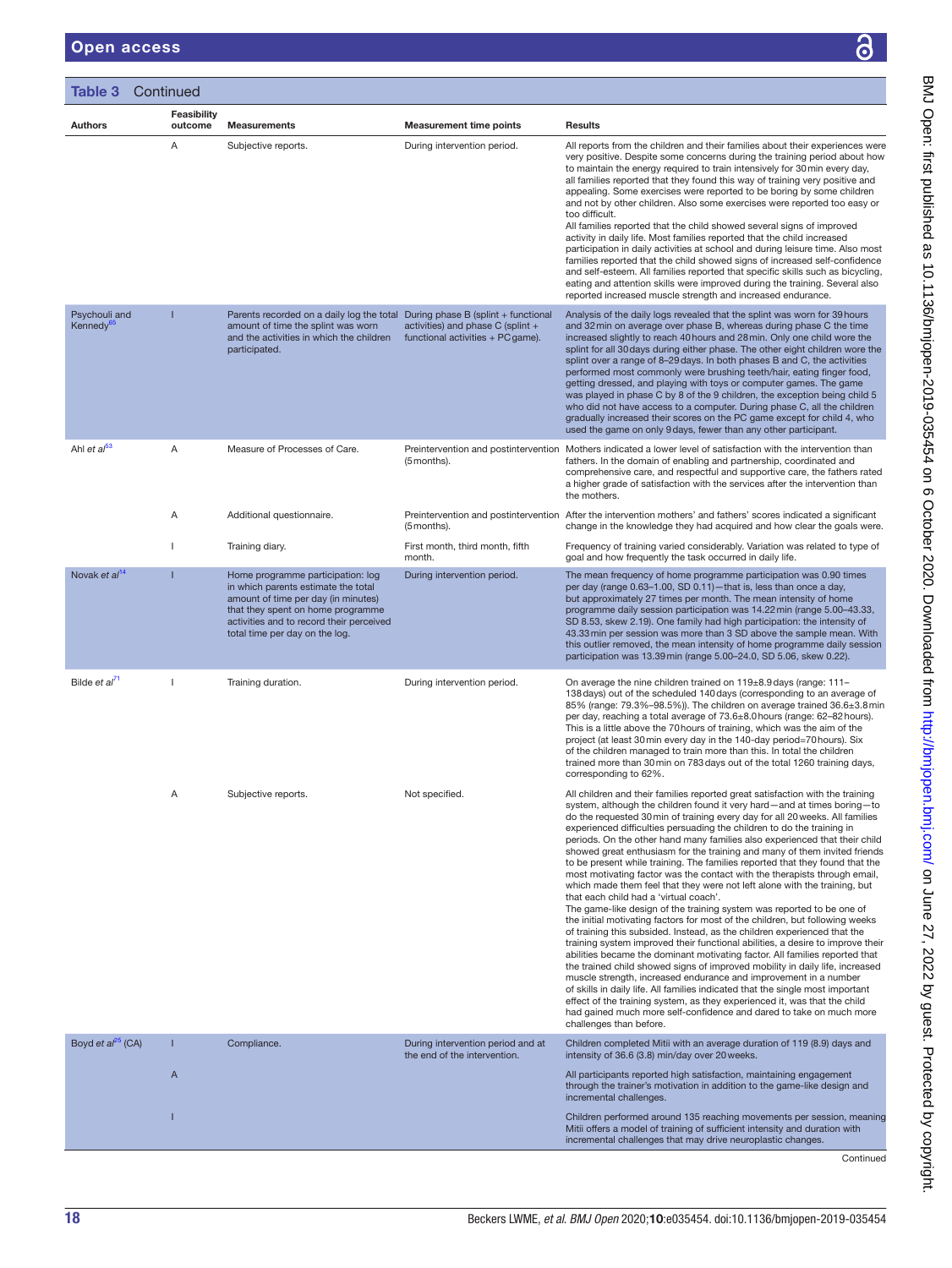| <b>Table 3</b> Continued     |                               |                                                                                                                                                                                                                     |                                                                         |                                                                                                                                                                                                                                                                                                                                                                                                                                                                                                                                                                                                                                                                                                                                                                                                                                                                  |
|------------------------------|-------------------------------|---------------------------------------------------------------------------------------------------------------------------------------------------------------------------------------------------------------------|-------------------------------------------------------------------------|------------------------------------------------------------------------------------------------------------------------------------------------------------------------------------------------------------------------------------------------------------------------------------------------------------------------------------------------------------------------------------------------------------------------------------------------------------------------------------------------------------------------------------------------------------------------------------------------------------------------------------------------------------------------------------------------------------------------------------------------------------------------------------------------------------------------------------------------------------------|
| <b>Authors</b>               | <b>Feasibility</b><br>outcome | <b>Measurements</b>                                                                                                                                                                                                 | <b>Measurement time points</b>                                          | <b>Results</b>                                                                                                                                                                                                                                                                                                                                                                                                                                                                                                                                                                                                                                                                                                                                                                                                                                                   |
| McCoy et $al^{29}$ (CA)      | Α                             | Not specified.                                                                                                                                                                                                      | Not specified.                                                          | All children reported enjoyment with the therapy.                                                                                                                                                                                                                                                                                                                                                                                                                                                                                                                                                                                                                                                                                                                                                                                                                |
|                              | $\mathbf{I}$                  | Compliance.                                                                                                                                                                                                         | During intervention period.                                             | Adherence with movement practice was high; practice intensity was<br>3-7 days per week for 30 min sessions.                                                                                                                                                                                                                                                                                                                                                                                                                                                                                                                                                                                                                                                                                                                                                      |
| Farr et al <sup>99</sup>     |                               | Adherence.                                                                                                                                                                                                          | During intervention period.                                             | The intervention group completed a mean number of 19 out of 36<br>sessions (56% adherence), while the control group completed 24 out of<br>36 (66%). Overall adherence was high; the mean total minutes spent for<br>the intervention group was 75% of what was suggested (mean 819 min,<br>compared with the recommended 1080), whereas the control group<br>carried out 96% of the suggested activity time.                                                                                                                                                                                                                                                                                                                                                                                                                                                    |
|                              | $\overline{A}$                | Recruitment and dropout.                                                                                                                                                                                            |                                                                         | 10 of the children in the intervention group (67%) and 11 in the control<br>group (73%) completed the trial. There were a variety of reasons for<br>participant dropout, showing that this population group lead complex lives<br>and are susceptible to a range of problems. Children who completed the<br>study experienced tiredness (three children) as a factor causing dropout,<br>which also caused reported 'time off' from using the Wii Fit during the<br>trial. Other factors were school, homework, surgery, difficulties with the<br>technology, no time or autism.                                                                                                                                                                                                                                                                                 |
|                              | $\mathsf{A}$                  | Project survey.                                                                                                                                                                                                     |                                                                         | 40% of comments were positive towards the programme. Activities were<br>perceived as generally getting easier over time. There was variation in<br>attitude towards difficulty of the games and in achieving better game<br>scores; some children were frustrated, whereas others enjoyed the<br>challenge. Families found the equipment set-up amenable, but the balance<br>board was unable to detect weight of younger children especially those<br>with hemiplegia.                                                                                                                                                                                                                                                                                                                                                                                          |
|                              | D                             | Health economics.                                                                                                                                                                                                   |                                                                         | Therapists' logs for the intervention group showed a total of 54 calls (of the<br>maximum of 78). Of these 29 (54%) involved a conversation with a parent.<br>The remainder of calls were not answered or went to voicemail, or in two<br>cases parents stated they were too busy to speak. The mean time spent<br>on phone calls, including those with no response, was 35 min, ranging<br>from 5 to 55 min. For the control group: 74 calls (of the expected 90). Of<br>these 40 (54.1%) were answered. The mean duration of calls per child<br>was 12.6 min, ranging from 2 to 20 min. In addition, the researcher sought<br>advice from the supervising physiotherapist for three children whose<br>parents raised particular issues about the use of the Wii. Total therapist<br>time on these three enquiries was 45 min (5, 10 and 30 min, respectively). |
| Shierk et al <sup>108</sup>  | $\mathbf{I}$                  | Paper diary.                                                                                                                                                                                                        | At each trial visit.                                                    | Two-thirds of families opted to complete the prescribed exercises five<br>times per week, and one-third of families opted to complete the prescribed<br>exercises once daily (ie, seven times per week).<br>All but 2 of the 65 (97%) families maintained the frequency of the HETP<br>throughout their participation in the trial.                                                                                                                                                                                                                                                                                                                                                                                                                                                                                                                              |
|                              | D                             | Score chart.                                                                                                                                                                                                        |                                                                         | Thus far, all families agreed to follow the HETP (as evidenced by<br>100% agreement in the parent/caregiver commitment forms). Overall,<br>61 children (94%) began the HETP immediately following injection of<br>abobotulinumtoxinA and two families began with a delay of a week and<br>two others after a delay of 1-4 months (unknown reasons).                                                                                                                                                                                                                                                                                                                                                                                                                                                                                                              |
| Liu et $al^{49}$ (CA)        | A                             | Satisfactory Questionnaire.                                                                                                                                                                                         | At the end of the intervention.                                         | Caregivers of participants also showed high satisfaction towards the BIT<br>programme.                                                                                                                                                                                                                                                                                                                                                                                                                                                                                                                                                                                                                                                                                                                                                                           |
| Ferre et $a^{22}$ (CA), $56$ |                               | Compliance using online daily logs.                                                                                                                                                                                 | During intervention period.                                             | 10 families completed the entire 9 weeks of intervention without any report<br>of adverse events. On average, caregivers demonstrated high compliance,<br>completing 86.5 hours of H-HABIT with their children. The most common<br>type of activity performed included manipulative games/tasks (39% of<br>all logged activities) and functional daily living tasks (22% of all logged<br>activities). On average, families performed about 7.5 activities per day that<br>lasted about 18.2 min per activity. Home observations by the supervisor and<br>monitoring of daily logs confirmed that treatment protocols were adhered to.                                                                                                                                                                                                                           |
|                              | Α                             | Caregiver perception of difficulty in<br>completing the activities.                                                                                                                                                 |                                                                         | Responses to the daily questionnaires were consistent across the sample,<br>with the majority of logs indicating that 80% of the time caregivers found it<br>either very easy or easy to fit the training into their daily schedule, 86% the<br>child was very attentive or attentive during the activities, 88% of the time<br>the child tolerated the training either very well or well, and that 79% of the<br>time it was very easy or easy to carry out the training.                                                                                                                                                                                                                                                                                                                                                                                       |
|                              | Α                             | Caregiver stress levels were monitored<br>with the PSI-SF.                                                                                                                                                          | Two baseline measurements,<br>midway and two post-test<br>measurements. | Parenting stress as measured by the PSI-SF showed no significant<br>differences across the five assessments for either the total score or the<br>three subscales of parental distress, parent-child dysfunctional interaction<br>and difficult child. That is, there was no increase in parental stress during<br>the intervention. All caregivers scored within 1 SD of the normative range<br>for this measure.                                                                                                                                                                                                                                                                                                                                                                                                                                                |
| Chiu et $a^{08}$             | $\mathsf{A}$                  | Acceptability of the intervention was<br>determined from a survey in which<br>four statements about the training<br>were rated on a 5-point Likert scale<br>from strongly disagree (0) to strongly<br>agree $(4)$ . | At the end of the intervention<br>(8 weeks).                            | In terms of acceptability, 20 (100%) parents rated:<br>Understanding the purpose of using the Wii Fit as 4.0 out of 5.0 (SD<br>0).<br>Using the Wii Fit did not interfere with daily life as 3.8 (SD 0.5).<br>The challenge of the training as 3.9 (SD 0.3).<br>Whether they would recommend the training to others having children<br>▶<br>with CP as 3.9 (SD 0.3).<br>20 (100%) participants rated:<br>Walking becomes easier after using the Wii Fit as 2.8 out of 5.0 (SD<br>▶<br>$1.0$ ).<br>Enjoying using the Wii Fit as 3.6 (SD 0.8).<br>▶<br>The challenge of the training as 3.6 (SD 0.7).<br>▶<br>Whether they would like to keep using the Wii Fit after the completion<br>of training as 3.4 (SD 0.8).                                                                                                                                              |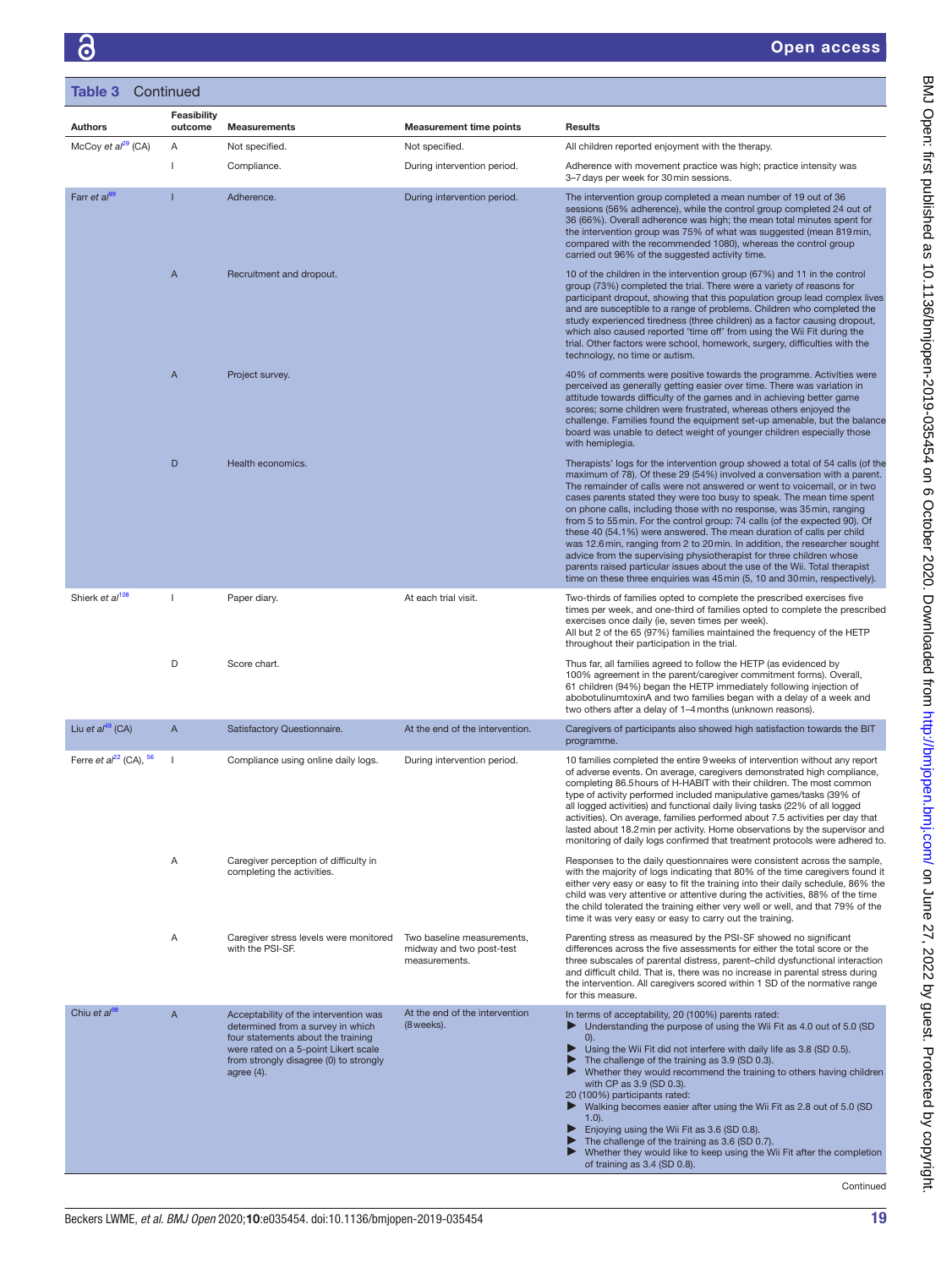#### Open access

| Table 3                              | Continued                     |                                                                                                                                                                                                 |                                                                                                     |                                                                                                                                                                                                                                                                                                                                                                                                                                                                                                                                                                                                                                                                                                                         |
|--------------------------------------|-------------------------------|-------------------------------------------------------------------------------------------------------------------------------------------------------------------------------------------------|-----------------------------------------------------------------------------------------------------|-------------------------------------------------------------------------------------------------------------------------------------------------------------------------------------------------------------------------------------------------------------------------------------------------------------------------------------------------------------------------------------------------------------------------------------------------------------------------------------------------------------------------------------------------------------------------------------------------------------------------------------------------------------------------------------------------------------------------|
| Authors                              | <b>Feasibility</b><br>outcome | <b>Measurements</b>                                                                                                                                                                             | <b>Measurement time points</b>                                                                      | <b>Results</b>                                                                                                                                                                                                                                                                                                                                                                                                                                                                                                                                                                                                                                                                                                          |
|                                      | П                             | Adherence.                                                                                                                                                                                      |                                                                                                     | 477 of the 480 sessions were completed; the overall adherence was 99%.                                                                                                                                                                                                                                                                                                                                                                                                                                                                                                                                                                                                                                                  |
|                                      | P                             | Safety was measured by recording<br>events such as muscle soreness,<br>fatigue, non-injurious falls and injurious<br>falls.                                                                     |                                                                                                     | Two (10%) participants reported muscle soreness most sessions and nine<br>(45%) reported it occasionally. Three (15%) participants reported fatique<br>most sessions and seven (35%) reported it occasionally. Three (15%)<br>participants reported non-injurious falls most sessions and five (25%)<br>reported falling occasionally. However, none of these events were serious<br>enough to stop participants from training. Five (25%) participants needed<br>to use hand support on the back of a chair for some games.                                                                                                                                                                                            |
|                                      | D                             | Recruitment.                                                                                                                                                                                    |                                                                                                     | 44 children were screened over 1 year. 24 were eligible, giving an eligibility<br>fraction of 55%. 20 were enrolled, giving a recruitment fraction of 45%.<br>There were no dropouts.                                                                                                                                                                                                                                                                                                                                                                                                                                                                                                                                   |
| Visser et al <sup>106</sup>          | -1                            | Parent report and intervention logs.                                                                                                                                                            | During intervention period.                                                                         | The mean number of BWSTT sessions per week for the group was 3.03,<br>and the mean total walking time per BWSTT session for the group at the<br>completion of the intervention programme was 15.19 min. 6 of the 10<br>(60%) participants achieved the mean recommended frequency of 3-4<br>times per week for the 12-week duration. Six of the 10 (60%) participants<br>achieved a mean total walking time of 20 min per session by the end of the<br>12-week intervention period.                                                                                                                                                                                                                                     |
|                                      | D                             | Parent report.                                                                                                                                                                                  |                                                                                                     | Only 10 of the desired 12 participants were recruited for the study. The<br>amount of family involvement and the time commitment required of both<br>families and participants may have discouraged some families.                                                                                                                                                                                                                                                                                                                                                                                                                                                                                                      |
|                                      | Α                             | Parent report.                                                                                                                                                                                  |                                                                                                     | The fact that the families could perform the programme around their<br>schedules at times that worked best for both the family and the child<br>may have lessened the potential effect of fatigue as a personal barrier to<br>physical activity. One family reported this as a major benefit as their child<br>had previously attempted to participate in physical activities available in<br>the community but was often too tired to participate at the scheduled<br>times.                                                                                                                                                                                                                                           |
| Fehlings et $a^{27}$ (CA)            |                               | Compliance.                                                                                                                                                                                     | During intervention period and at<br>the end of the intervention.                                   | 15 children completed the study with an average daily usage of 0.16 hours/<br>day, $SD=0.11$ .                                                                                                                                                                                                                                                                                                                                                                                                                                                                                                                                                                                                                          |
|                                      | $\overline{A}$                | Qualitative questionnaire on child/<br>parent experience assessed usability of<br>the VRT system.                                                                                               |                                                                                                     | Parents reported that their child enjoyed playing on the VRT with their<br>hemiplegic hand. Usability issues included game stoppage independent of<br>button compression by the child.                                                                                                                                                                                                                                                                                                                                                                                                                                                                                                                                  |
| Kenyon et al <sup>105</sup>          | -1                            | Adherence.                                                                                                                                                                                      | During intervention period.                                                                         | Participant 1: 12 weeks of intervention, 20 sessions completed, 9.9 min<br>per session.<br>Participant 2: 8 weeks of intervention, 26 sessions completed, 14.0 min<br>per session.<br>Participant 3: 8 weeks of intervention, 24 sessions completed, 12.9 min<br>per session.                                                                                                                                                                                                                                                                                                                                                                                                                                           |
| Fergus et al <sup>55</sup>           | Π                             | Caregivers' logs including the duration<br>of constraint.                                                                                                                                       | After the first and second phases<br>of CIMT and 18 months after the<br>initiation of intervention. | The constraint was worn and facilitation was performed as suggested<br>except for a few days when the child was sick.                                                                                                                                                                                                                                                                                                                                                                                                                                                                                                                                                                                                   |
|                                      | A                             | Semistructured interviews with the<br>caregivers, focusing on the impressions<br>of the ease and barriers associated with<br>the CIMT protocol, and the perceived<br>efficacy of the treatment. |                                                                                                     | The protocol was implemented easily and all various phases of CIMT<br>contributed to the child's performance, but the challenge was to find<br>enough hours in the day. The less intense HEP can be implemented more<br>easily when compared with the more intense protocol. Using the constraint<br>outside the home was difficult at the beginning of the programme because<br>of the reactions of others. The caregivers felt that that the HEP was<br>preventing the reoccurrence of learnt non-use.                                                                                                                                                                                                                |
| Reifenberg et al <sup>107</sup>      | -1                            | Adherence.                                                                                                                                                                                      | At the end of the intervention.                                                                     | In total, more than 56 hours, as prescribed in the protocol, were<br>completed.                                                                                                                                                                                                                                                                                                                                                                                                                                                                                                                                                                                                                                         |
|                                      | Α                             | Informal questionnaires, parent and<br>child interviews, and session notes.                                                                                                                     |                                                                                                     | The mother reported that he was highly motivated to play Timocco games,<br>which was evident during weekly consultations; he eagerly described his<br>efforts to 'beat' games or progress to harder levels. The PSS-14 results<br>indicated that the stress level of the mother decreased during the course<br>of the intervention. There were no adverse events.                                                                                                                                                                                                                                                                                                                                                       |
| Hernandez<br>Alvarado <sup>102</sup> |                               | Adherence by log file.                                                                                                                                                                          | During intervention period.                                                                         | Participants played 174.4 min per week on average (SD 45.4), in line with<br>the prescribed amount of a minimum of 90 min per week. An encouraging<br>result was that our participants played more minutes during the last week<br>than the first, indicating high engagement with the game. At the end of the<br>study, on average, participants had accumulated 1395.1 min of playing.                                                                                                                                                                                                                                                                                                                                |
|                                      | $\mathsf{A}$                  | Custom Likert scale questionnaire<br>gathering the participants' feedback<br>and experience + a personal interview<br>with each participant collecting<br>information about their experience.   | At the end of the intervention.                                                                     | We also found that all the minigames, except the game Biri Brawl, were<br>highly enjoyed. The game goal, game style and gaming preferences of<br>the players can affect the enjoyment of the games. A useful strategy<br>to achieve games that are enjoyable is the involvement of the target<br>population in the design process of the games. We did this for three of<br>our minigames. Two of them were found fun by all the participants and<br>the third was found fun by four out of five participants while the fifth was<br>neutral. As a bonus finding we also saw that our game Liberi in general<br>has promise as an effective way of motivating youth with CP to perform<br>moderately vigorous exercise. |
| Jaber et $al^{47}$ (CA)              | -1                            | Adherence.                                                                                                                                                                                      | One measurement.                                                                                    | No differences between groups on patterns of VR therapy adherence:<br>consistently completing all $(n=6)$ ; sporadic $(n=5)$ ; decline and incomplete<br>adherence (n=4). Children not actively engaged/interested in physical<br>activity showed poorer adherence and enjoyment.                                                                                                                                                                                                                                                                                                                                                                                                                                       |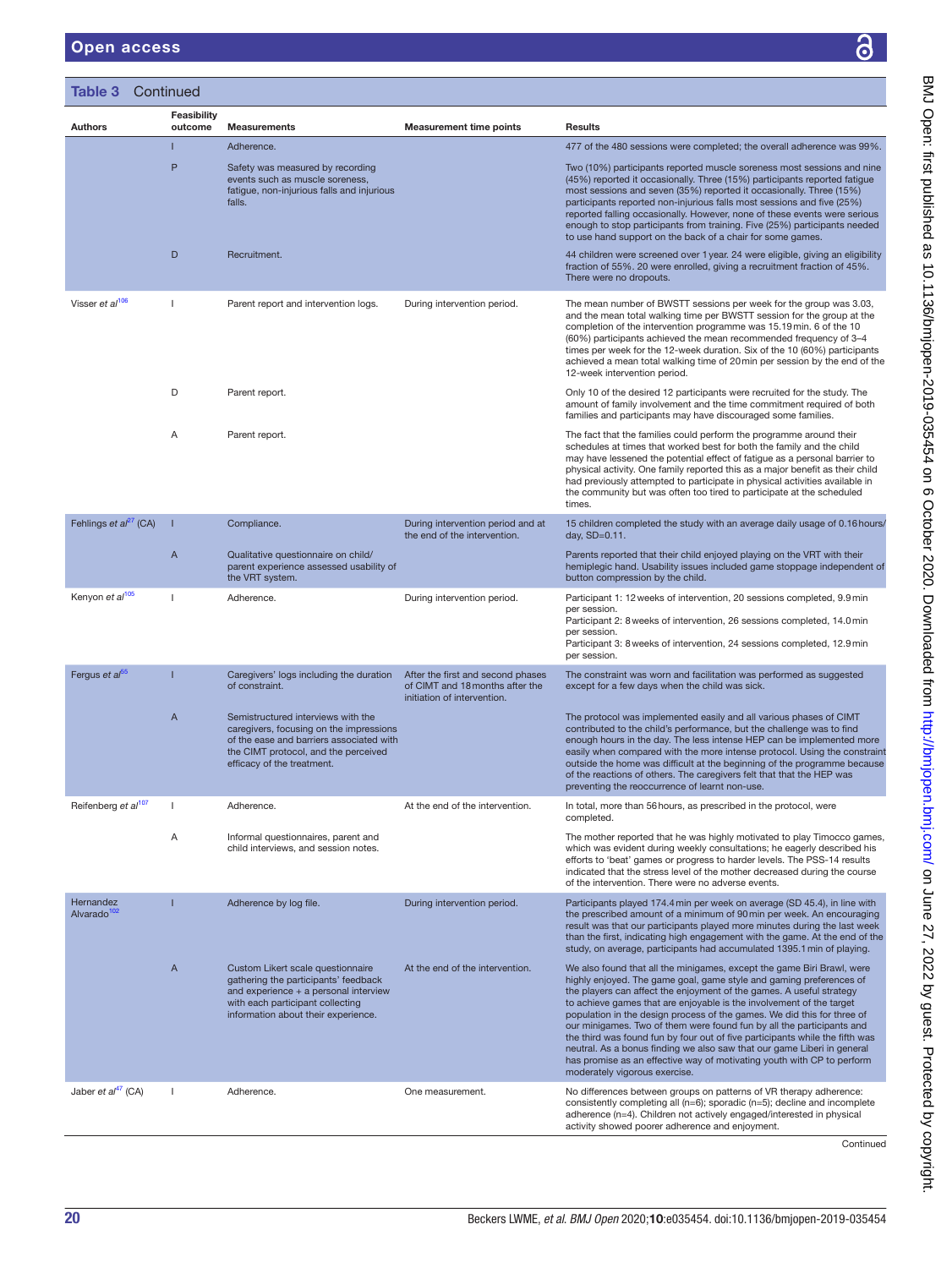| <b>Table 3 Continued</b>               |                        |                                                                                                                                                                                                                   |                                                        |                                                                                                                                                                                                                                                                                                                                                                                                                                                                                                                                                                                                                                                                                                                                                                                                                                                                                                                                                                                                                                                                                                                                                                                                                                                                                                                                                                                                                                                                                                                                                                                                                                                                       |
|----------------------------------------|------------------------|-------------------------------------------------------------------------------------------------------------------------------------------------------------------------------------------------------------------|--------------------------------------------------------|-----------------------------------------------------------------------------------------------------------------------------------------------------------------------------------------------------------------------------------------------------------------------------------------------------------------------------------------------------------------------------------------------------------------------------------------------------------------------------------------------------------------------------------------------------------------------------------------------------------------------------------------------------------------------------------------------------------------------------------------------------------------------------------------------------------------------------------------------------------------------------------------------------------------------------------------------------------------------------------------------------------------------------------------------------------------------------------------------------------------------------------------------------------------------------------------------------------------------------------------------------------------------------------------------------------------------------------------------------------------------------------------------------------------------------------------------------------------------------------------------------------------------------------------------------------------------------------------------------------------------------------------------------------------------|
| <b>Authors</b>                         | Feasibility<br>outcome | <b>Measurements</b>                                                                                                                                                                                               | <b>Measurement time points</b>                         | <b>Results</b>                                                                                                                                                                                                                                                                                                                                                                                                                                                                                                                                                                                                                                                                                                                                                                                                                                                                                                                                                                                                                                                                                                                                                                                                                                                                                                                                                                                                                                                                                                                                                                                                                                                        |
| Basaran et al <sup>54</sup>            |                        | Adherence (by survey).                                                                                                                                                                                            | One cross-sectional measurement.                       | The good adherence ratio (daily) was 65.3% (n=96). The adherence<br>did not differ among caregivers (mothers/fathers). The severity of the<br>functional limitation of children with CP seems to enhance the adherence<br>of caregivers to HEPs.<br>When caregivers have difficulty in overcoming stress and experience<br>exhaustion, they fail to show adherence to treatment. 39.2% (n=20) of<br>poorly adherent caregivers expressed "I think that attending a state-<br>funded regional children's rehabilitation centre is sufficient."                                                                                                                                                                                                                                                                                                                                                                                                                                                                                                                                                                                                                                                                                                                                                                                                                                                                                                                                                                                                                                                                                                                         |
| Halvarsson et al <sup>57</sup>         | A                      | Parents' experiences of carrying out<br>stretching as a home programme.                                                                                                                                           | Cross-sectional study (one<br>interview).              | The parents described a gradual development of their own role in the<br>home stretching programme, from that of an authority, when the child<br>was young, to that of a coach when the child grew older. With this gradual<br>development came an increased level of participation from the child.<br>According to the parents, stretching could not be carried out without the<br>child's active participation. Along with the process, the parents perceived<br>increasing stress through added pressure and demands. Mobility, time,<br>coping strategies for stress and support from professionals, in particular<br>physiotherapists, were important prerequisites for parents to help their<br>child best with stretching exercises.                                                                                                                                                                                                                                                                                                                                                                                                                                                                                                                                                                                                                                                                                                                                                                                                                                                                                                                            |
| Hinojosa and<br>Anderson <sup>58</sup> | A                      | Mothers' experiences with and<br>reactions to home treatment<br>programmes.                                                                                                                                       | One interview.                                         | The mothers' descriptions suggest that they selected activities that<br>were doable and that they could integrate into their daily routines and<br>interactions. Some important characteristics of these activities were that<br>they were enjoyable for the child and not stressful for the child, the mother<br>or the family.                                                                                                                                                                                                                                                                                                                                                                                                                                                                                                                                                                                                                                                                                                                                                                                                                                                                                                                                                                                                                                                                                                                                                                                                                                                                                                                                      |
| Peplow and<br>Carpenter <sup>62</sup>  | Α                      | Individual, face-to-face, semistructured One interview.<br>interviews to explore how parents<br>perceived the relevance of exercise<br>programmes.                                                                |                                                        | Participants expressed a willingness to assume the responsibility for<br>encouraging their children to adhere to the recommended exercise<br>programmes and identified aspects of the physical therapy services<br>that supported them in that role. They also emphasised the need for a<br>collaborative planning and decision-making process that resulted in an<br>exercise programme that was relevant and meaningful within the unique<br>context of their child's life.                                                                                                                                                                                                                                                                                                                                                                                                                                                                                                                                                                                                                                                                                                                                                                                                                                                                                                                                                                                                                                                                                                                                                                                         |
|                                        |                        | Individual, face-to-face, semistructured<br>interviews to explore parents'<br>adherence to exercise programmes.                                                                                                   |                                                        | A number of factors were identified that constrained their ability to<br>support their child's adherence to and motivation for engagement in<br>exercise. Exercise programmes, to be implemented by families at home<br>and support workers in school, are often characterised as prescriptive<br>and focused on the child's impairment, and need to be integrated into a<br>more holistic approach that considers family and child preferences in the<br>home and school environment. Despite the strong evidence supporting the<br>model of FCC and the importance attributed to the principles of FCC by<br>parents, it has not been consistently implemented in practice by physical<br>therapists providing paediatric services. If this is to be achieved, parents'<br>perspectives must play a legitimate part in planning and evaluating the<br>effectiveness of practice.                                                                                                                                                                                                                                                                                                                                                                                                                                                                                                                                                                                                                                                                                                                                                                                    |
| Piggot et al <sup>63</sup>             | A                      | Unstructured indepth interviews to<br>seek both therapists' and parents'<br>perspectives of the key issues<br>and concerns with regard to home<br>programmes and their experience of<br>being involved with them. | Each participant was interviewed<br>one to four times. | The findings of this study focus primarily on the experience of parents as<br>they face the compelling challenge of being the best parents they can and<br>doing all that they can for their child with CP. Parents' ability to continue<br>with therapeutic activities at home with their child altered according to<br>their level of adjustment to their child's disability. The early experience<br>of coming to grips with their situation has highlighted a gap between<br>the parents' level of involvement in activities at home and the therapist's<br>perception of this. Parents described their capacity to participate in their<br>child's therapy as having two distinct phases:<br>In the first phase, when parents were coming to grips with their child's<br>▶<br>disability, they were absorbed in coping with their grief. Overwhelmed<br>by strong emotions, they were unable carry out the tasks prescribed<br>within the home programme. Despite the parents reporting liking and<br>respecting their therapist, at this stage, they were unable to openly<br>communicate to them how they were feeling and what they were<br>doing in terms of activities at home.<br>▶<br>Once parents had broken through to the second phase, and were no<br>longer immobilised by their grief or concerns regarding the well-being<br>of their child, they were more able to take part in therapy activities.<br>They saw enough progress in their child to believe that participating<br>in the therapy programme was worthwhile, and recognised the<br>importance of their input. They were now also able to work in<br>partnership with their therapist. |
| Piggot et $a^{64}$                     | Α                      | Indepth interviews with therapists and<br>parents.                                                                                                                                                                | Each participant was interviewed<br>one to four times. | The core variable that emerged primarily from the parents' data is the<br>compelling challenge that describes a process comprising two phases:<br>coming to grips and striving to maximise. During the first phase, coming to<br>grips, parents did not see their child make gains in response to their efforts<br>and were so absorbed in surviving that they were unable to do the tasks<br>designed to enhance their child's development. However, when they had<br>broken through into the second phase of striving to maximise, they were<br>more able to take part in programmes that could maximise their child's<br>progress. During this second phase, the circumstantial support from those<br>around them and their own personal strengths played a critical role in<br>parents' ability to persevere with the programme.                                                                                                                                                                                                                                                                                                                                                                                                                                                                                                                                                                                                                                                                                                                                                                                                                                  |
| Ross and Thomson <sup>66</sup> A       |                        | Parents' response to carrying out the<br>home programme themselves by a<br>questionnaire which consisted of a<br>mixture of closed and open questions.                                                            | One questionnaire.                                     | The more help given by the rest of the family, (1) the more the home<br>programme is carried out within the daily routine of the family, and (2)<br>the more confident the parents are in carrying out the programme in the<br>absence of a physiotherapist. It is also implied that the more the parents<br>desire to be involved, the less anxious they feel about carrying out the<br>exercises.                                                                                                                                                                                                                                                                                                                                                                                                                                                                                                                                                                                                                                                                                                                                                                                                                                                                                                                                                                                                                                                                                                                                                                                                                                                                   |

BMJ Open: first published as 10.1136/bmjopen-2019-035454 on 6 October 2020. Downloaded from http://bmjopen.bmj.com/ on June 27, 2022 by guest. Protected by copyright. BMJ Open: first published as 10.1136/bmjopen-2019-030-454 on 6 October 2020. Downloaded from <http://bmjopen.bmj.com/> on June 27, 2022 by guest. Protected by copyright.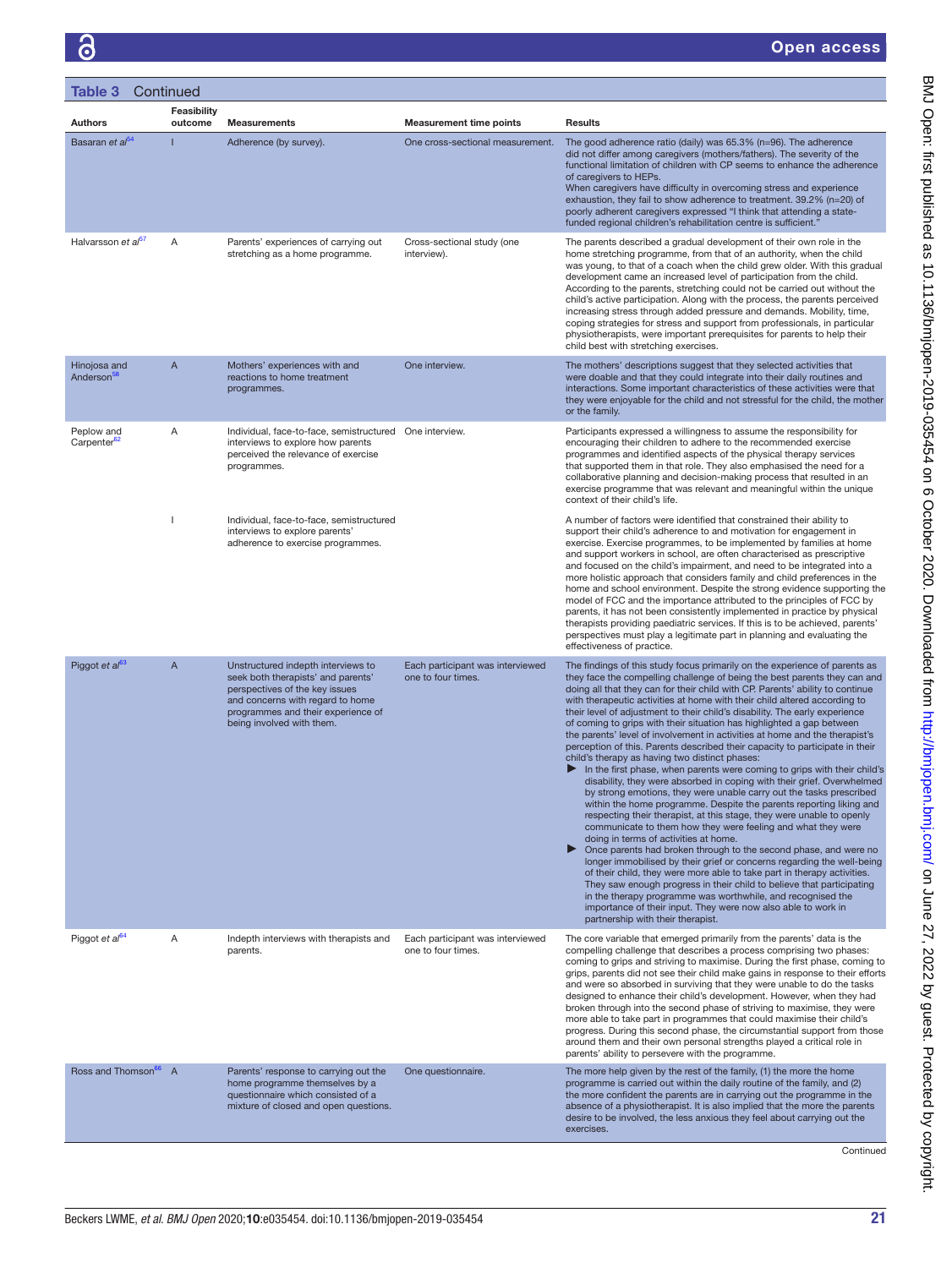#### Open access

| Table 3                                       | Continued              |                                                                                                                                                                                                                                                                                                                                                |                                                                   |                                                                                                                                                                                                                                                                                                                                                                                                                                                                                                                                                                                                                                                                                                                                                                                                                                                                                                                                                                                                               |
|-----------------------------------------------|------------------------|------------------------------------------------------------------------------------------------------------------------------------------------------------------------------------------------------------------------------------------------------------------------------------------------------------------------------------------------|-------------------------------------------------------------------|---------------------------------------------------------------------------------------------------------------------------------------------------------------------------------------------------------------------------------------------------------------------------------------------------------------------------------------------------------------------------------------------------------------------------------------------------------------------------------------------------------------------------------------------------------------------------------------------------------------------------------------------------------------------------------------------------------------------------------------------------------------------------------------------------------------------------------------------------------------------------------------------------------------------------------------------------------------------------------------------------------------|
| <b>Authors</b>                                | Feasibility<br>outcome | <b>Measurements</b>                                                                                                                                                                                                                                                                                                                            | <b>Measurement time points</b>                                    | <b>Results</b>                                                                                                                                                                                                                                                                                                                                                                                                                                                                                                                                                                                                                                                                                                                                                                                                                                                                                                                                                                                                |
| Sandlund et al <sup>67</sup>                  | Α                      | Semistructured interviews carried<br>out with parents to assess parents'<br>perception of using motion interactive<br>video games in home training.                                                                                                                                                                                            | One interview at the end of the<br>intervention.                  | The parents in this study expressed confidence in the potential of motion<br>interactive video games in the training of children with CP. The games were<br>perceived as a training device that could facilitate a positive experience<br>of physical training and promote independent physical training. The<br>social aspects of gaming and the reduced coaching role of the parent<br>were considered especially positive. The parents asked for games that<br>could provide more control and individualisation of the required physical<br>performance to better challenge the specific need of each child.                                                                                                                                                                                                                                                                                                                                                                                               |
| Gerhardy and<br>Sandelance <sup>28</sup> (CA) |                        | Semistructured interviews were<br>conducted with a convenience sample<br>of occupational therapists and families<br>of children with CP.                                                                                                                                                                                                       | Not specified.                                                    | Families identified time, the range and relevance of activity suggestions<br>as key barriers to implementing an intensive programme. Staff identified<br>time and easy access to home programme resources as particular barriers<br>for them.                                                                                                                                                                                                                                                                                                                                                                                                                                                                                                                                                                                                                                                                                                                                                                 |
| Finet <sup>101</sup>                          | Α                      | Interviews, critical incident quides and<br>the diaries.                                                                                                                                                                                                                                                                                       | Two interviews.                                                   | Findings indicated that caregivers experienced a range of negative<br>emotions including guilt, being misunderstood and feeling criticised. The<br>caregivers felt communication was key. It helped when the therapist was<br>patient, compassionate and made the caregiver feel heard. It hindered<br>learning when the therapist was defensive or said things which contributed<br>to the caregiver having negative feelings. Caregivers wanted the therapist<br>to explain why they were being asked to do certain activities within the<br>home programme. They wanted information, resources and more time<br>learning how to do what will help the child. Lastly, caregivers wanted the<br>relationship with the therapist to be a partnership.                                                                                                                                                                                                                                                         |
| Sel et $a^{50}$ (CA)                          |                        | Adherence: Parents of Children<br>With Cerebral Palsy Compliance<br>on Physiotherapy Home Program<br>Questionnaire.                                                                                                                                                                                                                            | One questionnaire.                                                | Increased confidence in physical therapists makes parents do home<br>programme more regularly and frequently. Parents' compliance with<br>exercise programme is linearly related to the importance given by<br>physiotherapists to home programme. Results are directly related to<br>physiotherapists' manner of home programme.                                                                                                                                                                                                                                                                                                                                                                                                                                                                                                                                                                                                                                                                             |
| Sandlund et al <sup>68</sup>                  |                        | Time spent on playing every day was<br>recorded with a diary. The gaming diary<br>also monitored who took the initiative<br>to playing each day; if the child played<br>alone or together with parents, siblings<br>or friends; games played; or if the child<br>did not play that particular day.                                             | Every day during the 4 weeks of<br>gaming.                        | According to the gaming diaries, the children played on average 5.5 (range<br>4-7) sessions every week and the mean time was 33 (range 22-52) min/<br>day. The gaming intensity decreased over time from 6 sessions of 48 min<br>each during the first week to 5 sessions of 26 min each in the last week<br>of the intervention (difference in min/session). Over the 4 weeks children<br>played on their own initiative in 59% of all gaming sessions while the<br>parents took the initiative 32% of the time. The remaining 9% of sessions<br>played were initiated by siblings, friends, relatives or this information was<br>not reported. The proportion of parents' initiative for playing increased<br>over time and approached the level of the children's during the last week.<br>Playing together with others and especially games involving competition<br>were most popular. The average time for sessions played together with<br>someone was 37 min compared with 21 min when playing alone. |
| Sevick et al <sup>69</sup>                    |                        | Recorded data from the Kinect and<br>FAAST software, whether the entire<br>12-week intervention (3/week) could be<br>completed by the participant in both<br>the laboratory and the home.                                                                                                                                                      | During intervention period.                                       | Four participants completed all 12 weeks of the intervention and<br>demonstrated success in using equipment and software in their<br>homes. Due to family preferences, participant 1 did not progress to the<br>intervention fully taking place in the home. This participant continued<br>coming to the laboratory two times per week and completed one session<br>at home per week for the last 9 weeks of the intervention. The remaining<br>participants progressed through the preset 12-week plan.                                                                                                                                                                                                                                                                                                                                                                                                                                                                                                      |
|                                               |                        | Quantification of the number of<br>repetitions that typically occurred<br>during a single training session.                                                                                                                                                                                                                                    |                                                                   | All participants obtained a high number of repetitions during training<br>sessions. On average, participant 1 obtained about 500 repetitions per<br>session. Participant 2 completed about 640 repetitions per session.<br>Participant 3 completed an average of 850 repetitions per session.<br>Participant 4 obtained an average of 1480 repetitions per session.                                                                                                                                                                                                                                                                                                                                                                                                                                                                                                                                                                                                                                           |
|                                               | Α                      | The level of intrinsic motivation during<br>training was monitored using the<br>interest/enjoyment subscale of the IMI.<br>From a qualitative perspective, all verbal<br>comments relative to the training made<br>by the participant during the intervention<br>were recorded in a SOAP (subjective,<br>objective, assessment and plan) note. |                                                                   | Biweekly during intervention period. The participants expressed high intrinsic motivation throughout the<br>intervention. This was demonstrated by their average rating of 46 out of 49<br>possible points on the IMI over the 12-week intervention. A high level of<br>motivation was also noted in the comments made by the participants.                                                                                                                                                                                                                                                                                                                                                                                                                                                                                                                                                                                                                                                                   |
| Dizmek et $a^{26}$ (CA)                       |                        | Family compliance to home-based<br>programme.                                                                                                                                                                                                                                                                                                  | During intervention period and at<br>the end of the intervention. | Results not described.                                                                                                                                                                                                                                                                                                                                                                                                                                                                                                                                                                                                                                                                                                                                                                                                                                                                                                                                                                                        |
|                                               |                        | Correlation between compliance and<br>socioeconomic levels in families.                                                                                                                                                                                                                                                                        |                                                                   | The correlations between monthly income, knowledge level about CP and<br>home programme compliance were not significant. But the correlation<br>between educational level of family and home programme compliance was<br>significant.                                                                                                                                                                                                                                                                                                                                                                                                                                                                                                                                                                                                                                                                                                                                                                         |
| Pasquet et al <sup>30</sup> (CA)              |                        | A diary was given to each child to note<br>the daily time spent on the protocol and<br>the number of series actually done for<br>each exercise. Adherence was assessed<br>by the number of series performed.                                                                                                                                   | During intervention period.                                       | This self-rehabilitation protocol by mirror therapy shows good feasibility<br>and good compliance. Self-rehabilitation seems to be an interesting tool,<br>easy to implement and well accepted by the children with CP.                                                                                                                                                                                                                                                                                                                                                                                                                                                                                                                                                                                                                                                                                                                                                                                       |
|                                               | A                      | Difficulties and adverse events that<br>occurred during this period were<br>collected.                                                                                                                                                                                                                                                         |                                                                   | No event or significant adverse effects were detected during the protocol.                                                                                                                                                                                                                                                                                                                                                                                                                                                                                                                                                                                                                                                                                                                                                                                                                                                                                                                                    |
| Sisman Isik et al <sup>51</sup><br>(CA)       | Α                      | Families' and physiotherapists'<br>recordings.                                                                                                                                                                                                                                                                                                 | During intervention period.                                       | Families had difficulties in comprehension of home rehabilitation<br>programme components other than strengthening and stretching<br>exercises, and the physiotherapists considered the family's efforts in<br>following these programmes inadequate.                                                                                                                                                                                                                                                                                                                                                                                                                                                                                                                                                                                                                                                                                                                                                         |

A, acceptability; BIT, Bimanual Training; BWSTT, Body Weight Supported Treadmill Training; CA, conference abstract; CIMT, Constraint-Induced Movement Therapy; CP, cerebral palsy; D, demand; FAAST, Flexible Action and<br>Artic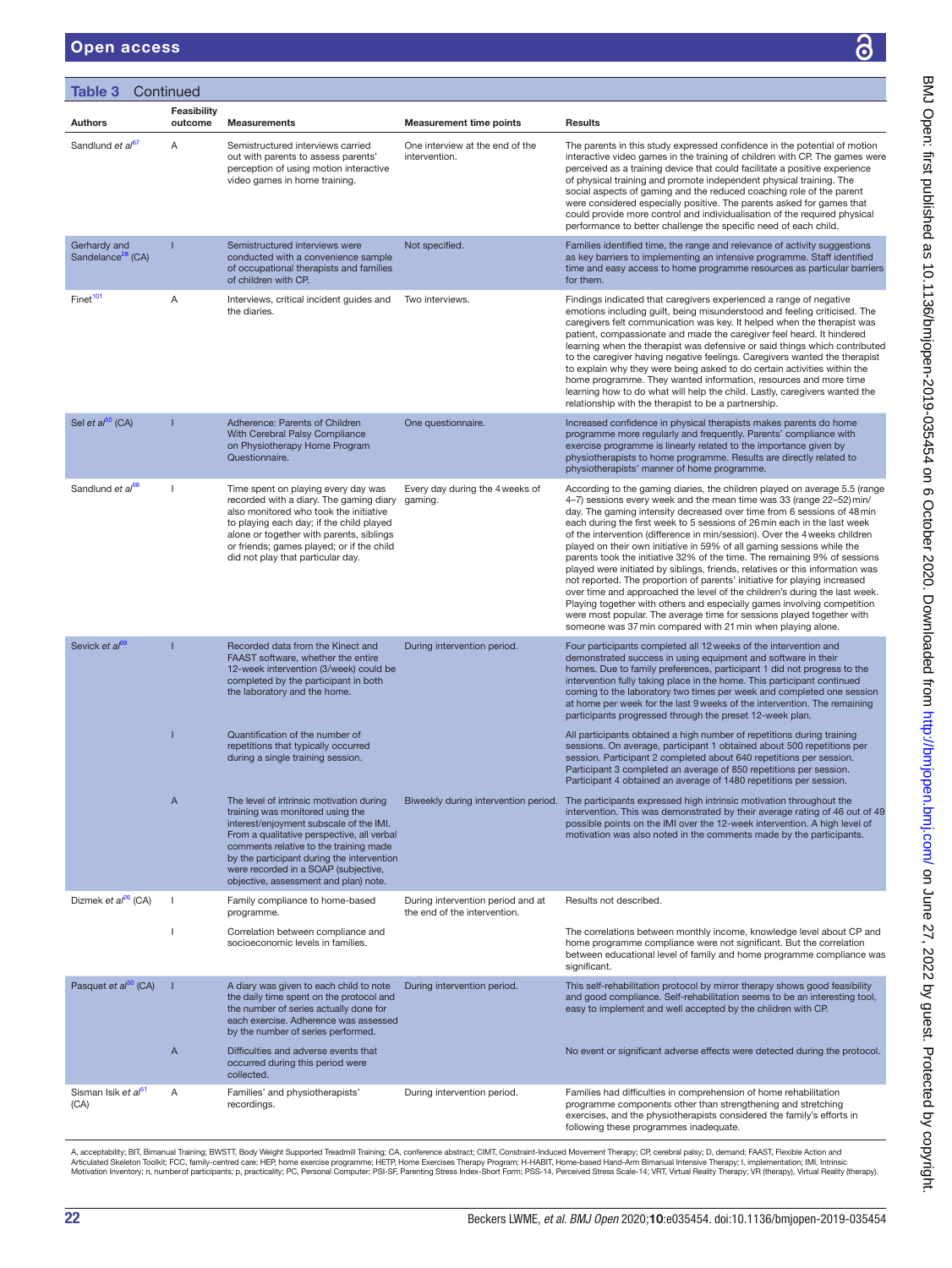| Table 4                                                  |                                                                                                                 | Results of both effectiveness and feasibility studies |                                                                                                                                                                                                                                          |                                                                                                                                                                                                                                         |                                                |                                                                                                                                                                                                                                      |              |                                                                                                                       |
|----------------------------------------------------------|-----------------------------------------------------------------------------------------------------------------|-------------------------------------------------------|------------------------------------------------------------------------------------------------------------------------------------------------------------------------------------------------------------------------------------------|-----------------------------------------------------------------------------------------------------------------------------------------------------------------------------------------------------------------------------------------|------------------------------------------------|--------------------------------------------------------------------------------------------------------------------------------------------------------------------------------------------------------------------------------------|--------------|-----------------------------------------------------------------------------------------------------------------------|
| Authors                                                  | Measurement time<br>points                                                                                      | Outcome measure, primary (P) or<br>secondary (S)      | Results: intervention<br>dnoub                                                                                                                                                                                                           | Results: comparator<br>group (1)                                                                                                                                                                                                        | comparator<br>group <sub>(2)</sub><br>Results: | Feasibility<br>outcome<br>Results between groups (difference<br>or ES (95% CI; p value))                                                                                                                                             | Measurements | Results                                                                                                               |
| James et al <sup>31</sup> (CA),<br>$^{32}$ (CA), $^{76}$ | after intervention<br>Baseline and<br>(20 weeks)                                                                | d.<br>AMPS,                                           | Computer rehabilitation and<br>AMPS-M 0.32 (0.7)<br>AMPS-P 0.34 (0.6)<br>virtual reality.                                                                                                                                                | $-0.03(0.7)$<br>AMPS-P $-0.07(0.8)$<br>Care as usual<br>AMPS-M                                                                                                                                                                          |                                                | $0.28(0.17 to 0.39; p \le 0.001)$<br>$0.30(0.19 to 0.41; p \le 0.001)$<br>AMPS-M<br>AMPS-P                                                                                                                                           |              |                                                                                                                       |
|                                                          |                                                                                                                 | AHA, P.                                               | 1.56(22.6)                                                                                                                                                                                                                               | 1.78(22.5)                                                                                                                                                                                                                              |                                                | $0.81 (-1.46 to 3.08; p=0.478)$                                                                                                                                                                                                      |              |                                                                                                                       |
|                                                          |                                                                                                                 | JTHFT, P.                                             | Impaired upper limb -28.47<br>Dominant upper limb -4.81<br>(254.8)<br>(12.2)                                                                                                                                                             | Dominant upper limb<br>Impaired upper limb<br>$-19.06(253.7)$<br>1.28(28.2)                                                                                                                                                             |                                                | $-22.03 (-44.78$ to 0.72; p=0.058)<br>Dominant upper limb<br>-4.68 (-7.39 to -1.98; p<0.001)<br>Impaired upper limb                                                                                                                  |              |                                                                                                                       |
|                                                          |                                                                                                                 | MA, P.                                                | $-0.07(25.4)$                                                                                                                                                                                                                            | $-0.81(23.9)$                                                                                                                                                                                                                           |                                                | 1.48 $(-4.11$ to $-1.15$ ; p=0.265)                                                                                                                                                                                                  |              |                                                                                                                       |
|                                                          |                                                                                                                 | COPM, S.                                              | COPM performance 2.11<br>(2.2)<br>COPM satisfaction 2.08<br>(2.4)                                                                                                                                                                        | COPM performance<br><b>COPM</b> satisfaction<br>0.76(1.9)<br>0.58(2.4)                                                                                                                                                                  |                                                | COPM satisfaction 1.45 (0.44 to 0.83;<br>COPM performance<br>1.29 (0.73 to 1.85; p≤0.001)<br>$p \le 0.001$                                                                                                                           |              |                                                                                                                       |
|                                                          | During intervention<br>period.                                                                                  |                                                       |                                                                                                                                                                                                                                          |                                                                                                                                                                                                                                         |                                                |                                                                                                                                                                                                                                      | Compliance.  | completed an average<br>(range 3.7-74.7 hours)<br>of 32.4 hours of Mitii<br>Participants in the<br>intervention group |
| Hoare et al <sup>75</sup>                                | injection), and at<br>1 month, 3 months<br>and 6 months after<br>(1-2 weeks before<br>At baseline<br>injection. |                                                       | mCIMT.                                                                                                                                                                                                                                   | training programme.<br>Other home-based                                                                                                                                                                                                 |                                                |                                                                                                                                                                                                                                      |              |                                                                                                                       |
|                                                          |                                                                                                                 | AHA, P.                                               | 3 months-baseline 5.6 (3.3<br>6 months-baseline 5.5 (3.1<br>to 7.8)<br>EMD (95% CI)<br>to $7.9$                                                                                                                                          | 3 months-baseline 4.8<br>6 months-baseline 6.0<br>EMD (95% CI)<br>(2.5 to 7.1)<br>(3.7 to 8.4)                                                                                                                                          |                                                | 3 months-baseline 0.8 (3.6; p=0.32)<br>6 months-baseline -0.6 (2.3; p=0.36)<br>EMD (upper limit 95% Cl)                                                                                                                              |              |                                                                                                                       |
|                                                          |                                                                                                                 | vi<br>QUEST,                                          | 3 months-baseline 6.1 (0.0<br>3 months-baseline 3.4 (4.3<br>6 months-baseline 8.1 (3.2<br>to 11.0)<br>6 months-baseline 2.6 (9.1<br>to 13.1)<br>QUEST dissociated<br>EMD (95% CI)<br>grasp<br>movement<br>to $12.3$<br>QUEST<br>to $3.8$ | 6 months-baseline 2.3<br>3 months-baseline 3.3<br>6 months-baseline 4.0<br>3 months-baseline 5.1<br>QUEST dissociated<br>EMD (95% CI)<br>QUEST grasp<br>$(-1.0 to 11.3)$<br>movements<br>(4.3 to 11.0)<br>(2.4 to 10.4)<br>(2.6 to 7.3) |                                                | 6 months-baseline 5.8 (11.6; p=0.05)<br>6 months-baseline -6.6 (0.9; p=0.07)<br>3 months-baseline 0.0 (9.1; p=0.50)<br>3 months-baseline 1.0 (8.3; p=0.41)<br>QUEST dissociated movements<br>EMD (upper limit 95% Cl)<br>QUEST grasp |              |                                                                                                                       |
|                                                          |                                                                                                                 | Self-care domain of PEDI, S.                          | 6 months–baseline 11.2<br>(7.6–14.7)<br>PEDI caregiver assistance<br>3 months-baseline 10.3<br>(5.3–13.9)<br>6 months–baseline 10.4<br>(3.8–16.9)<br>3 months-baseline 9.6<br>PEDI functional skills<br>$(7.4 - 13.2)$                   | 6 months-baseline 11.4<br>6 months-baseline 12.1<br>3 months-baseline 9.0<br>3 months-baseline 7.3<br>PEDI functional skills<br>PEDI caregiver<br>assistance<br>$(7.8 - 15.0)$<br>$(4.4 - 10.2)$<br>$(4.7 - 13.3)$<br>$(5.6 - 18.7)$    |                                                | 6 months-baseline -0.2 (4.1; p=0.47)<br>6 months-baseline -1.8 (6.0; p=0.35)<br>3 months-baseline 3.0 (6.6; p=0.08)<br>3 months-baseline 0.6 (5.7; p=0.42)<br>PEDI caregiver assistance<br>PEDI functional skills                    |              |                                                                                                                       |
|                                                          |                                                                                                                 |                                                       |                                                                                                                                                                                                                                          |                                                                                                                                                                                                                                         |                                                |                                                                                                                                                                                                                                      |              | Continued                                                                                                             |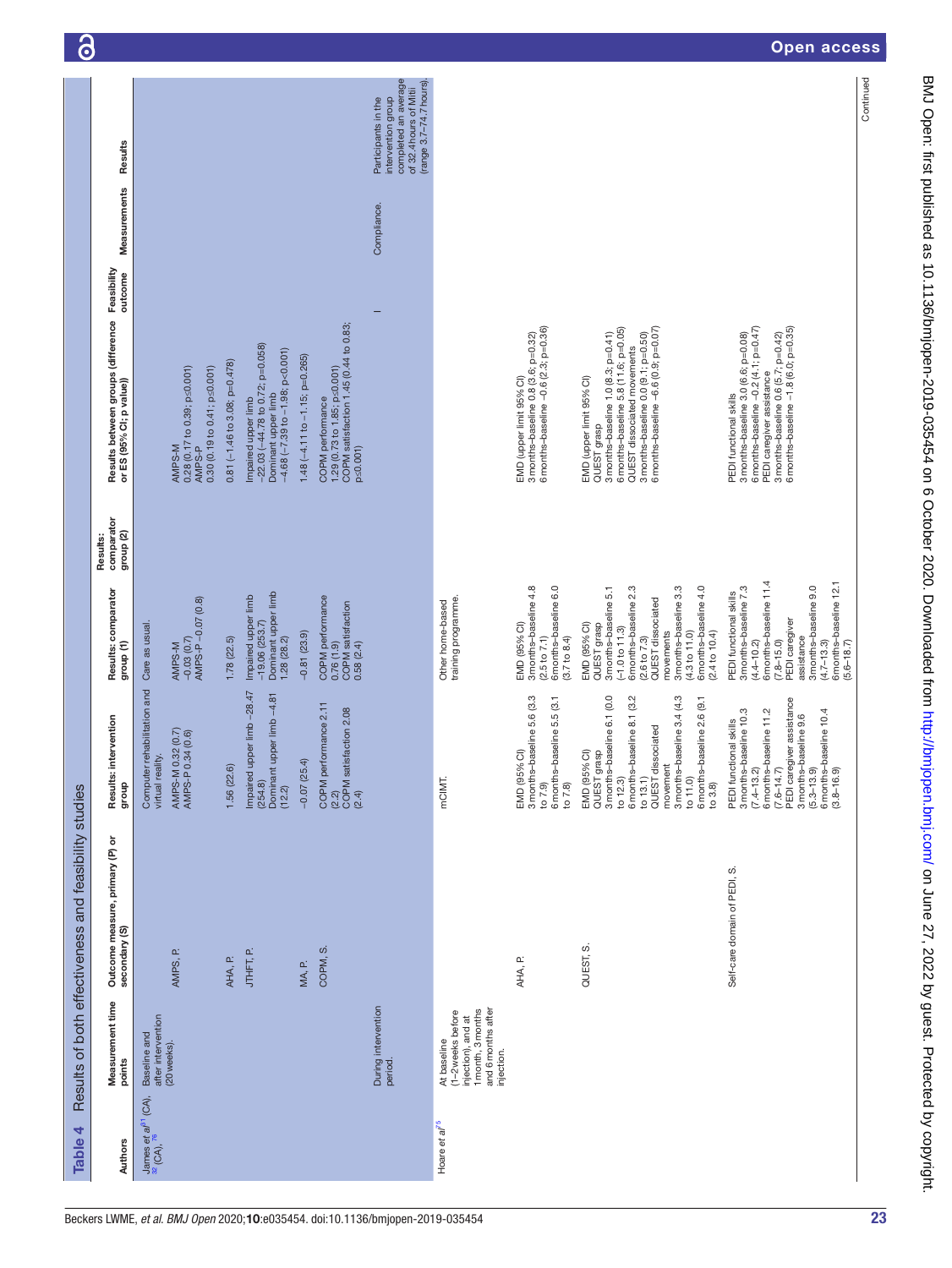|           |                                                                            |                                                                                                                                                                                                                                                                                                                                     |                                                                                                                                                                                                                                                                                                                                                                                                                                                                                                                                                                                     | Continued |
|-----------|----------------------------------------------------------------------------|-------------------------------------------------------------------------------------------------------------------------------------------------------------------------------------------------------------------------------------------------------------------------------------------------------------------------------------|-------------------------------------------------------------------------------------------------------------------------------------------------------------------------------------------------------------------------------------------------------------------------------------------------------------------------------------------------------------------------------------------------------------------------------------------------------------------------------------------------------------------------------------------------------------------------------------|-----------|
|           | Results                                                                    | There was a difference<br>wore the restraint mitt<br>(therapy sessions and<br>Children in the BoNT-<br>BONT-A+BOT 31.6).<br>(mean hours: BoNT-<br>(SD 32) hours of the<br>expected 168 hours.<br>home programme)<br>for a mean of 98.5<br>home programme<br>in the intensity of<br>A+mCIMT group<br>between groups<br>A+mCIMT 98.5; |                                                                                                                                                                                                                                                                                                                                                                                                                                                                                                                                                                                     |           |
|           | Measurements                                                               | The amount of<br>home therapy<br>undertaken.                                                                                                                                                                                                                                                                                        |                                                                                                                                                                                                                                                                                                                                                                                                                                                                                                                                                                                     |           |
|           | outcome                                                                    | -                                                                                                                                                                                                                                                                                                                                   |                                                                                                                                                                                                                                                                                                                                                                                                                                                                                                                                                                                     |           |
|           | Results between groups (difference Feasibility<br>or ES (95% CI; p value)) | 3 months-baseline 0.3 (1.6; p=0.33)<br>6 months-baseline 0.1 (1.1; p=0.45)<br>3 months-baseline 0.3 (1.2; p=0.30)<br>6 months-baseline 0.1 (1.0; p=0.45)<br>COPM performance<br>COPM satisfaction<br>Not provided.                                                                                                                  | No effect size.<br>No effect size.                                                                                                                                                                                                                                                                                                                                                                                                                                                                                                                                                  |           |
|           | comparator<br>group (2)<br>Results:                                        |                                                                                                                                                                                                                                                                                                                                     |                                                                                                                                                                                                                                                                                                                                                                                                                                                                                                                                                                                     |           |
|           | Results: comparator<br>group <sub>(1)</sub>                                | 3 months-baseline 3.0<br>$(2.2-3.8)$<br>6 months-baseline $3.2$<br>3 months-baseline 3.0<br>(2.1–3.9)<br>6 months–baseline 3.2<br>COPM performance<br>COPM satisfaction<br>$(2.4 - 3.9)$<br>$(2.4 - 4.1)$                                                                                                                           | 3 months-baseline 4.8<br>3 months-baseline 1.6<br>3 months-baseline 7.4<br>3 months-baseline 5.9<br>6 months-baseline 4.0<br>$(2.4 \text{ to } 11.9)$<br>6 months-baseline 9.5<br>3 months-baseline 0.0<br>$(0.6 \text{ to } 2.6)$<br>6 months-baseline 1.2<br>$(3.7 \text{ to } 11.8)$<br>6 months-baseline 3.7<br>6months-baseline 6.7<br>(3.1 to 15.6)<br>training programme.<br>Mdn (95% CI) ROM<br>Other home-based<br>Mean (95% CI)<br>(5.0 to 16.1)<br>(0.0 to 12.5)<br>(0.2 to 13.7)<br>(0.0 to 14.7)<br>$(2.4 \text{ to } 14.3)$<br>DEX<br>(0.4 to 2.7)<br><b>ACC</b><br>근 |           |
|           | Results: intervention<br>dho.f6                                            | 3 months-baseline 3.3<br>(2.5–4.1)<br>6 months–baseline 3.2<br>(2.5–4.0)<br>3 months-baseline 3.3<br>6 months-baseline 3.3<br>be calculated.<br>COPM performance<br>COPM satisfaction<br>$(2.4 - 4.1)$<br>$(2.5 - 4.2)$<br>Cannot                                                                                                   | 6 months-baseline 10.1 (6.3<br>3 months-baseline 2.4 (0.6<br>3 months-baseline 2.2 (1.3<br>to 3.1)<br>6 months-baseline 1.7 (0.2<br>3 months-baseline 7.4 (4.4<br>6 months-baseline 3.7 (0.0<br>3 months-baseline 4.8 (1.2<br>6 months-baseline 4.7 (4.0<br>6 months-baseline 2.4 (1.4<br>3 months-baseline 8.8 (3.1<br>observation with repeated<br>Play-based action<br>Mean (95% CI)<br>Mdn (95% CI)<br>practice.<br>to 14.8)<br>ACC<br>to 12.0)<br>to $12.7$<br>to $14.3$<br>to 18.8)<br>to $10.7$<br>to 18.8)<br>to $3.3$<br>to $9.5$<br><b>ROM</b><br>DEX<br>已<br>FLU         |           |
|           | Outcome measure, primary (P) or<br>secondary (S)                           | COPM, S.<br>GAS, S.                                                                                                                                                                                                                                                                                                                 | MA-2, S.<br>AHA, P.                                                                                                                                                                                                                                                                                                                                                                                                                                                                                                                                                                 |           |
| Continued | Measurement time<br>points                                                 | During intervention<br>period.                                                                                                                                                                                                                                                                                                      | Baseline, 3 months<br>(3 months after<br>intervention).<br>and 6 months                                                                                                                                                                                                                                                                                                                                                                                                                                                                                                             |           |
| Table 4   | Authors                                                                    |                                                                                                                                                                                                                                                                                                                                     | Kirkpatrick et al <sup>77</sup>                                                                                                                                                                                                                                                                                                                                                                                                                                                                                                                                                     |           |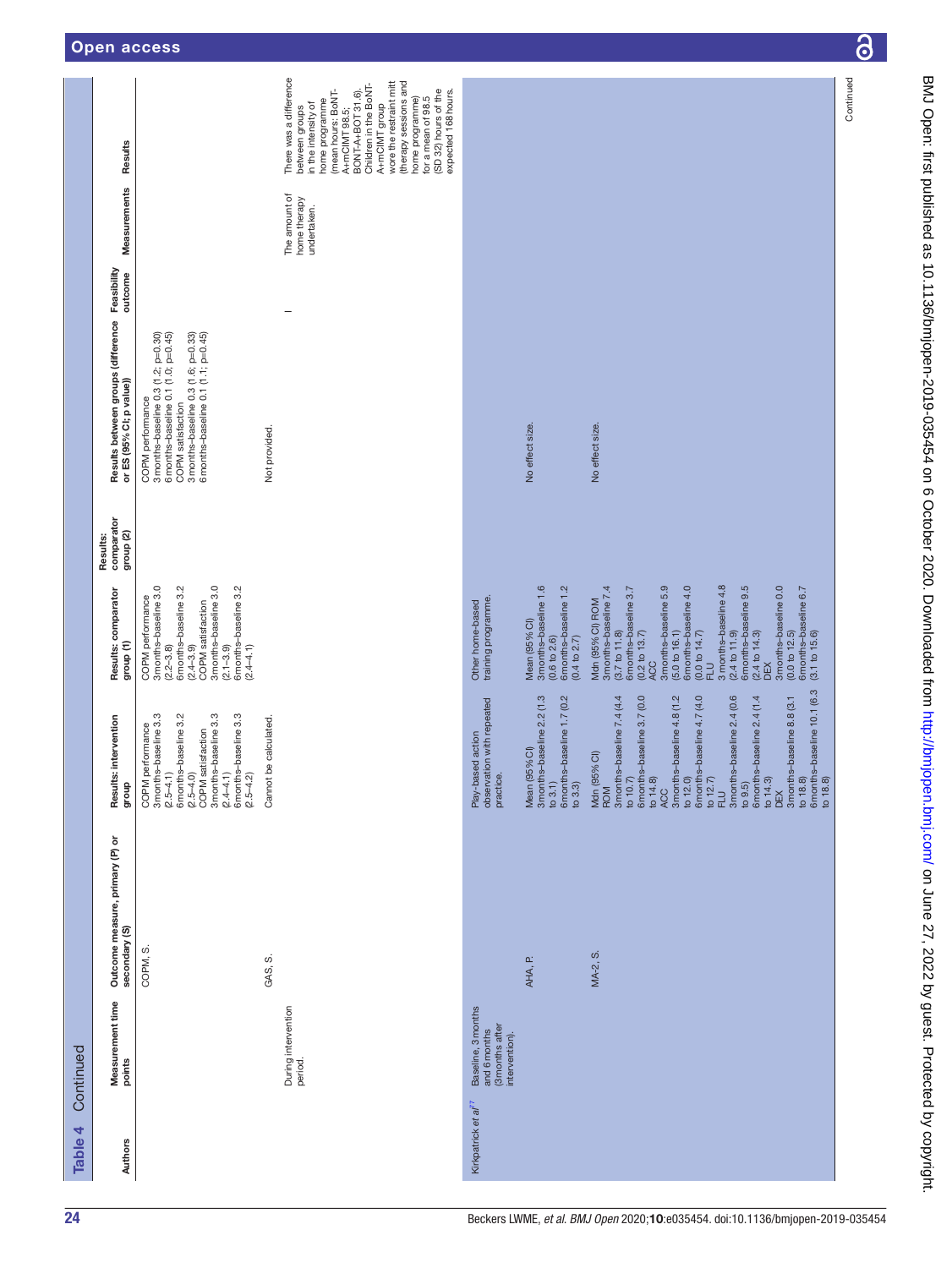| Table 4                    | Continued                                |                                                  |                                                                                                                                                                                                                                                           |                                                                                                                                                                                                                                      |                                     |                                                                            |                                           |                                                                                                                                                                                                                                                                                                                                                                                        |
|----------------------------|------------------------------------------|--------------------------------------------------|-----------------------------------------------------------------------------------------------------------------------------------------------------------------------------------------------------------------------------------------------------------|--------------------------------------------------------------------------------------------------------------------------------------------------------------------------------------------------------------------------------------|-------------------------------------|----------------------------------------------------------------------------|-------------------------------------------|----------------------------------------------------------------------------------------------------------------------------------------------------------------------------------------------------------------------------------------------------------------------------------------------------------------------------------------------------------------------------------------|
| Authors                    | Measurement time<br>points               | Outcome measure, primary (P) or<br>secondary (S) | intervention<br>Results:<br>dho.fb                                                                                                                                                                                                                        | Results: comparator<br>group (1)                                                                                                                                                                                                     | comparator<br>group (2)<br>Results: | Results between groups (difference Feasibility<br>or ES (95% CI; p value)) | Measurements                              | Results                                                                                                                                                                                                                                                                                                                                                                                |
|                            | During intervention<br>period.           | ωj<br>ABILHAND-Kids,                             | to 1.7)<br>6 months-baseline 0.50 (0.9<br>3 months-baseline 0.67 (0.2<br>Mdn (95% CI)<br>to $1.7$                                                                                                                                                         | $(0.4~t\text{o}~1.4)$<br>6 months-baseline 0.74<br>3 months-baseline 0.67<br>Mdn (95% CI)<br>(0.5 to 1.4)                                                                                                                            |                                     | No effect size.                                                            | through therapy<br>Compliance<br>diaries. | were returned (22 from<br>achieved or exceeded<br>diaries achieved this<br>of the children who<br>the AO+RP group).<br>1 hour per week of<br>42 therapy diaries<br>The mean number<br>was 48.2 (19.3) in<br>the therapy group<br>and 54.8 (23.1) in<br>the control group.<br>showed that 62%<br>Compliance data<br>dose, while 78%<br>returned therapy<br>of play sessions<br>therapy. |
| Gordon et al <sup>85</sup> | Pretest and post-                        |                                                  | mCIMT.                                                                                                                                                                                                                                                    | Other home-based                                                                                                                                                                                                                     |                                     |                                                                            |                                           |                                                                                                                                                                                                                                                                                                                                                                                        |
|                            | test, and 1-month<br>and 6-month follow- |                                                  |                                                                                                                                                                                                                                                           | training programme.                                                                                                                                                                                                                  |                                     |                                                                            |                                           |                                                                                                                                                                                                                                                                                                                                                                                        |
|                            | g.                                       | AHA, P.                                          | follow-up-pretest<br>follow-up-pretest<br>Post-test-pretest 0.42<br>1-month<br>6-month<br>0.52<br>0.67                                                                                                                                                    | Post-test-pretest 0.56<br>1-month follow-up-<br>6-month follow-up-<br>pretest 0.61<br>pretest 0.60                                                                                                                                   |                                     | Not provided.                                                              |                                           |                                                                                                                                                                                                                                                                                                                                                                                        |
|                            |                                          | e.i中片                                            | 1-month follow-up-pretest<br>follow-up pretest<br>Post-test-pretest<br>$-167.7$<br>6-month 1<br>-153.8<br>$-141.7$                                                                                                                                        | 1-month follow-up-<br>6-month follow-up<br>Post-test-pretest<br>pretest $-158.1$<br>pretest<br>$-131.2$<br>$-143.9$                                                                                                                  |                                     | Not provided.                                                              |                                           |                                                                                                                                                                                                                                                                                                                                                                                        |
|                            |                                          | QUEST, S.                                        | 1-month follow-up-pretest<br>follow-up-pretest<br>follow-up-pretest<br>follow-up-pretest<br>Dissociated movement<br>Post-test-pretest 5.1<br>Post-test-pretest 11.1<br>6-month<br>1-month<br>$6$ -month $9.3$<br>Grasp<br>11.7<br>3.9<br>$\overline{6}$ . | Dissociated movement<br>Post-test-pretest 10.8<br>Post-test-pretest 3.5<br>-month follow-up-<br>1-month follow-up-<br>6-month follow-up-<br>pretest 7.6<br>6-month follow-up-<br>pretest 11.3<br>pretest 3.2<br>pretest 3.1<br>Grasp |                                     | Not provided.                                                              |                                           |                                                                                                                                                                                                                                                                                                                                                                                        |
|                            |                                          | GAS, S.                                          | Cannot be calculated.                                                                                                                                                                                                                                     |                                                                                                                                                                                                                                      |                                     | Not provided.                                                              |                                           |                                                                                                                                                                                                                                                                                                                                                                                        |
|                            |                                          | Activity monitor on the wrists, S.               | 1-month follow-up-pretest<br>12.5<br>6-month follow-up-pretest<br>13.7<br>Post-test-pretest 12.3                                                                                                                                                          | Post-test-pretest 15.2<br>1-month follow-up-<br>6-month follow-up-<br>pretest 14.7<br>pretest 13.3                                                                                                                                   |                                     | Not provided.                                                              |                                           |                                                                                                                                                                                                                                                                                                                                                                                        |
|                            |                                          |                                                  |                                                                                                                                                                                                                                                           |                                                                                                                                                                                                                                      |                                     |                                                                            |                                           | Continued                                                                                                                                                                                                                                                                                                                                                                              |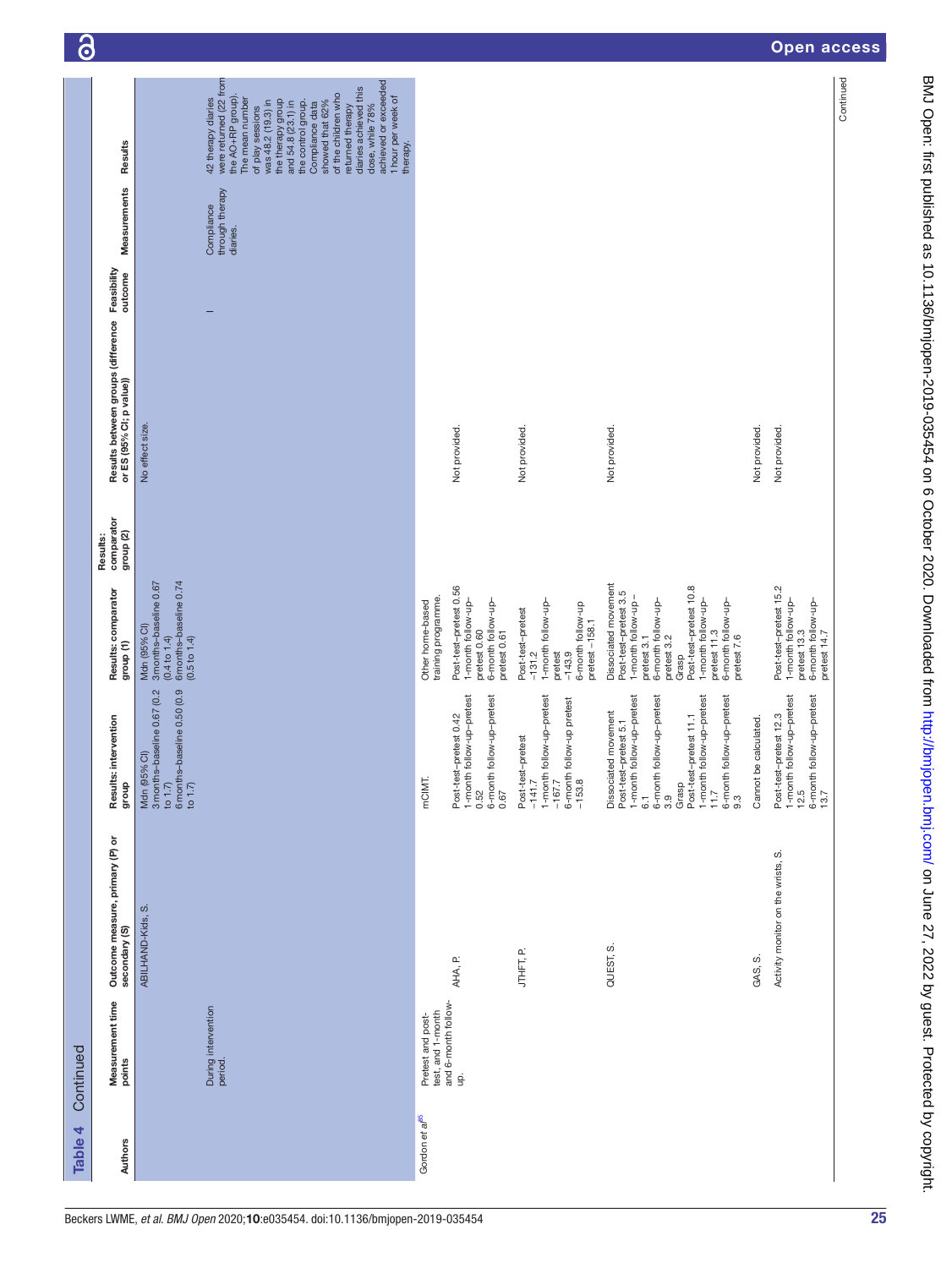|           | Results                                                        | the 6 months following<br>that children averaged<br>home practice during<br>Home logs indicated<br>requested 360 min/<br>week engaging in<br>the intervention.<br>286 min of the |                                                                   |                                                                                                                                                                                                                                                          |                                                                                                    |                                                                                                    |                                                                                                                                                                                                                                         |                                                                                                                                                                                                                                                                      |
|-----------|----------------------------------------------------------------|----------------------------------------------------------------------------------------------------------------------------------------------------------------------------------|-------------------------------------------------------------------|----------------------------------------------------------------------------------------------------------------------------------------------------------------------------------------------------------------------------------------------------------|----------------------------------------------------------------------------------------------------|----------------------------------------------------------------------------------------------------|-----------------------------------------------------------------------------------------------------------------------------------------------------------------------------------------------------------------------------------------|----------------------------------------------------------------------------------------------------------------------------------------------------------------------------------------------------------------------------------------------------------------------|
|           | Measurements                                                   | Compliance with<br>home-based<br>training.                                                                                                                                       |                                                                   |                                                                                                                                                                                                                                                          |                                                                                                    |                                                                                                    |                                                                                                                                                                                                                                         |                                                                                                                                                                                                                                                                      |
|           | Feasibility<br>outcome                                         | $\overline{\phantom{0}}$                                                                                                                                                         |                                                                   |                                                                                                                                                                                                                                                          |                                                                                                    |                                                                                                    |                                                                                                                                                                                                                                         |                                                                                                                                                                                                                                                                      |
|           | Results between groups (difference<br>or ES (95% CI; p value)) |                                                                                                                                                                                  |                                                                   | 10-week- baseline 0.1 (-1.1 to 1.2)<br>10-week-baseline 0.3 (-0.8 to 1.4;<br>6-month-baseline 0.3 (-0.7 to 1.4;<br>6-month-baseline 0.2 (-0.7 to 1.2;<br>COPM performance<br><b>COPM</b> satisfaction<br>$p=0.90)$<br>$p=0.50$<br>$p=0.61$<br>$p=0.65$ ) | 10-week-baseline 0.0 (-0.5 to 0.5;<br>6-month-baseline 0.2 (-0.3 to 0.7;<br>$p=0.51$ )<br>$p=0.88$ | 10-week-baseline 1.0 (-3.8 to 5.8;<br>6-month-baseline 4.3 (-1.3 to 9.8;<br>$p=0.13$<br>$p = 0.68$ | 10-week-baseline -0.2 (-8.7 to 8.2;<br>10-week-baseline 5.2 (-3.8 to 14.2;<br>6-month-baseline 5.9 (-2.7 to 14.6;<br>6-month-baseline $2.0$ (-5.8 to $9.8$ ;<br>How often<br>How well<br>$p = 0.25$<br>$p=0.18$<br>$p=0.95$<br>$p=0.62$ | Not provided.                                                                                                                                                                                                                                                        |
|           | comparator<br>group <sub>(2)</sub><br>Results:                 |                                                                                                                                                                                  |                                                                   |                                                                                                                                                                                                                                                          |                                                                                                    |                                                                                                    |                                                                                                                                                                                                                                         |                                                                                                                                                                                                                                                                      |
|           | Results: comparator<br>group (1)                               |                                                                                                                                                                                  | training programme<br>Other home-based                            | 6-month-baseline 3.9<br>10-week-baseline 3.3<br>6-month-baseline 3.8<br>10-week-baseline 3.1<br>COPM performance<br><b>COPM</b> satisfaction<br>(3.2)<br>(2.0)<br>(3.0)<br>(1.9)                                                                         | 10-week-baseline 2.5<br>6-month-baseline 2.8<br>(0.8)<br>(0.8)                                     | 10-week-baseline 2.2<br>6-month-baseline 4.7<br>(40.9)<br>(42.2)                                   | 10-week-baseline 12.9<br>10-week-baseline 12.8<br>6-month-baseline 14.9<br>6-month-baseline 15.2<br>How often<br>How well<br>(23.4)<br>(22.6)<br>(26.2)<br>(23.2)                                                                       | 6-month-baseline 0.0<br>10-week-baseline 0.0<br>10-week-baseline 0.0<br>10-week-baseline 0.2<br>6-month-baseline 0.0<br>6-month-baseline 0.1<br>MAS elbow flexors<br>MAS wrist flexors<br><b>MAS</b> pronators<br>(1.1)<br>(1.0)<br>(6.0)<br>(0.8)<br>(0.9)<br>(0.8) |
|           | Results: intervention<br>group                                 |                                                                                                                                                                                  | mCIMT.                                                            | 10-week-baseline $3.6$ $(2.5)$<br>6-month-baseline $4.3$ $(2.1)$<br>6-month-baseline 4.5 (2.5)<br>week-baseline 3.8 (2.8)<br>COPM satisfaction 10-<br>COPM performance                                                                                   | 10-week-baseline 2.5 (0.9)<br>6-month-baseline 2.9 (0.9)                                           | 10 week-baseline 2.3 (41.8)<br>6-month-baseline 7.3 (39.7)                                         | 10-week-baseline 10.4<br>(26.4)<br>10-week-baseline 17.2<br>6-month-baseline 14.4<br>6-month-baseline 19.7<br>How often<br>How well<br>(32.1)<br>(25.3)<br>(31.3)                                                                       | 10-week-baseline -0.1 (0.8)<br>6-month-baseline 0.0 (0.9)<br>10-week-baseline -0.1 (1.0)<br>6-month-baseline -0.2 (1.2)<br>10-week-baseline 0.2 (0.8)<br>6-month-baseline 0.1 (0.9)<br>MAS elbow flexors<br>MAS wrist flexors<br><b>MAS</b> pronators                |
|           | Outcome measure, primary (P) or<br>secondary (S)               |                                                                                                                                                                                  |                                                                   | COPM, P.                                                                                                                                                                                                                                                 | GAS, S.                                                                                            | AHA, S.                                                                                            | PMAL-R, S.                                                                                                                                                                                                                              | (MAS), S.                                                                                                                                                                                                                                                            |
| Continued | Measurement time<br>points                                     | During intervention<br>period.                                                                                                                                                   | 6 months following<br>randomisation.<br>10 weeks and<br>Baseline, |                                                                                                                                                                                                                                                          |                                                                                                    |                                                                                                    |                                                                                                                                                                                                                                         |                                                                                                                                                                                                                                                                      |
| Table 4   | Authors                                                        |                                                                                                                                                                                  | Wallen et $a^{33}$<br>(CA), $^{86}$                               |                                                                                                                                                                                                                                                          |                                                                                                    |                                                                                                    |                                                                                                                                                                                                                                         |                                                                                                                                                                                                                                                                      |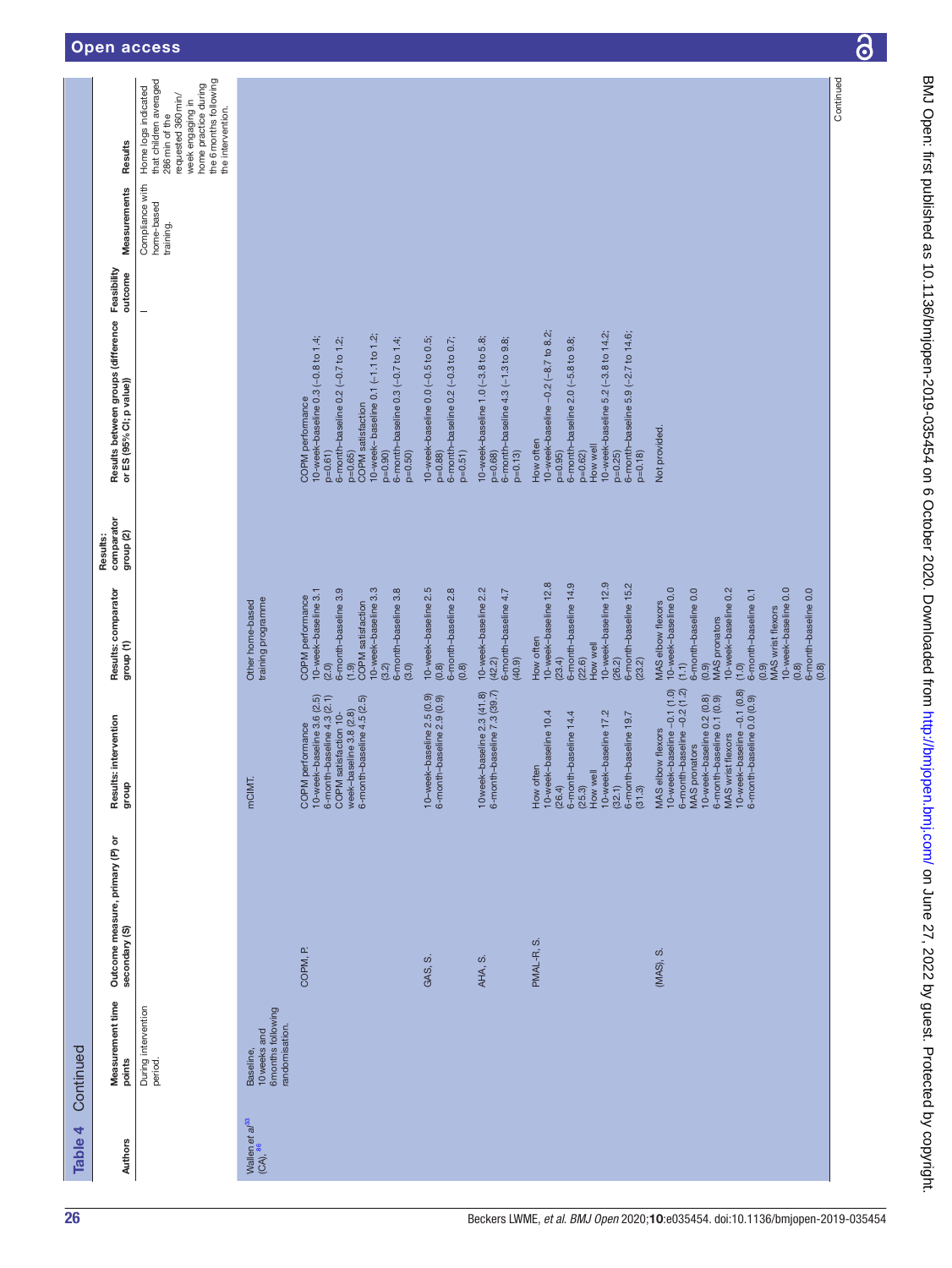| Measurement time<br>points        |                                                  |                                                                                                                                                                                                                                                                             |                                                                                                                                                                                                                                                                                    | Results:                           |                                                                                                                                                                                                                                                                                                                                                                                                 |                        |                                                                                                                                                                                   |                                                                                                                                                                                                                                                                                                                                                                                                                                                                                                                                                               |
|-----------------------------------|--------------------------------------------------|-----------------------------------------------------------------------------------------------------------------------------------------------------------------------------------------------------------------------------------------------------------------------------|------------------------------------------------------------------------------------------------------------------------------------------------------------------------------------------------------------------------------------------------------------------------------------|------------------------------------|-------------------------------------------------------------------------------------------------------------------------------------------------------------------------------------------------------------------------------------------------------------------------------------------------------------------------------------------------------------------------------------------------|------------------------|-----------------------------------------------------------------------------------------------------------------------------------------------------------------------------------|---------------------------------------------------------------------------------------------------------------------------------------------------------------------------------------------------------------------------------------------------------------------------------------------------------------------------------------------------------------------------------------------------------------------------------------------------------------------------------------------------------------------------------------------------------------|
|                                   | Outcome measure, primary (P) or<br>secondary (S) | Results: intervention<br>dho.fb                                                                                                                                                                                                                                             | Results: comparator<br>group <sub>(1)</sub>                                                                                                                                                                                                                                        | comparator<br>group <sub>(2)</sub> | Results between groups (difference<br>or ES (95% CI; p value))                                                                                                                                                                                                                                                                                                                                  | Feasibility<br>outcome | Measurements                                                                                                                                                                      | Results                                                                                                                                                                                                                                                                                                                                                                                                                                                                                                                                                       |
|                                   | Modified Tardieu Scale, S                        | 10-week-baseline 4.6 (42.2)<br>6-month – baseline –0.5<br>(47.8)<br>Tardieu pronators<br>10-week-baseline 1.9 (42.6)<br>6-month-baseline 3.1 (35.2)<br>10-week-baseline 10.3<br>6-month-baseline -8.1<br>(50.9)<br>Tardieu wrist flexors<br>Tardieu elbow flexors<br>(29.1) | 6-month-baseline -6.6<br>6-month-baseline -6.9<br>10-week-baseline -1.4<br>6-month-baseline 1.3<br>10-week-baseline 2.6<br>10-week-baseline 0.4<br>Tardieu elbow flexors<br>Tardieu wrist flexors<br>Tardieu pronators<br>(48.9)<br>(49.8)<br>(30.1)<br>(35.1)<br>(46.0)<br>(50.3) |                                    | 6-month- baseline 1.0 (-18.7 to 20.8;<br>6-month-baseline 2.4 (-18.9 to 23.7;<br>ardieu pronators 10-week-baseline<br>10-week-baseline 8.7 (-6.8 to 24.1;<br>6-month-baseline 6.6 (-9.5 to 22.7;<br>10-week-baseline 6.1 (-5.9 to 18.2;<br>2.6 (-14.8 to 20.1; p=0.76)<br>Tardieu elbow flexors<br><b>Tardieu wrist flexors</b><br>$p=0.92$<br>$p=0.82$ )<br>$p=0.31$<br>$p = 0.41$<br>$p=0.26$ |                        |                                                                                                                                                                                   |                                                                                                                                                                                                                                                                                                                                                                                                                                                                                                                                                               |
| During intervention<br>period.    |                                                  |                                                                                                                                                                                                                                                                             |                                                                                                                                                                                                                                                                                    |                                    |                                                                                                                                                                                                                                                                                                                                                                                                 |                        | amount of time<br>Daily log of the<br>and time spent<br>and the nature<br>of intervention<br>the constraint<br>(both groups)<br>(mCIT group)<br>completing<br>was worn<br>therapy | consider implementing<br>therapy mean (SD) 0.8<br>intensive occupational<br>mCIMT mean (SD) 1.3<br>reported that they felt<br>mCIT was worthwhile<br>$(112 hours)$ (n=22):<br>mean (SD) 67.2 (27.7),<br>of total time expected<br>Time mitt worn as %<br>$(0.6)$ , range $0.4 - 2.3$ ;<br>Most parents (75%)<br>Therapy completed<br>$(0.6)$ , range $0.3 - 2.6$ .<br>during intervention,<br>did not find it easy<br>majority, however,<br>$(96%)$ and would<br>intervention. The<br>to carry out this<br>it again (76%).<br>hours per day:<br>range 21-113. |
| Before the 10-week<br>assessment. |                                                  |                                                                                                                                                                                                                                                                             |                                                                                                                                                                                                                                                                                    |                                    |                                                                                                                                                                                                                                                                                                                                                                                                 | ⋖                      | monitored via a<br>semistructured<br>interview with<br>events were<br>each parent.<br>Adverse                                                                                     | constraints of therapy<br>frustration and refusal<br>experiencing adverse<br>occupational therapy<br>Number of children<br>events were minor,<br>and manifested as<br>5 of 25, intensive<br>participants' lack<br>of acceptance of<br>1 of 25. Adverse<br>were related to<br>events: mCIMT<br>to cooperate.                                                                                                                                                                                                                                                   |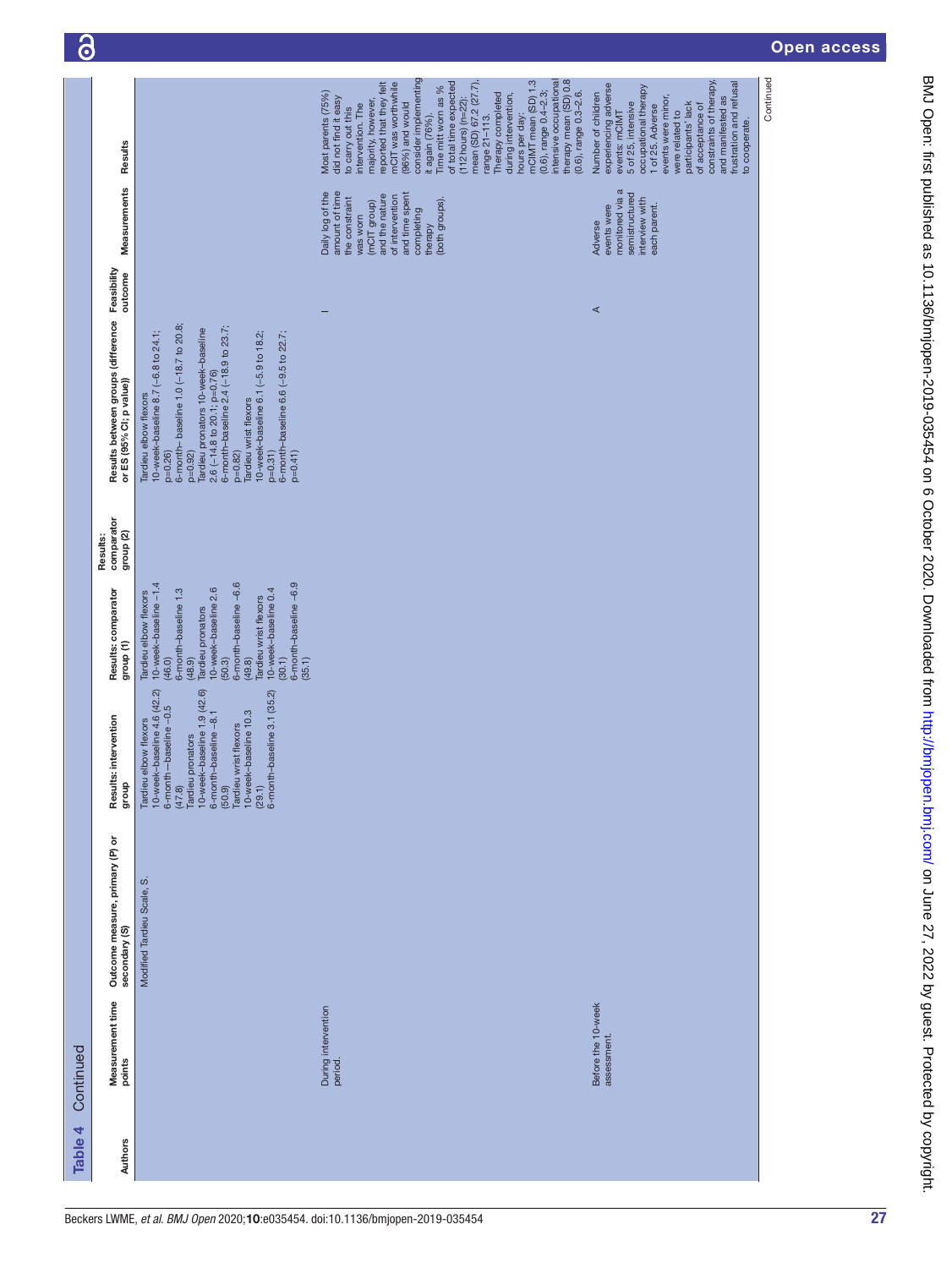| Table 4                                 | Continued                                                                                                                    |                                                  |                                                          |                                                       |                                                |                                                                            |                                                                                                                    |                                                                                                                                                                                                                                                                                                                                                                                                                                                                                         |
|-----------------------------------------|------------------------------------------------------------------------------------------------------------------------------|--------------------------------------------------|----------------------------------------------------------|-------------------------------------------------------|------------------------------------------------|----------------------------------------------------------------------------|--------------------------------------------------------------------------------------------------------------------|-----------------------------------------------------------------------------------------------------------------------------------------------------------------------------------------------------------------------------------------------------------------------------------------------------------------------------------------------------------------------------------------------------------------------------------------------------------------------------------------|
| <b>Authors</b>                          | Measurement time<br>points                                                                                                   | Outcome measure, primary (P) or<br>secondary (S) | Results: intervention<br>dhoub                           | Results: comparator<br>group (1)                      | comparator<br>group <sub>(2)</sub><br>Results: | Results between groups (difference Feasibility<br>or ES (95% CI; p value)) | Measurements                                                                                                       | Results                                                                                                                                                                                                                                                                                                                                                                                                                                                                                 |
| Al-Oraibi and<br>Eliasson <sup>72</sup> | Pretest and post-test AHA, P.<br>(8 weeks).                                                                                  |                                                  | 6.4(17.2)<br>mCIMT.                                      | 0.6(26.5)<br>Пqм                                      |                                                | $ES = 1.5$                                                                 |                                                                                                                    |                                                                                                                                                                                                                                                                                                                                                                                                                                                                                         |
|                                         | During intervention<br>period.                                                                                               |                                                  |                                                          |                                                       |                                                |                                                                            | Compliance with<br>training with<br>diary notes.                                                                   | Children only received<br>The attendance varied<br>sessions with a mean<br>of 7.3 (SD 1.3) of the<br>training for 56.6 (SD<br>since some families<br>engage the children<br>Compliance varied,<br>home, while others<br>a mean of 92.2 (SD<br>expected 96hours.<br>expected 96hours.<br>found it difficult to<br>found it easy. The<br>25.7) hours of the<br>29.2) hours of the<br>expected 8 hours.<br>children wore the<br>restraint glove for<br>between 5 and 8<br>in activities at |
|                                         | Not specified.                                                                                                               |                                                  |                                                          |                                                       |                                                | ⋖                                                                          | Open interviews:<br>reactions of the<br>performing the<br>treatment and<br>experiences<br>therapists'<br>families. | therapists and parents<br>Several of the children<br>mothers reported that<br>needed some time to<br>adjust to wearing the<br>they were motivated<br>glove both at home<br>and in the therapy<br>meaningful. Several<br>planning of training<br>involvement in the<br>they could see the<br>found the parental<br>programme since<br>difference in their<br>to continue the<br>sessions. Both<br>children.                                                                              |
| Eugster-Buesch<br>et al <sup>73</sup>   | intervention), pretest<br>12-month follow-up.<br>post-test, and 2-<br>week, 3-month and<br>Baseline (2 weeks<br>prior to the | MA, P.                                           | Post-test-baseline 1.93<br>(4.86)<br>Forced use therapy. | Post-test-baseline<br>Care as usual.<br>$-0.05(3.74)$ |                                                | ES=0.46 (-1.94 to 5.90; p=0.304)                                           |                                                                                                                    |                                                                                                                                                                                                                                                                                                                                                                                                                                                                                         |
|                                         |                                                                                                                              |                                                  |                                                          |                                                       |                                                |                                                                            |                                                                                                                    | Continued                                                                                                                                                                                                                                                                                                                                                                                                                                                                               |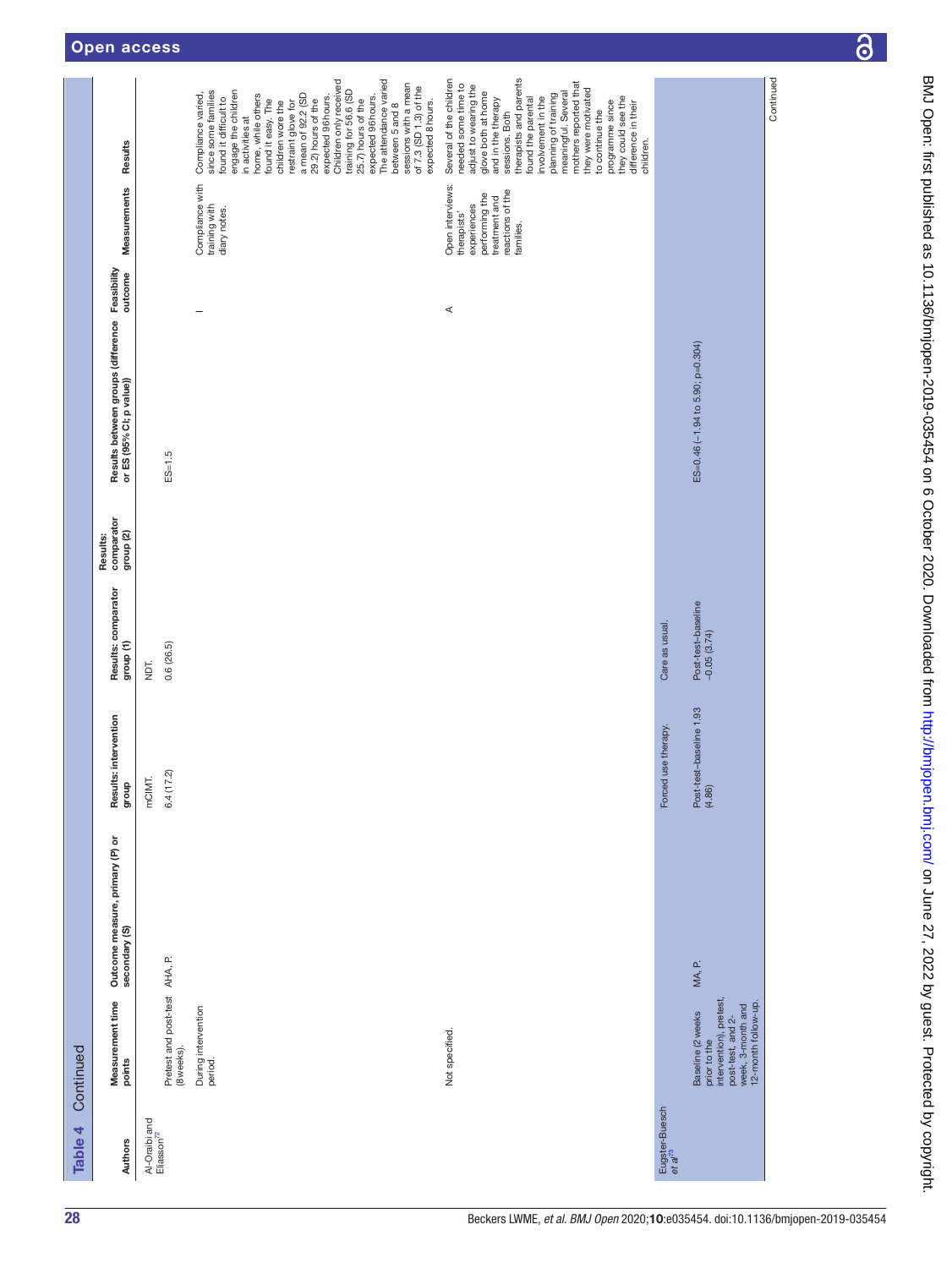| Table 4                  | Continued                                      |                                                  |                                                                                                                                        |                                                                                                                                                    |                                                |                                                                                                                                                                                |         |                                                                                                     |                                                                                                                                                                                                                                                                                                                                                                                                                                                                                                                                                                                                                                                                                                                                                                                                                                                                                           |
|--------------------------|------------------------------------------------|--------------------------------------------------|----------------------------------------------------------------------------------------------------------------------------------------|----------------------------------------------------------------------------------------------------------------------------------------------------|------------------------------------------------|--------------------------------------------------------------------------------------------------------------------------------------------------------------------------------|---------|-----------------------------------------------------------------------------------------------------|-------------------------------------------------------------------------------------------------------------------------------------------------------------------------------------------------------------------------------------------------------------------------------------------------------------------------------------------------------------------------------------------------------------------------------------------------------------------------------------------------------------------------------------------------------------------------------------------------------------------------------------------------------------------------------------------------------------------------------------------------------------------------------------------------------------------------------------------------------------------------------------------|
| Authors                  | Measurement time<br>points                     | Outcome measure, primary (P) or<br>secondary (S) | Results: intervention<br>dhoub                                                                                                         | Results: comparator<br>group (1)                                                                                                                   | comparator<br>group <sub>(2)</sub><br>Results: | Results between groups (difference Feasibility<br>or ES (95% CI; p value))                                                                                                     |         | Measurements                                                                                        | Results                                                                                                                                                                                                                                                                                                                                                                                                                                                                                                                                                                                                                                                                                                                                                                                                                                                                                   |
|                          | 3-month follow-up.<br>At the end of the        |                                                  |                                                                                                                                        |                                                                                                                                                    |                                                |                                                                                                                                                                                | $\prec$ | compliance and<br>questionnaire<br>participation.<br>with parents<br>Structured<br>43-item<br>about | parents stated that the<br>having always or often<br>forced use period had<br>span. 55% (6 of 11) of<br>82% indicated having<br>daily forced use time<br>participants reported<br>routine and activities<br>reached the 6 hours/<br>Frustration in regard<br>72% (8 of 11) of the<br>was observed rarely<br>day specified splint<br>observed in 54% (6<br>had been a tedious<br>wear the splint was<br>played always with<br>wearing. 60% (6 of<br>(8 of 11) of parents<br>their children. 73%<br>indicated that daily<br>integrated into the<br>Playtime occurred<br>matter. Refusal to<br>10) of the parents<br>wearing the splint<br>important role, as<br>were successfully<br>of 11) of children.<br>to accomplishing<br>been exhausting.<br>mainly within the<br>whereby parents<br>certain activities<br>in 64% (7 of 11).<br>family structure,<br>indicated that<br>played a very |
| Hsin et al <sup>74</sup> |                                                |                                                  | mCIMT.                                                                                                                                 | training programme.<br>Other home-based                                                                                                            |                                                |                                                                                                                                                                                |         |                                                                                                     |                                                                                                                                                                                                                                                                                                                                                                                                                                                                                                                                                                                                                                                                                                                                                                                                                                                                                           |
|                          | Pretest and post-test<br>at 3-month follow-up. | Subtest 8 of BOTMP, P.                           | Post-test-pretest 5.4 (2.1)<br>3-month follow-up-pretest<br>7.4 (2.1)                                                                  | Post-test-pretest 4.4<br>3-month follow-up-<br>pretest 5.7 (1.8)<br>(1.5)                                                                          |                                                | Post-test-pretest ES=0.470 (p=0.001)<br>3-month follow-up-pretest<br>ES=0.462 (p=0.001)                                                                                        |         |                                                                                                     |                                                                                                                                                                                                                                                                                                                                                                                                                                                                                                                                                                                                                                                                                                                                                                                                                                                                                           |
|                          |                                                | PMAL, S.                                         | Follow-up-pretest 1.1 (0.4)<br>QOU<br>Post-test-pretest 0.5 (0.4)<br>Follow-up-pretest 1.1 (0.4)<br>Post-test-pretest 0.7 (0.4)<br>AOU | Follow-up-pretest 0.9<br>Follow-up-pretest 0.8<br>Post-test-pretest 0.5<br>Post-test-pretest 0.4<br>DOD<br>ROU<br>(0.4)<br>(0.5)<br>(0.4)<br>(0.5) |                                                | Post-test-pretest ES=0.438 (p=0.001)<br>3-month follow-up-pretest<br>3-month follow-up-pretest<br>ES=0.233 (p=0.027)<br>ES=0.415 (p=0.002)<br>ES=0.237 (p=0.025)<br>JOD<br>AOU |         |                                                                                                     |                                                                                                                                                                                                                                                                                                                                                                                                                                                                                                                                                                                                                                                                                                                                                                                                                                                                                           |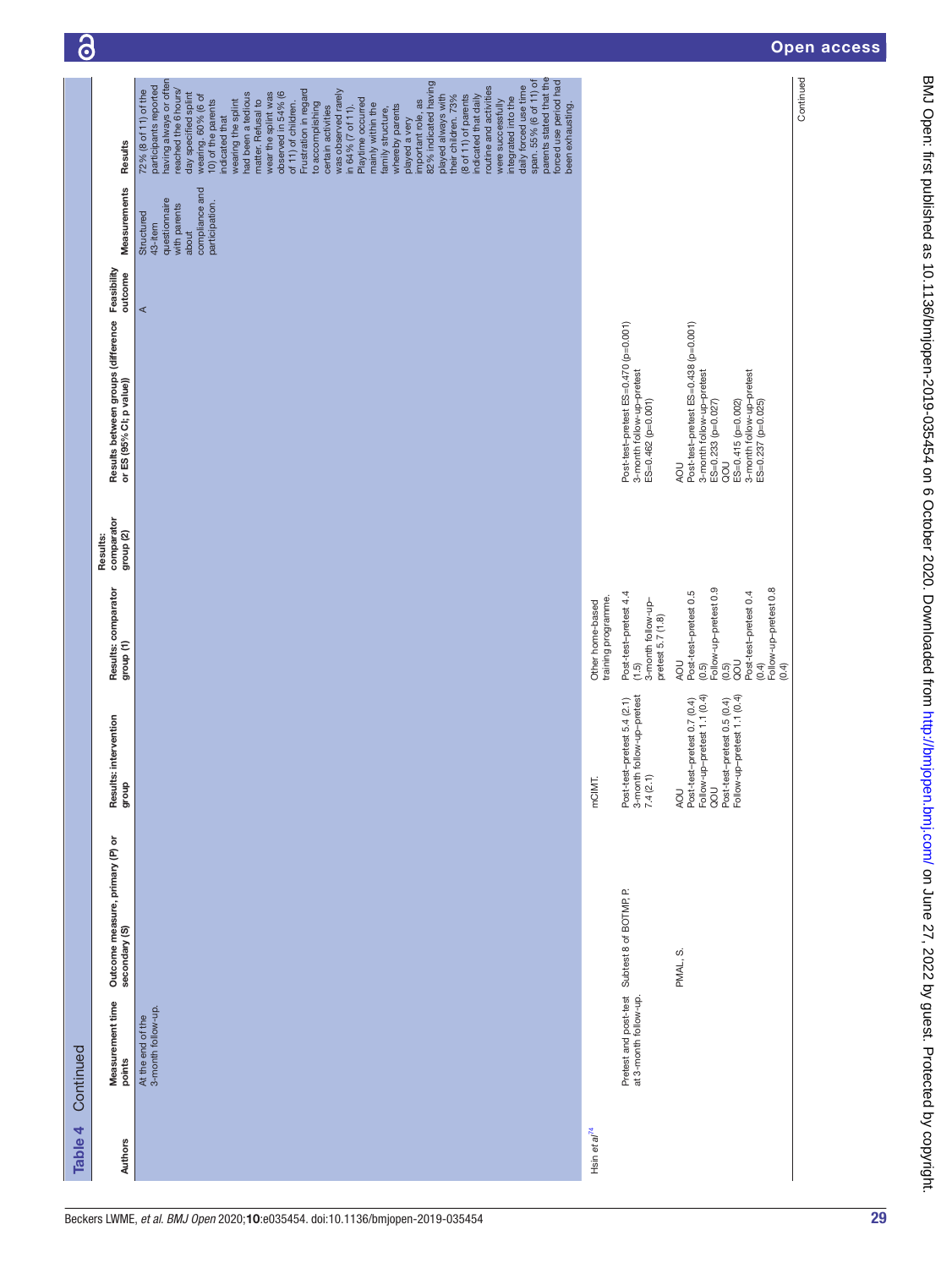| Table 4                      | Continued                                                       |                                                                       |                                                                                                                                                                                                                                                                                                                                                                                                                                                                                                |                                                                                                                                                                                                                                                                                                                                                                                                                                                                                                                                                                                                                                                                                                                                                                              |                                                |                                                                                                                                                                                                                                                                                                                                                                                                                                                                                                                                                                                                                                                                                                                                                                                                                                                                               |                                                                       |                                                                             |
|------------------------------|-----------------------------------------------------------------|-----------------------------------------------------------------------|------------------------------------------------------------------------------------------------------------------------------------------------------------------------------------------------------------------------------------------------------------------------------------------------------------------------------------------------------------------------------------------------------------------------------------------------------------------------------------------------|------------------------------------------------------------------------------------------------------------------------------------------------------------------------------------------------------------------------------------------------------------------------------------------------------------------------------------------------------------------------------------------------------------------------------------------------------------------------------------------------------------------------------------------------------------------------------------------------------------------------------------------------------------------------------------------------------------------------------------------------------------------------------|------------------------------------------------|-------------------------------------------------------------------------------------------------------------------------------------------------------------------------------------------------------------------------------------------------------------------------------------------------------------------------------------------------------------------------------------------------------------------------------------------------------------------------------------------------------------------------------------------------------------------------------------------------------------------------------------------------------------------------------------------------------------------------------------------------------------------------------------------------------------------------------------------------------------------------------|-----------------------------------------------------------------------|-----------------------------------------------------------------------------|
| <b>Authors</b>               | Measurement time<br>points                                      | ৯<br>Outcome measure, primary (P)<br>secondary (S)                    | Results: intervention<br>dhoub                                                                                                                                                                                                                                                                                                                                                                                                                                                                 | Results: comparator<br>group (1)                                                                                                                                                                                                                                                                                                                                                                                                                                                                                                                                                                                                                                                                                                                                             | comparator<br>group <sub>(2)</sub><br>Results: | Feasibility<br>outcome<br>Results between groups (difference<br>or ES (95% CI; p value))                                                                                                                                                                                                                                                                                                                                                                                                                                                                                                                                                                                                                                                                                                                                                                                      | Results<br>Measurements                                               |                                                                             |
|                              | During intervention<br>period.                                  | Cerebral Palsy-Specific Quality of Life<br>(parent-proxy version), S. | Access to service domain<br>Post-test-pretest 9.5 (12.2)<br>(13.6)<br>(13.6)<br>Family health domain<br>Fost-test-pretest 10.8 (4)<br>For the Soly<br>(15.9)<br>Follow-up-petest 14, 50.0)<br>(Functioning domain<br>$\frac{1}{2}$ is the set of the set of the set of the set of the<br>Fost-test-pretest 13.8<br>(12.0)<br>(12.0)<br>Participation and physical<br>Peter bost-test-pretest 1.7<br>Follow-up-pet<br>acceptance domain<br>Post-test–pretest 9.4 (5.5)<br>Social well-being and | and self-esteem domain<br>Follow-up-pretest 11.6<br>Follow-up-pretest 11.6<br>Follow-up-pretest 12.8<br>(7.7)<br>Follow-up-pretest 12.5<br>Follow-up-pretest 10.1<br>physical health domain<br>Follow-up-pretest 12.1<br>Follow-up-pretest 14.4<br>Post-test-pretest 10.2<br>Social well-being and<br>Family health domain<br>Post-test-pretest 6.3<br>Post-test-pretest 8.6<br>Post-test-pretest 8.9<br>Post-test-pretest 8.7<br>Emotional well-being<br>Post-test-pretest 8.5<br>Post-test-pretest 9.9<br>Functioning domain<br>acceptance domain<br>Pain and impact of<br>Access to service<br>Participation and<br>disability domain<br>domain<br>(22.6)<br>(20.0)<br>(10.0)<br>(13.6)<br>(12.6)<br>(7.4)<br>(6.8)<br>(8.9)<br>(9.1)<br>(8.8)<br>(7.4)<br>(9.2)<br>(7.2) |                                                | Emotional well-being and self-esteem<br>Post-test-pretest ES=0.147 (p=0.086)<br>Post-test-pretest ES=0.045 (p=0.356)<br>Post-test-pretest ES=0.000 (p=0.925)<br>Post-test-pretest ES=0.042 (p=0.373)<br>Pain and impact of disability domain<br>Social well-being and acceptance<br>Participation and physical health<br>Post-test-pretest ES=0.074<br>Access to service domain<br>Family health domain<br>ES=0.366 (p=0.004)<br>ES=0.046 (p=0.350)<br>ES=0.180 (p=0.056)<br>ES=0.071 (p=0.244)<br>ES=0.289 (p=0.012)<br>ES=0.136 (p=0.100)<br>Functioning domain<br>ES=0.236 (p=0.026)<br>ES=0.326 (p=0.007)<br>ES=0.323 (p=0.007)<br>Follow-up-pretest<br>Follow-up-pretest<br>Follow-up-pretest<br>Follow-up-pretest<br>Follow-up-pretest<br>Follow-up-pretest<br>Follow-up-pretest<br>Post-test-pretest<br>Post-test-pretest<br>$(p=0.234)$<br>domain<br>domain<br>domain | outside therapy<br>The number of<br>restraint hours<br>in daily logs. | constraint time in<br>constraint-induced<br>therapy group is<br>The average |
|                              |                                                                 |                                                                       |                                                                                                                                                                                                                                                                                                                                                                                                                                                                                                |                                                                                                                                                                                                                                                                                                                                                                                                                                                                                                                                                                                                                                                                                                                                                                              |                                                |                                                                                                                                                                                                                                                                                                                                                                                                                                                                                                                                                                                                                                                                                                                                                                                                                                                                               |                                                                       | ranging from 3.3 to<br>3.5 (SD 0.1) hours,<br>3.8 hours/day.                |
| Klingels et al <sup>78</sup> | intervention and after<br>10-week follow-up.<br>Baseline, after | Œ.<br>AHA,                                                            | Post-test-baseline 4.2<br>(20.6)<br>Follow-up-baseline 3.7<br>(20.8)<br>ΜT.<br>pou                                                                                                                                                                                                                                                                                                                                                                                                             | Follow-up-baseline 1.9<br>Post-test-baseline 2.0<br>training programme.<br>Other home-based<br>(21.0)<br>(22.1)                                                                                                                                                                                                                                                                                                                                                                                                                                                                                                                                                                                                                                                              |                                                | No effect size.                                                                                                                                                                                                                                                                                                                                                                                                                                                                                                                                                                                                                                                                                                                                                                                                                                                               |                                                                       |                                                                             |
|                              |                                                                 | ဟ<br>MAS,                                                             | Post-test-baseline –0.7<br>(3.7)<br>Follow-up-baseline –0.78<br>(4.0)                                                                                                                                                                                                                                                                                                                                                                                                                          | Follow-up-baseline<br>-1.28 (3.3)<br>Post-test-baseline<br>$-1.81(3.5)$                                                                                                                                                                                                                                                                                                                                                                                                                                                                                                                                                                                                                                                                                                      |                                                | No effect size.                                                                                                                                                                                                                                                                                                                                                                                                                                                                                                                                                                                                                                                                                                                                                                                                                                                               |                                                                       |                                                                             |
|                              |                                                                 | MMT, S.                                                               | Post-test-baseline 0.5<br>Follow-up-baseline 2.0<br>Mdn                                                                                                                                                                                                                                                                                                                                                                                                                                        | Follow-up-baseline 1.2<br>Post-test-baseline 2.0<br>Mdn                                                                                                                                                                                                                                                                                                                                                                                                                                                                                                                                                                                                                                                                                                                      |                                                | No effect size.                                                                                                                                                                                                                                                                                                                                                                                                                                                                                                                                                                                                                                                                                                                                                                                                                                                               |                                                                       |                                                                             |
|                              |                                                                 |                                                                       |                                                                                                                                                                                                                                                                                                                                                                                                                                                                                                |                                                                                                                                                                                                                                                                                                                                                                                                                                                                                                                                                                                                                                                                                                                                                                              |                                                |                                                                                                                                                                                                                                                                                                                                                                                                                                                                                                                                                                                                                                                                                                                                                                                                                                                                               |                                                                       | Continued                                                                   |

 $\overline{\partial}$ 

**This**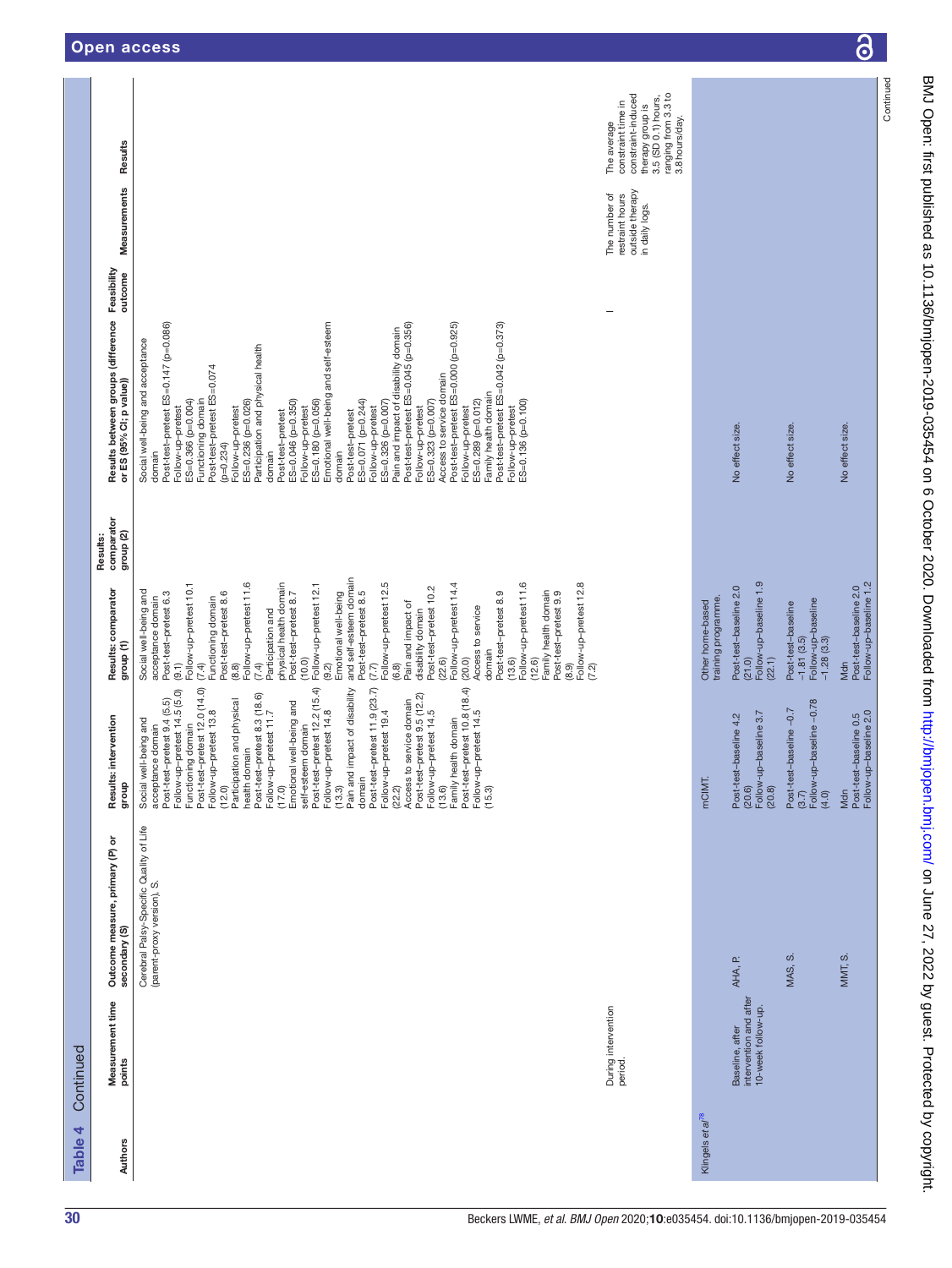| Table 4         | Continued                                            |                                                              |                                                                                                                                                                                                                                  |                                                                                                                                                                                                                              |                                                |                                                                                                                                                                                                                                                       |                                                 |                                                                                                                                                                                                                                                                                                                                                                                                                                                                                                                                                                                                                                        |
|-----------------|------------------------------------------------------|--------------------------------------------------------------|----------------------------------------------------------------------------------------------------------------------------------------------------------------------------------------------------------------------------------|------------------------------------------------------------------------------------------------------------------------------------------------------------------------------------------------------------------------------|------------------------------------------------|-------------------------------------------------------------------------------------------------------------------------------------------------------------------------------------------------------------------------------------------------------|-------------------------------------------------|----------------------------------------------------------------------------------------------------------------------------------------------------------------------------------------------------------------------------------------------------------------------------------------------------------------------------------------------------------------------------------------------------------------------------------------------------------------------------------------------------------------------------------------------------------------------------------------------------------------------------------------|
| Authors         | Measurement time<br>points                           | Outcome measure, primary (P) or<br>secondary (S)             | Results: intervention<br>dno.fo                                                                                                                                                                                                  | Results: comparator<br>group (1)                                                                                                                                                                                             | comparator<br>group <sub>(2)</sub><br>Results: | Results between groups (difference<br>or ES (95% CI; p value))                                                                                                                                                                                        | Measurements<br>Feasibility<br>outcome          | Results                                                                                                                                                                                                                                                                                                                                                                                                                                                                                                                                                                                                                                |
|                 |                                                      | Maximum contraction recorded with a<br>Jamar dynamometer, S. | (5.1)<br>Follow-up-baseline 0.65<br>(5.3)<br>Post-test-baseline 0.05                                                                                                                                                             | Follow-up-baseline<br>0.22 (3.8)<br>Post-test-baseline<br>$-0.12(4.5)$                                                                                                                                                       |                                                | No effect size.                                                                                                                                                                                                                                       |                                                 |                                                                                                                                                                                                                                                                                                                                                                                                                                                                                                                                                                                                                                        |
|                 |                                                      | MA, S.                                                       | Post-test-baseline 5.7<br>Follow-up-baseline 6.5<br>Mdn                                                                                                                                                                          | Follow-up-baseline 5.3<br>Post-test-baseline 5.7<br>Mdn                                                                                                                                                                      |                                                | No effect size.                                                                                                                                                                                                                                       |                                                 |                                                                                                                                                                                                                                                                                                                                                                                                                                                                                                                                                                                                                                        |
|                 |                                                      | <b>JTHFTS</b>                                                | Follow-up-baseline -94<br>Post-test-baseline-77<br>Mdn                                                                                                                                                                           | Post-test-baseline -92<br>Follow-up-baseline -97<br>Mdn                                                                                                                                                                      |                                                | No effect size.                                                                                                                                                                                                                                       |                                                 |                                                                                                                                                                                                                                                                                                                                                                                                                                                                                                                                                                                                                                        |
|                 |                                                      | ABILHAND-Kids, S.                                            | (1.9)<br>Follow-up-baseline 0.39<br>(2.2)<br>Post-test-baseline 0.43                                                                                                                                                             | Follow-up-baseline<br>0.21 (2.1)<br>Post-test-baseline<br>0.35(2.0)                                                                                                                                                          |                                                | No effect size.                                                                                                                                                                                                                                       |                                                 |                                                                                                                                                                                                                                                                                                                                                                                                                                                                                                                                                                                                                                        |
|                 | During intervention<br>period.                       |                                                              |                                                                                                                                                                                                                                  |                                                                                                                                                                                                                              |                                                |                                                                                                                                                                                                                                                       | recorded with an<br>Compliance<br>activity log. | wearing the constraint<br>the expected therapy<br>mean therapy time of<br>the mCIMT group,<br>15 out of 23 children<br>sessions (>18 hours).<br>25 children. Children<br>was 39hours 30 min<br>25 children received<br>mCIMT+IT group. In<br>more than 80% was<br>reached in 17 out of<br>20 hours 30 min (SD<br>(SD 12 hours) in the<br>(SD 14 hours) in the<br>(>40 hours). For the<br>mCIMT group and<br>more than 80% of<br>wore the splint for<br>the expected time<br>more than 80% of<br>3 hours). 22 out of<br>mCIMT+IT group,<br>group received a<br>in the mCIMT+IT<br>Mean time spent<br>a compliance of<br>39 hours 15 min |
| Lineta $l^{79}$ |                                                      |                                                              | mCIMT.                                                                                                                                                                                                                           | training programme.<br>Other home-based                                                                                                                                                                                      |                                                |                                                                                                                                                                                                                                                       |                                                 |                                                                                                                                                                                                                                                                                                                                                                                                                                                                                                                                                                                                                                        |
|                 | Pretest and post-<br>test, and 6-month<br>follow-up. | PDMS-2 of the more-affected upper<br>extremity, P.           | Post-test-pretest 3.4 (12.4)<br>Follow-up-pretest 3.9 (12.2)<br>PDMS-V, visual motor<br>integration subscale<br>Post-test–pretest 7.1 (38.6)<br>Follow-up–pretest 11.1<br>(37.6)<br>PDMS-G, grasping<br>$\overline{0}$<br>subsca | Follow-up-pretest 0.45<br>Follow-up-pretest 6.09<br>(33.2)<br>Post-test-pretest 5.45<br>Post-test-pretest 0.72<br>$(8.7)$<br>PDMS-V, visual motor<br>integration subscale<br>PDMS-G, grasping<br>subscale<br>(33.3)<br>(8.8) |                                                | PDMS-G, grasping subscale<br>Post-test–pretest ES=0.252 (p=0.012)<br>Post-test-pretest ES=0.023 (p=0.254)<br>PDMS-V, visual motor integration<br>Follow-up-pretest<br>ES=0.155 (p=0.043)<br>$ES = 0.051 (p = 0.163)$<br>Follow-up-pretest<br>subscale |                                                 |                                                                                                                                                                                                                                                                                                                                                                                                                                                                                                                                                                                                                                        |
|                 |                                                      |                                                              |                                                                                                                                                                                                                                  |                                                                                                                                                                                                                              |                                                |                                                                                                                                                                                                                                                       |                                                 | Continued                                                                                                                                                                                                                                                                                                                                                                                                                                                                                                                                                                                                                              |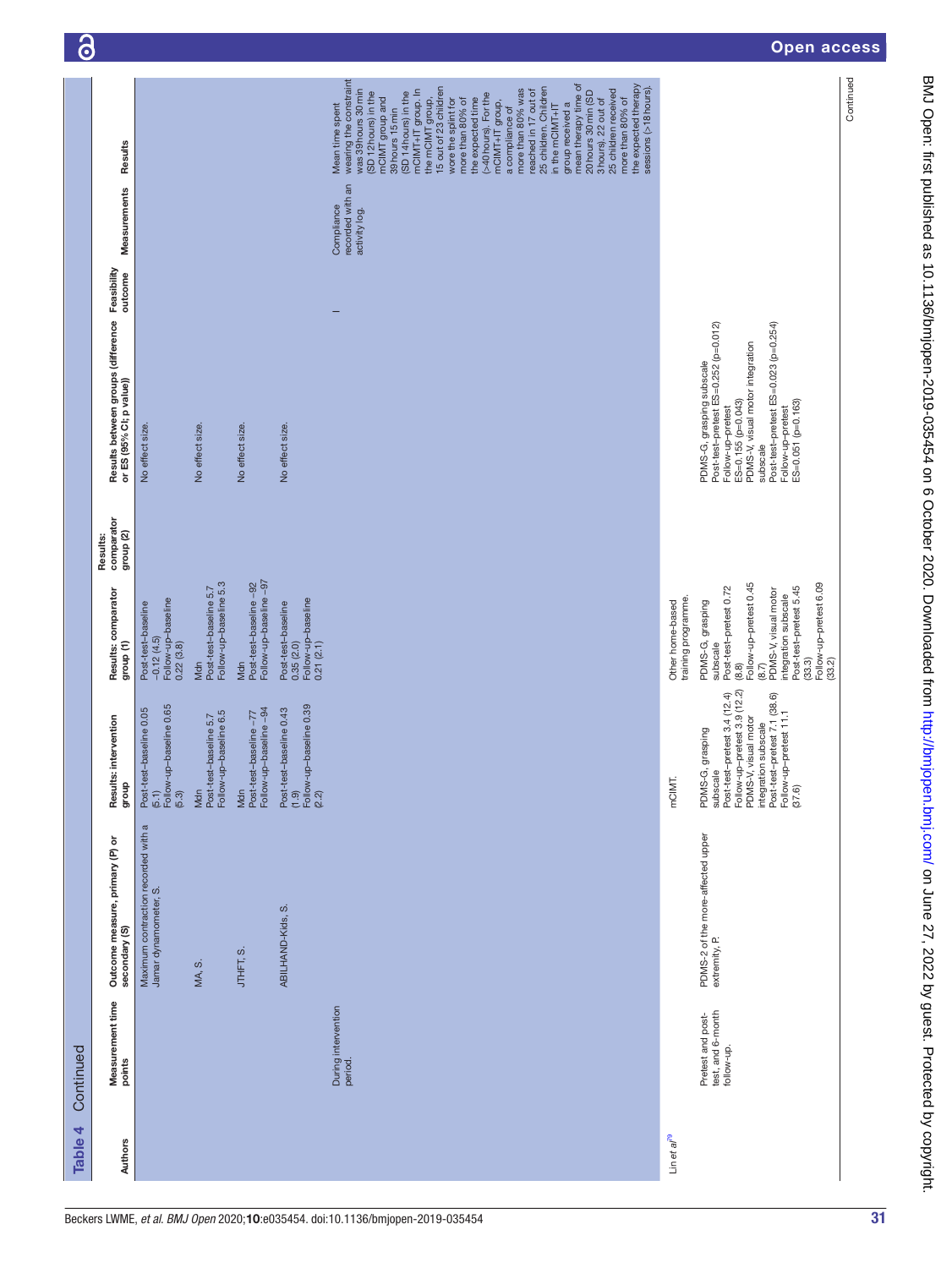| Continued<br>Table 4                  |                                                  |                                                                                                                                                                                                                                                                                                           |                                                                                                                                                                                                                                                                                                                 |                                                |                                                                                                                                                                                                                                                                                                                                         |                                                                                   |                                                                     |
|---------------------------------------|--------------------------------------------------|-----------------------------------------------------------------------------------------------------------------------------------------------------------------------------------------------------------------------------------------------------------------------------------------------------------|-----------------------------------------------------------------------------------------------------------------------------------------------------------------------------------------------------------------------------------------------------------------------------------------------------------------|------------------------------------------------|-----------------------------------------------------------------------------------------------------------------------------------------------------------------------------------------------------------------------------------------------------------------------------------------------------------------------------------------|-----------------------------------------------------------------------------------|---------------------------------------------------------------------|
| Measurement time<br>points<br>Authors | Outcome measure, primary (P) or<br>secondary (S) | Results: intervention<br>dho.fb                                                                                                                                                                                                                                                                           | Results: comparator<br>group (1)                                                                                                                                                                                                                                                                                | comparator<br>group <sub>(2)</sub><br>Results: | Results between groups (difference Feasibility<br>outcome<br>or ES (95% CI; p value))                                                                                                                                                                                                                                                   | Measurements                                                                      | Results                                                             |
|                                       | BOTMP <sub>P</sub>                               | Post-test-pretest 3.45 (12.0)<br>Follow-up-pretest 0.05 (3.9)<br>Post-test-pretest 0.85 (4.1)<br>Follow-up-pretest 1.85 SD<br>Post-test-pretest 4.05 (7.2)<br>Follow-up-baseline 3.25<br>coordination<br>More affected upper<br>$\infty$<br>extremity<br><b>Subtest</b><br>$(7.1)$<br>Bilateral<br>(11.5) | Post-test-pretest-0.23<br>Follow-up-pretest 0.19<br>Post-test-pretest 0.95<br>Post-test-pretest 0.09<br>Bilateral coordination<br>More affected upper<br>Follow-up-baseline<br>Follow-up-pretest<br>$-0.32(13.8)$<br>Subtest 8<br>extremity<br>0.77(8.8)<br>(13.2)<br>(8.6)<br>(3.2)<br>(3.5)                   |                                                | More affected upper extremity<br>Bilateral coordination<br>ES=0.100 (p=0.088)<br>ES=0.145 (p=0.049)<br>ES=0.045 (p=0.369)<br>ES=0.378 (p=0.002)<br>ES=0.230 (p=0.033)<br>ES<0.001 (p=0.482)<br>Follow-up-pretest<br>Follow-up-pretest<br>Follow-up-pretest<br>Post-test-pretest<br>Subtest 8                                            |                                                                                   |                                                                     |
|                                       | PMAL, S.                                         | Follow-up-pretest 1.49 (1.3)<br>Follow-up-pretest 1.00 (1.2)<br>Quality of use<br>Post-test-pretest 0.67 (1.3)<br>Post-test-pretest 1.1 (1.4)<br>of use<br>Amount                                                                                                                                         | Follow-up-pretest 0.13<br>Follow-up-pretest 0.43<br>Post-test-pretest 0.26<br>Post-test-pretest 0.19<br>Amount of use<br>Quality of use<br>$\widehat{C}$<br>(1.2)<br>(1.4)<br>$\overline{C}$                                                                                                                    |                                                | Follow-up-pretest<br>ES=0.201 (p=0.024)<br>ES=0.317 (p=0.005)<br>ES=0.354 (p=0.003)<br>ES=0.184 (p=0.030)<br>Follow-up-pretest<br>Post-test-pretest<br>Post-test-pretest<br>Amount of use<br>Quality of use                                                                                                                             |                                                                                   |                                                                     |
|                                       | ဟ<br>CFUS,                                       | Quality of use<br>Post-test–pretest 0.58 (1.5)<br>Follow-up–pretest 0.81 (1.3)<br>Follow-up-pretest 1.19 (1.3)<br>Post-test-pretest 0.65 (1.4)<br>of use<br>Amount                                                                                                                                        | Follow-up-pretest 0.37<br>Follow-up-pretest 0.4<br>test-pretest 0.44 (1.4)<br>test-pretest 0.25 (1.2)<br>Amount of use Post-<br>Quality of use Post-<br>$\widehat{H}$<br>(1.3)                                                                                                                                  |                                                | Post-test-pretest ES=0.067 (p=0.128)<br>Amount of use Post-test-pretest<br>ES=0.037 (p=0.210)<br>Follow-up-pretest<br>ES=0.181 (p=0.027)<br>ES=0.308 (p=0.006)<br>Follow-up-pretest<br>Quality of use                                                                                                                                   |                                                                                   |                                                                     |
|                                       | PSI-SF (parent-related), S.                      | Post-test-pretest -0.7 (9.5)<br>Post-test-pretest 1.55 (7.3)<br>Parent-child dysfunctional<br>Post-test-pretest 3.9 (7.9)<br>Follow-up-pretest-2.00<br>Follow-up-pretest -4.25<br>(10.9)<br>Follow-up-pretest -1.3<br>(10.5)<br>Parental distress<br>Difficult child<br>interaction<br>(7.6)              | Post-test-pretest-3.64<br>Post-test-pretest-2.82<br>Post-test-pretest-0.4<br>Follow-up-pretest<br>Follow-up-pretest<br>Follow-up-pretest<br>Parental distress<br>dysfunctional<br>Difficult child<br>Parent-child<br>$-0.73(12.6)$<br>$-5.00(10.2)$<br>interaction<br>$-1.77(9.7)$<br>(11.6)<br>(10.7)<br>(9.6) |                                                | Post-test-pretest ES<0.001 (p=0.996)<br>Post-test-pretest ES=0.057 (p=0.299)<br>Parent-child dysfunctional interaction<br>Post-test-pretest ES=0.235 (p=0.030)<br>Follow-up-pretest<br>ES=0.043 (p=0.378)<br>ES=0.007 (p=0.724)<br>Follow-up-pretest<br>ES=0.013 (p=0.627)<br>Follow-up-pretest<br>Parental distress<br>Difficult child |                                                                                   |                                                                     |
| During intervention<br>period.        |                                                  |                                                                                                                                                                                                                                                                                                           |                                                                                                                                                                                                                                                                                                                 |                                                |                                                                                                                                                                                                                                                                                                                                         | Compliance with<br>documented by<br>parents in daily<br>daily restraint,<br>logs. | 31.69±14.05hours;<br>28.24±16.55 hours.<br>control group:<br>5<br>O |
|                                       |                                                  |                                                                                                                                                                                                                                                                                                           |                                                                                                                                                                                                                                                                                                                 |                                                |                                                                                                                                                                                                                                                                                                                                         |                                                                                   | Continued                                                           |

6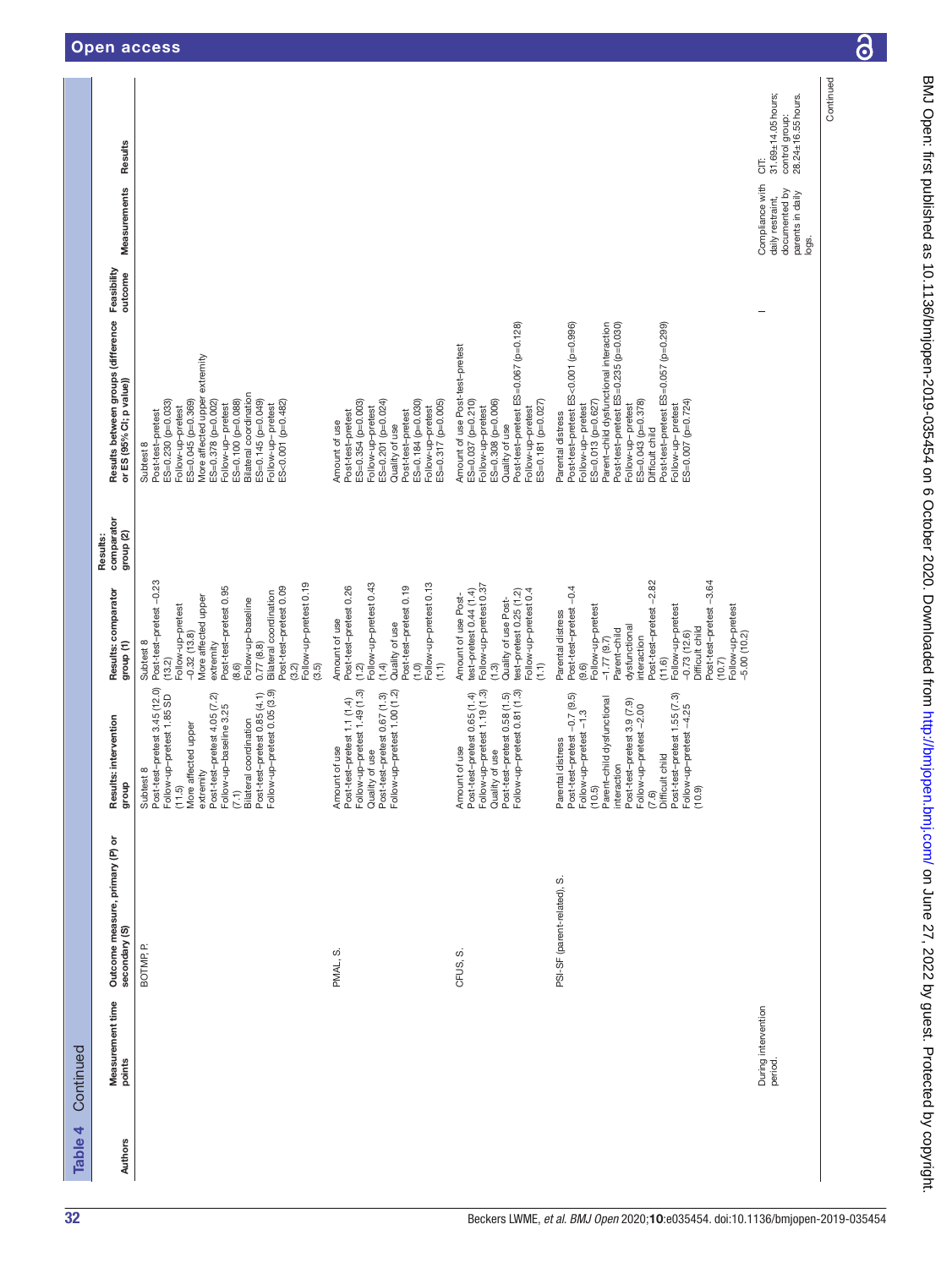| as instructed.<br>Both groups<br>Results<br>minutes of OTHP<br>participation per<br>day (a calendar<br>Measurements<br>by parents).<br>Self-report<br>Feasibility<br>outcome<br>Results between groups (difference<br>or ES (95% CI; p value))<br>8 weeks-baseline ES=17.9 (12.423.4;<br>COPM performance<br>4 weeks-baseline ES=0.2 (0.1 to 0.3;<br>8 weeks-baseline ES=1.4 (0.6 to 2.2;<br>8 weeks-baseline ES=1.5 (0.3 to 2.6;<br>4 weeks-baseline ES=3.9 (0.5 to 8.3;<br>8 weeks-baseline ES=4.6 (0.1 to 9.0;<br>4 weeks-baseline ES=0.3 (0.1 to 0.6;<br>4 weeks-baseline ES=13.3 (8.6 to<br>COPM satisfaction<br>$18.0; p=0.01$ ).<br>No effect size.<br>$p=0.15$ ).<br>$p=0.01$<br>$p=0.01$<br>$p=0.01$<br>$p=0.01$<br>$p=0.08$<br>$p=0.05$<br>based training<br>Results:<br>comparator<br>Other home-<br>programme.<br>group (2)<br>Results: comparator<br>No therapy<br>group (1)<br>Results: intervention<br>Cannot be calculated.<br>Cannot be calculated.<br>Cannot be calculated.<br>Cannot be calculated.<br>group<br>OTHP.<br>Outcome measure, primary (P) or<br>secondary (S)<br>QUEST, S.<br>COPM, P.<br>CAPE, S.<br>GAS, S.<br>Baseline, at 4 weeks<br>and at 8 weeks.<br>Measurement time<br>points<br>During intervention<br>period.<br>Novak et a/ <sup>81</sup><br>Authors | Table 4 | Continued |  |  |  |                                                                                                                                                                                                                                                                                                                                                                                                                                                                                                                                                                                                                                                                               |
|-------------------------------------------------------------------------------------------------------------------------------------------------------------------------------------------------------------------------------------------------------------------------------------------------------------------------------------------------------------------------------------------------------------------------------------------------------------------------------------------------------------------------------------------------------------------------------------------------------------------------------------------------------------------------------------------------------------------------------------------------------------------------------------------------------------------------------------------------------------------------------------------------------------------------------------------------------------------------------------------------------------------------------------------------------------------------------------------------------------------------------------------------------------------------------------------------------------------------------------------------------------------------------------------------|---------|-----------|--|--|--|-------------------------------------------------------------------------------------------------------------------------------------------------------------------------------------------------------------------------------------------------------------------------------------------------------------------------------------------------------------------------------------------------------------------------------------------------------------------------------------------------------------------------------------------------------------------------------------------------------------------------------------------------------------------------------|
|                                                                                                                                                                                                                                                                                                                                                                                                                                                                                                                                                                                                                                                                                                                                                                                                                                                                                                                                                                                                                                                                                                                                                                                                                                                                                                 |         |           |  |  |  |                                                                                                                                                                                                                                                                                                                                                                                                                                                                                                                                                                                                                                                                               |
|                                                                                                                                                                                                                                                                                                                                                                                                                                                                                                                                                                                                                                                                                                                                                                                                                                                                                                                                                                                                                                                                                                                                                                                                                                                                                                 |         |           |  |  |  |                                                                                                                                                                                                                                                                                                                                                                                                                                                                                                                                                                                                                                                                               |
|                                                                                                                                                                                                                                                                                                                                                                                                                                                                                                                                                                                                                                                                                                                                                                                                                                                                                                                                                                                                                                                                                                                                                                                                                                                                                                 |         |           |  |  |  |                                                                                                                                                                                                                                                                                                                                                                                                                                                                                                                                                                                                                                                                               |
|                                                                                                                                                                                                                                                                                                                                                                                                                                                                                                                                                                                                                                                                                                                                                                                                                                                                                                                                                                                                                                                                                                                                                                                                                                                                                                 |         |           |  |  |  |                                                                                                                                                                                                                                                                                                                                                                                                                                                                                                                                                                                                                                                                               |
|                                                                                                                                                                                                                                                                                                                                                                                                                                                                                                                                                                                                                                                                                                                                                                                                                                                                                                                                                                                                                                                                                                                                                                                                                                                                                                 |         |           |  |  |  |                                                                                                                                                                                                                                                                                                                                                                                                                                                                                                                                                                                                                                                                               |
|                                                                                                                                                                                                                                                                                                                                                                                                                                                                                                                                                                                                                                                                                                                                                                                                                                                                                                                                                                                                                                                                                                                                                                                                                                                                                                 |         |           |  |  |  |                                                                                                                                                                                                                                                                                                                                                                                                                                                                                                                                                                                                                                                                               |
|                                                                                                                                                                                                                                                                                                                                                                                                                                                                                                                                                                                                                                                                                                                                                                                                                                                                                                                                                                                                                                                                                                                                                                                                                                                                                                 |         |           |  |  |  | and they considered it<br>programme as helpful<br>in the best interests of<br>their child to continue.<br>group implemented<br>the OTHP for 4 weeks<br>Only two participants<br>programme less than<br>parents reported that<br>OTHP) or 17 (8-week<br>OTHP) times per<br>participants in the<br>4-week OTHP group<br>daily but 18 (4-week<br>the programme after<br>instruction, because<br>in the 4-week OTHP<br>4 weeks, contrary to<br>8-week OTHP. Most<br>4.28-40 min) for the<br>did not discontinue<br>session length was<br>they perceived the<br>4-week OTHP and<br>month. The mean<br>15.66min (range:<br>17.63min (range:<br>implemented the<br>5-60 min) for the |
|                                                                                                                                                                                                                                                                                                                                                                                                                                                                                                                                                                                                                                                                                                                                                                                                                                                                                                                                                                                                                                                                                                                                                                                                                                                                                                 |         |           |  |  |  | Continued                                                                                                                                                                                                                                                                                                                                                                                                                                                                                                                                                                                                                                                                     |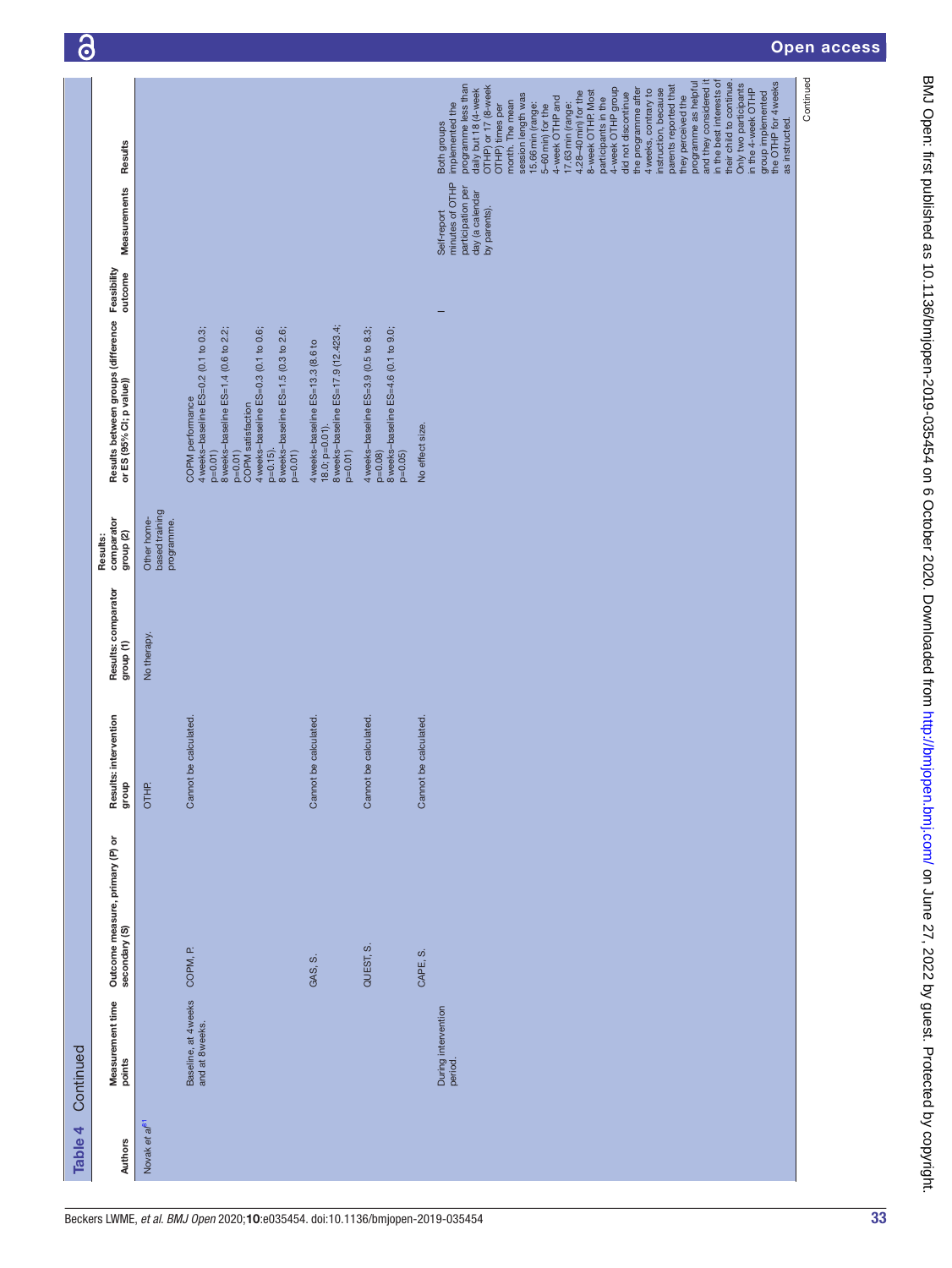| Table 4                       | Continued                                                           |                                                                                              |                                                                                                                                                  |                                                                                                                                                  |                                                |                                                                                                                                                                                                                              |                        |                                                                         |                                                                                                                                                                                                                                                                                                                                                                                                                                                                                    |
|-------------------------------|---------------------------------------------------------------------|----------------------------------------------------------------------------------------------|--------------------------------------------------------------------------------------------------------------------------------------------------|--------------------------------------------------------------------------------------------------------------------------------------------------|------------------------------------------------|------------------------------------------------------------------------------------------------------------------------------------------------------------------------------------------------------------------------------|------------------------|-------------------------------------------------------------------------|------------------------------------------------------------------------------------------------------------------------------------------------------------------------------------------------------------------------------------------------------------------------------------------------------------------------------------------------------------------------------------------------------------------------------------------------------------------------------------|
| <b>Authors</b>                | Measurement time<br>points                                          | Outcome measure, primary (P) or<br>secondary (S)                                             | Results: intervention<br>dho.fb                                                                                                                  | Results: comparator<br>group (1)                                                                                                                 | comparator<br>group <sub>(2)</sub><br>Results: | Results between groups (difference<br>or ES (95% CI; p value))                                                                                                                                                               | Feasibility<br>outcome | Measurements                                                            | Results                                                                                                                                                                                                                                                                                                                                                                                                                                                                            |
| Preston et al <sup>82</sup>   |                                                                     |                                                                                              | Computer-assisted arm<br>rehabilitation gaming<br>technology.                                                                                    | follow-up rehabilitation.<br>arm spasticity + usual<br>treatment to reduce<br>Botulinum toxin                                                    |                                                |                                                                                                                                                                                                                              |                        |                                                                         |                                                                                                                                                                                                                                                                                                                                                                                                                                                                                    |
|                               | Before randomisation ABILHAND-Kids, P.<br>and at 6 and<br>12 weeks. |                                                                                              | (range $-2.378$ to $-0.684$ )<br>12 weeks-baseline $-0.61$<br>6 weeks-baseline -0.48<br>(range -2.166 to 0.684)                                  | 6 weeks-baseline -0.88<br>(range -2.341 to 0.611)<br>$-0.31$ (range $-2.341$<br>12weeks-baseline<br>to 1.42                                      |                                                | 6weeks-baseline -0.51 (p=0.919)<br>12 weeks-baseline 0.19 (p=0.919)                                                                                                                                                          |                        |                                                                         |                                                                                                                                                                                                                                                                                                                                                                                                                                                                                    |
|                               |                                                                     | Performance scale of COPM, S.                                                                | Results only provided for all<br>participants.                                                                                                   |                                                                                                                                                  |                                                | 12 weeks-baseline 0.1 (p=0.862)<br>6 weeks-baseline 0.9 (p=0.221)                                                                                                                                                            |                        |                                                                         |                                                                                                                                                                                                                                                                                                                                                                                                                                                                                    |
|                               | During intervention<br>period.                                      |                                                                                              |                                                                                                                                                  |                                                                                                                                                  |                                                |                                                                                                                                                                                                                              |                        | the rehabilitation<br>Diary describing<br>performed daily.<br>exercises | child using the gaming<br>substantially less than<br>that was suggested to<br>child was 99 min. The<br>of the children used<br>the device for three<br>first week only. The<br>of the 40 days. Half<br>mean total use per<br>mean daily amount<br>of time the gaming<br>the 30 min per day<br>6 weeks, with one<br>played on was 14<br>played was 7 min,<br>technology in the<br>days the gaming<br>technology was<br>technology was<br>or fewer of the<br>Mean number<br>parents. |
| Sakzewski et al <sup>83</sup> |                                                                     |                                                                                              | Goal-directed/functional<br>training.                                                                                                            | occupational therapy<br>or physiotherapy<br>Centre-based<br>intervention.                                                                        |                                                |                                                                                                                                                                                                                              |                        |                                                                         |                                                                                                                                                                                                                                                                                                                                                                                                                                                                                    |
|                               | Pretest, at 13 weeks<br>(post-test) and at<br>26 weeks (follow-up). | $\mathbf{C}$<br>MA,                                                                          | Post-test-pretest 0.3 (25.5)<br>Follow-up-pretest 0.1 (27.0)                                                                                     | Post-test-pretest -1.8<br>(26.0) Follow-up-pretest<br>$-0.8(26.2)$                                                                               |                                                | Follow-up-pretest -1.1 (-4.4 to 2.2;<br>Post-test-pretest -2.3 (-5.6 to 1.0;<br>$p=0.2$ )<br>$p=0.5$                                                                                                                         |                        |                                                                         |                                                                                                                                                                                                                                                                                                                                                                                                                                                                                    |
|                               |                                                                     | AHA, P.                                                                                      | Post-test-pretest 3.3 (25.6)<br>Follow-up-pretest 3.6 (27.6)                                                                                     | Follow-up-pretest-0.6<br>Post-test-pretest 1.6<br>(19.4)<br>(20.7)                                                                               |                                                | Follow-up-pretest -3.1 (-6.0 to -0.2;<br>Post-test-pretest -0.3 (-3.3 to 2.6;<br>$p=0.04$<br>$p=0.8$                                                                                                                         |                        |                                                                         |                                                                                                                                                                                                                                                                                                                                                                                                                                                                                    |
|                               |                                                                     | COPM, S.                                                                                     | Performance: 3.7 (2.1)<br>Satisfaction: 4.1 (1.7)<br>Post-test-pretest<br>Performance: 3.3 (2.5)<br>Satisfaction: 3.8 (2.0)<br>Follow-up-pretest | Performance: 2.6 (1.9)<br>Performance: 3.0 (1.9)<br>Satisfaction: 3.0 (2.1)<br>Satisfaction: 2.6 (2.4)<br>Follow-up-pretest<br>Post-test-pretest |                                                | Performance: -0.7 (-1.6 to 0.2; p=0.1)<br>Follow-up-pretest Performance: -0.7<br>Satisfaction: -1.2 (-2.2 to 0.1;<br>Satisfaction: -1.0 (-2.1 to 0.0;<br>$(-1.6 to 0.2; p=0.1)$<br>Post-test-pretest<br>$p=0.04$<br>$p=0.06$ |                        |                                                                         |                                                                                                                                                                                                                                                                                                                                                                                                                                                                                    |
|                               |                                                                     | S<br>S<br>S<br>S<br>S<br>S<br>S<br>S<br><br><br><br><br><br><br><br><br><br><br><br><br><br> | (357.1) Follow-up-pretest<br>-45.7 (358.2)<br>Post-test-pretest-29.7                                                                             | Post-test–pretest – 30.9<br>(348.7) Follow-up–<br>pretest – 56.3 (335.4)                                                                         |                                                | Post-test-pretest –5.0 (–49.9 to<br>40.0; p=0.8) Follow-up-pretest –14.4<br>$(-59.4 \text{ to } 30.5; p=0.5)$                                                                                                                |                        |                                                                         |                                                                                                                                                                                                                                                                                                                                                                                                                                                                                    |
|                               |                                                                     |                                                                                              |                                                                                                                                                  |                                                                                                                                                  |                                                |                                                                                                                                                                                                                              |                        |                                                                         | Continued                                                                                                                                                                                                                                                                                                                                                                                                                                                                          |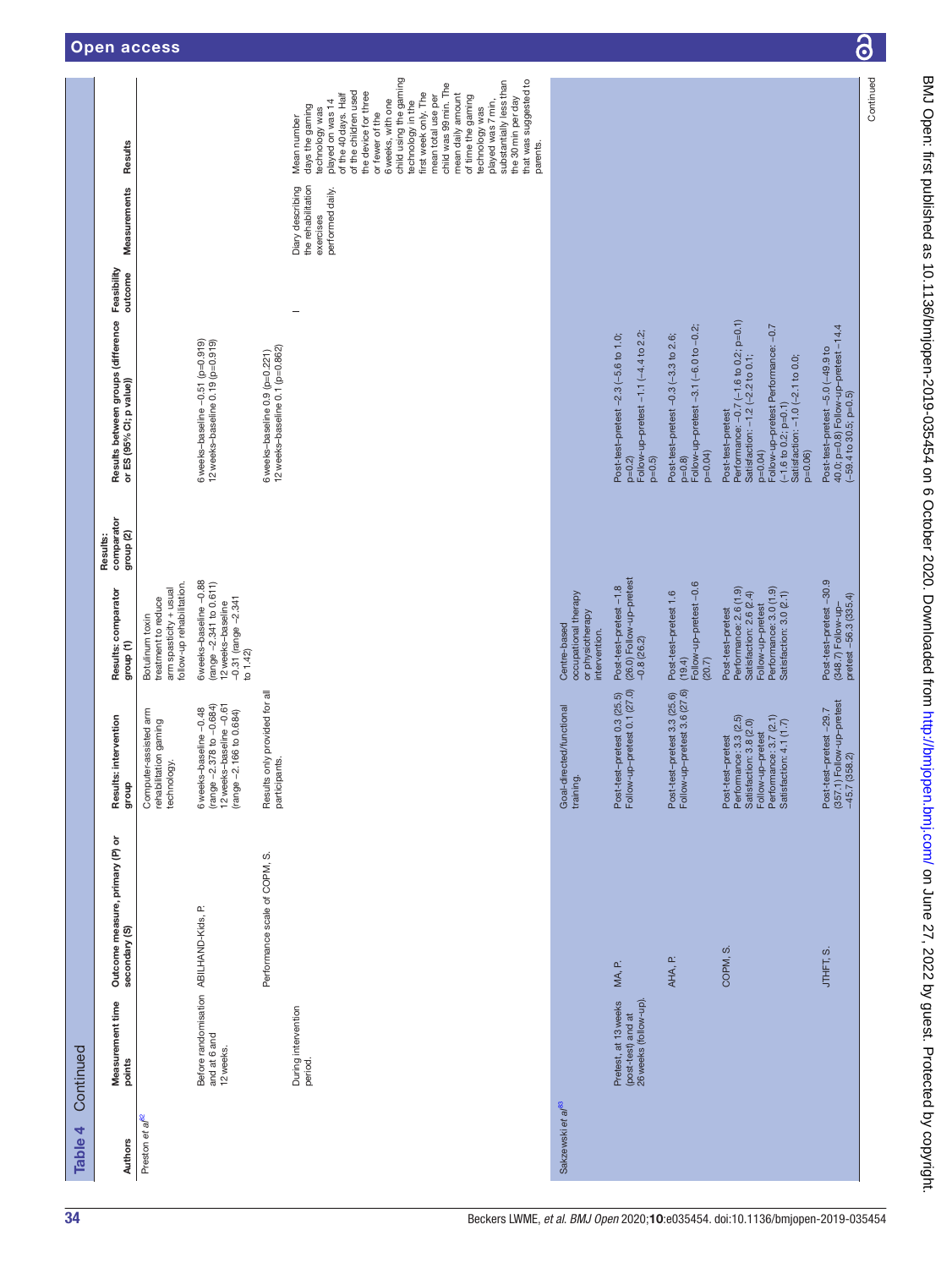| Table 4                     | Continued                                                         |                                                  |                                                                                                                                                                                                                                                                                                             |                                                                                                                                                                                                                                                                                  |                                                                                                                                                                                                                                                                                                                 |                                                                                                                             |                                                                                    |                                                                                                                                                                                                              | ၑ |
|-----------------------------|-------------------------------------------------------------------|--------------------------------------------------|-------------------------------------------------------------------------------------------------------------------------------------------------------------------------------------------------------------------------------------------------------------------------------------------------------------|----------------------------------------------------------------------------------------------------------------------------------------------------------------------------------------------------------------------------------------------------------------------------------|-----------------------------------------------------------------------------------------------------------------------------------------------------------------------------------------------------------------------------------------------------------------------------------------------------------------|-----------------------------------------------------------------------------------------------------------------------------|------------------------------------------------------------------------------------|--------------------------------------------------------------------------------------------------------------------------------------------------------------------------------------------------------------|---|
| Authors                     | Measurement time<br>points                                        | Outcome measure, primary (P) or<br>secondary (S) | intervention<br>Results:<br>dno.fo                                                                                                                                                                                                                                                                          | Results: comparator<br>group <sub>(1)</sub>                                                                                                                                                                                                                                      | comparator<br>group <sub>(2)</sub><br>Results:                                                                                                                                                                                                                                                                  | Results between groups (difference Feasibility<br>or ES (95% CI; p value))                                                  | Measurements                                                                       | Results                                                                                                                                                                                                      |   |
|                             |                                                                   | BBT, S.                                          | Post-test-pretest 3.3 (15.6)<br>Follow-up-pretest 3.8 (18.0)                                                                                                                                                                                                                                                | Follow-up-pretest 3.3<br>Post-test-pretest 3.7<br>(16.1)<br>(16.5)                                                                                                                                                                                                               |                                                                                                                                                                                                                                                                                                                 | Post-test-pretest -0.7 (-3.8 to 2.4;<br>Follow-up-pretest 0.1 (-3.0 to 3.3;<br>$p=0.9$<br>$p=0.6$                           |                                                                                    |                                                                                                                                                                                                              |   |
|                             |                                                                   | CHEQ, S.                                         | Follow-up-pretest 1.0 (6.7)<br>Post-test-pretest 0.5 (6.9)<br>Independent activities                                                                                                                                                                                                                        | Independent activities<br>(7.4)<br>Follow-up-pretest 0.7<br>Post-test-pretest 0.9<br>(7.6)                                                                                                                                                                                       |                                                                                                                                                                                                                                                                                                                 | Follow-up-pretest -0.5 (-2.8 to 1.8;<br>Post-test-pretest 0.2 (-1.9 to 2.4;<br>Independent activities<br>$p=0.7$<br>$p=0.8$ |                                                                                    |                                                                                                                                                                                                              |   |
|                             | During intervention<br>period.                                    |                                                  |                                                                                                                                                                                                                                                                                                             |                                                                                                                                                                                                                                                                                  |                                                                                                                                                                                                                                                                                                                 |                                                                                                                             | for completion by<br>practice daily log<br>therapy (home<br>Dosage of<br>parents). | practice therapy logs,<br>20.9 hours (SD 10.7)<br>with an average of<br>13 (68%) children<br>completed home<br>of home practice<br>in standard care<br>12 weeks (range<br>completed over<br>4.5-39.8 hours). |   |
| Charles et al <sup>84</sup> |                                                                   |                                                  | mCIMT.                                                                                                                                                                                                                                                                                                      | Care as usual.                                                                                                                                                                                                                                                                   | Control after<br>treatment.                                                                                                                                                                                                                                                                                     |                                                                                                                             |                                                                                    |                                                                                                                                                                                                              |   |
|                             | Pretest and post-test<br>and at 1-month and<br>6-month follow-up. | JTHFT, P.                                        | 1-month follow-up-pretest<br>follow-up-pretest<br>Post-test-pretest -82.7<br>(316.4)<br>4.4)<br>6-month follow<br>-88.7 (313.3)<br>$-92.6(31)$                                                                                                                                                              | Post-test-pretest -13.2<br>pretest-53.9 (234.3)<br>pretest $-17.2$ (267.4)<br>6-month follow-up-<br>1-month follow-up-<br>(254.4)                                                                                                                                                | Post-test-pretest<br>1-month follow-<br>6-month follow-<br>up-pretest 18.2<br>up-pretest 5.0<br>$-0.6(291.3)$<br>(308.7)<br>(291.4)                                                                                                                                                                             | Post-test-pretest<br>ES=0.315 (p<0.01)                                                                                      |                                                                                    |                                                                                                                                                                                                              |   |
|                             |                                                                   | Subtest 8 of BOTMP, S.                           | follow-up-pretest<br>follow-up-pretest<br>Post-test-pretest 2.4 (4.2)<br>$1$ -month f<br>2.8 $(5.3)$<br>$6$ -month f<br>2.1 (4.8)                                                                                                                                                                           | Post-test-pretest 0.4<br>6-month follow-up-<br>pretest 1.5 (6.3)<br>1-month follow-up-<br>pretest 0.7 (5.5)<br>(5.6)                                                                                                                                                             | Post-test-pretest<br>6-month follow-<br>1-month follow-<br>up-pretest 1.4<br>up-pretest 0.7<br>1.2(7.9)<br>$(7.8)$<br>(8.2)                                                                                                                                                                                     | ES=0.399 (p<0.005)<br>Post-test-pretest                                                                                     |                                                                                    |                                                                                                                                                                                                              |   |
|                             |                                                                   | CFUS, S.                                         | follow-up-pretest<br>follow-up-pretest<br>follow-up-pretest<br>follow-up-pretest<br>Post-test-pretest 0.5 (0.8)<br>Post-test-pretest 0.4 (1.0)<br>1-month follow-up-pretest<br>0.7 (1.1)<br>uently<br>How well<br>$1$ -month $1$<br>How freq<br>6-month<br>$1.0(0.8)$<br>6-month f<br>0.9 (0.9)<br>0.7(1.1) | Post-test-pretest-0.3<br>Post-test-pretest 0.2<br>1-month follow-up -<br>6-month follow-up-<br>6-month follow-up-<br>1-month follow-up-<br>pretest $-0.1$ $(0.7)$<br>pretest 0.1 (0.6)<br>pretest 0.0 (0.8)<br>pretest 0.1 (0.7)<br>How frequently<br>How well<br>(0.8)<br>(0.6) | Post-test-pretest<br>Post-test-pretest<br>6-month follow-<br>1-month follow-<br>6-month follow-<br>1-month follow-<br>How frequently<br>up-pretest 0.2<br>up-pretest 0.2<br>up-pretest 0.3<br>up-pretest 0.1<br>$-0.1(0.8)$<br>How well<br>0.1(0.6)<br>(0.9)<br>(0.8)<br>$\widehat{t}$ . $\widehat{t}$<br>(0.7) | ES=0.262 (p<0.001)<br>ES=0.285 (p<0.01)<br>Post-test-pretest<br>Post-test-pretest<br>How frequently<br>How well             |                                                                                    |                                                                                                                                                                                                              |   |
|                             |                                                                   |                                                  |                                                                                                                                                                                                                                                                                                             |                                                                                                                                                                                                                                                                                  |                                                                                                                                                                                                                                                                                                                 |                                                                                                                             |                                                                                    | Continued                                                                                                                                                                                                    |   |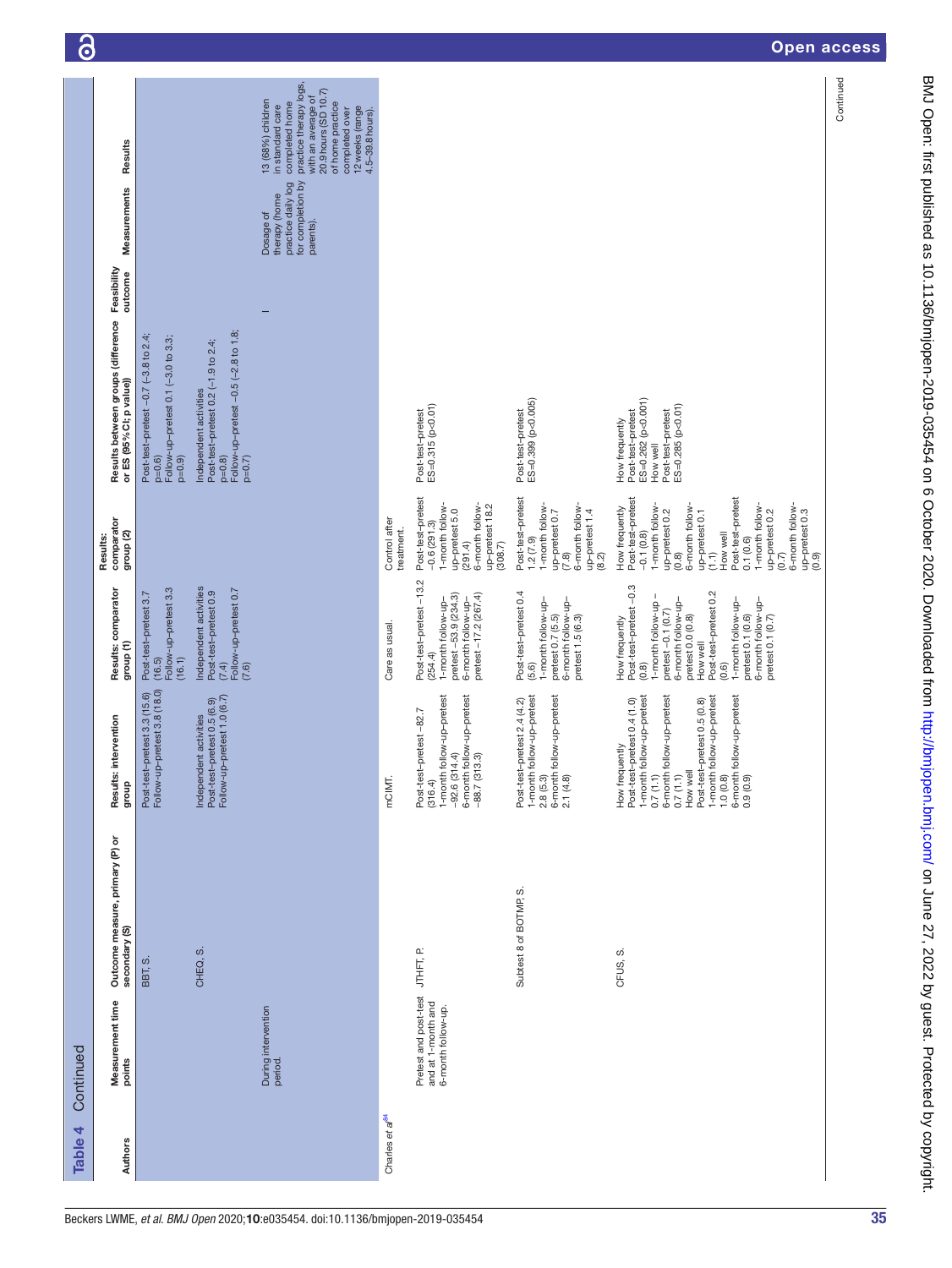| The time each<br>intervention.<br>Feasibility<br>outcome<br>Results between groups (difference<br>or ES (95% CI; p value))<br>No effect size.<br>No effect size.<br>No effect size.<br>No effect size.<br>Post-test-pretest<br>Post-test-pretest<br>Post-test-pretest<br>Post-test-pretest<br>1-month follow-<br>6-month follow-<br>1-month follow-<br>6-month follow-<br>1-month follow-<br>6-month follow-<br>1-month follow-<br>6-month follow-<br>up-pretest-1.3<br>up-pretest -0.4<br>up-pretest -0.1<br>up-pretest 0.0<br>up-pretest 0.0<br>up-pretest 0.5<br>up-pretest 0.2<br>up-pretest $0.4$<br>$(1.0)$<br>comparator<br>group <sub>(2)</sub><br>$-0.3(0.9)$<br>$-0.3(0.8)$<br>$-0.3(3.3)$<br>$-0.6(0.8)$<br>Shoulder<br>Results:<br>Elbow<br>Wrist<br>(4.4)<br>(2.6)<br>(0.8)<br>(1.0)<br>(0.5)<br>(0.7)<br>(0.7)<br>Fl gross motor skills 0.3<br>Fl unilateral hand<br>use 0.7<br>Fl bilateral hand use 0.5<br>Elbow<br>Post-test-pretest -0.2<br>Post-test-pretest-1.3<br>Results: comparator<br>Post-test-pretest 0.0<br>Post-test-pretest 0.4<br>training programme.<br>6-month follow-up-<br>-month follow-up-<br>6-month follow-up-<br>1-month follow-up-<br>6-month follow-up-<br>1-month follow-up-<br>1-month follow-up-<br>6-month follow-up-<br>Other home-based<br>$pretest - 1.1 (3.8)$<br>$pretest -0.2 (0.9)$<br>pretest -0.1 (1.0)<br>$pretest -0.2(1.3)$<br>pretest 0.3 (1.1)<br>pretest 0.0 (3.7)<br>pretest 0.5 (1.2)<br>pretest 0.1 (1.2)<br>group <sub>(1)</sub><br>Shoulder<br>Wrist<br>ต.<br>ป.<br>18.7<br>(3.9)<br>(1.3)<br>(1.0)<br>Post-test-pretest-0.9 (4.8)<br>Post-test-pretest-0.4 (0.6)<br>$\begin{array}{ll} -0.7(0.7) & \cdots \\ -0.7(0.7) & \cdots \\ -0.3(0.6) & \cdots \\ -0.3(0.6) & \cdots \\ -0.7(0.8) & \cdots \\ -0.7(0.8) & \cdots \\ -0.7(0.8) & \cdots \\ -0.2(0.9) & \cdots \\ -0.2(0.9) & \cdots \\ -0.2(0.9) & \cdots \\ -0.2(0.9) & \cdots \\ -0.7(0.8) & \cdots \\ -0.7(0.8) & \cdots \\ -0.7(0.9) & \cdots \\ -0.7(0.9) & \cdots \\ -0.$<br>1-month follow-up-pretest<br>-1.0 (4.5)<br>6-month follow-up-pretest<br>1-month follow-up-pretest<br>Fl gross motor skills 0.3<br>Fl unilateral hand use 0.6<br>Fl bilateral hand use 0.5<br>Results: intervention<br>Shoulder<br>0.1(5.1)<br>0.0(1.1)<br>mCIMT.<br>dno.fb<br>14.5<br>Outcome measure, primary (P) or<br>secondary (S)<br>Mini-AHA, P.<br>MAS, S.<br>TPD, S.<br>FI, S.<br>Measurement time<br>points<br>During intervention<br>period.<br>Pretest and post-<br>test.<br>Chamudot et al <sup>44</sup><br>(CA), <sup>97</sup><br>Authors | Table 4 | Continued |  |  |  |                                       |                                                                                                                                                                                                                         |
|-------------------------------------------------------------------------------------------------------------------------------------------------------------------------------------------------------------------------------------------------------------------------------------------------------------------------------------------------------------------------------------------------------------------------------------------------------------------------------------------------------------------------------------------------------------------------------------------------------------------------------------------------------------------------------------------------------------------------------------------------------------------------------------------------------------------------------------------------------------------------------------------------------------------------------------------------------------------------------------------------------------------------------------------------------------------------------------------------------------------------------------------------------------------------------------------------------------------------------------------------------------------------------------------------------------------------------------------------------------------------------------------------------------------------------------------------------------------------------------------------------------------------------------------------------------------------------------------------------------------------------------------------------------------------------------------------------------------------------------------------------------------------------------------------------------------------------------------------------------------------------------------------------------------------------------------------------------------------------------------------------------------------------------------------------------------------------------------------------------------------------------------------------------------------------------------------------------------------------------------------------------------------------------------------------------------------------------------------------------------------------------------------------------------------------------------------------------------------------------------------------------------------------------------------------------------|---------|-----------|--|--|--|---------------------------------------|-------------------------------------------------------------------------------------------------------------------------------------------------------------------------------------------------------------------------|
|                                                                                                                                                                                                                                                                                                                                                                                                                                                                                                                                                                                                                                                                                                                                                                                                                                                                                                                                                                                                                                                                                                                                                                                                                                                                                                                                                                                                                                                                                                                                                                                                                                                                                                                                                                                                                                                                                                                                                                                                                                                                                                                                                                                                                                                                                                                                                                                                                                                                                                                                                                   |         |           |  |  |  | Measurements                          | Results                                                                                                                                                                                                                 |
|                                                                                                                                                                                                                                                                                                                                                                                                                                                                                                                                                                                                                                                                                                                                                                                                                                                                                                                                                                                                                                                                                                                                                                                                                                                                                                                                                                                                                                                                                                                                                                                                                                                                                                                                                                                                                                                                                                                                                                                                                                                                                                                                                                                                                                                                                                                                                                                                                                                                                                                                                                   |         |           |  |  |  |                                       |                                                                                                                                                                                                                         |
|                                                                                                                                                                                                                                                                                                                                                                                                                                                                                                                                                                                                                                                                                                                                                                                                                                                                                                                                                                                                                                                                                                                                                                                                                                                                                                                                                                                                                                                                                                                                                                                                                                                                                                                                                                                                                                                                                                                                                                                                                                                                                                                                                                                                                                                                                                                                                                                                                                                                                                                                                                   |         |           |  |  |  |                                       |                                                                                                                                                                                                                         |
|                                                                                                                                                                                                                                                                                                                                                                                                                                                                                                                                                                                                                                                                                                                                                                                                                                                                                                                                                                                                                                                                                                                                                                                                                                                                                                                                                                                                                                                                                                                                                                                                                                                                                                                                                                                                                                                                                                                                                                                                                                                                                                                                                                                                                                                                                                                                                                                                                                                                                                                                                                   |         |           |  |  |  | child practised at<br>home during the | for 6 months after the<br>average of 5.7 hours<br>their involved upper<br>the intervention and<br>7.3 hours per week<br>per 10days during<br>extremity in home<br>The children used<br>practice for an<br>intervention. |
|                                                                                                                                                                                                                                                                                                                                                                                                                                                                                                                                                                                                                                                                                                                                                                                                                                                                                                                                                                                                                                                                                                                                                                                                                                                                                                                                                                                                                                                                                                                                                                                                                                                                                                                                                                                                                                                                                                                                                                                                                                                                                                                                                                                                                                                                                                                                                                                                                                                                                                                                                                   |         |           |  |  |  |                                       |                                                                                                                                                                                                                         |
|                                                                                                                                                                                                                                                                                                                                                                                                                                                                                                                                                                                                                                                                                                                                                                                                                                                                                                                                                                                                                                                                                                                                                                                                                                                                                                                                                                                                                                                                                                                                                                                                                                                                                                                                                                                                                                                                                                                                                                                                                                                                                                                                                                                                                                                                                                                                                                                                                                                                                                                                                                   |         |           |  |  |  |                                       |                                                                                                                                                                                                                         |
|                                                                                                                                                                                                                                                                                                                                                                                                                                                                                                                                                                                                                                                                                                                                                                                                                                                                                                                                                                                                                                                                                                                                                                                                                                                                                                                                                                                                                                                                                                                                                                                                                                                                                                                                                                                                                                                                                                                                                                                                                                                                                                                                                                                                                                                                                                                                                                                                                                                                                                                                                                   |         |           |  |  |  |                                       | Continued                                                                                                                                                                                                               |

 $\overline{\partial}$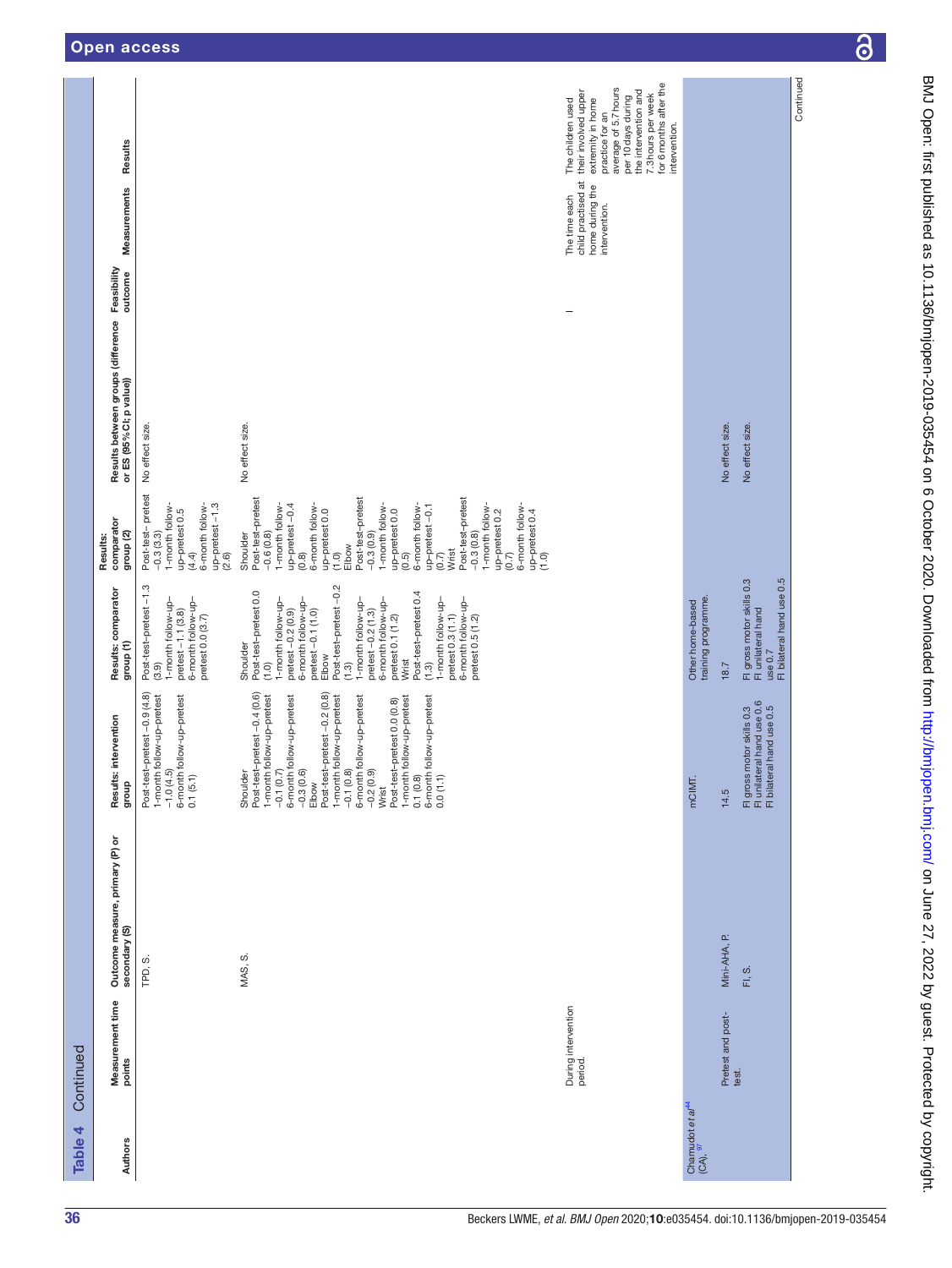| Table 4                                   | Continued                                                 |                                                  |                                                                                                                                                                    |                                                                                                                                                                   |                                                |                                                                            |                                                                                                     |                                                                                                                                                                                                                                                            |
|-------------------------------------------|-----------------------------------------------------------|--------------------------------------------------|--------------------------------------------------------------------------------------------------------------------------------------------------------------------|-------------------------------------------------------------------------------------------------------------------------------------------------------------------|------------------------------------------------|----------------------------------------------------------------------------|-----------------------------------------------------------------------------------------------------|------------------------------------------------------------------------------------------------------------------------------------------------------------------------------------------------------------------------------------------------------------|
| <b>Authors</b>                            | Measurement time<br>points                                | Outcome measure, primary (P) or<br>secondary (S) | Results: intervention<br>qroup                                                                                                                                     | Results: comparator<br>group <sub>(1)</sub>                                                                                                                       | comparator<br>group <sub>(2)</sub><br>Results: | Results between groups (difference Feasibility<br>or ES (95% CI; p value)) | Measurements                                                                                        | Results                                                                                                                                                                                                                                                    |
|                                           | During intervention<br>period.                            |                                                  |                                                                                                                                                                    |                                                                                                                                                                   |                                                |                                                                            | compliance with<br>the programme<br>daily log by the<br>parents).<br>(recorded in a<br>The infant's | The average treatment<br>group was 46.7 hours<br>(9.9) out of a total of<br>60 hours (78%). In the<br>in the control group, it<br>48.4 hours (9.5; 81%);<br>was 45.0 hours (10.2;<br>intervention group,<br>time for the whole<br>the average was<br>75%). |
| Ferre et al <sup>100</sup> <sup>110</sup> |                                                           |                                                  | Bimanual training.                                                                                                                                                 | training programme.<br>Other home-based                                                                                                                           |                                                |                                                                            |                                                                                                     |                                                                                                                                                                                                                                                            |
|                                           | Pretest, post-test<br>and 6-month follow-<br>g.           | BBT, P.                                          | 6-month follow-up-pretest<br>Post-test-pretest 5.5<br>6.2                                                                                                          | Post-test-pretest 1.3<br>6-month follow-up-<br>pretest 3.8                                                                                                        |                                                | No effect size.                                                            |                                                                                                     |                                                                                                                                                                                                                                                            |
|                                           |                                                           | AHA, P.                                          | 6-month follow-up-pretest<br>Post-test-pretest 1.4<br>$-0.8$                                                                                                       | Post-test-pretest 0.2<br>6-month follow-up-<br>pretest 3.0                                                                                                        |                                                | No effect size.                                                            |                                                                                                     |                                                                                                                                                                                                                                                            |
|                                           |                                                           | COPM, S.                                         | Post-test-pretest 3.9<br>6-month follow-up-pretest<br>3.5<br>COPM satisfaction Post-<br>6-month follow-up-pretest<br>6-month follow-up-pretest<br>COPM performance | Post-test-pretest 2.0<br>Post-test-pretest 2.6<br>6-month follow-up-<br>COPM performance<br>6-month follow-up-<br>COPM satisfaction<br>pretest 3.1<br>pretest 2.4 |                                                | No effect size.                                                            |                                                                                                     |                                                                                                                                                                                                                                                            |
|                                           | During intervention<br>period.                            |                                                  |                                                                                                                                                                    |                                                                                                                                                                   |                                                |                                                                            | Adherence.                                                                                          | completed on average<br>82.9 hours (12.7) and<br>76.7 hours (7.29) of<br>Participants in the<br>intervention and<br>control groups<br>home training.                                                                                                       |
|                                           |                                                           |                                                  |                                                                                                                                                                    |                                                                                                                                                                   |                                                |                                                                            | Adherence.                                                                                          | On average, families<br>which lasted about<br>19 min per activity.<br>activities per day,<br>performed seven                                                                                                                                               |
| Fischer et al <sup>45 (CA)</sup>          |                                                           |                                                  | mCIMT.                                                                                                                                                             | training programme.<br>Other home-based                                                                                                                           | based training<br>Other home-<br>programme.    |                                                                            |                                                                                                     |                                                                                                                                                                                                                                                            |
|                                           | Pretreatment and<br>post-treatment,<br>6-month follow-up. | PSS, S.                                          | between pretreatment and<br>differences in PSS scores<br>across therapy groups or<br>revealed no significant<br>Analysis of variance<br>post-treatment.            |                                                                                                                                                                   |                                                | Not provided.                                                              |                                                                                                     |                                                                                                                                                                                                                                                            |
|                                           |                                                           |                                                  |                                                                                                                                                                    |                                                                                                                                                                   |                                                |                                                                            |                                                                                                     | Continued                                                                                                                                                                                                                                                  |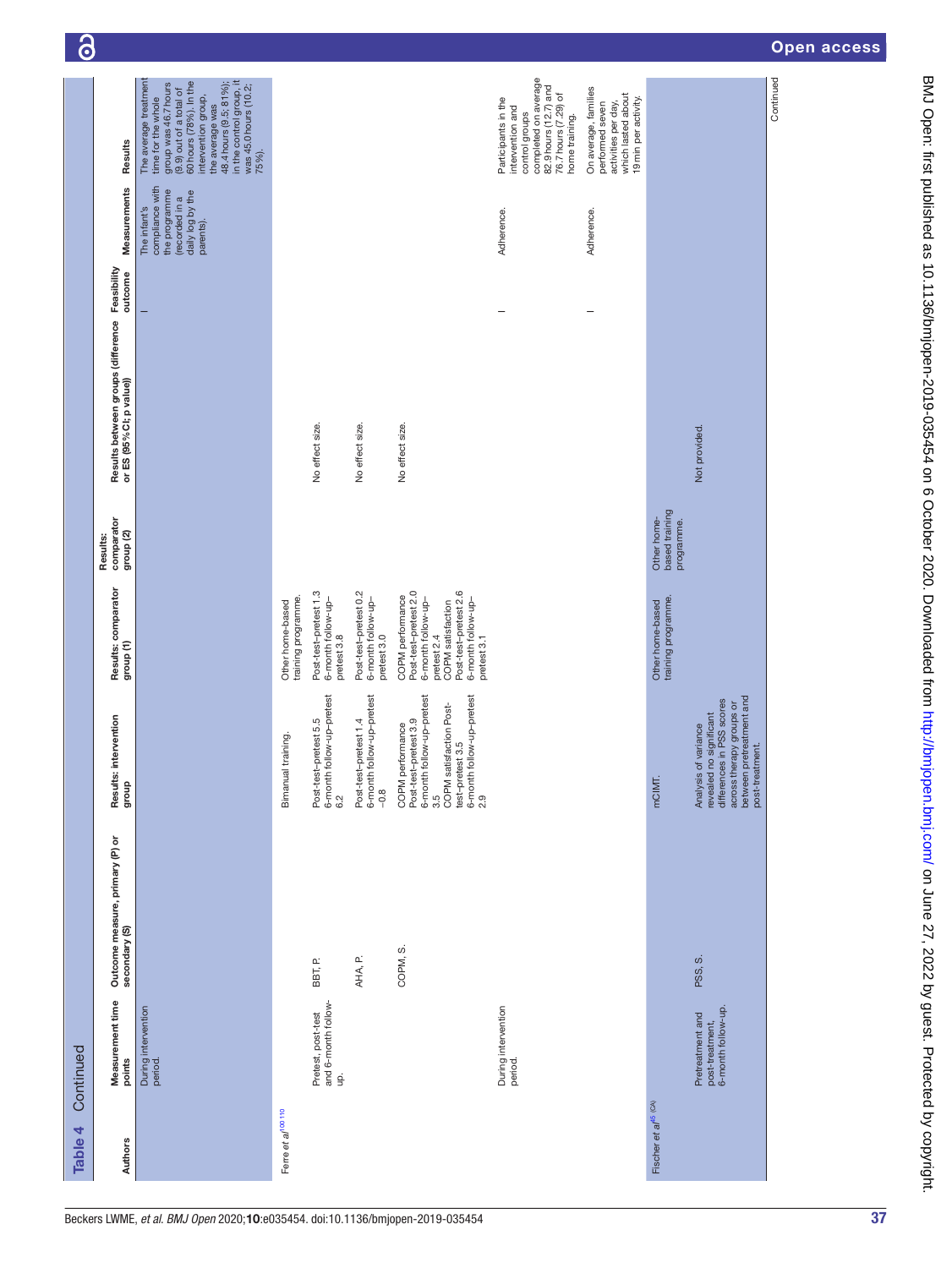| !<br>piwo uniti lighti nisi hanzura sa in 1900 lighti 2020-2020 a lighti dhe dhe ann an 2020. Downloadhan lighti li |  |
|---------------------------------------------------------------------------------------------------------------------|--|
|                                                                                                                     |  |
|                                                                                                                     |  |
|                                                                                                                     |  |
|                                                                                                                     |  |
|                                                                                                                     |  |
|                                                                                                                     |  |
|                                                                                                                     |  |
|                                                                                                                     |  |
|                                                                                                                     |  |
|                                                                                                                     |  |
|                                                                                                                     |  |
|                                                                                                                     |  |
|                                                                                                                     |  |
|                                                                                                                     |  |
|                                                                                                                     |  |
|                                                                                                                     |  |
|                                                                                                                     |  |
|                                                                                                                     |  |
|                                                                                                                     |  |
|                                                                                                                     |  |
|                                                                                                                     |  |
|                                                                                                                     |  |
|                                                                                                                     |  |
|                                                                                                                     |  |
|                                                                                                                     |  |
|                                                                                                                     |  |
|                                                                                                                     |  |
|                                                                                                                     |  |
|                                                                                                                     |  |
|                                                                                                                     |  |
|                                                                                                                     |  |
| ニ+hlishna 」s 10 11 2の/hmi.nnan-2010-0252FA 25 の つけかい 2020 コ                                                         |  |
|                                                                                                                     |  |
|                                                                                                                     |  |
|                                                                                                                     |  |
|                                                                                                                     |  |
|                                                                                                                     |  |
|                                                                                                                     |  |
|                                                                                                                     |  |
|                                                                                                                     |  |
|                                                                                                                     |  |
|                                                                                                                     |  |
|                                                                                                                     |  |
|                                                                                                                     |  |
|                                                                                                                     |  |
|                                                                                                                     |  |
|                                                                                                                     |  |
|                                                                                                                     |  |
|                                                                                                                     |  |
|                                                                                                                     |  |
|                                                                                                                     |  |
|                                                                                                                     |  |
|                                                                                                                     |  |
|                                                                                                                     |  |
|                                                                                                                     |  |
| conded trom http://p.m.obo-                                                                                         |  |
|                                                                                                                     |  |
|                                                                                                                     |  |
|                                                                                                                     |  |
|                                                                                                                     |  |
|                                                                                                                     |  |
|                                                                                                                     |  |
|                                                                                                                     |  |
|                                                                                                                     |  |
|                                                                                                                     |  |
| ì                                                                                                                   |  |
| .<br>.<br>.<br>.                                                                                                    |  |
|                                                                                                                     |  |
|                                                                                                                     |  |
| ーくーく                                                                                                                |  |
|                                                                                                                     |  |
|                                                                                                                     |  |
|                                                                                                                     |  |
|                                                                                                                     |  |
|                                                                                                                     |  |
|                                                                                                                     |  |
|                                                                                                                     |  |
|                                                                                                                     |  |
|                                                                                                                     |  |
|                                                                                                                     |  |
|                                                                                                                     |  |
|                                                                                                                     |  |
|                                                                                                                     |  |
|                                                                                                                     |  |

 $\delta$ 

| Table 4                       | Continued                                                                                         |                                                  |                                                                                                                                                                                   |                                             |                                                |                                                                            |         |                                  |                                                                                                                                                                                                                                                                                                                                                                                                                                                                                                                                                                                                                                                                                                        |
|-------------------------------|---------------------------------------------------------------------------------------------------|--------------------------------------------------|-----------------------------------------------------------------------------------------------------------------------------------------------------------------------------------|---------------------------------------------|------------------------------------------------|----------------------------------------------------------------------------|---------|----------------------------------|--------------------------------------------------------------------------------------------------------------------------------------------------------------------------------------------------------------------------------------------------------------------------------------------------------------------------------------------------------------------------------------------------------------------------------------------------------------------------------------------------------------------------------------------------------------------------------------------------------------------------------------------------------------------------------------------------------|
|                               | Measurement time<br>points                                                                        | Outcome measure, primary (P) or<br>secondary (S) | Results: intervention<br>qno.fo                                                                                                                                                   | Results: comparator<br>group <sub>(1)</sub> | comparator<br>group <sub>(2)</sub><br>Results: | Results between groups (difference Feasibility<br>or ES (95% CI; p value)) |         | Measurements                     | Results                                                                                                                                                                                                                                                                                                                                                                                                                                                                                                                                                                                                                                                                                                |
|                               | During intervention<br>period.                                                                    |                                                  |                                                                                                                                                                                   |                                             |                                                |                                                                            | $\prec$ | Semistructured<br>questionnaire. | pretreatment or post-<br>treatment. At 6 months<br>declined to 44% post-<br>groups, 74% reported<br>of a constraint, which<br>of parents reported<br>stress conducting the<br>recommended home<br>post-treatment, 42%<br>Therapy occurring in<br>the home was not a<br>contributing factors.<br>pretreatment stress<br>activities, with child<br>behaviour and time<br>concerning the use<br>identified concerns<br>significant stressor<br>treatment, but only<br>reported it was not<br>quantity of therapy<br>related to therapy<br>constraints being<br>Additionally, 38%<br>much, while 18%<br>3% reported that<br>received was too<br>intensity before<br>In the P-CIMT<br>treatment.<br>enough. |
| Hobbs et a <sup>n6</sup> (CA) |                                                                                                   |                                                  | Computer-based<br>rehabilitation.                                                                                                                                                 | Other home-based<br>training programme.     |                                                |                                                                            |         |                                  |                                                                                                                                                                                                                                                                                                                                                                                                                                                                                                                                                                                                                                                                                                        |
|                               | immediately after the<br>6-week intervention<br>postintervention.<br>On enrolment,<br>and 4 weeks | JTHFT, S.                                        | Results not presented.                                                                                                                                                            |                                             |                                                | Not provided.                                                              |         |                                  |                                                                                                                                                                                                                                                                                                                                                                                                                                                                                                                                                                                                                                                                                                        |
|                               | On enrolment and<br>immediately after the<br>6-week intervention.                                 | ABILHAND-Kids questionnaire.                     | 10 recorded increased logit<br>scores (average increase<br>0.72 (0.63)).<br>4 recorded decreased logit<br>4 recorded decrease<br>-1.10 (0.79)), with no<br>-1.10 (0.79)), with no |                                             |                                                | Not provided.                                                              |         |                                  |                                                                                                                                                                                                                                                                                                                                                                                                                                                                                                                                                                                                                                                                                                        |
|                               | During intervention<br>period.                                                                    |                                                  |                                                                                                                                                                                   |                                             |                                                |                                                                            | ۰       | Adherence.                       | 10. Parents noted that<br>system highly, scoring<br>it 7.7 (SD 1.7) out of<br>sibling interaction and<br>control group. Overall,<br>participants rated the<br>the system increased<br>system usage was<br>403 min (SD 322 min;<br>range 117-1140 min)<br>136-526 min) for the<br>for the experimental<br>a utility perspective,<br>the system was<br>accessible, intuitive,<br>robust and required<br>participation. From<br>(SD 134 min; range<br>group and 340 min<br>The average OrbIT<br>minimal support.                                                                                                                                                                                          |
|                               |                                                                                                   |                                                  |                                                                                                                                                                                   |                                             |                                                |                                                                            |         |                                  | Continued                                                                                                                                                                                                                                                                                                                                                                                                                                                                                                                                                                                                                                                                                              |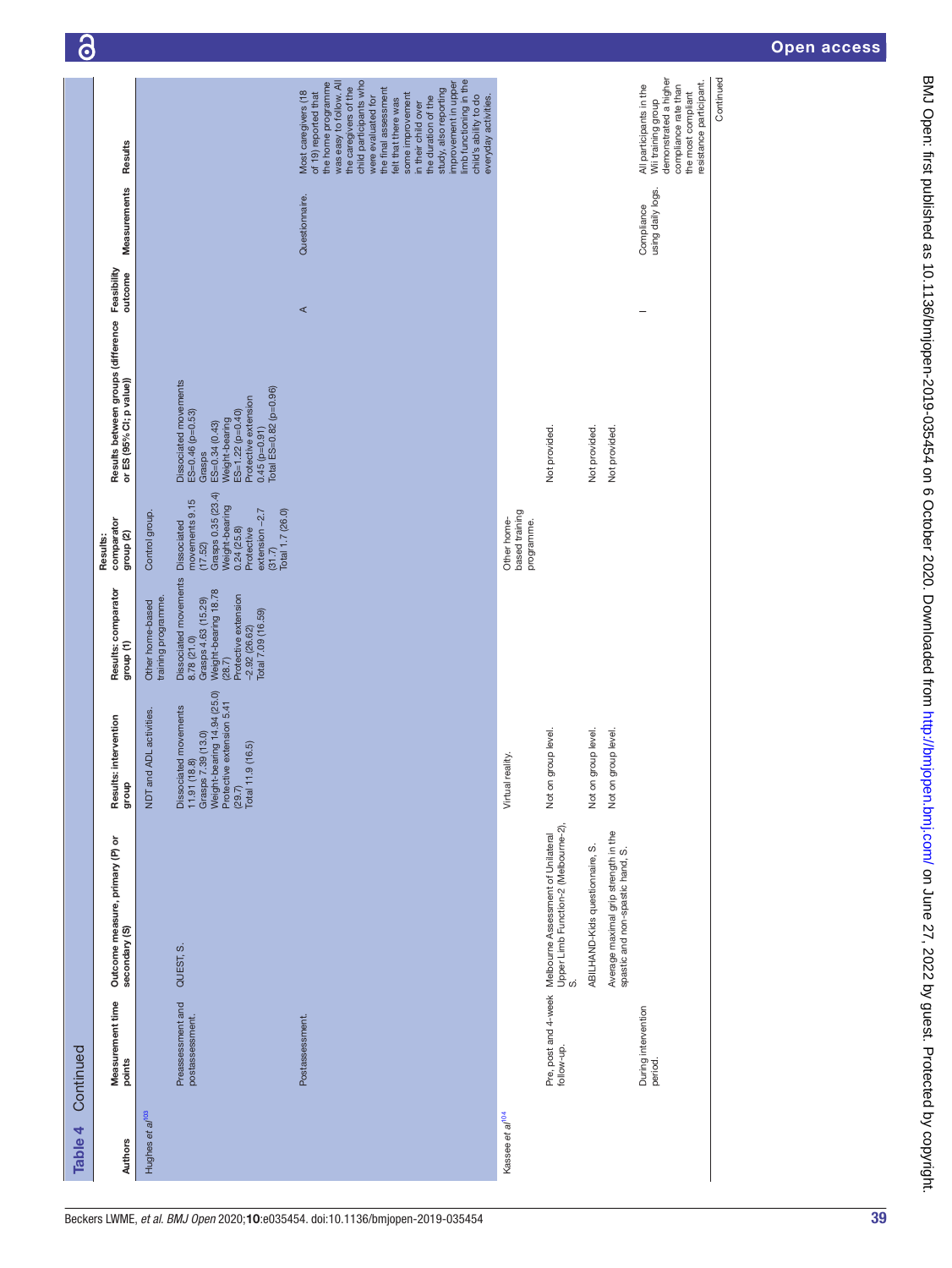|           | Results                                                                    | groups were variable,<br>response rate to the<br>group had a greater<br>and the Wii training<br>Trend lines for both<br>questions.                                                                                                                                                                                                                                                                                                                    | Parents of participants<br>more positive (higher)<br>regarding motivation<br>positive response to<br>to all four questions<br>all questions posed,<br>training group had<br>average response<br>in the Wii training<br>children in the Wii<br>asked. Parents of<br>group reported a<br>a higher average<br>and feasibility. |                                                                                    |                                                                                                                                                                             | Continued |
|-----------|----------------------------------------------------------------------------|-------------------------------------------------------------------------------------------------------------------------------------------------------------------------------------------------------------------------------------------------------------------------------------------------------------------------------------------------------------------------------------------------------------------------------------------------------|-----------------------------------------------------------------------------------------------------------------------------------------------------------------------------------------------------------------------------------------------------------------------------------------------------------------------------|------------------------------------------------------------------------------------|-----------------------------------------------------------------------------------------------------------------------------------------------------------------------------|-----------|
|           | Measurements                                                               | respond to these<br>exercise today?<br>(3) Did you have<br>directly respond<br>today? (2) How<br>training groups<br>questions on a<br>In addition, the<br>and resistance<br>participants to<br>How much did<br>fun exercising<br>children were<br>6-point Likert<br>questions: (1)<br>daily logs for<br>both the Wii<br>the following<br>you use your<br>affected arm<br>hard did you<br>each day to<br>today? The<br>asked the<br>asked to<br>scale. | Parent feedback<br>feasibility of the<br>(four questions)<br>intervention, as<br>motivation and<br>questionnaire<br>perceived by<br>to assess<br>was used<br>parents.                                                                                                                                                       |                                                                                    |                                                                                                                                                                             |           |
|           |                                                                            | ⋖                                                                                                                                                                                                                                                                                                                                                                                                                                                     | ⋖                                                                                                                                                                                                                                                                                                                           |                                                                                    |                                                                                                                                                                             |           |
|           | Results between groups (difference Feasibility<br>or ES (95% Cl; p value)) |                                                                                                                                                                                                                                                                                                                                                                                                                                                       |                                                                                                                                                                                                                                                                                                                             |                                                                                    | Not provided.                                                                                                                                                               |           |
|           | comparator<br>group <sub>(2)</sub><br>Results:                             |                                                                                                                                                                                                                                                                                                                                                                                                                                                       |                                                                                                                                                                                                                                                                                                                             |                                                                                    |                                                                                                                                                                             |           |
|           | Results: comparator<br>group (1)                                           |                                                                                                                                                                                                                                                                                                                                                                                                                                                       |                                                                                                                                                                                                                                                                                                                             | training programmes:<br>regular NDT plus cast;<br>Other home-based<br>regular NDT. | 6 months-baseline 3.5<br>9 months-baseline 2.2<br>6 months-baseline 3.1<br>9 months-baseline 5<br>Regular NDT + cast<br>Regular NDT<br>(27.0)<br>(27.3)<br>(29.4)<br>(29.8) |           |
|           | Results: intervention<br>dho.fo                                            |                                                                                                                                                                                                                                                                                                                                                                                                                                                       |                                                                                                                                                                                                                                                                                                                             | Intensive NDT and cast.                                                            | 6 months-baseline 5.1 (19.2)<br>9 months-baseline 7.8 (18.0)<br>Intensive NDT<br>6 months-baseline 3.1 (25.4)<br>9 months-baseline 2.8 (25.7)<br>Intensive NDT + cast       |           |
|           | Outcome measure, primary (P) or<br>secondary (S)                           |                                                                                                                                                                                                                                                                                                                                                                                                                                                       |                                                                                                                                                                                                                                                                                                                             |                                                                                    | Peabody Fine Motor Scales, S.                                                                                                                                               |           |
| Continued | Measurement time<br>points                                                 |                                                                                                                                                                                                                                                                                                                                                                                                                                                       |                                                                                                                                                                                                                                                                                                                             |                                                                                    | After 6-month<br>therapy and 3-month<br>follow-up.                                                                                                                          |           |
| Table 4   | Authors                                                                    |                                                                                                                                                                                                                                                                                                                                                                                                                                                       |                                                                                                                                                                                                                                                                                                                             | Law et a/ <sup>109</sup>                                                           |                                                                                                                                                                             |           |

 $\overline{\partial}$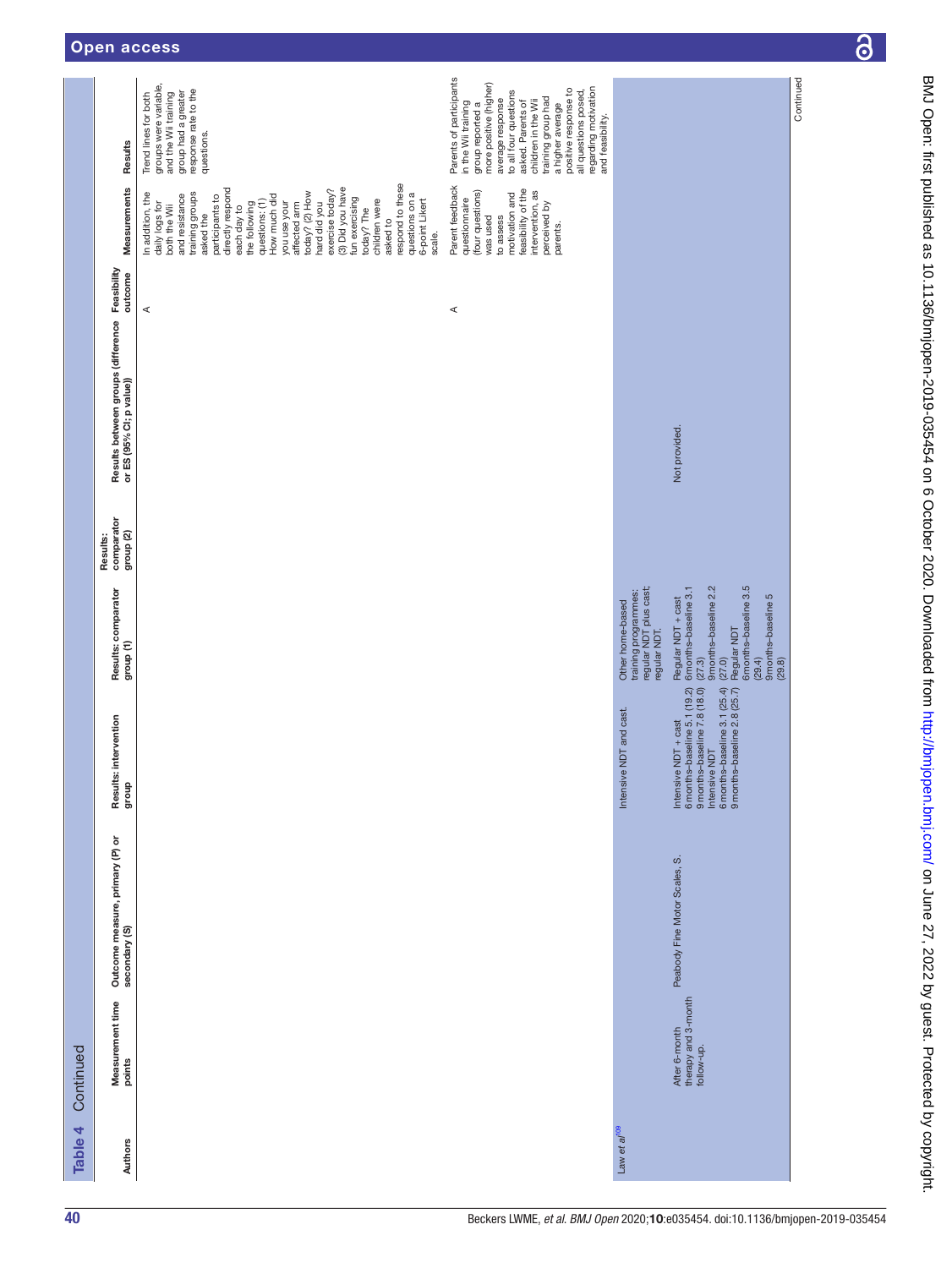| 6         |                                                                |                                                                                                                                                                                               |                                                                                                       |                                         |                                                     |                           |                       |                       |                        |                                                                                                 |                                         |                                                                                                                      |                                  |                                                                                                                                                    |           | <b>Open access</b> |  |
|-----------|----------------------------------------------------------------|-----------------------------------------------------------------------------------------------------------------------------------------------------------------------------------------------|-------------------------------------------------------------------------------------------------------|-----------------------------------------|-----------------------------------------------------|---------------------------|-----------------------|-----------------------|------------------------|-------------------------------------------------------------------------------------------------|-----------------------------------------|----------------------------------------------------------------------------------------------------------------------|----------------------------------|----------------------------------------------------------------------------------------------------------------------------------------------------|-----------|--------------------|--|
|           | Results                                                        |                                                                                                                                                                                               | programme more than<br>75% of the time.<br>66% of the parents<br>some of the home<br>completed all or |                                         |                                                     |                           |                       |                       | Results not presented. | satisfaction towards<br>the BIT programme.<br>participants also<br>Caregivers of<br>showed high |                                         |                                                                                                                      |                                  | and overall average<br>system usage was<br>377±267min.<br>$median=8.0, n=17$<br>$(7.4 \pm 1.9$ out of 10,<br>highly by families<br>OrbIT was rated | Continued |                    |  |
|           | Measurements                                                   |                                                                                                                                                                                               | Adherence.                                                                                            |                                         |                                                     |                           |                       |                       | PSI-SF.                | Questionnaire.<br>Satisfactory                                                                  |                                         |                                                                                                                      |                                  | Not specified.                                                                                                                                     |           |                    |  |
|           | Feasibility<br>outcome                                         |                                                                                                                                                                                               |                                                                                                       |                                         |                                                     |                           |                       |                       | $\prec$                | $\prec$                                                                                         |                                         |                                                                                                                      |                                  |                                                                                                                                                    |           |                    |  |
|           | Results between groups (difference<br>or ES (95% CI; p value)) | Not provided.<br>Not provided.                                                                                                                                                                |                                                                                                       |                                         | Not provided.<br>Not provided.                      | Not provided.             | Not provided.         | Not provided.         |                        |                                                                                                 |                                         | Not provided.                                                                                                        | Not provided.                    |                                                                                                                                                    |           |                    |  |
|           | comparator<br>group <sub>(2)</sub><br>Results:                 |                                                                                                                                                                                               |                                                                                                       |                                         |                                                     |                           |                       |                       |                        |                                                                                                 |                                         |                                                                                                                      |                                  |                                                                                                                                                    |           |                    |  |
|           | Results: comparator<br>group <sub>(1)</sub>                    | 9 months-baseline 4.9<br>9 months-baseline 1.5<br>(41.4)<br>Regular NDT + cast<br>6 months-baseline 7.0<br>6 months-baseline 1.4<br>$(37.1)$<br>Regular NDT<br>(36.3)<br>(41.4)               |                                                                                                       | training programme.<br>Other home-based |                                                     |                           |                       |                       |                        |                                                                                                 | Other home-based<br>training programme. |                                                                                                                      |                                  |                                                                                                                                                    |           |                    |  |
|           | Results: intervention<br>dho.fb                                | 6 months-baseline 0.8 (37.6)<br>9 months-baseline 0.1 (37.3)<br>Intensive NDT + cast<br>6 months-baseline 4.9 (31.8)<br>9 months-baseline 7.3 (28.0)<br>Results not presented<br>Intensive ND |                                                                                                       | mCIMT.                                  | Results not presented.<br>Results not presented.    | resented<br>Results not p | Results not presented | Results not presented |                        |                                                                                                 | Computer-based<br>rehabilitation.       | Results not presented.                                                                                               | Results not presented            |                                                                                                                                                    |           |                    |  |
|           | Outcome measure, primary (P) or<br>secondary (S)               | Range of motion at the wrist, S.<br>QUEST, S.                                                                                                                                                 |                                                                                                       |                                         | Melbourne Assessment-2 (MA-2), S.<br>BOT-2, S.      | BBT, S.                   | PMAL-R.               | TOP, S.               |                        |                                                                                                 |                                         | Tests of sensation (pressure sensitivity,<br>texture discrimination, distal<br>proprioception, and stereognosis), P. | JTHFT, P.                        |                                                                                                                                                    |           |                    |  |
| Continued | Measurement time<br>points                                     |                                                                                                                                                                                               | During intervention<br>period.                                                                        |                                         | immediately after the<br>intervention<br>Before and |                           |                       |                       |                        |                                                                                                 |                                         | On enrolment,<br>immediately after<br>the intervention                                                               | postintervention.<br>and 4 weeks | During intervention<br>period.                                                                                                                     |           |                    |  |
| Table 4   | Authors                                                        |                                                                                                                                                                                               |                                                                                                       | Liang et al <sup>48</sup> (CA)          |                                                     |                           |                       |                       |                        |                                                                                                 | Hobbs et al <sup>52</sup>               |                                                                                                                      |                                  |                                                                                                                                                    |           |                    |  |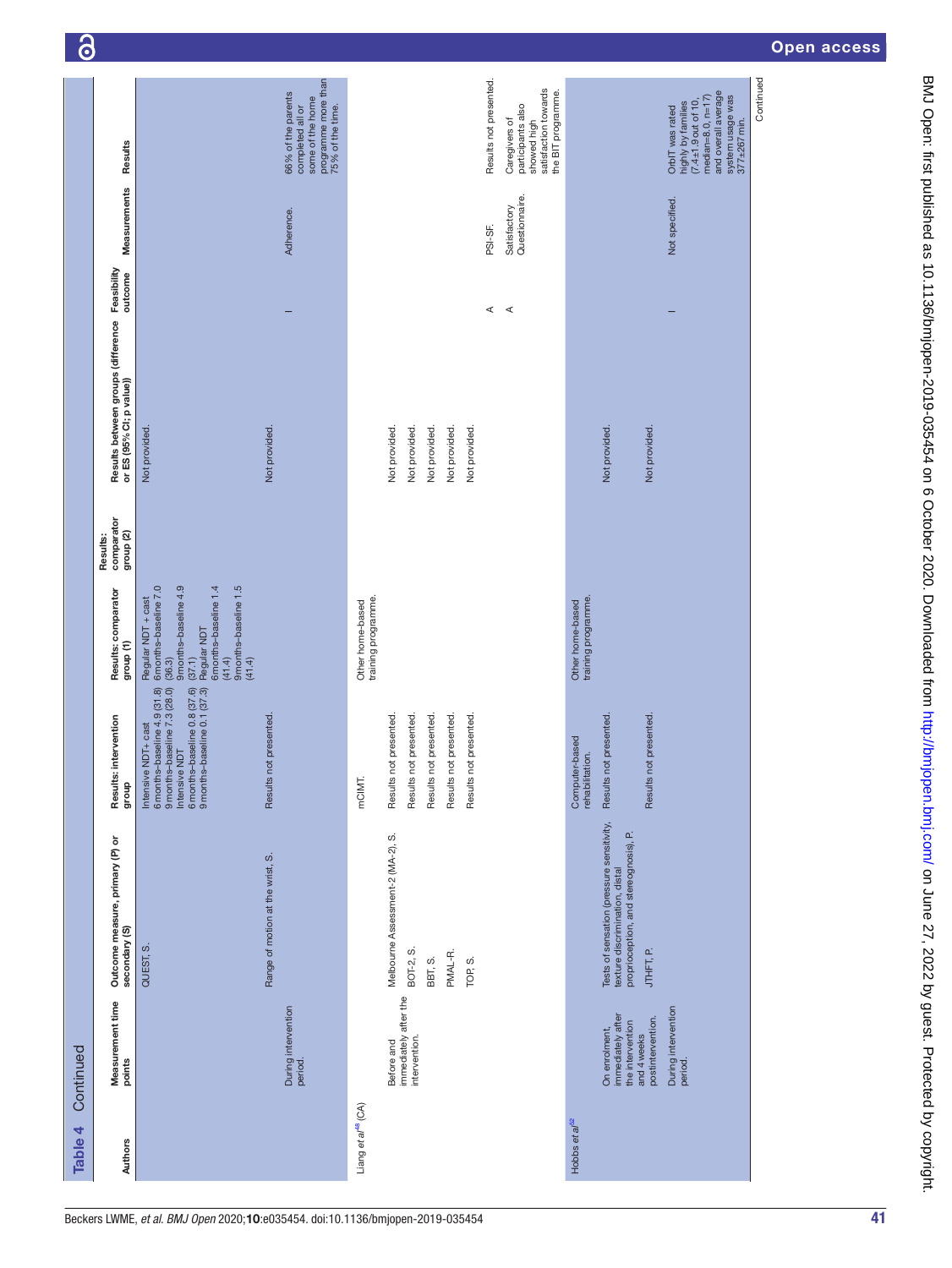| BNJ Opers: 2022 by constrated by constrated by a compartion included to 2020. Dowaldaded trightilon included to the chiral charged to the 2020 SO200 Dava level and the strighting card on a cluded to a cluded by a cluded by<br>$\ddot{\phantom{a}}$<br>of Disability Inventory; PMAL-R, Revised Peviased Peviased Peviased Peviased Revised S.P. S.S. Parting Stress Scale; PSST, Quality of Upper Extremity Skills Test, QUAL, Rediation Motor Activity Log. PAR 61 Partin 10P, Test<br>Survey; CHEQ, Childen's Hand-use Clustrianced Therapy, Comehold.com Performance Measure; DEX, dexterity; EMD, estimated mean difference; ES, effect size; FI, Fundional Inventory; FLU, fluency; GAS, Gada Attainment Scale; I<br>modified Constraint-AHA, Mini-AHA, Mini-AHA, Mini-AHA, Mini-AHA, Mini-AHA, Mini-AHA, Mini-Sessenent, NDT, Pearly disclopedional The Postupation at The Occupation at The Occupation Program Postup Divise, Second Edition; PED<br>MAL, Infant Motor Activity Log, JTHFT, Jebser-Taylor Hand Function Test; MAA2, Melboune Assessment Upper Limb Function 2; MA, Melbourne Assessment of Unilated Upper Limb Function S, Moldfied Ashworth Scale; mCMT, modified<br>Proficiency-2; BOT, Blimanual Occupational Therapy, Best of More Postry Test of Motor Poficiency; BSID, Bayley Scales of Infant and Toddler Development; Childrence abstract; CAPE, Children's Assessment of Participation and<br>A, acceptability, ACC, accuracy, ADL, Activities of Daily Life; AHA, Assisting Hand Assessment, AMPS, Assessment of Motor and Process Skills; AC+RP, Action Observation + Repeated Practice; AOU, amount of hand use; BoNT-A,<br>positive. |
|-------------------------------------------------------------------------------------------------------------------------------------------------------------------------------------------------------------------------------------------------------------------------------------------------------------------------------------------------------------------------------------------------------------------------------------------------------------------------------------------------------------------------------------------------------------------------------------------------------------------------------------------------------------------------------------------------------------------------------------------------------------------------------------------------------------------------------------------------------------------------------------------------------------------------------------------------------------------------------------------------------------------------------------------------------------------------------------------------------------------------------------------------------------------------------------------------------------------------------------------------------------------------------------------------------------------------------------------------------------------------------------------------------------------------------------------------------------------------------------------------------------------------------------------------------------------------------------------------------------------------------------------------------------------------------|
|-------------------------------------------------------------------------------------------------------------------------------------------------------------------------------------------------------------------------------------------------------------------------------------------------------------------------------------------------------------------------------------------------------------------------------------------------------------------------------------------------------------------------------------------------------------------------------------------------------------------------------------------------------------------------------------------------------------------------------------------------------------------------------------------------------------------------------------------------------------------------------------------------------------------------------------------------------------------------------------------------------------------------------------------------------------------------------------------------------------------------------------------------------------------------------------------------------------------------------------------------------------------------------------------------------------------------------------------------------------------------------------------------------------------------------------------------------------------------------------------------------------------------------------------------------------------------------------------------------------------------------------------------------------------------------|

 $\overline{\partial}$ 

|           | Results                                                                               |                                                                          |                                                                                                                                                                                                                                                                                                                                                                                                                                                                                                                                                                                                                                                        |                        | engaged and on-task<br>protocol. The infants<br>treatment activities<br>not engaged in the<br>with the treatment<br>the time and were<br>behaviour 74% of<br>26% of the time.<br>demonstrated | opportunities. Parents'<br>the home programme<br>their daily routine and<br>the programme were<br>positive.<br>All parents recorded<br>that they performed<br>activities were easy<br>feedback regarding<br>naturally occurring<br>They reported that<br>to incorporate into<br>the individualised<br>more each day.<br>comments and<br>for an hour or |
|-----------|---------------------------------------------------------------------------------------|--------------------------------------------------------------------------|--------------------------------------------------------------------------------------------------------------------------------------------------------------------------------------------------------------------------------------------------------------------------------------------------------------------------------------------------------------------------------------------------------------------------------------------------------------------------------------------------------------------------------------------------------------------------------------------------------------------------------------------------------|------------------------|-----------------------------------------------------------------------------------------------------------------------------------------------------------------------------------------------|--------------------------------------------------------------------------------------------------------------------------------------------------------------------------------------------------------------------------------------------------------------------------------------------------------------------------------------------------------|
|           | Measurements                                                                          |                                                                          |                                                                                                                                                                                                                                                                                                                                                                                                                                                                                                                                                                                                                                                        |                        | Fidelity through a 89% consistent<br>fidelity measure.                                                                                                                                        | infant in targeted<br>recordings of<br>of time spent<br>involving the<br>the amount<br>activities.<br>Parent                                                                                                                                                                                                                                           |
|           | Results between groups (difference Feasibility<br>outcome<br>or ES (95% CI; p value)) |                                                                          | No effect size.                                                                                                                                                                                                                                                                                                                                                                                                                                                                                                                                                                                                                                        | No effect size.        | -                                                                                                                                                                                             |                                                                                                                                                                                                                                                                                                                                                        |
|           | comparator<br>group <sub>(2)</sub><br>Results:                                        |                                                                          |                                                                                                                                                                                                                                                                                                                                                                                                                                                                                                                                                                                                                                                        |                        |                                                                                                                                                                                               |                                                                                                                                                                                                                                                                                                                                                        |
|           | Results: comparator<br>group (1)                                                      | Traditional occupational<br>therapy services in an<br>outpatient clinic. |                                                                                                                                                                                                                                                                                                                                                                                                                                                                                                                                                                                                                                                        |                        |                                                                                                                                                                                               |                                                                                                                                                                                                                                                                                                                                                        |
|           | Results: intervention<br>dno.fo                                                       | mCIMT.                                                                   | Pre to post follow-up 3.0 (1.9)<br>Pre to post CIMT 1 (1.4)<br>Pre to post follow-up 1.4 (1.7)<br>Fine motor score (more<br>(1.7)<br>Pre to post CIMT 1.4 (1.9)<br>Pre to post follow-up 1.6 (1.5)<br>Gross motor score<br>Cognitive pre to post usual<br>involved) Pre to post usual<br>2.2 (1.8) Pre to post CIMT<br>4.2 (1.8)<br>Pre to post follow-up -0.8<br>F(2.2)<br>Finolved)<br>involved)<br>Pre to post usual care<br>care occupational therapy<br>care occupational therapy<br>Pre to post CIMT 3.2<br>occupational therapy 1.0<br>occupational therapy 1.6<br>Pre to post usual care<br>4.8 (2.8)<br>$\begin{matrix} 6 \\ -1 \end{matrix}$ | Results not presented. |                                                                                                                                                                                               |                                                                                                                                                                                                                                                                                                                                                        |
|           | Outcome measure, primary (P) or<br>secondary (S)                                      |                                                                          | BSID, S.                                                                                                                                                                                                                                                                                                                                                                                                                                                                                                                                                                                                                                               | IMAL, S.               |                                                                                                                                                                                               |                                                                                                                                                                                                                                                                                                                                                        |
| Continued | Measurement time<br>points                                                            |                                                                          | At baseline and after<br>each phase.                                                                                                                                                                                                                                                                                                                                                                                                                                                                                                                                                                                                                   |                        | During intervention<br>period.                                                                                                                                                                |                                                                                                                                                                                                                                                                                                                                                        |
| Table 4   | Authors                                                                               | Lowes et al <sup>bu</sup>                                                |                                                                                                                                                                                                                                                                                                                                                                                                                                                                                                                                                                                                                                                        |                        |                                                                                                                                                                                               |                                                                                                                                                                                                                                                                                                                                                        |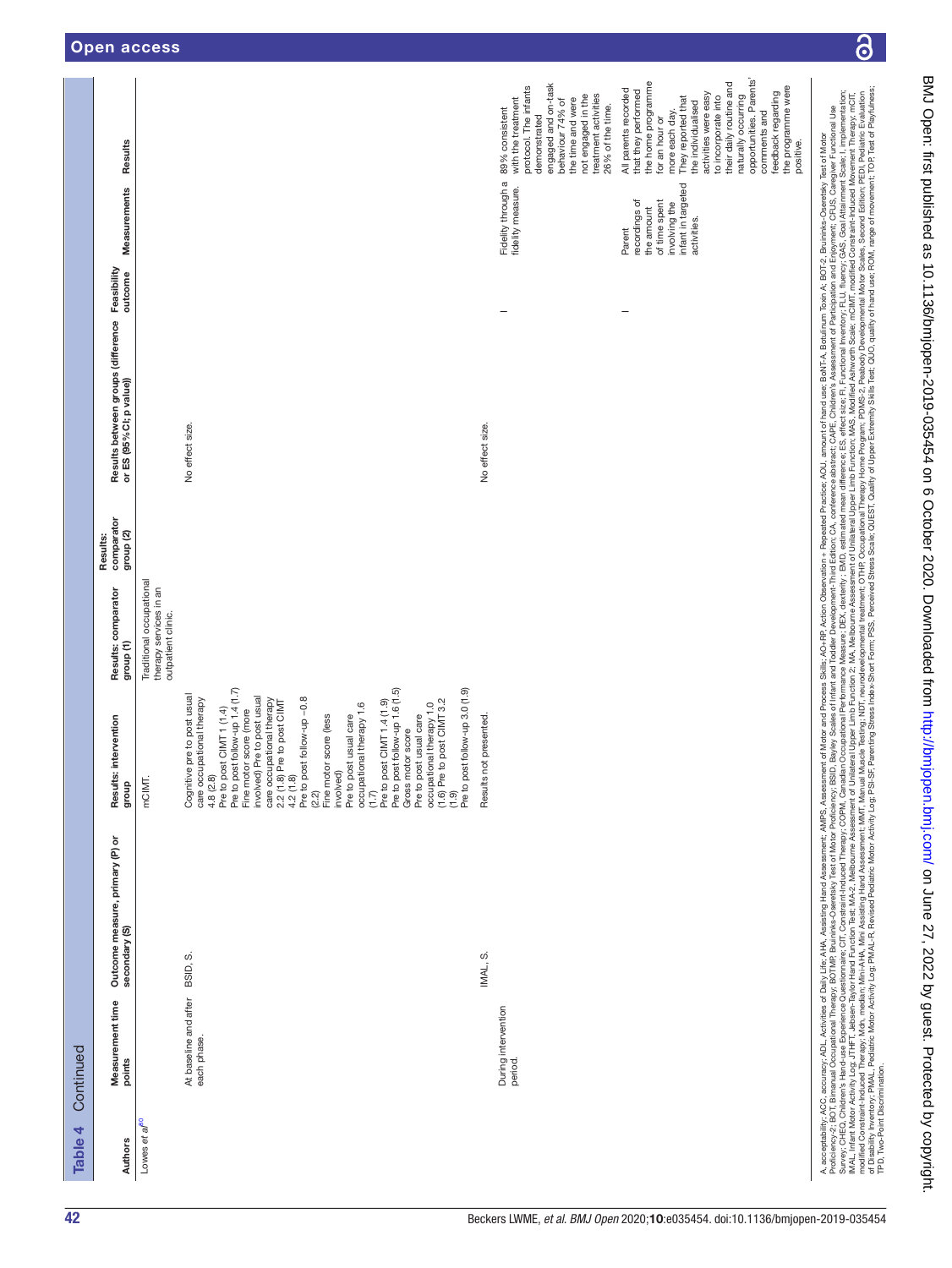| Table 5                     | Results of the effectiveness studies                                     |                                                  |                                                                                                                                                                                                                                                                                                                                                                                                                                                                                                                                                     |                                                                                                                                                                                                                                                                                                                                                                                                                                                                                                                                                    |                                                                                                                                                                                                                                                                                                                                                                                                                                  |                                                                                                                                                                                                                                                                                                                                                                                                                                                                                                                                                                                                                                                                            |
|-----------------------------|--------------------------------------------------------------------------|--------------------------------------------------|-----------------------------------------------------------------------------------------------------------------------------------------------------------------------------------------------------------------------------------------------------------------------------------------------------------------------------------------------------------------------------------------------------------------------------------------------------------------------------------------------------------------------------------------------------|----------------------------------------------------------------------------------------------------------------------------------------------------------------------------------------------------------------------------------------------------------------------------------------------------------------------------------------------------------------------------------------------------------------------------------------------------------------------------------------------------------------------------------------------------|----------------------------------------------------------------------------------------------------------------------------------------------------------------------------------------------------------------------------------------------------------------------------------------------------------------------------------------------------------------------------------------------------------------------------------|----------------------------------------------------------------------------------------------------------------------------------------------------------------------------------------------------------------------------------------------------------------------------------------------------------------------------------------------------------------------------------------------------------------------------------------------------------------------------------------------------------------------------------------------------------------------------------------------------------------------------------------------------------------------------|
| Authors                     | Measurement time<br>points                                               | Outcome measure, primary (P)<br>or secondary (S) | intervention group<br>Results:                                                                                                                                                                                                                                                                                                                                                                                                                                                                                                                      | Results: comparator group (1)                                                                                                                                                                                                                                                                                                                                                                                                                                                                                                                      | Results: comparator group (2)                                                                                                                                                                                                                                                                                                                                                                                                    | Results between groups (difference or<br>ES (95% CI; p value))                                                                                                                                                                                                                                                                                                                                                                                                                                                                                                                                                                                                             |
| Facchin et al <sup>95</sup> | Before and after the 10-<br>week treatment.                              | QUEST, P.                                        | Dissociated movements 2.3<br>Dissociated movements 0.7<br>Dissociated movements 6.1<br>Weight-bearing 1.6<br>QUEST-non-affected limb<br>Protective extension 2.3<br>Protective extension 8.6<br>Protective extension 0.0<br>Weight-bearing 6.6<br>QUEST-affected limb<br>Weight-bearing 0.6<br>Global score 0.9<br>Global score 8.2<br>Global score 7.2<br>Grasp-0.3<br>Grasp 2.0<br>Grasp 7.<br>mCIMT.<br>QUEST                                                                                                                                    | Other home-based training programme.<br>Dissociated movements 0.8<br>Dissociated movements 0.7<br>Dissociated movements 3.1<br>QUEST-non-affected limb<br>Protective extension 2.3<br>Protective extension 2.3<br>Protective extension 1.0<br>QUEST-affected limb<br>Weight-bearing 8.9<br>Weight-bearing 2.3<br>Weight-bearing 1.3<br>Global score 6.3<br>Global score 3.5<br>Global score 4.4<br>Grasp <sub>0.5</sub><br>Grasp 3.6<br>Grasp 0.7<br>QUEST                                                                                         | Dissociated movements 1.6<br>Dissociated movements 0.9<br>Dissociated movements 2.7<br>Protective extension -1.5<br>QUEST-non-affected limb<br>Protective extension -0.2<br>Protective extension 1.9<br>Weight-bearing 2.6<br>QUEST-affected limb<br>Weight-bearing-0.3<br>Weight-bearing 1.1<br>Global score 2.0<br>Global score 1.3<br>Global score 3.1<br>Care as usual<br>$Grasp -0.3$<br>Grasp $-0.1$<br>Grasp 2.5<br>QUEST | No effect size.                                                                                                                                                                                                                                                                                                                                                                                                                                                                                                                                                                                                                                                            |
|                             |                                                                          | Besta Scale, P.                                  | Bimanual spontaneous use 0.25<br>ADL (2–6years) 0.21<br>ADL (7–8years) –0.21<br>Global score 0.23<br>Grasp 0.28                                                                                                                                                                                                                                                                                                                                                                                                                                     | Bimanual spontaneous use 0.29<br>ADL (2-6 years) 0.21<br>ADL (7-8 years) 0.0<br>Global score 0.23<br>Grasp 0.08                                                                                                                                                                                                                                                                                                                                                                                                                                    | Bimanual spontaneous use 0.14<br>ADL (2-6 years) 0.05<br>ADL (7-8 years) 0.34<br>Global score 0.06<br>Grasp 0.06                                                                                                                                                                                                                                                                                                                 | No effect size.                                                                                                                                                                                                                                                                                                                                                                                                                                                                                                                                                                                                                                                            |
| Chen et al <sup>er</sup>    |                                                                          |                                                  | mCIMT.                                                                                                                                                                                                                                                                                                                                                                                                                                                                                                                                              | Other home-based training programme.                                                                                                                                                                                                                                                                                                                                                                                                                                                                                                               |                                                                                                                                                                                                                                                                                                                                                                                                                                  |                                                                                                                                                                                                                                                                                                                                                                                                                                                                                                                                                                                                                                                                            |
|                             | Baseline, 4 weeks (post-<br>test), and 3-month and<br>6-month follow-up. | Subtest 8 of BOTMP, P.                           | Post-test-baseline 3.96 (2.6)<br>3 months-baseline 5.96 (2.5)<br>6 months-baseline 6.87 (2.5)                                                                                                                                                                                                                                                                                                                                                                                                                                                       | Post-test-baseline 3.22 (2.0)<br>3 months-baseline 4.63 (2.0)<br>6 months-baseline 5.5 (1.8)                                                                                                                                                                                                                                                                                                                                                                                                                                                       |                                                                                                                                                                                                                                                                                                                                                                                                                                  | 6-months-baseline ES=0.193 (p=0.003)<br>Post-test-baseline ES=0.058 (p=0.116)<br>3 months-baseline ES=0.167 (p=0.006)                                                                                                                                                                                                                                                                                                                                                                                                                                                                                                                                                      |
|                             |                                                                          | C.<br>Fine motor domain of PDMS-2,               | Post-test-baseline 4.31 (4.0)<br>3 months-baseline 6.93 (4.0)<br>6 months-baseline 8.13 (4.1)                                                                                                                                                                                                                                                                                                                                                                                                                                                       | 3 months-baseline 3.86 (4.2)<br>6 months-baseline 4.82 (4.3)<br>Post-test-baseline 2.54 (4.2)                                                                                                                                                                                                                                                                                                                                                                                                                                                      |                                                                                                                                                                                                                                                                                                                                                                                                                                  | 3 months-baseline ES=0.634 (p<0.001)<br>6 months-baseline ES=0.658 (p<0.001)<br>Post-test-baseline ES=0.604 (p<0.001)                                                                                                                                                                                                                                                                                                                                                                                                                                                                                                                                                      |
|                             |                                                                          | WeeFIM, S                                        | Post-test-baseline 3.04 (8.9)<br>3 months-baseline 5.21 (8.5)<br>6 months-baseline 7.26 (8.2)                                                                                                                                                                                                                                                                                                                                                                                                                                                       | 3 months-baseline 4.36 (5.1)<br>6 months-baseline 6.00 (5.0)<br>Post-test-baseline 2.32 (5.2)                                                                                                                                                                                                                                                                                                                                                                                                                                                      |                                                                                                                                                                                                                                                                                                                                                                                                                                  | 3 months-baseline ES=0.202 (p=0.002)<br>6 months-baseline ES=0.264 (p<0.001)<br>Post-test-baseline ES=0.195 (p=0.003)                                                                                                                                                                                                                                                                                                                                                                                                                                                                                                                                                      |
|                             |                                                                          | Reach-to-grasp task (kinematic<br>analysis), S.  | RT (s) –0.14 (0.03)<br>nMT (s/mm) –0.15 (0.06) nMU (times/mm)<br>RT (s) –0.11 (0.03)<br>nMT (s/mm) –0.12 (0.06) nMU (times/mm)<br>nMU (times/mm) -0.03 (0.04)<br>Post-test-baseline<br>RT (s) –0.07 (0.02)<br>nMT (s/mm) –0.06 (0.07)<br>MGA (cm) -1.49 (1.27)<br>PMGA (%) 11.36 (20.52)<br>PMGA (%) 10.44 (24.54)<br>MGA (cm) -1.58 (1.34)<br>MGA (cm) -0.94 (1.44)<br>PMGA (%) 4.9 (22.73)<br>PV (mm/s) 0.74 (6.34)<br>PV (mm/s) 6.14 (6.39)<br>PV (mm/s) 4.66 (6.42)<br>3 months-baseline<br>6 months-baseline<br>$-0.05(0.05)$<br>$-0.07(0.05)$ | nMU (times/mm) -0.03 (0.04)<br>nMU (times/mm) -0.05 (0.04)<br>nMU (times/mm) -0.03 (0.05)<br>PMGA (%) -11.44 (19.93)<br>nMT (s/mm) -0.04 (0.04)<br>PMGA (%) -5.28 (20.83)<br>nMT (s/mm) -0.07 (0.04)<br>PMGA (%) -6.72 (16.83)<br>nMT (s/mm) -0.10 (0.04)<br>MGA (cm) -0.73 (1.29)<br>MGA (cm) -0.99 (1.39)<br>MGA (cm) -0.77 (1.29)<br>PV (mm/s) 5.80 (3.70)<br>PV (mm/s) 2.34 (4.38)<br>PV (mm/s) 4.40 (4.00)<br>3 months-baseline<br>6 months-baseline<br>Post-test-baseline<br>RT(s)-0.11 (0.04)<br>RT (s) -0.04 (0.02)<br>RT (s) -0.08 (0.03) |                                                                                                                                                                                                                                                                                                                                                                                                                                  | Continued<br>nMU (times/mm) ES=0.027 (p=0.291)<br>nMU (times/mm) ES=0.137 (p=0.049)<br>nMU (times/mm) ES=0.136 (p=0.014)<br>nMT (s/mm) ES=0.494 (p<0.001)<br>nMT (s/mm) ES=0.601 (p<0.001)<br>PMGA (%) ES=0.013 (p=0.454)<br>PMGA (%) ES=0.055 (p=0.125)<br>nMT (s/mm) ES=0.158 (p=008)<br>PV (mm/s) ES=0.004 (p=0.670)<br>PV (mm/s) ES=0.013 (p=0.463)<br>MGA (cm) ES=0.165 (p=0.006)<br>PV (mm/s) ES=0.006 (p=0.608)<br>PMGA (%) ES=0.005 (p=0.659)<br>MGA (cm) ES=0.008 (p=0.564)<br>MGA (cm) ES=0.084 (p=0.057)<br>RT (s) ES=0.137 (p=0.014)<br>RT (s) ES=0.133 (p=0.015)<br>RT (s) ES=0.221 (p=0.001)<br>3 months-baseline<br>6 months-baseline<br>Post-test-baseline |
|                             |                                                                          |                                                  |                                                                                                                                                                                                                                                                                                                                                                                                                                                                                                                                                     |                                                                                                                                                                                                                                                                                                                                                                                                                                                                                                                                                    |                                                                                                                                                                                                                                                                                                                                                                                                                                  |                                                                                                                                                                                                                                                                                                                                                                                                                                                                                                                                                                                                                                                                            |

6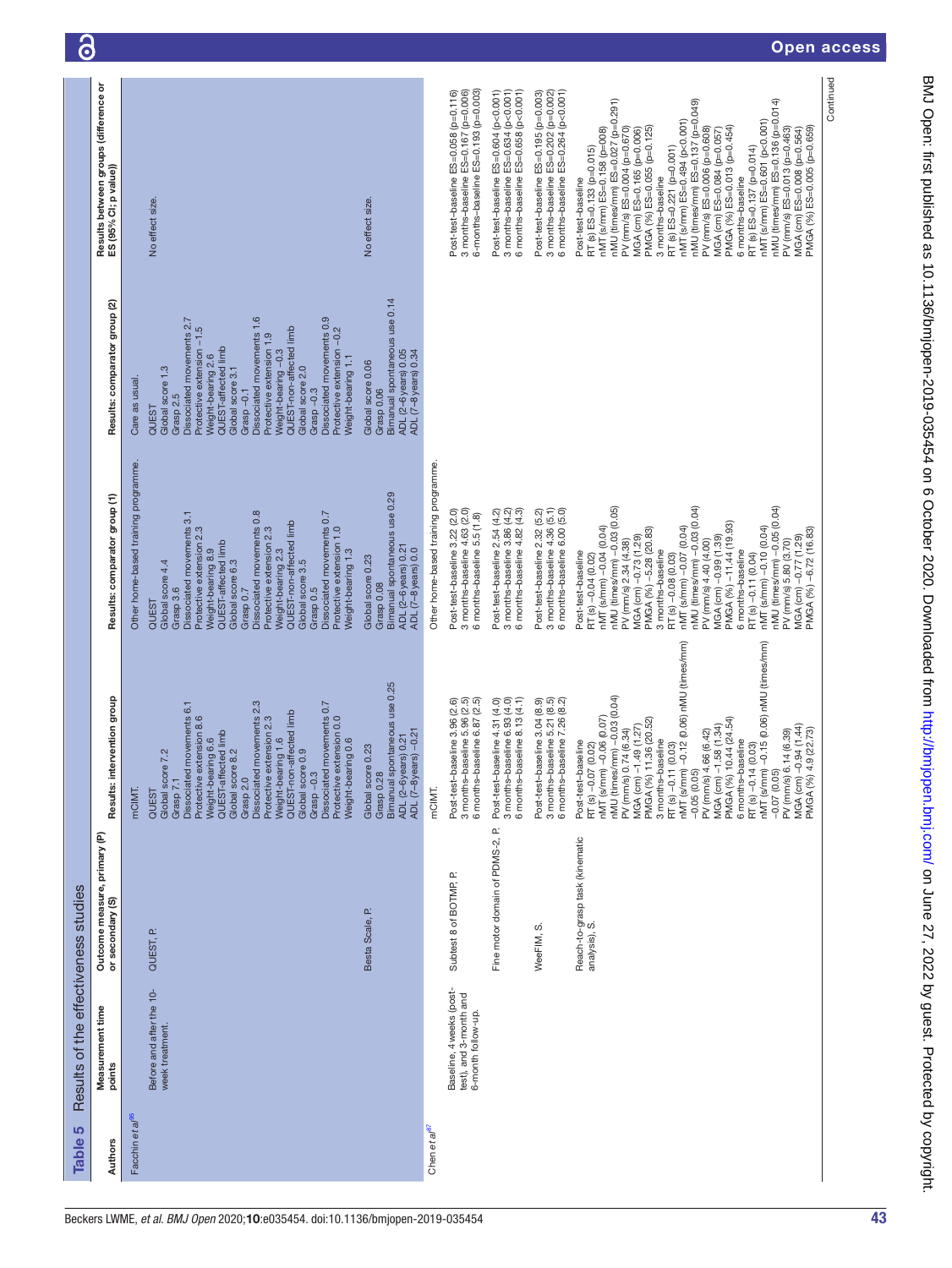| 5<br><b>Table</b>                               | Continued                                                                                                                                          |                                                                                                                                 |                                                                                                                                                                                                                                                                                                                                                                                                                                                                                                                                                                                                                                                                                                                                                                                                                                                                          |                                                                                                                                                                                                                                                                                                                                                                                                                                                                                                                                                                                                                                                                                                                                                                                                                                                                                    |                                     |                                                                                                                                                                |
|-------------------------------------------------|----------------------------------------------------------------------------------------------------------------------------------------------------|---------------------------------------------------------------------------------------------------------------------------------|--------------------------------------------------------------------------------------------------------------------------------------------------------------------------------------------------------------------------------------------------------------------------------------------------------------------------------------------------------------------------------------------------------------------------------------------------------------------------------------------------------------------------------------------------------------------------------------------------------------------------------------------------------------------------------------------------------------------------------------------------------------------------------------------------------------------------------------------------------------------------|------------------------------------------------------------------------------------------------------------------------------------------------------------------------------------------------------------------------------------------------------------------------------------------------------------------------------------------------------------------------------------------------------------------------------------------------------------------------------------------------------------------------------------------------------------------------------------------------------------------------------------------------------------------------------------------------------------------------------------------------------------------------------------------------------------------------------------------------------------------------------------|-------------------------------------|----------------------------------------------------------------------------------------------------------------------------------------------------------------|
| Authors                                         | Measurement time<br>points                                                                                                                         | Outcome measure, primary (P)<br>or secondary (S)                                                                                | Results: intervention group                                                                                                                                                                                                                                                                                                                                                                                                                                                                                                                                                                                                                                                                                                                                                                                                                                              | Results: comparator group (1)                                                                                                                                                                                                                                                                                                                                                                                                                                                                                                                                                                                                                                                                                                                                                                                                                                                      | Results: comparator group (2)       | ŏ<br>Results between groups (difference<br>ES (95% CI; p value))                                                                                               |
| Chiu et al <sup>34</sup><br>(CA), <sup>88</sup> |                                                                                                                                                    |                                                                                                                                 | Virtual reality.                                                                                                                                                                                                                                                                                                                                                                                                                                                                                                                                                                                                                                                                                                                                                                                                                                                         | Care as usual.                                                                                                                                                                                                                                                                                                                                                                                                                                                                                                                                                                                                                                                                                                                                                                                                                                                                     |                                     |                                                                                                                                                                |
|                                                 | 12 weeks (6 weeks beyond<br>(after intervention) and at<br>At baseline, at 6 weeks<br>the intervention).                                           | Tracking task (elbow and index<br>finger), S.                                                                                   | Week 12-baseline<br>Elbow 0.01 (0.14)<br>Finger 0.02 (0.11)<br>Finger 0.01 (0.07)<br>Elbow 0.03 (0.13)<br>Week 6-baseline                                                                                                                                                                                                                                                                                                                                                                                                                                                                                                                                                                                                                                                                                                                                                | Elbow -0.04 (0.12)<br>Elbow -0.01 (0.13)<br>Week 12-baseline<br>Finger 0.02 (0.14)<br>Finger 0.02 (0.11)<br>Week 6-baseline                                                                                                                                                                                                                                                                                                                                                                                                                                                                                                                                                                                                                                                                                                                                                        |                                     | Finger -0.01 (-0.07 to 0.05)<br>Elbow 0.04 (-0.03 to 0.11)<br>Elbow 0.05 (-0.02 to 0.12)<br>Finger 0.00 (-0.06 to 0.06)<br>Week 12-baseline<br>Week 6-baseline |
|                                                 |                                                                                                                                                    | Power grip by PowerTrack IITM<br>commander, S.                                                                                  | Week 12-baseline 7.1 (13.1)<br>Week 6-baseline 4.9 (10.7)                                                                                                                                                                                                                                                                                                                                                                                                                                                                                                                                                                                                                                                                                                                                                                                                                | Week 12-baseline 3.0 (9.5)<br>Week 6-baseline 0.9 (7.5)                                                                                                                                                                                                                                                                                                                                                                                                                                                                                                                                                                                                                                                                                                                                                                                                                            |                                     | Week 12-baseline 4.1 (-2.1 to 10.3)<br>Week 6-baseline 4.0 (-0.8 to 8.8)                                                                                       |
|                                                 |                                                                                                                                                    | Nine-Hole Peg Test, S.                                                                                                          | Week 12-baseline 0.01 (0.11)<br>Week 6-baseline 0.0 (0.02)                                                                                                                                                                                                                                                                                                                                                                                                                                                                                                                                                                                                                                                                                                                                                                                                               | Week 12-baseline 0.01 (0.03)<br>Week 6-baseline 0.01 (0.03)                                                                                                                                                                                                                                                                                                                                                                                                                                                                                                                                                                                                                                                                                                                                                                                                                        |                                     | Week 6-baseline -0.01 (-0.02 to 0.00)<br>Week 12-baseline 0.00 (-0.04 to 0.04)                                                                                 |
|                                                 |                                                                                                                                                    | JTHFT, S.                                                                                                                       | Week 12-baseline 0.09 (0.07)<br>Week 6-baseline 0.05 (0.06)                                                                                                                                                                                                                                                                                                                                                                                                                                                                                                                                                                                                                                                                                                                                                                                                              | Week 12-baseline 0.10 (0.07)<br>Week 6-baseline 0.05 (0.06)                                                                                                                                                                                                                                                                                                                                                                                                                                                                                                                                                                                                                                                                                                                                                                                                                        |                                     | Week 12-baseline -0.01 (-0.05 to 0.03)<br>Week 6-baseline 0.00 (-0.03 to 0.03)                                                                                 |
|                                                 |                                                                                                                                                    | CFUS, S.                                                                                                                        | Week 12-baseline<br>Quantity 4.6 (9.9)<br>Week 6-baseline<br>Quantity 8.1 (9.7)<br>Quality 5.2 (10.3)<br>Quality 3.9 (9.4)                                                                                                                                                                                                                                                                                                                                                                                                                                                                                                                                                                                                                                                                                                                                               | Week 12-baseline<br>Quantity 0.1 (10.2)<br>Quantity 1.7 (12.3)<br>Week 6-baseline<br>Quality 1.7 (11.7)<br>Quality 0.7 (7.8)                                                                                                                                                                                                                                                                                                                                                                                                                                                                                                                                                                                                                                                                                                                                                       |                                     | Quantity 4.5 (-0.7 to 9.7)<br>Quantity 6.4 (0.5 to 12.3)<br>Quality 3.2 (-1.3 to 7.7)<br>Quality 3.5 (-2.3 to 9.3)<br>Week 12-baseline<br>Week 6-baseline      |
| Kim et al <sup>90</sup>                         |                                                                                                                                                    |                                                                                                                                 | Strength training.                                                                                                                                                                                                                                                                                                                                                                                                                                                                                                                                                                                                                                                                                                                                                                                                                                                       | Centre-based occupational therapy or<br>physiotherapy intervention.                                                                                                                                                                                                                                                                                                                                                                                                                                                                                                                                                                                                                                                                                                                                                                                                                |                                     |                                                                                                                                                                |
|                                                 | intervention (10 weeks).<br>Before and after the                                                                                                   | upper limbs were reached out five<br>Motion analysis: the left and right<br>times with a convenient speed<br>and fast speed, S. | Shoulder mean angular velocity (cm/s)<br>Elbow mean angular velocity (cm/s)<br>Comfortable speed: -552.3 (880.1)<br>Comfortable speed: -136.4 (596.9)<br>Wrist mean angular velocity (cm/s)<br>Comfortable speed: -50.8 (194.5)<br>Comfortable speed: -11.8 (93.0)<br>Shoulder normalised jerk score<br>Comfortable speed: 18.0 (34.0)<br>Comfortable speed: 13.3 (36.9)<br>Comfortable speed: 5.1 (15.1)<br>Fast speed: 14.6 (38.5)<br>Comfortable speed: -0.4 (1.0)<br>Comfortable speed: 7.4 (8.2)<br>Elbow normalised jerk score<br>Wrist normalised jerk score<br>Fast speed: -206.8 (266.1)<br>Fast speed: -11.5 (375.8)<br>Fast speed: -53.2 (166.3)<br>Fast speed: 16.0 (128.3)<br>Fast speed: 14.1 (18.4)<br>Fast speed: 17.8 (38.3)<br>Fast speed: 14.2 (38.0)<br>Fast speed: -0.1 (0.4)<br>Normalised jerk score<br>Mean velocity (cm/s)<br>Movement time (s) | Shoulder mean angular velocity (cm/s)<br>Elbow mean angular velocity (cm/s)<br>Comfortable speed: -451.3 (472.3)<br>Comfortable speed: -168.3 (199.4)<br>Fast speed: -199.4 (260.2)<br>Comfortable speed: -107.3 (281.4)<br>Comfortable speed: -633.3 (592.9)<br>Fast speed: -630.0 (670.4)<br>Wrist mean angular velocity (cm/s)<br>Shoulder normalised jerk score<br>Comfortable speed: 21.5 (23.0)<br>Comfortable speed: 42.7 (55.9)<br>Comfortable speed: 22.7 (24.8)<br>Comfortable speed: 21.8 (15.8)<br>Comfortable speed: -1.1 (1.5)<br>Elbow normalised jerk score<br>Wrist normalised jerk score<br>Fast speed: -669.8 (994.6)<br>Fast speed: -127.8 (256.3)<br>Fast speed: 32.7 (31.9)<br>Fast speed: 64.5 (71.1)<br>Fast speed: 38.8 (38.9)<br>Fast speed: 33.1 (31.9)<br>Fast speed: -0.6 (0.9)<br>Normalised jerk score<br>Mean velocity (cm/s)<br>Movement time (s) |                                     | No effect size.                                                                                                                                                |
| Xu et al <sup>92</sup>                          |                                                                                                                                                    |                                                                                                                                 | Constraint therapy and electrical stimulation.                                                                                                                                                                                                                                                                                                                                                                                                                                                                                                                                                                                                                                                                                                                                                                                                                           | training programme.<br>Other home-based                                                                                                                                                                                                                                                                                                                                                                                                                                                                                                                                                                                                                                                                                                                                                                                                                                            | Other home-based training programme |                                                                                                                                                                |
|                                                 | start of the home-based<br>after the hospital-based<br>At 2 weeks immediately<br>and 6 months after the<br>intervention, and at 3<br>intervention. | Sphygmomanometry, S.                                                                                                            | Results not described                                                                                                                                                                                                                                                                                                                                                                                                                                                                                                                                                                                                                                                                                                                                                                                                                                                    |                                                                                                                                                                                                                                                                                                                                                                                                                                                                                                                                                                                                                                                                                                                                                                                                                                                                                    |                                     | No effect size.                                                                                                                                                |
|                                                 |                                                                                                                                                    |                                                                                                                                 |                                                                                                                                                                                                                                                                                                                                                                                                                                                                                                                                                                                                                                                                                                                                                                                                                                                                          |                                                                                                                                                                                                                                                                                                                                                                                                                                                                                                                                                                                                                                                                                                                                                                                                                                                                                    |                                     | Continued                                                                                                                                                      |

 $\overline{a}$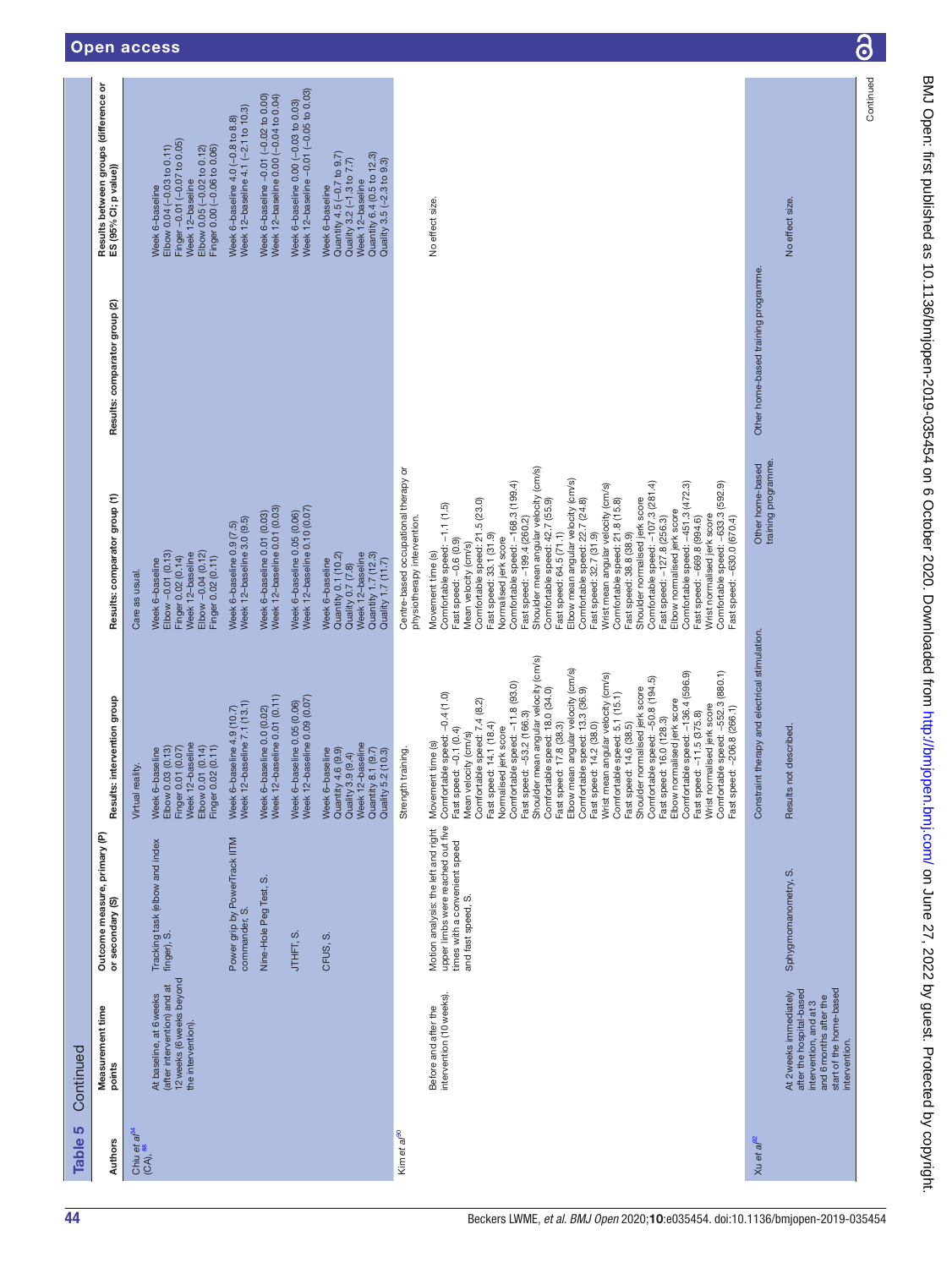| $\overline{\mathbf{C}}$ |                                                                |                                        |                        |                                                                                                                                                                                                                                                                                                                                                                                                                                                                                                                                                                                                                                                                                                                                                                                                                                                                                                                                                                                                                                                                                                                                                                                                                                             |                                     |                                                                                                                                                                                             |                                                                  | <b>Open access</b>                                                                                                                                                                                                                                                    |
|-------------------------|----------------------------------------------------------------|----------------------------------------|------------------------|---------------------------------------------------------------------------------------------------------------------------------------------------------------------------------------------------------------------------------------------------------------------------------------------------------------------------------------------------------------------------------------------------------------------------------------------------------------------------------------------------------------------------------------------------------------------------------------------------------------------------------------------------------------------------------------------------------------------------------------------------------------------------------------------------------------------------------------------------------------------------------------------------------------------------------------------------------------------------------------------------------------------------------------------------------------------------------------------------------------------------------------------------------------------------------------------------------------------------------------------|-------------------------------------|---------------------------------------------------------------------------------------------------------------------------------------------------------------------------------------------|------------------------------------------------------------------|-----------------------------------------------------------------------------------------------------------------------------------------------------------------------------------------------------------------------------------------------------------------------|
|                         | Results between groups (difference or<br>ES (95% CI; p value)) | No effect size.                        | No effect size.        | No effect size.                                                                                                                                                                                                                                                                                                                                                                                                                                                                                                                                                                                                                                                                                                                                                                                                                                                                                                                                                                                                                                                                                                                                                                                                                             |                                     | No effect size.                                                                                                                                                                             | No effect size.                                                  | Continued<br>No effect size.                                                                                                                                                                                                                                          |
|                         | Results: comparator group (2)                                  |                                        |                        | Results not described.                                                                                                                                                                                                                                                                                                                                                                                                                                                                                                                                                                                                                                                                                                                                                                                                                                                                                                                                                                                                                                                                                                                                                                                                                      |                                     |                                                                                                                                                                                             |                                                                  |                                                                                                                                                                                                                                                                       |
|                         | Results: comparator group (1)                                  |                                        |                        | EMG of uninvolved wrist extensors<br>RMS of uninvolved wrist extensors<br>EMG of involved wrist extensors<br>RMS of involved wrist extensors<br>EMG of uninvolved wrist flexors<br>RMS of uninvolved wrist flexors<br>Month 3-baseline 244.4 (199.9)<br>Month 6-baseline 321.9 (256.1)<br>Month 3-baseline 232.7 (211.2)<br>Month 6-baseline 301.7 (263.9)<br>Week 2-baseline 155.0 (187.1)<br>Week 2-baseline 159.9 (180.7)<br>Month 3-baseline -25.4 (42.9)<br>Month 6-baseline -54.4 (56.5)<br>Month 3-baseline -24.7 (43.0)<br>Month 6-baseline -55.2 (52.6)<br>EMG of involved wrist flexors<br>RMS of involved wrist flexors<br>Month 3-baseline 16.8 (11.3)<br>Month 6-baseline 24.9 (14.6)<br>Month 6-baseline 24.2 (14.3)<br>Month 3-baseline 15.1 (9.4)<br>Month 3-baseline -4.6 (4.6)<br>Month 6-baseline -6.9 (5.8)<br>Month 3-baseline -4.4 (4.0)<br>Month 6-baseline -6.5 (5.3)<br>Month 3-baseline -0.9 (1.2)<br>Month 6-baseline -1.2 (1.3)<br>Week 2-baseline -3.9 (4.9)<br>Week 2-baseline 5.2 (28.9)<br>Week 2-baseline -4.0 (4.0)<br>Week 2-baseline 3.2 (26.5)<br>Week 2-baseline -0.6 (1.2)<br>Week 2-baseline 6.6 (8.0)<br>Week 2-baseline 9.1 (9.7)<br>Cocontraction ratio                                          | Other home-based training programme | Unilateral functional activities<br>Bilateral functional activities<br>Post 1-baseline -1.04<br>Post 2-baseline -0.35<br>Post 1-baseline -1.31<br>Post 2-baseline -1.31<br>Mean rank (n=13) | Post 1-baseline 3.38<br>Post 2-baseline 3.46<br>Mean rank (n=13) | Shoulder abductor muscles<br>Shoulder extensor muscles<br>Post 1-baseline 0.26 (1.5)<br>Post 2-baseline 0.18 (1.5)<br>Post 1-baseline 0.66 (2.2)<br>Post 1-baseline 0.43 (2.1)<br>Post 2-baseline 0.46 (2.1)<br>Post 2-baseline 0.32 (1.7)<br>Shoulder flexor muscles |
|                         | Results: intervention group                                    | Results not described.                 | Results not described. | <b>IEMG</b> of uninvolved wrist extensors<br>RMS of uninvolved wrist extensors<br><b>IEMG</b> of involved wrist extensors<br>RMS of involved wrist extensors<br><b>IEMG</b> of uninvolved wrist flexors<br>RMS of uninvolved wrist flexors<br>Month 6-baseline 636.1 (416.1)<br>Month 3-baseline -27.3 (77.4)<br>Month 6-baseline -53.3 (106.0)<br>Month 3-baseline 444.7 (392.6)<br>Month 3-baseline 308.5 (321.7)<br>Month 6-baseline 428.4 (360.1)<br>Week 2-baseline 200.6 (254.1)<br>Week 2-baseline 282.7 (335.3)<br>line -28.3 (92.5)<br><b>IEMG</b> of involved wrist flexors<br>Month 6-baseline -59.3 (92.3)<br>RMS of involved wrist flexors<br>Month 3-baseline 21.9 (18.9)<br>Month 6-baseline 31.3 (21.8)<br>Month 3-baseline 17.3 (17.2)<br>Month 6-baseline 27.1 (25.0)<br>Week 2-baseline 12.8 (17.8)<br>Month 3-baseline -5.6 (8.8)<br>Month 6-baseline -8.4 (9.5)<br>Month 3-baseline -3.7 (4.6)<br>Month 6-baseline -5.0 (5.4)<br>Month 3-baseline -5.0 (9.5)<br>Month 6-baseline -8.8 (8.6)<br>Week 2-baseline -4.0 (9.0)<br>Week 2-baseline -3.8 (7.8)<br>Week 2-baseline 6.7 (13.8)<br>Week 2-baseline -2.7 (4.2)<br>Week 2-baseline 3.7 (62.2)<br>Week 2-baseline 4.6 (36.4)<br>Cocontraction ratio<br>Month 3-base | mCIMT.                              | Unilateral functional activities<br>Bilateral functional activities<br>Post 2-baseline 0.33<br>Post 1-baseline 1.21<br>Post 2-baseline 1.21<br>Post 1-baseline 0.97<br>Mean rank (n=14)     | Post 1-baseline 6.14<br>Post 2-baseline 6.07<br>Mean rank (n=14) | Shoulder abductor muscles<br>Shoulder extensor muscles<br>Post 1-baseline 2.32 (2.1)<br>Post 1-baseline 2.18 (2.6)<br>Post 1-baseline 2.60 (2.0)<br>Post 2-baseline 1.32 (2.0)<br>Post 2-baseline 1.08 (2.3)<br>Post 2-baseline 1.93 (1.7)<br>Shoulder flexor muscles |
|                         | Outcome measure, primary (P)<br>or secondary (S)               | Upper extremity functional<br>test, S. | Global rating scale, S | surface EMG analysis system), S.<br>Surface EMG (Flexcomp Infiniti                                                                                                                                                                                                                                                                                                                                                                                                                                                                                                                                                                                                                                                                                                                                                                                                                                                                                                                                                                                                                                                                                                                                                                          |                                     |                                                                                                                                                                                             | ပာ<br>QUEST,                                                     | Isokinetic muscular performances<br>of the shoulder flexors, extensors<br>and abductor muscles, S.                                                                                                                                                                    |
| Continued               | Measurement time<br>points                                     |                                        |                        |                                                                                                                                                                                                                                                                                                                                                                                                                                                                                                                                                                                                                                                                                                                                                                                                                                                                                                                                                                                                                                                                                                                                                                                                                                             |                                     | Pretreatment, immediately PAFT, S<br>4 weeks after the start of<br>post-treatment (post 1:<br>months post-treatment<br>the intervention) and 3<br>(post 2).                                 |                                                                  |                                                                                                                                                                                                                                                                       |
| <u> ဟ</u><br>Table      | Authors                                                        |                                        |                        |                                                                                                                                                                                                                                                                                                                                                                                                                                                                                                                                                                                                                                                                                                                                                                                                                                                                                                                                                                                                                                                                                                                                                                                                                                             | Abd El-Kafy<br>$et$ a $l^{83}$      |                                                                                                                                                                                             |                                                                  |                                                                                                                                                                                                                                                                       |

BMJ Open: first published as 10.1136/bmjopen-2019-035454 on 6 October 2020. Downloaded from http://bmjopen.bmj.com/ on June 27, 2022 by guest. Protected by copyright. BMJ Open: first published as 10.1136/bmjopen-2019-030-454 on 6 October 2020. Downloaded from <http://bmjopen.bmj.com/> on June 27, 2022 by guest. Protected by copyright.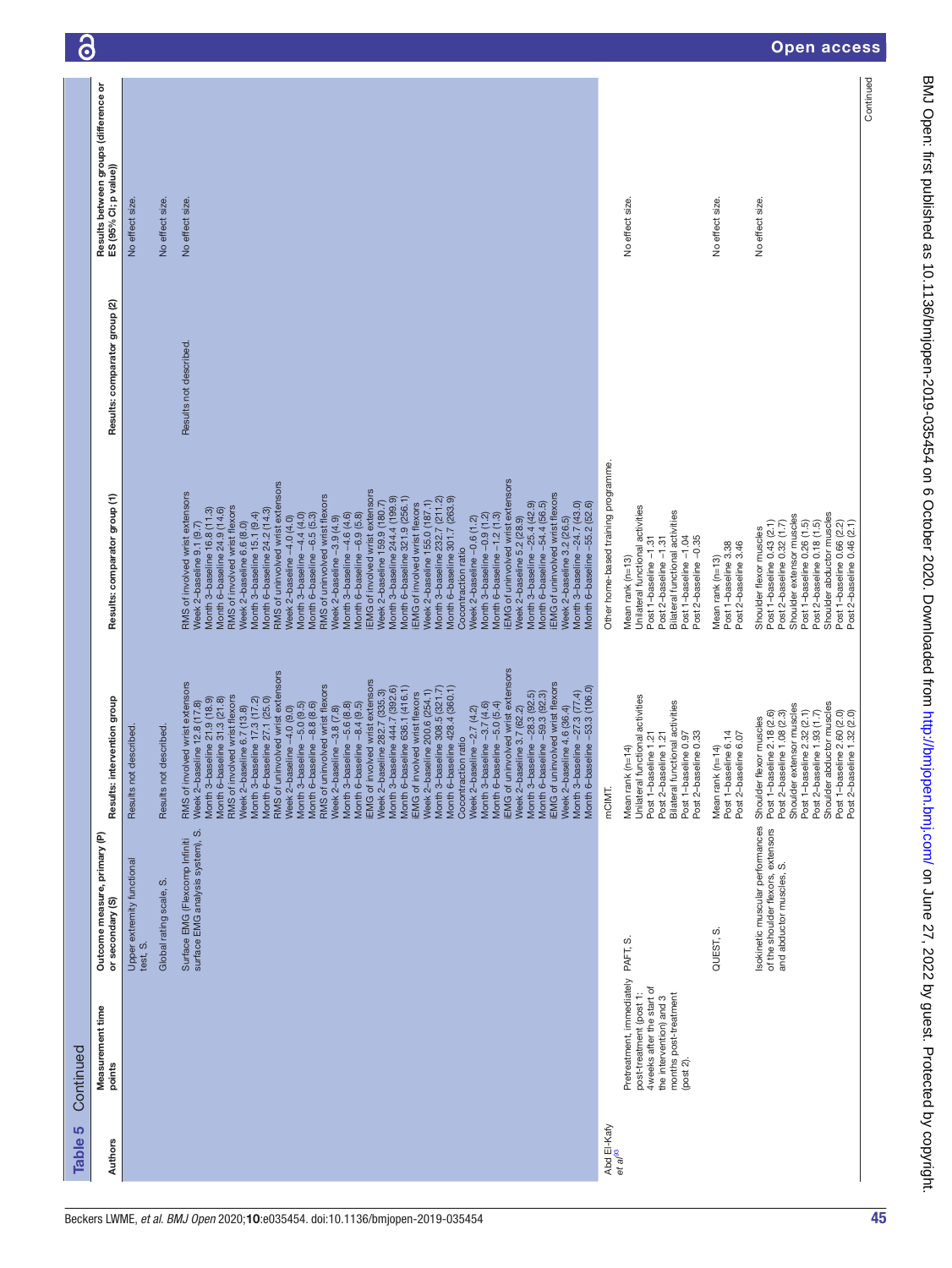| Table 5                                    | Continued                                  |                                                            |                                                                         |                                                                         |                                                                        |                                                                                                             |
|--------------------------------------------|--------------------------------------------|------------------------------------------------------------|-------------------------------------------------------------------------|-------------------------------------------------------------------------|------------------------------------------------------------------------|-------------------------------------------------------------------------------------------------------------|
| Authors                                    | Measurement time<br>points                 | Outcome measure, primary (P)<br>or secondary (S)           | intervention group<br>Results:                                          | Results: comparator group (1)                                           | Results: comparator group (2)                                          | Results between groups (difference or<br>ES (95% Cl; p value))                                              |
| Bagley et al <sup>35</sup> (CA)            |                                            |                                                            | Home therapy programme.                                                 | Surgical intervention.                                                  | Drug intervention.                                                     |                                                                                                             |
|                                            | At entry into the study,                   | AHA, S.                                                    | 12 months-baseline 2.5 (6.6)                                            | 12 months-baseline 1.2 (12.2)                                           | 12 months-baseline 1.6 (14.5)                                          | No effect size.                                                                                             |
|                                            | at 6 months and at<br>12 months.           | SHUEE, DPA and SFA                                         | SFA 12 months-baseline 3.8 (22.5)<br>DPA 12 months-baseline -1.5 (19.9) | SFA 12 months-baseline 4.5 (26.7)<br>DPA 12 months-baseline 21.2 (14.5) | SFA 12 months-baseline 4.3 (29.5)<br>DPA 12 months-baseline 2.4 (20.0) | No effect size.                                                                                             |
|                                            |                                            | Box and Blocks Test.                                       | 12 months-baseline 1.3 (12.3)                                           | 12 months-baseline 1.0 (10.0)                                           | 12 months-baseline -1.0 (12.6)                                         | No effect size.                                                                                             |
|                                            |                                            | Pinch and grip strength, S.                                | Results not described.                                                  |                                                                         |                                                                        | No effect size.                                                                                             |
|                                            |                                            | Pediatric Outcomes Data<br>Collection Instrument, S.       | Results not described.                                                  |                                                                         |                                                                        | No effect size.                                                                                             |
|                                            |                                            | COPM, S.                                                   | Results not described.                                                  |                                                                         |                                                                        | No effect size.                                                                                             |
|                                            |                                            | CAPE, S.                                                   | Results not described.                                                  |                                                                         |                                                                        | No effect size.                                                                                             |
| Hoare et $a^{38.37}$<br>(CA)               |                                            |                                                            | mCIMT.                                                                  | Other home-based training programme.                                    |                                                                        |                                                                                                             |
|                                            | At baseline, 1, 3 and<br>6 months.         | AHA, P.                                                    | Results not described                                                   |                                                                         |                                                                        | 6 months-baseline 0.58 (-1.43 to 0.28;<br>1 month-baseline 0.62 (-1.47 to 0.22;<br>$p=0.14$ ).<br>$p=0.19$  |
|                                            |                                            | QUEST, S                                                   | Results not described.                                                  |                                                                         |                                                                        | Dissociated movement ES=0.08 (p=0.47)<br>Grasp domain ES=0.10 (p=0.38)                                      |
|                                            |                                            | PEDI, S.                                                   | Results not described                                                   |                                                                         |                                                                        | Self-care caregiver assistance ES=0.02<br>Self-care functional skills ES=0.07<br>$(p=0.51)$<br>$(58.0 = 0)$ |
|                                            |                                            | COPM, S.                                                   | Results not described.                                                  |                                                                         |                                                                        | COPM performance ES=0.03 (p=0.80)<br>COPM satisfaction ES=0.03 (p=0.80)                                     |
|                                            |                                            | GAS.                                                       | Results not described.                                                  |                                                                         |                                                                        | Not provided.                                                                                               |
| Klingels <i>et al<sup>38</sup></i><br>(CA) |                                            |                                                            | mCIMT.                                                                  | Other home-based training programme.                                    |                                                                        |                                                                                                             |
|                                            | At baseline, after                         | AHA, P.                                                    | Results not described                                                   |                                                                         |                                                                        | No effect size.                                                                                             |
|                                            | intervention and at 10<br>weeks follow-up. | ဟ<br>Muscle tone,                                          | Results not described.                                                  |                                                                         |                                                                        | No effect size.                                                                                             |
|                                            |                                            | Strength, S.                                               | Results not described.                                                  |                                                                         |                                                                        | No effect size.                                                                                             |
|                                            |                                            | Melbourne Assessment, S.                                   | Results not described.                                                  |                                                                         |                                                                        | No effect size.                                                                                             |
|                                            |                                            | ဖ<br>ABILHAND-Kids,<br>JTHFT, S.                           | Results not described.<br>Results not described                         |                                                                         |                                                                        | No effect size.<br>No effect size.                                                                          |
| Koseotlu et al <sup>39</sup><br>(CA)       |                                            |                                                            | mCIMT.<br>mCIMT and bimanual                                            |                                                                         |                                                                        |                                                                                                             |
|                                            |                                            | Unimanual capacity, P.                                     | Results not described.<br>training.                                     |                                                                         |                                                                        | No effect size.                                                                                             |
|                                            | ΩŚ.                                        |                                                            |                                                                         |                                                                         |                                                                        |                                                                                                             |
|                                            |                                            | Bimanual performance, P.                                   | Results not described.                                                  |                                                                         |                                                                        | No effect size.                                                                                             |
|                                            |                                            | Movement efficiency and speed<br>of the affected hand, S.  | Results not described.                                                  |                                                                         |                                                                        | No effect size.                                                                                             |
|                                            |                                            | Active range of motion of the<br>wrist and forearm, S.     | Results not described.                                                  |                                                                         |                                                                        | No effect size.                                                                                             |
|                                            |                                            | Level of independence in<br>activities of daily living, S. | Results not described                                                   |                                                                         |                                                                        | No effect size.                                                                                             |
|                                            |                                            |                                                            |                                                                         |                                                                         |                                                                        | Continued                                                                                                   |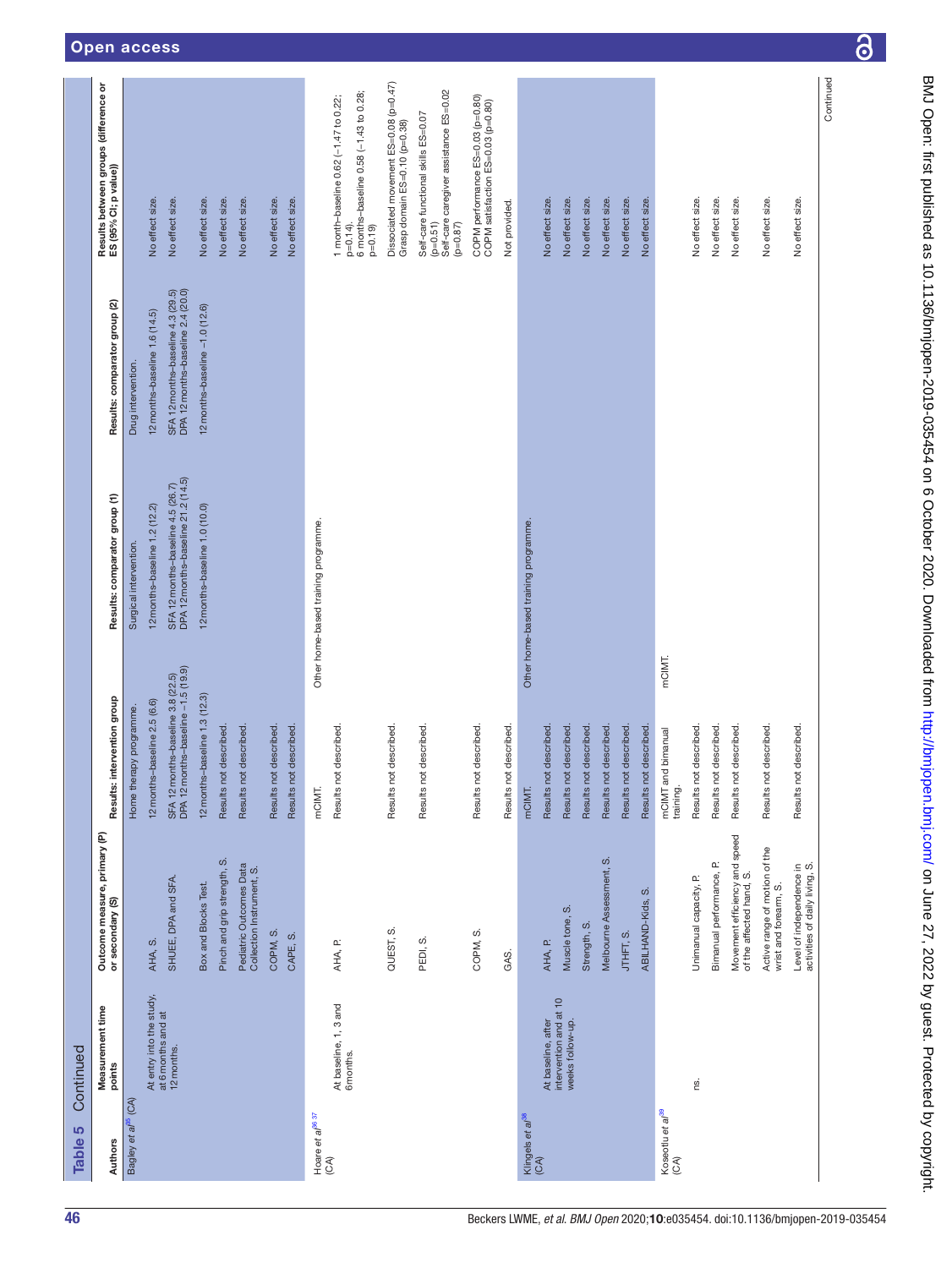| 5<br><b>Table</b>                                   | Continued                                                                                                                                              |                                                                  |                                                                                                                                                                                                                                                                                                                                                                                                                                                                                                                                    |                                                    |                               |                                                                                                                                                    | $\ddot{\bullet}$ |
|-----------------------------------------------------|--------------------------------------------------------------------------------------------------------------------------------------------------------|------------------------------------------------------------------|------------------------------------------------------------------------------------------------------------------------------------------------------------------------------------------------------------------------------------------------------------------------------------------------------------------------------------------------------------------------------------------------------------------------------------------------------------------------------------------------------------------------------------|----------------------------------------------------|-------------------------------|----------------------------------------------------------------------------------------------------------------------------------------------------|------------------|
| Authors                                             | Measurement time<br>points                                                                                                                             | Outcome measure, primary (P)<br>or secondary (S)                 | Results: intervention group                                                                                                                                                                                                                                                                                                                                                                                                                                                                                                        | Results: comparator group (1)                      | Results: comparator group (2) | Results between groups (difference or<br>ES (95% Cl; p value))                                                                                     |                  |
| Novak et a $t^{40}$<br>$^{41}$ (CA)                 | Baseline, at 4 weeks and<br>at 8 weeks.                                                                                                                | COPM, P.                                                         | Home programme intervention.<br>Results not described.                                                                                                                                                                                                                                                                                                                                                                                                                                                                             | Other home-based training programme.               | Control group.                | ES=2.4 (0.7 to 4.2)<br>8 weeks-baseline<br>4 weeks-baseline                                                                                        |                  |
|                                                     |                                                                                                                                                        |                                                                  |                                                                                                                                                                                                                                                                                                                                                                                                                                                                                                                                    |                                                    |                               | ES=1.4 (0.6 to 2.2)                                                                                                                                |                  |
|                                                     |                                                                                                                                                        | QUEST, S.<br>GAS, S.                                             | Results not described.<br>Results not described                                                                                                                                                                                                                                                                                                                                                                                                                                                                                    |                                                    |                               | Not provided.<br>Not provided.                                                                                                                     |                  |
|                                                     |                                                                                                                                                        | CAPE, S.                                                         | Results not described                                                                                                                                                                                                                                                                                                                                                                                                                                                                                                              |                                                    |                               | Not provided.                                                                                                                                      |                  |
| Sakzewski et af <sup>42</sup><br><sup>43</sup> (CA) |                                                                                                                                                        |                                                                  | intervention.<br>individualised therapy.<br>Distributed standard                                                                                                                                                                                                                                                                                                                                                                                                                                                                   | Centre-based occupational therapy or physiotherapy |                               |                                                                                                                                                    |                  |
|                                                     | Baseline, at 13 weeks and<br>at 26 weeks.                                                                                                              | Unilateral Upper Limb Function,<br>Melbourne Assessment of<br>တ် | Results not described                                                                                                                                                                                                                                                                                                                                                                                                                                                                                                              |                                                    |                               | Not provided.                                                                                                                                      |                  |
|                                                     |                                                                                                                                                        |                                                                  | Results not described.                                                                                                                                                                                                                                                                                                                                                                                                                                                                                                             |                                                    |                               | Not provided.                                                                                                                                      |                  |
|                                                     |                                                                                                                                                        | AHA, S.                                                          | Results not described.                                                                                                                                                                                                                                                                                                                                                                                                                                                                                                             |                                                    |                               | Not provided.                                                                                                                                      |                  |
|                                                     |                                                                                                                                                        | COPM, S.                                                         | Results not described.                                                                                                                                                                                                                                                                                                                                                                                                                                                                                                             |                                                    |                               | 13 weeks-baseline EMD=1.2 (0.01 to 2.3;<br>26 weeks-baseline EMD=4.7 (0.9 to 8.5;<br>COPM performance<br>COPM satisfaction<br>$p=0.03$<br>$p=0.02$ |                  |
| Crocker et a <sup>p99</sup>                         |                                                                                                                                                        |                                                                  | Forced use therapy.                                                                                                                                                                                                                                                                                                                                                                                                                                                                                                                | Care as usual.                                     |                               |                                                                                                                                                    |                  |
|                                                     | postsplinting phases, five<br>times during the splinting<br>phase, and once at the<br>the presplinting and<br>6-month follow-up.<br>Three times during | Videotaping, S.                                                  | observers in the presplinting phase. In the<br>recorded during the videotaped sessions<br>of 50 observations were recorded by two<br>splinting phase, the frequency increased<br>phase to a mean of 38 observations per<br>right upper extremity for the behaviours<br>session. At 6-month follow-up, a mean<br>Total frequency of use of the subject's<br>by more than twofold to a mean of 48<br>observations per session, followed by<br>a reduction during the postsplinting<br>averaged 20 observations between<br>observers. |                                                    |                               | Not provided.                                                                                                                                      |                  |
|                                                     | Once during each phase.                                                                                                                                | Fine motor domain of PDMS-2, S.                                  | The total score increased by 9 points from<br>increased by 17 points from the splinting<br>to postsplinting phase, and decreased at<br>6-month follow-up to a score similar to<br>the presplinting to the splinting phase,<br>in the splinting phase.<br>that obtained                                                                                                                                                                                                                                                             |                                                    |                               | Not provided.                                                                                                                                      |                  |
|                                                     | During intervention period. Daily log by the parents,                                                                                                  | ဟဲ                                                               | The subject did not use her more-involved<br>extremity to bring finger foods to her<br>mouth during the daily feeding task at any<br>time during the study.                                                                                                                                                                                                                                                                                                                                                                        |                                                    |                               | Not provided.                                                                                                                                      |                  |
|                                                     | During intervention period.                                                                                                                            | Qualitative observations by the<br>parents, S.                   | The mother's observations corroborated<br>the findings.                                                                                                                                                                                                                                                                                                                                                                                                                                                                            |                                                    |                               | Not provided.                                                                                                                                      |                  |
|                                                     |                                                                                                                                                        |                                                                  |                                                                                                                                                                                                                                                                                                                                                                                                                                                                                                                                    |                                                    |                               | Continued                                                                                                                                          | Open acc         |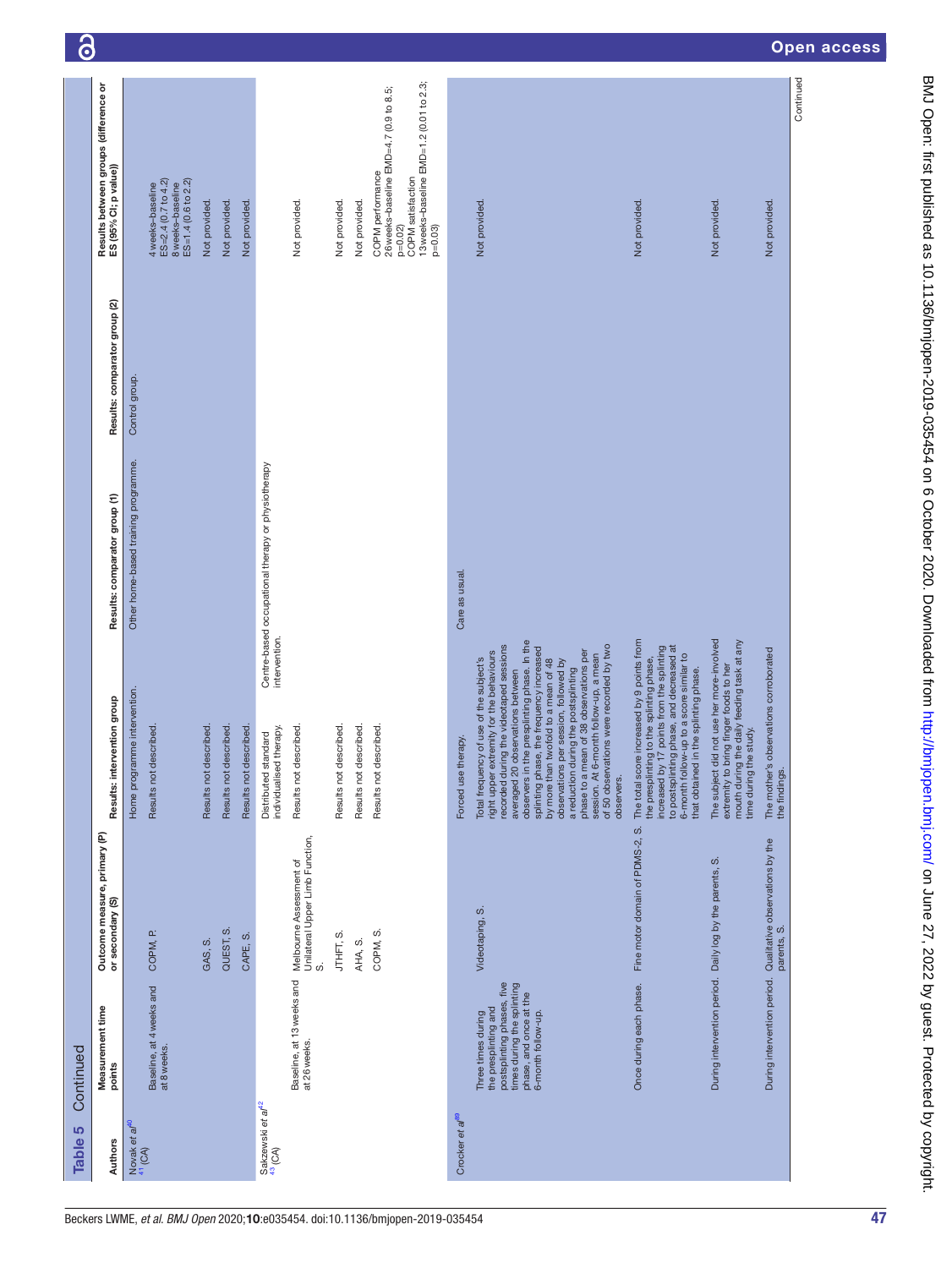| Open access |  |  |  |  |
|-------------|--|--|--|--|
|-------------|--|--|--|--|

| Table 5                           | Continued                                                                                                                                                                                                                                                                                                                            |                                                                      |                                                                                                                                                                                                                                                                                                                                                                                                                                                                                                                                                                                                                                                                                      |                                                                     |                               |                                                                |
|-----------------------------------|--------------------------------------------------------------------------------------------------------------------------------------------------------------------------------------------------------------------------------------------------------------------------------------------------------------------------------------|----------------------------------------------------------------------|--------------------------------------------------------------------------------------------------------------------------------------------------------------------------------------------------------------------------------------------------------------------------------------------------------------------------------------------------------------------------------------------------------------------------------------------------------------------------------------------------------------------------------------------------------------------------------------------------------------------------------------------------------------------------------------|---------------------------------------------------------------------|-------------------------------|----------------------------------------------------------------|
| Authors                           | Measurement time<br>points                                                                                                                                                                                                                                                                                                           | Outcome measure, primary (P)<br>or secondary (S)                     | Results: intervention group                                                                                                                                                                                                                                                                                                                                                                                                                                                                                                                                                                                                                                                          | Results: comparator group (1)                                       | Results: comparator group (2) | Results between groups (difference or<br>ES (95% CI; p value)) |
| Naylor and<br>Bower <sup>91</sup> | intervention), 12 weeks<br>intervention), 8 weeks<br>start of experimental<br>end of experimental<br>At baseline, 4 weeks<br>(follow-up).                                                                                                                                                                                            | QUEST, P.                                                            | Baseline observation period (A) (difference<br>Treatment period (B) (difference after and<br>Follow-up period (A) (difference after and<br>(4.649) (95% CI 14.480 to 7.333)<br>1.226 (1.382) (95% CI 2.288 to 0.164)<br>.246) (95% CI 2.146 to 0.230)<br>after and before)<br>mCIMT.<br>1.188(1<br>10.907<br>before)<br>before)                                                                                                                                                                                                                                                                                                                                                      | No therapy.                                                         |                               | No effect size.                                                |
| Coker et al <sup>94</sup>         | end of first baseline phase<br>and at 6-month follow-up.<br>during phases A1, B1, A2<br>A (A1), the end of the first<br>intervention phase B (B1),<br>intervention phase B (B2),<br>Initial evaluation, at the<br>the end of the second<br>the end of the second<br>baseline phase A (A2)<br>Repeated measures<br>and B <sub>2</sub> | Videotaping of unstructured<br>GMFM-88, S.<br>PDMS-2, S.<br>play, S. | motor movements were maintained during<br>after a 6-month follow-up evaluation when<br>This was especially evident during the first<br>participation in mCIMT and demonstrated<br>The child in this study improved his gross<br>non-intervention phases of this study and<br>motor skills average for his chronological<br>age despite motor deficits resulting from<br>and fine motor movement patterns after<br>periods than when participating<br>he was not receiving mCIMT. The child<br>greater motor progress during<br>in traditional weekly therapy sessions.<br>a right-sided hemiparesis. These new<br>mCIMT intervention phase (B1).<br>mCIMT.<br>showed<br><b>mCIMT</b> | Other home-based training programme.                                |                               | Not provided.<br>Not provided.<br>Not provided.                |
| Gross et al <sup>96</sup>         | measurements; follow-up:<br>1-6 measurements;<br>training phase: 1-6<br>Baseline phase:<br>1 measurement.                                                                                                                                                                                                                            | from videotapes using a<br>goniometer, P.                            | baseline and follow-up phase, and a large<br>increase was seen during the training<br>Target joint movements measured Arm extension was stable during the<br>Target joint movements.<br>period.                                                                                                                                                                                                                                                                                                                                                                                                                                                                                      | Centre-based occupational therapy or<br>physiotherapy intervention. |                               | Not provided.                                                  |

ADL, Adtivites of Dally Life, AHA, Assisting Hand Assessment; BOTMP, Brunderisy Test of Motor Portoferros obstetes conference abstract to Motor Portoferros observed CAPE, CMHs CAPE, CMHs of and the Survey, COPM, Canadian O DPA, dynamic positional analysis: EMG, estimated mean difference; EMG, electromonycraphy; ES, effect size; GAS, Gad Machinment Scale; GMFM-88, Gross Motor Function Measure-88; JTHFT, Jebsen-Tayland Function Test; mCMMT, mo ADL. Adtivities of Daily Life; AHA, Assisting Hand Assessment BOTMP. Bestery Desity Test of Motor Prificiency; CA Proficiency; CAPC, CAPC, CAPC, CAPC, CAPC, CAPC, CAPC, CAPC, CAPC, Assessment of Partorian and Enjoyment, CF Grip Aperture, nMT, normalized Movement Unit; the not specified; PAFT, Pediatric Arm Function Test; Pedioty Developmental Motor Scales, Second Edition; PEDI, Pediatric Evaluation of Disability Inventory, PMGA, percent time Velocity, QUEST, Quality of Upper Extremity Skills Test, RMS. Root Mean Square; RT, Reaction Time; SFA, spontaneous functional analysis; SHUEE, Shriners Hospital for Children Upper Extremity Evaluation; WeeFIM, Functional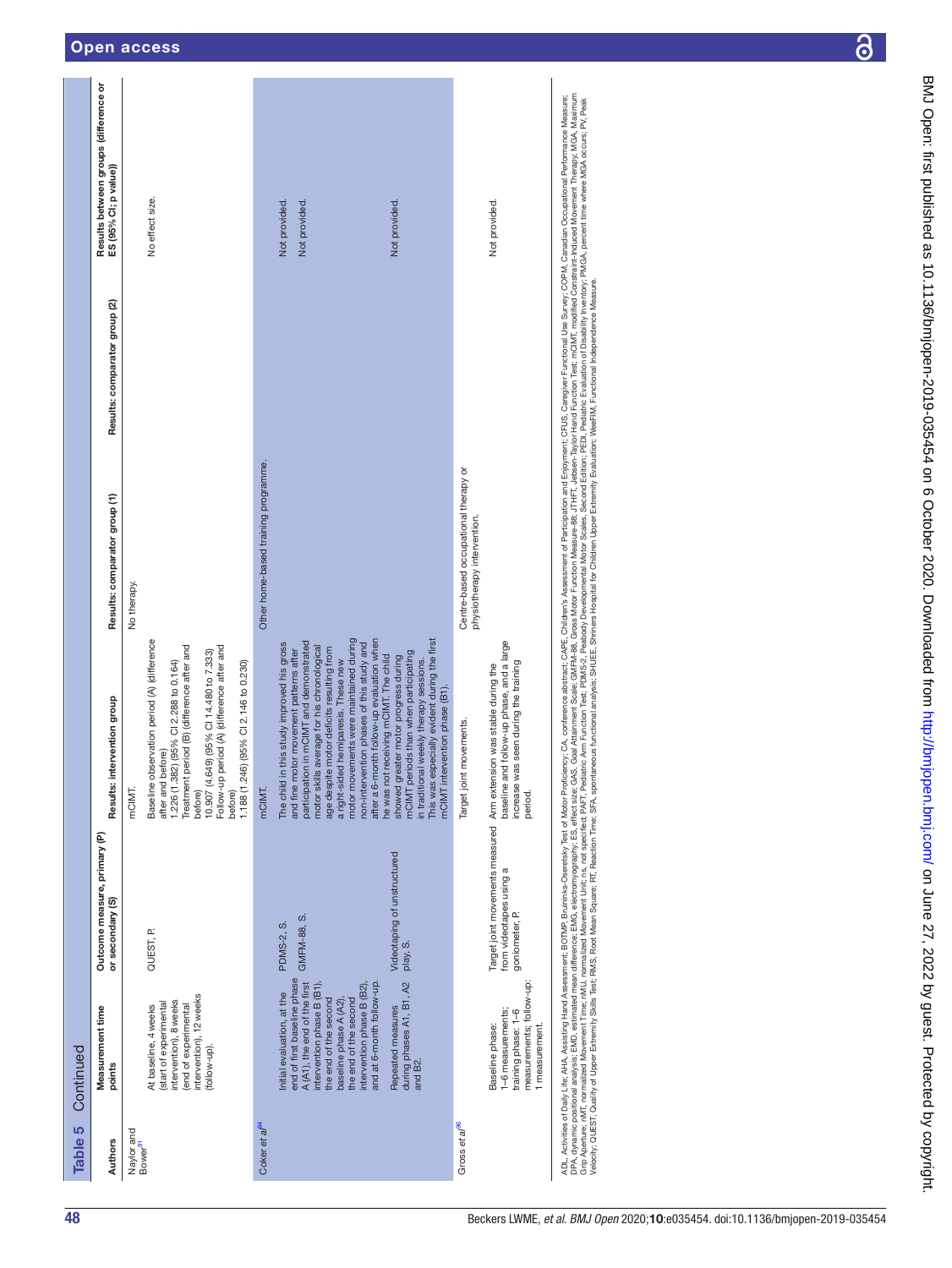(96.1%) reported by Ferre *et a* $l^{56}$  $l^{56}$  $l^{56}$  may be due to the fact that they employed a strict selection of participants. Eleven parents and their children met the inclusion criteria and were willing to commit to the programme requirements. One family dropped out after 4weeks because the programme was too demanding. Adjoining, they provided intensive coaching sessions to parents. Chiu  $\epsilon t$   $a t^{8}$  reported a compliance of 99%. This may be due to the fact that the therapy demand was low: only 20min a session, three times per week, over 8weeks. In addition, both parents and children were highly satisfied with the therapy. Overall, studies reported that parents were positive about their experiences with the programmes. They found it easy to carry out the programme and enjoyed seeing their children improve. However, there were also parents who found it difficult to incorporate the programme in their daily life routine. Parents indicated that it was difficult to find enough hours in a day to perform the programme next to their daily activities.<sup>55</sup> When the parent who delivered the programme got support and help from other family members, it was easier for them to implement the training in their daily routine. $66$ Despite these difficulties reported, general parental stress did not increase during the intervention. $565$ 

Conclusions about the effectiveness of home programmes cannot be made due to the large variability in the study, patient and intervention characteristics, comparators, and outcome measures used in the included studies. Even within the same treatment approach, frequency and duration of the interventions varied. As training intensity is an important predictor for treatment success, improvement in arm-hand function and performance can therefore not be solely attributed to the intervention approach.

Many different treatment approaches were found in the included studies. Majority of studies reported on the effectiveness of (modified) CIMT, whereas only three studies $^{56\ 100\ 110}$  investigated the effect of bimanual training. Both treatment approaches have shown to be effective in clinical rehabilitation. However, most daily activities require bimanual use of hands. Therefore, an intervention focusing on the coordinated use of both hands in bimanual activities may have more impact on the child's daily life than a modified CIMT programme focusing on improving the capacity of the affected hand.

According to Sakzewski *et al*,<sup>[5](#page-49-3)</sup> upper limb interventions in children with unilateral CP should be goaldirected, adequately dosed and based on motor learning approaches that use activity-based therapy. Most studies found in this review did not specify whether their intervention was based on motor learning principles. Some studies indicated that they used shaping and repetitive task practice, implying that the intervention was based on motor learning principles. The question which motor learning approach in the specific context of parentdelivered programmes is best suitable, remains, therefore, unanswered. Protocols from existing intramural programmes may not always be feasible in a home setting, where parents are supervising the training of the child.

They need to instruct their children and prompt the use of the affected hand over and over again. Continuous prompting may pose an important stress factor on parents.<sup>[111](#page-51-38)</sup> Studies on basic motor learning in children with movement disorders have shown that implicit motor learning has positive effects on motivation and compliance and may therefore be better suited for a home setting.<sup>112–114</sup> There is also evidence indicating that children with CP often have problems with working memory, making it difficult for them to learn in an instructiondriven way.[115](#page-51-40) Moreover, implicit learning may lead to increased self-efficacy, which is important for motivation and compliance. Parents and clinicians rate motivation as the most influential personal characteristic, determining outcome and treatment adherence.<sup>116</sup> An implicit motor learning approach seems very promising and should be explored in future studies.

Coaching of parents is a key element of home-based programmes. When parents are effectively coached by therapists and guided throughout the training period, parents become more confident in carrying out the home-based programme and find it easier to implement the programme in their daily routine.<sup>[11 66](#page-49-9)</sup> Surprisingly, information on how parents were coached to be therapy providers was lacking in a lot of the reported studies. Perhaps coaching received little attention during the interventions. Information on parent characteristics was also hardly given. Inferences about why some parents find it easy to carry out a home programme while others struggle with finding ways to do so cannot be made. The fact that only two studies<sup>56 79</sup> reported on a parent-related outcome measure is also surprising given the major role of parents in the execution of a home-based programme.

In conclusion, one can state that a detailed description of home-based training protocols in most intervention studies is lacking. An extensive description of interventions tested may take up many words, but provides crucial information that increases our understanding on the working mechanism of an intervention. We therefore plea in favour of writing protocol papers before publishing results.

#### Study limitations

Due to the large variability in study, participants and intervention characteristics, as well as child-related outcome measures found in the included studies, a meta-analysis on outcome measures was not possible. Although home-based training seems to be promising as most studies showed positive changes in child-related outcome measures, hard evidence on the effectiveness of these programmes cannot be given. This also means that guidelines to improve existing home-based programmes or to develop new home programmes are still awaited. As no synthesis of evidence was possible, the Grading of Recommendations Assessment, Development and Evaluation guidelines to judge the quality of evidence was not relevant and could not be used. $117$  With this, the review deviates from the protocol published by Beckers *et al*. [16](#page-49-13)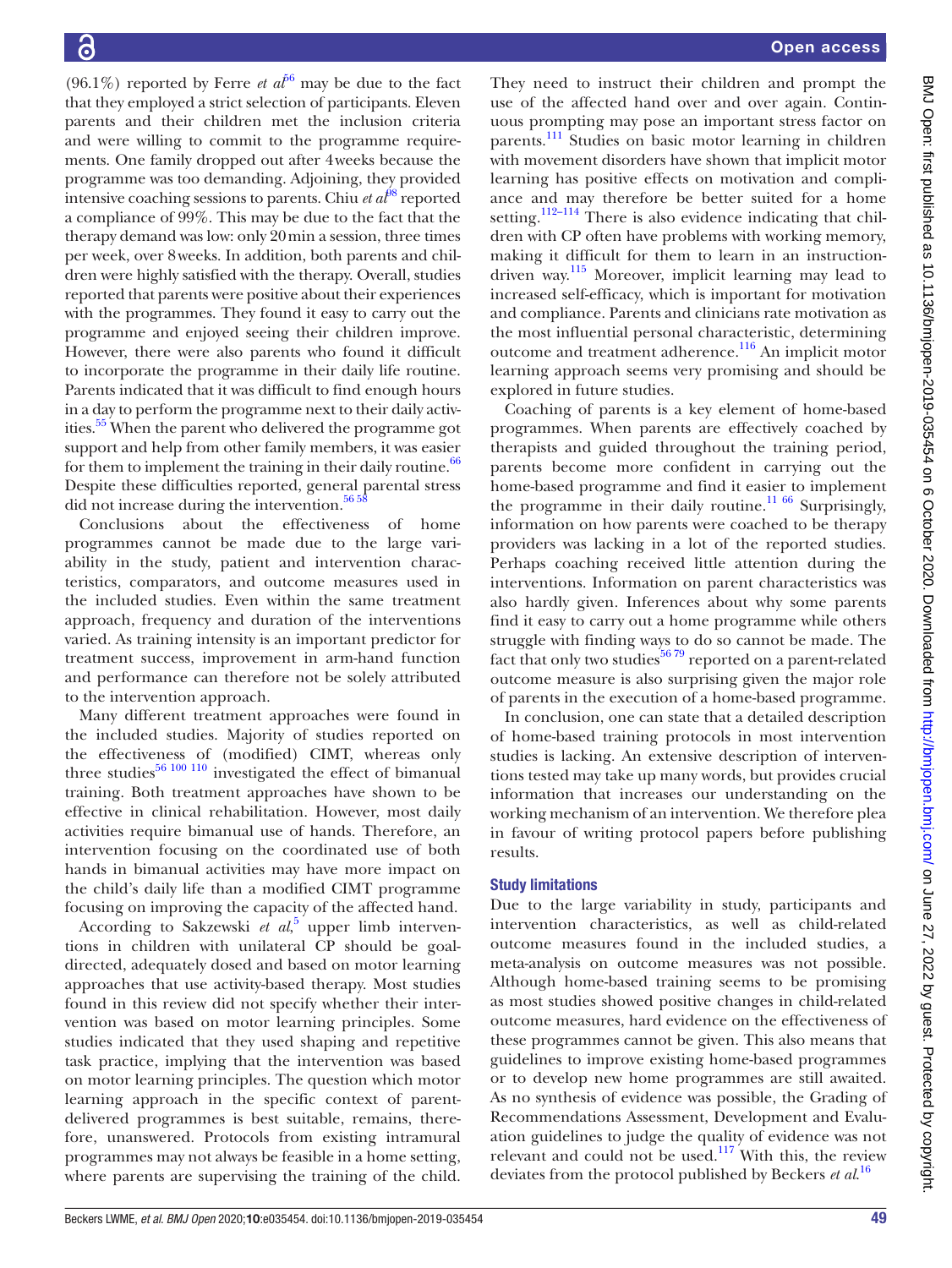#### Open access

Recommendations for future research would be to develop a core set of outcome measures incorporating all ICF levels to investigate the effects of interventions. In addition, the outcome measures should be validated for the total population of children with CP, including all types of CP, and should have good usability. Furthermore, parent-related characteristics, intervention elements and outcome measures should be part of and described in detail in studies investigating homebased programmes. Finally, future studies should focus on the comparison of two different home-based programmes using a different motor learning approach while keeping aforementioned characteristics the same.

#### Author affiliations

<sup>1</sup>Department of Rehabilitation Medicine, School for Public Health and Primary Care (CAPHRI), Maastricht University, Maastricht, Limburg, The Netherlands

<sup>2</sup> Centre of Expertise in Rehabilitation and Audiology, Adelante, Hoensbroek, Limburg, The Netherlands

3 Kleijnen Systematic Reviews, York, UK

4 University for Professionals for Pediatric Physical Therapy, AVANSpluc, Breda, The **Netherlands** 

<sup>5</sup> Faculty of Rehabilitation Science, Pediatric Rehabilitation, Hasselt University, Hasselt, Belgium

6 Behavioral Science Institute, Radboud Universiteit, Nijmegen, Gelderland, The **Netherlands** 

<sup>7</sup>Department of Rehabilitation, Donders Centre for Brain, Cognition, and Behavior, Radboud University Medical Centre, Nijmegen, Gelderland, The Netherlands <sup>8</sup>CIR revalidatie, Eindhoven, Brabant, The Netherlands

#### Twitter Rob J E M Smeets [@smeets1964](https://twitter.com/smeets1964)

Acknowledgements We would like to thank Lisa Stirk for performing the literature searches, and also Tuba Aliskan Turkbey for screening two Turkish abstracts, Helena Gunther for screening one Russian abstract and Cinara Sacomori for screening one Portuguese abstract.

Contributors LWMEB and JK developed the search strategy. JK, EAAR, MLAPS, RJEMS and YJMJ-P provided critical insights and reviewed the protocol and manuscript, making important intellectual contributions. All authors read and approved the final version.

Funding This work was supported by ZonMw (the Netherlands Organisation for Health Research and Development; grant number 630000001), funded by HandicapNL (former Revalidatiefonds; R2016006), Johanna Kinderfonds and Stichting Rotterdams Kinderrevalidatie Fonds Adriaanstichting. HandicapNL and Stichting Vooruit (18–05/YvH/NS) provided additional funding.

Competing interests None declared.

Patient consent for publication Not required.

Provenance and peer review Not commissioned; externally peer reviewed.

Data availability statement All data relevant to the study are included in the article or uploaded as supplementary information. Additional data (the completed data extraction form) are available upon reasonable request.

Open access This is an open access article distributed in accordance with the Creative Commons Attribution Non Commercial (CC BY-NC 4.0) license, which permits others to distribute, remix, adapt, build upon this work non-commercially, and license their derivative works on different terms, provided the original work is properly cited, appropriate credit is given, any changes made indicated, and the use is non-commercial. See: [http://creativecommons.org/licenses/by-nc/4.0/.](http://creativecommons.org/licenses/by-nc/4.0/)

#### ORCID iD

Mellanie M E Geijen <http://orcid.org/0000-0002-6733-3147>

#### <span id="page-49-0"></span>**REFERENCES**

1 Himmelmann K, Uvebrant P. The Panorama of cerebral palsy in Sweden part XII shows that patterns changed in the birth years 2007-2010. *[Acta Paediatr](http://dx.doi.org/10.1111/apa.14147)* 2018;107:462–8.

- <span id="page-49-1"></span>2 Krigger KW. Cerebral palsy: an overview. *[Am Fam Physician](http://www.ncbi.nlm.nih.gov/pubmed/http://www.ncbi.nlm.nih.gov/pubmed/16417071)* 2006;73:91–100.
- <span id="page-49-2"></span>3 Arner M, Eliasson A-C, Nicklasson S, *et al*. Hand function in cerebral palsy. Report of 367 children in a populationbased longitudinal health care program. *[J Hand Surg Am](http://dx.doi.org/10.1016/j.jhsa.2008.02.032)* 2008;33:1337–47.
- 4 van Eck M, Dallmeijer AJ, van Lith IS, *et al*. Manual ability and its relationship with daily activities in adolescents with cerebral palsy. *[J](http://dx.doi.org/10.2340/16501977-0543)  [Rehabil Med](http://dx.doi.org/10.2340/16501977-0543)* 2010;42:493–8.
- <span id="page-49-3"></span>5 Sakzewski L, Ziviani J, Boyd RN. Efficacy of upper limb therapies for unilateral cerebral palsy: a meta-analysis. *[Pediatrics](http://dx.doi.org/10.1542/peds.2013-0675)* 2014;133:e175–204.
- <span id="page-49-4"></span>6 Milton Y, Roe S. Occupational therapy home programmes for children with unilateral cerebral palsy using bimanual and modified constraint induced movement therapies: a critical review. *[British](http://dx.doi.org/10.1177/0308022616664738)  [Journal of Occupational Therapy](http://dx.doi.org/10.1177/0308022616664738)* 2017;80:337–49.
- <span id="page-49-5"></span>7 Novak I, Berry J. Home program intervention effectiveness evidence. *[Phys Occup Ther Pediatr](http://dx.doi.org/10.3109/01942638.2014.964020)* 2014;34:384–9.
- <span id="page-49-6"></span>8 Fetters L, Kluzik J. The effects of neurodevelopmental treatment versus practice on the reaching of children with spastic cerebral palsy. *[Phys Ther](http://dx.doi.org/10.1093/ptj/76.4.346)* 1996;76:346–58.
- <span id="page-49-7"></span>9 An M, Palisano RJ, Yi C-H, *et al*. Effects of a collaborative intervention process on Parent-Therapist interaction: a randomized controlled trial. *[Phys Occup Ther Pediatr](http://dx.doi.org/10.1080/01942638.2018.1496965)* 2019;39:1–17.
- <span id="page-49-8"></span>10 Novak I, Cusick A. Home programmes in paediatric occupational therapy for children with cerebral palsy: where to start? *[Aust Occup](http://dx.doi.org/10.1111/j.1440-1630.2006.00577.x)  [Ther J](http://dx.doi.org/10.1111/j.1440-1630.2006.00577.x)* 2006;53:251–64.
- <span id="page-49-9"></span>11 Novak I. Parent experience of implementing effective home programs. *[Phys Occup Ther Pediatr](http://dx.doi.org/10.3109/01942638.2010.533746)* 2011;31:198–213.
- <span id="page-49-10"></span>12 Beckers LWME, Smeets RJEM, van der Burg JJW. Therapy-Related stress in parents of children with a physical disability: a specific concept within the construct of parental stress. *[Disabil Rehabil](http://dx.doi.org/10.1080/09638288.2019.1646815)* 2019:1–8.
- <span id="page-49-11"></span>13 Bowen DJ, Kreuter M, Spring B, *et al*. How we design feasibility studies. *[Am J Prev Med](http://dx.doi.org/10.1016/j.amepre.2009.02.002)* 2009;36:452–7.
- <span id="page-49-12"></span>14 Novak I, Cusick A, Lowe K. A pilot study on the impact of occupational therapy home programming for young children with cerebral palsy. *[Am J Occup Ther](http://dx.doi.org/10.5014/ajot.61.4.463)* 2007;61:463–8.
- <span id="page-49-22"></span>15 Law M, King G. Parent compliance with therapeutic interventions for children with cerebral palsy. *[Dev Med Child Neurol](http://dx.doi.org/10.1111/j.1469-8749.1993.tb11580.x)* 1993;35:983–90.
- <span id="page-49-13"></span>16 Beckers LWME, Schnackers MLAP, Janssen-Potten YJ, *et al*. Feasibility and effect of home-based therapy programmes for children with cerebral palsy: a protocol for a systematic review. *[BMJ](http://dx.doi.org/10.1136/bmjopen-2016-013687)  [Open](http://dx.doi.org/10.1136/bmjopen-2016-013687)* 2017;7:e013687.
- <span id="page-49-14"></span>17 AACPDM. Methodology to develop systematic reviews of treatment interventions (revision 1.2), 2008. Available: [https://http://www.](https://http://www.aacpdm.org/UserFiles/file/systematic-review-methodology.pdf) [aacpdm.org/UserFiles/file/systematic-review-methodology.pdf](https://http://www.aacpdm.org/UserFiles/file/systematic-review-methodology.pdf)
- <span id="page-49-15"></span>18 Organization WH. Towards a common language for functioning, disability and health. ICF: the international classification of functioning, disability and health. Geneva: WHO; 2002, 2018. Available: http://www.who.int/classifications/icf/icfbeginnersquide.pdf
- <span id="page-49-16"></span>19 Institute TJB. *The Joanna Briggs Institute critical appraisal tools for use in JBI systematic reviews*. Checklist for qualitative research.: The Joanna Briggs Institute, 2016. [http://joannabriggs.org/assets/](http://joannabriggs.org/assets/docs/critical-appraisal-tools/JBI_Critical_Appraisal-Checklist_for_Qualitative_Research.pdf) docs/critical-appraisal-tools/JBI\_Critical\_Appraisal-Checklist\_for [Qualitative\\_Research.pdf](http://joannabriggs.org/assets/docs/critical-appraisal-tools/JBI_Critical_Appraisal-Checklist_for_Qualitative_Research.pdf)
- <span id="page-49-17"></span>20 Downs SH, Black N. The feasibility of creating a checklist for the assessment of the methodological quality both of randomised and non-randomised studies of health care interventions. *[J Epidemiol](http://dx.doi.org/10.1136/jech.52.6.377)  [Community Health](http://dx.doi.org/10.1136/jech.52.6.377)* 1998;52:377–84.
- <span id="page-49-18"></span>21 O'Connor SR, Tully MA, Ryan B, *et al*. Failure of a numerical quality assessment scale to identify potential risk of bias in a systematic review: a comparison study. *[BMC Res Notes](http://dx.doi.org/10.1186/s13104-015-1181-1)* 2015;8:224.
- <span id="page-49-19"></span>22 Ferre CL, Hung Y, Brandao M, *et al*. Home-Based bimanual training for young children with hemiplegia: is it feasible to train caregivers as interventionists? *Dev Med Child Neurol* 2013.
- <span id="page-49-20"></span>23 James S, Ziviani J, Ware RS, Boyd RN, *et al*. Randomized controlled trial of web-based multimodal therapy for unilateral cerebral palsy to improve occupational performance. *[Dev Med](http://dx.doi.org/10.1111/dmcn.12705)  [Child Neurol](http://dx.doi.org/10.1111/dmcn.12705)* 2015;57:530–8.
- <span id="page-49-21"></span>24 Novak I, Cusick A, Lannin N. Parent experience of implementing home programs: Semi-structured interviews. *Dev Med Child Neurol* 2010.
- <span id="page-49-23"></span>25 Boyd RN, Mitchell LE, James ST, *et al*. Move it to improve it (Mitii): study protocol of a randomised controlled trial of a novel web-based multimodal training program for children and adolescents with cerebral palsy. *[BMJ Open](http://dx.doi.org/10.1136/bmjopen-2013-002853)* 2013;3. doi:10.1136/ bmjopen-2013-002853. [Epub ahead of print: 10 Apr 2013].
- <span id="page-49-24"></span>26 Dizmek P, Kara OK, Mutlu A, *et al*. Investigation of compliance to home based programme of families who have children with cerebral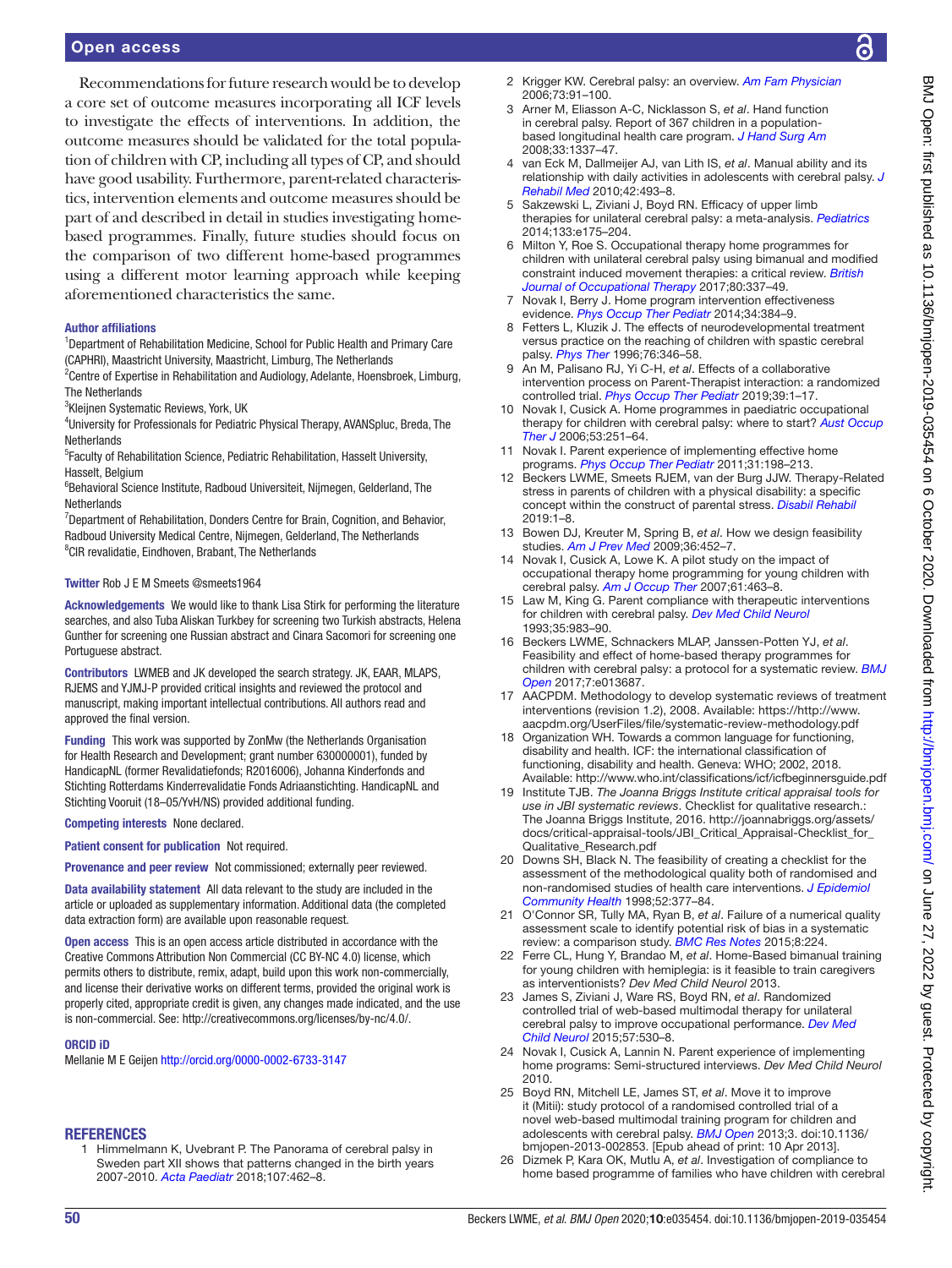## ð

#### Open access

palsy, Serebral palsili cocuklarda eV programma aile uyumunun arastirilmasi. *Fizyoterapi Rehabilitasyon* 2010.

- <span id="page-50-11"></span>27 Fehlings D, Chau T, Agarwal P, *et al*. A prospective case series evaluating the effectiveness of a virtual reality therapy home-based system to improve hand function in children with hemiplegia. *Dev Med Child Neurol* 2009;51:55.
- <span id="page-50-21"></span>28 Gerhardy A, Sandelance M. Demystifying home programmes: resource development for families and clinicians to enhance upper limb intervention and outcomes in children. *Dev Med Child Neurol* 2014;56:73.
- <span id="page-50-8"></span>29 McCoy S, Lubetzsky-Vilnai A, Moritz C. Exploration of technology use for enjoyable task-specific practice to improve selective volitional muscle activation in children with cerebral palsy. *Physiotherapy* 2011;97:eS777–8.
- <span id="page-50-25"></span>30 Pasquet T, Gaillard F, Newman CJ, *et al*. Feasibility of a selfrehabilitation program by mirror therapy in children with hemiplegic cerebral palsy. *[Ann Phys Rehabil Med](http://dx.doi.org/10.1016/j.rehab.2016.07.023)* 2016;59:e9.
- <span id="page-50-27"></span>31 Boyd R, Mitchell L, James S, *et al*. Multimodal training: is the sum greater than the parts? *Dev Med Child Neurol* 2014;56:19.
- <span id="page-50-28"></span>32 James S, Ziviani J, Boyd RN. Efficacy of a web-based multimodal therapy program on occupational performance, upper limb function, and visual perception for children with unilateral cerebral palsy. *Dev Med Child Neurol* 2014;56:85–6.
- <span id="page-50-29"></span>33 Wallen M, Ziviani J, Evans R, *et al*. Modified constraint-induced therapy compared with intensive occupational therapy for children with hemiplegic cerebral palsy: results of a randomised trial. *Dev Med Child Neurol* 2012;54:36–7.
- <span id="page-50-35"></span>Chiu H, Ada L, Lee H. Wii upper limb training in children with hemiplegic cerebral palsy (a randomized, singleblind trial). *Dev Med Child Neurol* 2013;55:31.
- <span id="page-50-36"></span>35 Bagley A, James M, Van Heest A, *et al*. Is tendon transfer surgery in upper extremity cerebral palsy more effective than botulinum toxin injections or regular ongoing therapy? *Dev Med Child Neurol* 2013;55:82.
- <span id="page-50-37"></span>36 Hoare B, Imms C, Rawicki HB, *et al*. Bimanual occupational therapy is as effective as modified constraint-induced therapy following botulinum toxin-A in young children with hemiplegic cerebral palsy. *Dev Med Child Neurol* 2012;54:37–8.
- 37 Hoare B, Imms C, Rawicki HB, *et al*. Intensive upper limb therapy following botulinum toxin-A in young children with hemiplegic cerebral palsy: results from a randomised controlled trial. *Dev Med Child Neurol* 2010;52:13–14.
- <span id="page-50-38"></span>38 Klingels K, Feys H, Molenaers G, *et al*. Randomized trial of modified constraint-induced movement therapy with and without an intensive therapy programme in children with unilateral cerebral palsy. *Dev Med Child Neurol* 2013;55:18.
- <span id="page-50-39"></span>39 Koseotlu PK, Esmaeilzadeh S, Capan N, *et al*. Comparison of the effects of modified constraint induced movement therapy combined with bimanual training, with modified constraint movement therapy approaches in the upper extremity functions in children with unilateral cerebral palsy, unilateral Serebral Palsi'li Cocuklarda Modifiye Zorunlu Kullanim Terapisi Ile Kombine Bimanuel Etitim ve Yalnizca Modifiye Zorunlu Kullanim Terapisi Yaklasimlarinin Ust Ekstremite Fonksiyonlari Uzerine Etkilerinin Karsilastirilmasi. *Turkiye Fiziksel Tip ve Rehabilitasyon Dergisi* 2013;59:232.
- <span id="page-50-40"></span>40 Novak I, Cusick A, Lannin N. Effectiveness of home program intervention for children with cerebral palsy: a double blinded randomised controlled trial. *Dev Med Child Neurol* 2009;51:13–14.
- 41 Novak M, Cusick A, Lannin N. Effectiveness of home program intervention for children with cerebral palsy: a double-blind randomised controlled trial. *Dev Med Child Neurol* 2010;52:12–13.
- <span id="page-50-41"></span>42 Sakzewski L, Miller L, Bowden J, *et al*. Randomised comparison trial of upper limb intensive group compared to individualised training for children with congenital hemiplegia. *Dev Med Child Neurol* 2014;56:55–6.
- 43 Boyd RN, Sakzewski L, Miller L, *et al*. Randomised trial of the density and context of upper limb intensive group compared to individualised training for children with congenital hemiplegia. *Dev Med Child Neurol* 2013;55:8.
- <span id="page-50-30"></span>44 Chamudot R, Parush S, Grosstsur V. Modified-constraint induced movement therapy for infants with hemiplegia: a randomized trial. *Dev Med Child Neurol* 2016.
- <span id="page-50-31"></span>45 Fischer J, Ramey S, Deluca S, *et al*. High dosage pediatric therapy: does it cause stress for parents of patients with cerebral palsy? *Dev Med Child Neurol* 2016.
- <span id="page-50-32"></span>46 Hobbs D, Russo R, Hillier S, *et al*. An accessible and haptic serious gaming system to improve hand function in children with cerebral palsy-a pilot randomised trial. *Dev Med Child Neurol* 2016.
- <span id="page-50-13"></span>47 Jaber M, Farr W, Morris C, *et al*. Barriers and facilitators to physical activity participation and engagement in Wii-Fit hometherapy programmes for children with cerebral palsy. *Dev Med Child Neurol*  $2017$
- <span id="page-50-33"></span>48 Liang KJ, Liu YS, Chang TW, *et al*. Comparing the effectiveness of constraint-induced therapy and bilateral intensive training programs in children with cerebral palsy: a randomized trial. *[J Neurol Sci](http://dx.doi.org/10.1016/j.jns.2017.08.353)* 2017;381:112.
- <span id="page-50-9"></span>49 Liu YC, Chang TW, Liang KJ, *et al*. The effect of the home–based family-friendly bilateral intensive training on motor and psychosocial outcomes in children with hemiplegic cerebral palsy. *[J Neurol Sci](http://dx.doi.org/10.1016/j.jns.2017.08.2607)* 2017;381:927.
- <span id="page-50-22"></span>50 Sel SA, Kerem Gunel M, Sengelen M. Effects of physical therapists on adherence to home programs of parents who have children with cerebral palsy Serebral palsili cocuk sahibi ebeveynlerin eV programina uyumlarinda fizyoterapistlerin etkisi. *Fizyoterapi Rehabilitasyon* 2018.
- <span id="page-50-26"></span>51 Sisman Isik H, Tugay BU, Isik EI, *et al*. What do our patients understand? diversity of views on home programs between physiotherapists and the families of children with cerebral palsy Biz Ne deriz, hastalarimiz Ne anlar? eV programi onerileri Ile ilgili serebral palsili cocuklarin aileleri ve fizyoterapistlerin gorus farkliliklari. *Fizyoterapi Rehabilitasyon* 2018.
- <span id="page-50-34"></span>52 Hobbs DA, Hillier SL, Russo RN. *A custom serious games system with Forced-Bimanual use can improve upper limb function for children with cerebral palsy – results from a randomised controlled trial*, 2019.
- <span id="page-50-6"></span>53 Ahl LE, Johansson E, Granat T, *et al*. Functional therapy for children with cerebral palsy: an ecological approach. *[Dev Med Child Neurol](http://dx.doi.org/10.1111/j.1469-8749.2005.tb01213.x)* 2005;47:613–9.
- <span id="page-50-1"></span>54 Basaran A, Karadavut KI, Ozden Uneri S, *et al*. Adherence to home exercise program among caregivers of children with cerebral palsy. *[Turk J Phys Med Rehab](http://dx.doi.org/10.5152/tftrd.2014.60973)* 2014;60:85–91.
- <span id="page-50-12"></span>55 Fergus A, Buckler J, Farrell J, *et al*. Constraint-induced movement therapy for a child with hemiparesis: a case report. *[Pediatr Phys](http://dx.doi.org/10.1097/PEP.0b013e318181e569)  [Ther](http://dx.doi.org/10.1097/PEP.0b013e318181e569)* 2008;20:271–83.
- <span id="page-50-10"></span>56 Ferre CL, Brandão MB, Hung Y-C, *et al*. Feasibility of caregiverdirected home-based hand-arm bimanual intensive training: a brief report. *[Dev Neurorehabil](http://dx.doi.org/10.3109/17518423.2014.948641)* 2015;18:69–74.
- <span id="page-50-14"></span>57 Halvarsson S, Asplund R, Fjellman-Wiklund A. From authority to coach – parents' experiences of stretching as a home programme for children with cerebral palsy. *[Adv Physiother](http://dx.doi.org/10.3109/14038196.2010.528023)* 2010;12:208–16.
- <span id="page-50-15"></span>Hinojosa J, Anderson J. Mothers' perceptions of home treatment programs for their preschool children with cerebral palsy. *[Am J](http://dx.doi.org/10.5014/ajot.45.3.273)  [Occup Ther](http://dx.doi.org/10.5014/ajot.45.3.273)* 1991;45:273–9.
- <span id="page-50-0"></span>59 James S, Ziviani J, King G, *et al*. Understanding engagement in home-based interactive computer play: perspectives of children with unilateral cerebral palsy and their caregivers. *[Phys Occup Ther](http://dx.doi.org/10.3109/01942638.2015.1076560)  [Pediatr](http://dx.doi.org/10.3109/01942638.2015.1076560)* 2016;36:343–58.
- <span id="page-50-4"></span>60 Lorentzen J, Greve LZ, Kliim-Due M, *et al*. Twenty weeks of homebased interactive training of children with cerebral palsy improves functional abilities. *[BMC Neurol](http://dx.doi.org/10.1186/s12883-015-0334-0)* 2015;15:75.
- <span id="page-50-2"></span>61 McBurney H, Taylor NF, Dodd KJ, *et al*. A qualitative analysis of the benefits of strength training for young people with cerebral palsy. *[Dev Med Child Neurol](http://dx.doi.org/10.1111/j.1469-8749.2003.tb00867.x)* 2003;45:658–63.
- <span id="page-50-16"></span>62 Peplow UC, Carpenter C. Perceptions of parents of children with cerebral palsy about the relevance of, and adherence to, exercise programs: a qualitative study. *[Phys Occup Ther Pediatr](http://dx.doi.org/10.3109/01942638.2013.773954)* 2013;33:285–99.
- <span id="page-50-17"></span>63 Piggot J, Hocking C, Paterson J. Parental adjustment to having a child with cerebral palsy and participation in home therapy programs. *[Phys Occup Ther Pediatr](http://dx.doi.org/10.1080/J006v23n04_02)* 2003;23:5–29.
- <span id="page-50-18"></span>64 Piggot J, Paterson J, Hocking C. Participation in home therapy programs for children with cerebral palsy: a compelling challenge. *[Qual Health Res](http://dx.doi.org/10.1177/104973202129120476)* 2002;12:1112–29.
- <span id="page-50-5"></span>65 Psychouli P, Kennedy CR. Modified Constraint-Induced movement therapy as a home-based intervention for children with cerebral palsy. *[Pediatr Phys Ther](http://dx.doi.org/10.1097/PEP.0000000000000227)* 2016;28:154–60.
- <span id="page-50-19"></span>66 Ross K, Thomson D. An evaluation of parents' involvement in the management of their cerebral Plasy children. *[Physiotherapy](http://dx.doi.org/10.1016/S0031-9406(10)60299-4)* 1993;79:561–5.
- <span id="page-50-20"></span>67 Sandlund M, Dock K, Häger CK, *et al*. Motion interactive video games in home training for children with cerebral palsy: parents' perceptions. *[Disabil Rehabil](http://dx.doi.org/10.3109/09638288.2011.626489)* 2012;34:925–33.
- <span id="page-50-23"></span>Sandlund M, Lindh Waterworth E, Häger C. Using motion interactive games to promote physical activity and enhance motor performance in children with cerebral palsy. *[Dev Neurorehabil](http://dx.doi.org/10.3109/17518423.2010.533329)* 2011;14:15–21.
- <span id="page-50-24"></span>69 Sevick M, Eklund E, Mensch A, *et al*. Using free Internet Videogames in upper extremity motor training for children with cerebral palsy. *[Behav Sci](http://dx.doi.org/10.3390/bs6020010)* 2016;6. doi:10.3390/bs6020010. [Epub ahead of print: 07 Jun 2016].
- <span id="page-50-3"></span>70 Taylor NF, Dodd KJ, McBurney H, *et al*. Factors influencing adherence to a home-based strength-training programme for young people with cerebral palsy. *[Physiotherapy](http://dx.doi.org/10.1016/j.physio.2003.09.001)* 2004;90:57–63.
- <span id="page-50-7"></span>71 Bilde PE, Kliim-Due M, Rasmussen B, *et al*. Individualized, homebased interactive training of cerebral palsy children delivered through the Internet. *[BMC Neurol](http://dx.doi.org/10.1186/1471-2377-11-32)* 2011;11:32.